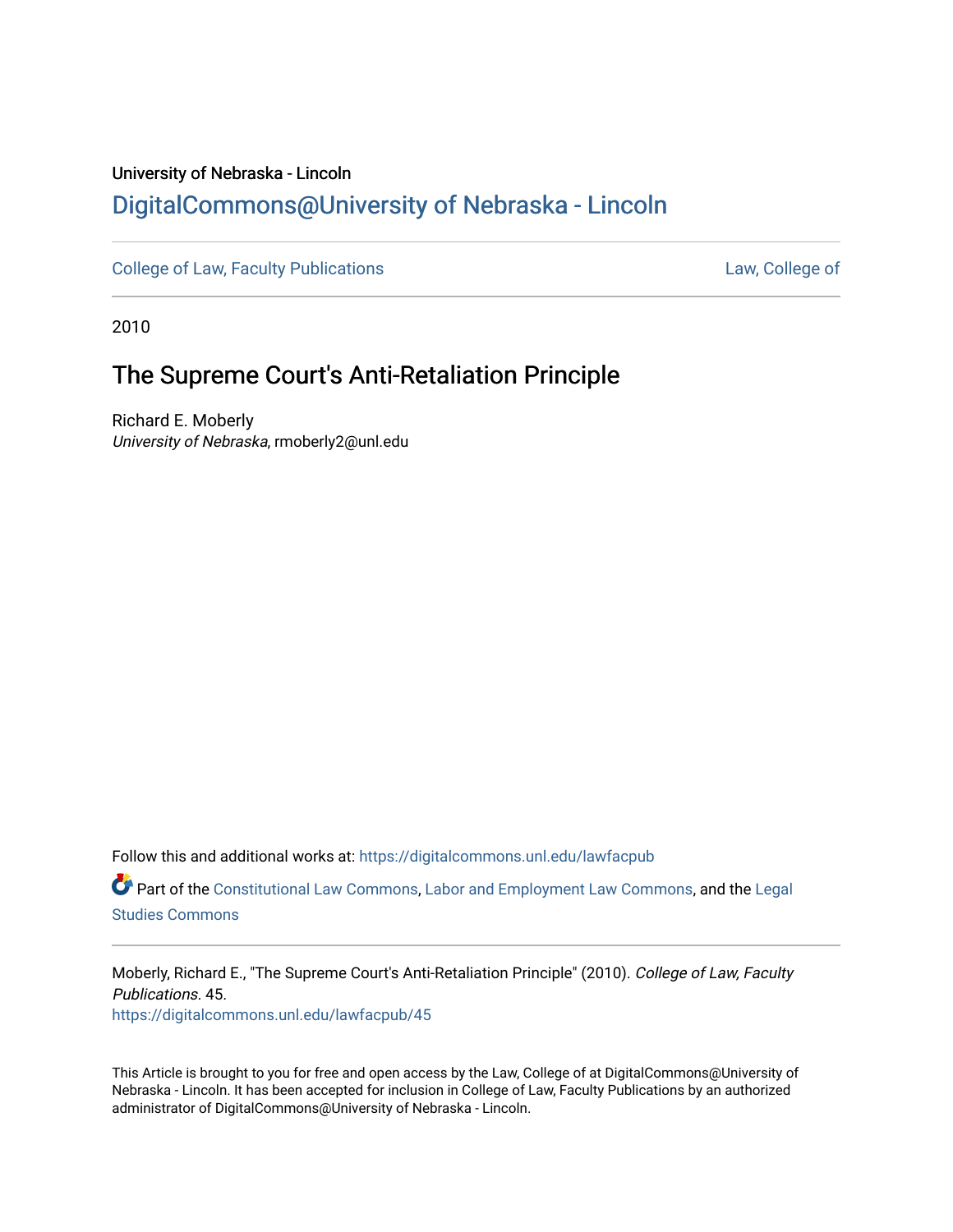## The Supreme Court's Anti-Retaliation Principle

#### *Abstract*

*In five cases issued during the last five years, the Supreme Court interpreted statutory anti-retaliation provisions broadly to protect employees who report illegal employer conduct. These decisions conflict with the typical understanding of this Court as pro-employer and judicially conservative. In a sixth retaliation decision during this time, however, the Court interpreted constitutional antiretaliation protection narrowly, which fits with the Court's pro-employer image* but diverges from the anti-retaliation stance it appeared to take in the other five *retaliation cases. This Article explains these seemingly anomalous results by examining the last fifty years of the Supreme Court's retaliation jurisprudence. In doing so, a persistent theme emerges: the "Anti-Retaliation Principle," which the Court uses to advance the notion that protecting employees from retaliation will enhance the enforcement of the nation's laws. The Court has used the Anti-Retaliation Principle for a half-century to strengthen statutory protection from employer retaliation. However, the Court also has demonstrated consistently that it considers the Principle to be primarily a statutory, rather than a constitutional, norm. The Anti-Retaliation Principle explains the recent cases and provides a reasoned and consistent standard against which they can be evaluated. Furthermore, the Supreme Court's Anti-Retaliation Principle provides important lessons for courts as they confront the need to prevent employers from retaliating against employees who report illegalities.*

 <sup>\*</sup> Associate Professor of Law, University of Nebraska College of Law; J.D., *magna cum laude*, 1998, Harvard Law School. I appreciate the helpful comments from Steve Willborn and the participants at the Southeastern Association of Law Schools who attended a presentation of this paper. Susan Schneider provided excellent research assistance. A McCollum Research Grant provided support for the research and writing of this Article.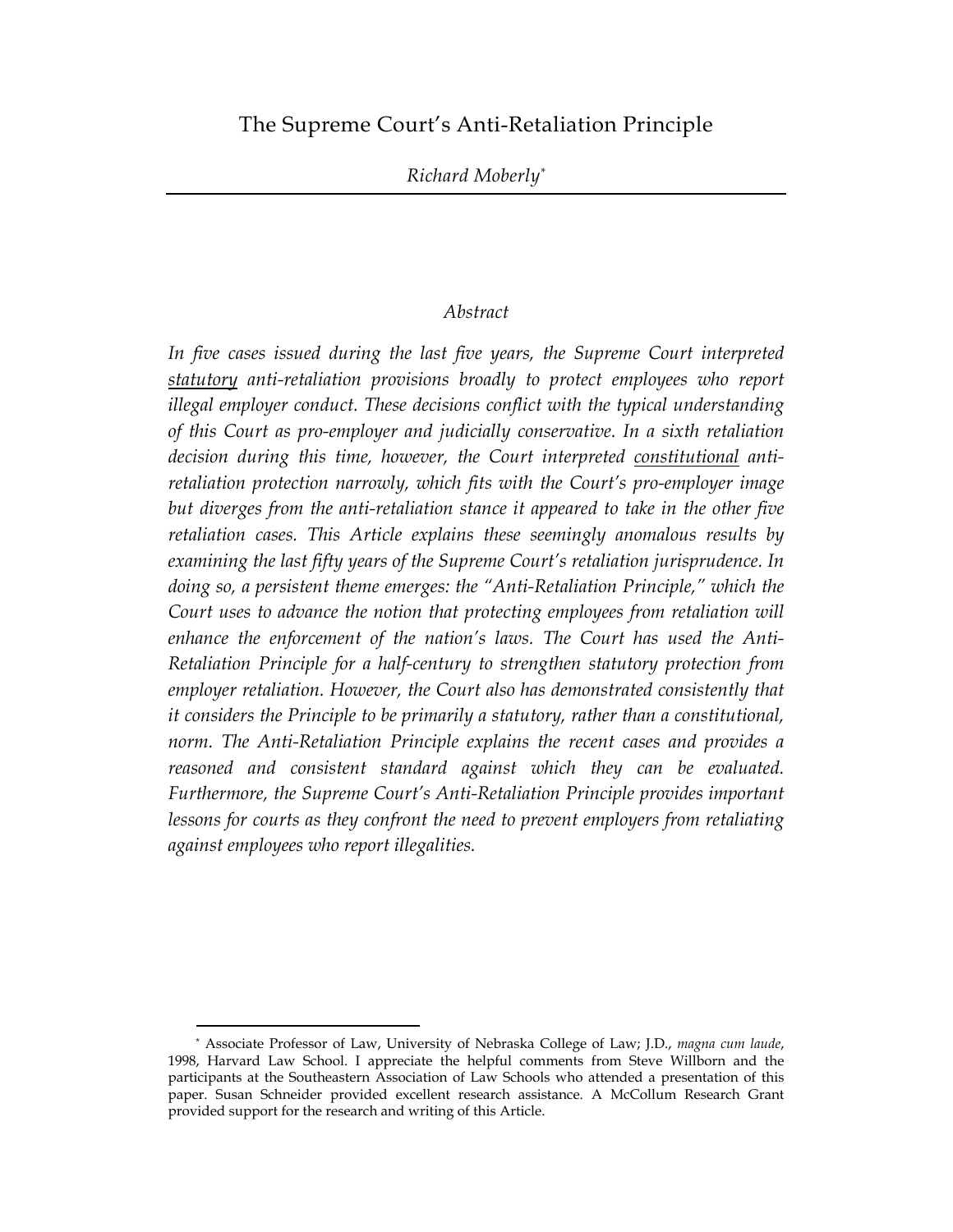|  | C. The Anti-Retaliation Principle and the Recent Cases36 |  |
|--|----------------------------------------------------------|--|
|  |                                                          |  |
|  |                                                          |  |
|  |                                                          |  |
|  |                                                          |  |

## **Introduction**

In each of five recent cases involving statutory retaliation claims by employees, the Supreme Court upheld the employee's claim and expanded protection from employer retaliation. <sup>1</sup> A sixth employment retaliation case in 2006 involved a First Amendment claim with a dramatically different result. In *Garcetti v. Ceballos*, 2 the Court found in favor of the employer and severely restricted constitutional antiretaliation protection. 3

Together these cases present a confusing and seemingly contradictory view of the Court's retaliation jurisprudence. On the one hand, the Court's holdings in the five statutory cases could indicate that the Court favors employees in retaliation cases—a conclusion that would strike many commentators as odd given the Court's decidedly mixed record of protecting employee rights in the past decade.4 On the other hand, the

 <sup>1</sup> *See* Crawford v. Metro. Gov't of Nashville & Davidson County, Tenn., 129 S. Ct. 846, 852-53 (2009) (interpreting Title VII, 42 U.S.C. § 2000e-3); CBOCS West, Inc. v. Humphries, 553 U.S. 442, 128 S. Ct. 1951, 1961 (2008) (interpreting 42 U.S.C. § 1981); Gomez-Perez v. Potter, 553 U.S. 474, 128 S. Ct. 1931, 1943 (2008) (interpreting 29 U.S.C. § 633a(a)); Burlington N. & Santa Fe Ry. Co. v. White, 548 U.S. 53, 56-57 (2006) (interpreting Title VII, 42 U.S.C. § 2000e-3); Jackson v. Birmingham Bd. of Educ., 544 U.S. 167, 171 (2005) (interpreting 20 U.S.C. § 1681(a)).

<sup>2 547</sup> U.S. 410 (2006).

<sup>3</sup> *See id.* at 426 (finding that the First Amendment did not protect government employees who speak about matters of public concern if the employee speech was part of the employee's job duties).

<sup>4</sup> *See, e.g.*, Melissa Hart, *Procedural Extremism: The Supreme Court's 2008-2009 Labor and Employment Cases*, 13 EMP. R. & EMP. POL'Y J. 253, 288-89 (2009) (noting that the Roberts Court has issued several decisions that undercut an employee's ability to bring employment claims in federal court); Scott Moss, *Fighting Discrimination While Fighting Litigation: A Tale of Two Supreme Courts*, 76 FORDHAM L. REV. 981, 983 (2007) ("In employment discrimination, it is as if there are two Supreme Courts issuing conflicting rulings."); Anita Silvers, et al., *Disability and Employment Discrimination at the Rehnquist Court*, 75 MISS. L.J. 945, 946 (2006) (noting "[the] Court's general pattern of favoring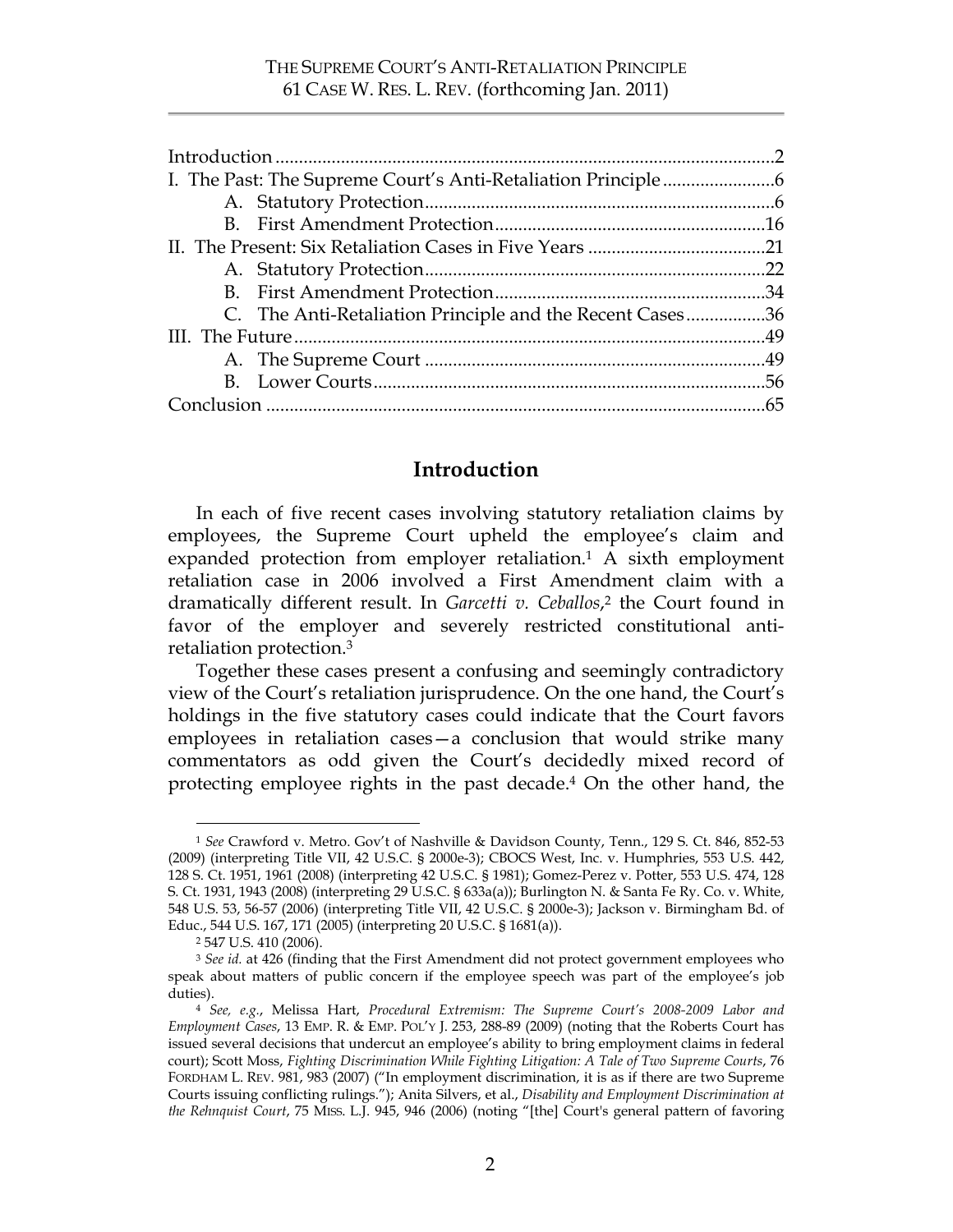Court's *Garcetti* opinion significantly narrowed government employees' protection when they blow the whistle on employer misconduct, 5 perhaps indicating a deeper resistance to retaliation protection. Moreover, as explained in more detail below, taken together the Court opinions appear untethered to any consistent judicial philosophy, which has created difficulty for commentators trying to explain the Court's twists and turns.<sup>6</sup>

This Article attempts to bring consistency and cohesion to this morass by placing these recent retaliation cases in the context of a half-century of Supreme Court retaliation jurisprudence. This process illuminates the Court's underlying rationale in retaliation cases generally, which I label the "Anti-Retaliation Principle." The Anti-Retaliation Principle differs from other justifications for retaliation protection because it focuses on the notion that protecting employees from retaliation will enhance the enforcement of the nation's laws.7 Moreover, it both explains the recent Supreme Court cases and provides a reasoned and consistent standard against which they can be evaluated. Importantly, the Court's use of the Principle also offers guidance for the way courts ought to approach the issue of employer retaliation in the future.

Part I of the Article demonstrates that the Supreme Court historically has approached retaliation cases differently than typical employment matters. In employment cases, the Court often balances the employer's

plaintiffs in race and sex... discrimination cases, while being decidedly pro-defendant in ... disability-related claims"); Jonathan R. Harkavy, *Supreme Court of the United States: Employment Law Commentary: 2007 Term*, at 2 (noting that although employees "won" more cases than they lost in 2007, there was no "discernable shift in the Court's orientation as an employer-friendly forum") (manuscript on file with author); Marcia Coyle, *Term's Five Key Bias Decisions Were Mixed*, NAT'L L.J. (July 6, 2009), *available at* http://www.law.com/jsp/nlj/PubArticleNLJ.jsp?id=1202431973694& Terms\_five\_key\_bias\_decisions\_were\_mixed\_&slreturn=1 (quoting Professor Paul Secunda's statement that "[t]his Court tilts substantially towards pro-employer interests"). As Professor Scott Moss has noted, even though the Court has issued some rulings protecting employees in discrimination cases, the Court's "anti-litigation" policies "significantly harm" the Court's commitment to fighting discrimination. *See* Moss, *supra*, at 986; *see also* Harkavy, *supra*, at 37 ("[T}he unspoken, yet unmistakably apparent, agenda of the new majority is enhancement of employer prerogatives, recently focusing on protection of the at-will doctrine.").

<sup>5</sup> *See Garcetti*, 547 U.S. at 426.

<sup>6</sup> *See* discussion *infra* Part II.C.

<sup>7</sup> Commentators have provided numerous other rationales for anti-retaliation protection. *See, e.g.*, Lawrence E. Blades, *Employment At Will vs. Individual Freedom: On Limiting the Abusive Exercise of Employer Power*, 67 COLUM. L. REV. 1404, 1405, 1434-35 (1967) (arguing that courts should adopt a tort of "abusive discharge" based on a fairness principle that employees are economically dependent on employers); Deborah L. Brake, *Retaliation*, 90 MINN. L. REV. 18, 21-22 (2005) (asserting that retaliation protection is another form of statutory prohibition on discrimination); Richard R. Carlson, *Citizen Employees*, 70 LA. L. REV. 237, 245-46 (2009) (arguing that retaliation protection should be provided to "citizen employees" who act in the public interest); Stewart J. Schwab, *Wrongful Discharge Law and the Search for Third-Party Effects*, 74 TEX. L. REV. 1943, 1945 (asserting that "the search for third-party effects is the driving force behind" the tort of wrongful discharge); Robert G. Vaughn, *How Differing Perceptions of Whistleblower Protection Influence the Character of Legal Standards*, at 1 *available at* www.corrupcion.unam.mx/documentos/ponencias/C\_Vaughn.pdf (describing four separate justifications for protecting whistleblowers).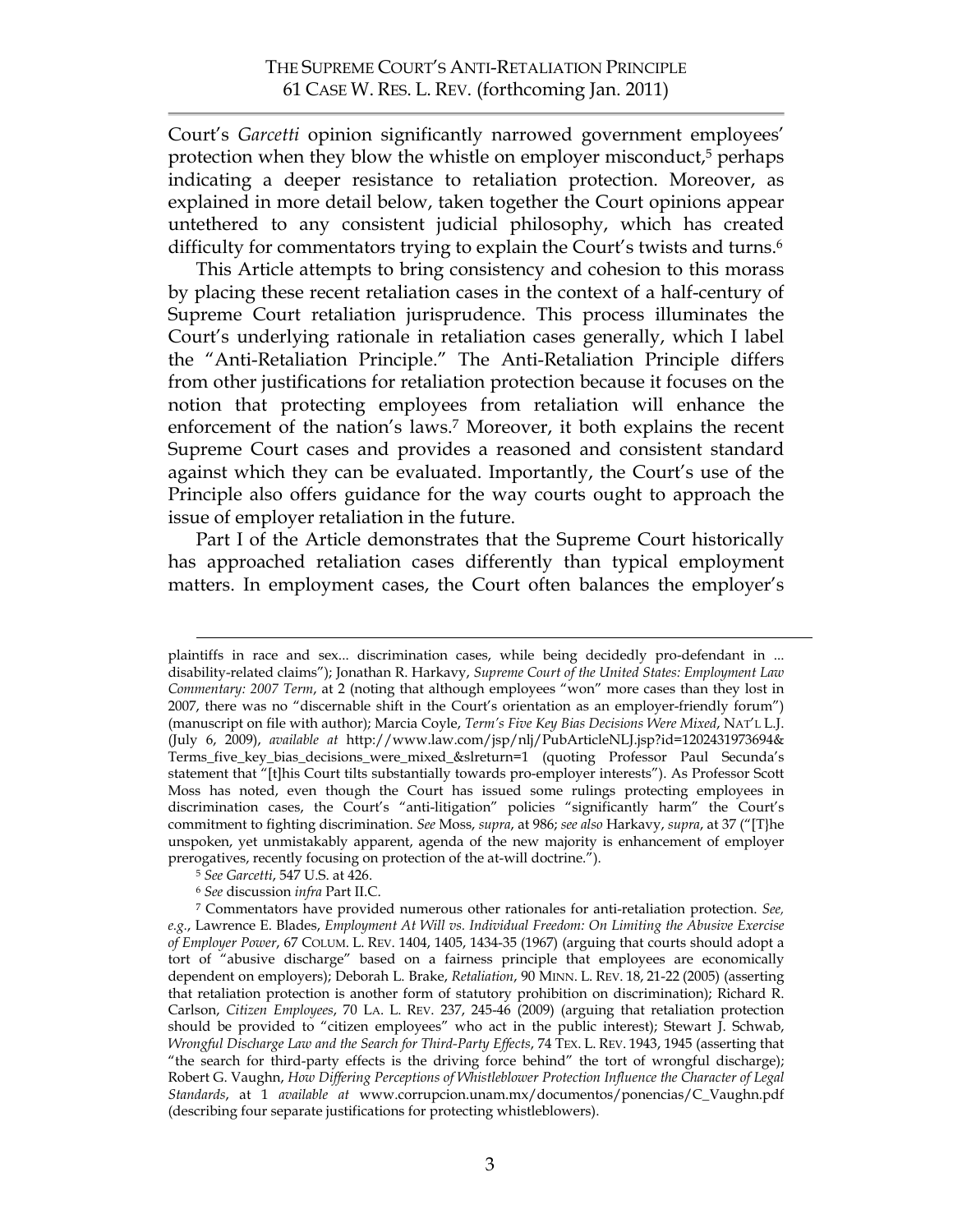interests against the employee's interests.<sup>8</sup> In retaliation cases, however, the Supreme Court uses the Anti-Retaliation Principle to also consider *society's* interest in effective enforcement of the laws—an interest the Court believes can be advanced through strong anti-retaliation protection for employees.9 For the past fifty years, the Court has applied this Principle consistently in statutory retaliation cases, but taken a slightly more cautious approach in First Amendment cases.

Prior to this Article, the Supreme Court's extensive case law regarding retaliation has never been examined through the organizing lens of the Anti-Retaliation Principle. Rather, commentators often examine these cases in isolation, through principles developed for the specific statute or constitutional provision under which the retaliation claim arose. For example, commentators examine retaliation cases as involving discrete subject matters such as discrimination,<sup>10</sup> the First Amendment,<sup>11</sup> or preemption. <sup>12</sup> This first part of the Article steps back from the "trees" of individual substantive issues and explains the "forest" of retaliation cases.

Part II examines how the Court relied upon the Anti-Retaliation Principle, both explicitly and implicitly, in the six recent retaliation cases. Ultimately, the Principle explains the Court's current retaliation jurisprudence and provides a principled way to evaluate the Court's decisions: do these decisions advance the Court's own Anti-Retaliation

 <sup>8</sup> *See, e.g.*, Engquist v. Oregon Dept. of Agr., 553 U.S. 591, 128 S. Ct. 2146, 2152 (2008) (noting that a "main principle" in the Court's public employment cases is that "although government employees do not lose their constitutional rights when they accept their positions, those rights must be balanced against the realities of the employment context"); Faragher v. City of Boca Raton, 524 U.S. 775, 793-808 (1998) (balancing various employer and employee interests in creating vicarious liability rule for supervisors under Title VII but also providing for employer affirmative defense); UAW v. Johnson Controls, 499 U.S. 187, 206-208 (1991) (narrowly interpreting Title VII's bona fide occupational qualification (BFOQ) defense based on balancing employee's rights against employer's business needs and rejecting test that also considered interests of a pregnant woman's unborn child); Patterson v. McLean Credit Union, 491 U.S. 164, 182 n.4 (1989) (noting the "delicate balance between employee and employer rights struck by Title VII"); Price Waterhouse v. Hopkins, 490 U.S. 228, 239 (1989) (discussing Title VII's "balance between employee rights and employer prerogatives"); O'Connor v. Ortega, 480 U.S. 709, 719-20 (1987) ("In the case of searches conducted by a public employer, we must balance the invasion of the employees' legitimate expectations of privacy against the government's need for supervision, control, and the efficient operation of the workplace."); Republic Aviation Corp. v. NLRB, 324 U.S. 793, 797-98 (1945) (approving an administrative board's balance "between the undisputed right of self-organization assured to employees under the Wagner Act and the equally undisputed right of employers to maintain discipline in their establishments"). *Cf.* Americans With Disabilities Act, 42 U.S.C. § 12112(b)(5)(A) (balancing reasonable accommodation of an employee's disability against any undue hardship to the employer).

<sup>9</sup> *See* discussion *infra* Part I.

<sup>10</sup> *See, e.g.*, Brake, *supra* note 7, at 21-22 (examining retaliation as a part of discrimination law).

<sup>11</sup> *See, e.g.*, Paul M. Secunda, *Whither the* Pickering *Rights of Federal Employees?*, 79 COLO. L. REV. 1101, 1102-07 (2008) (examining First Amendment protection for federal employees).

<sup>12</sup> *See, e.g.*, Geri J. Yonover, *Preemption of State Tort Remedies for Wrongful Discharge in the Aftermath of* Lingle v. Norge*: Wholly Independent or Inextricably Intertwined?*, 34 S. D. L. REV. 63, 89-98 (1989) (examining Supreme Court's analysis of federal preemption of state wrongful discharge claims under the Labor Management Relations Act).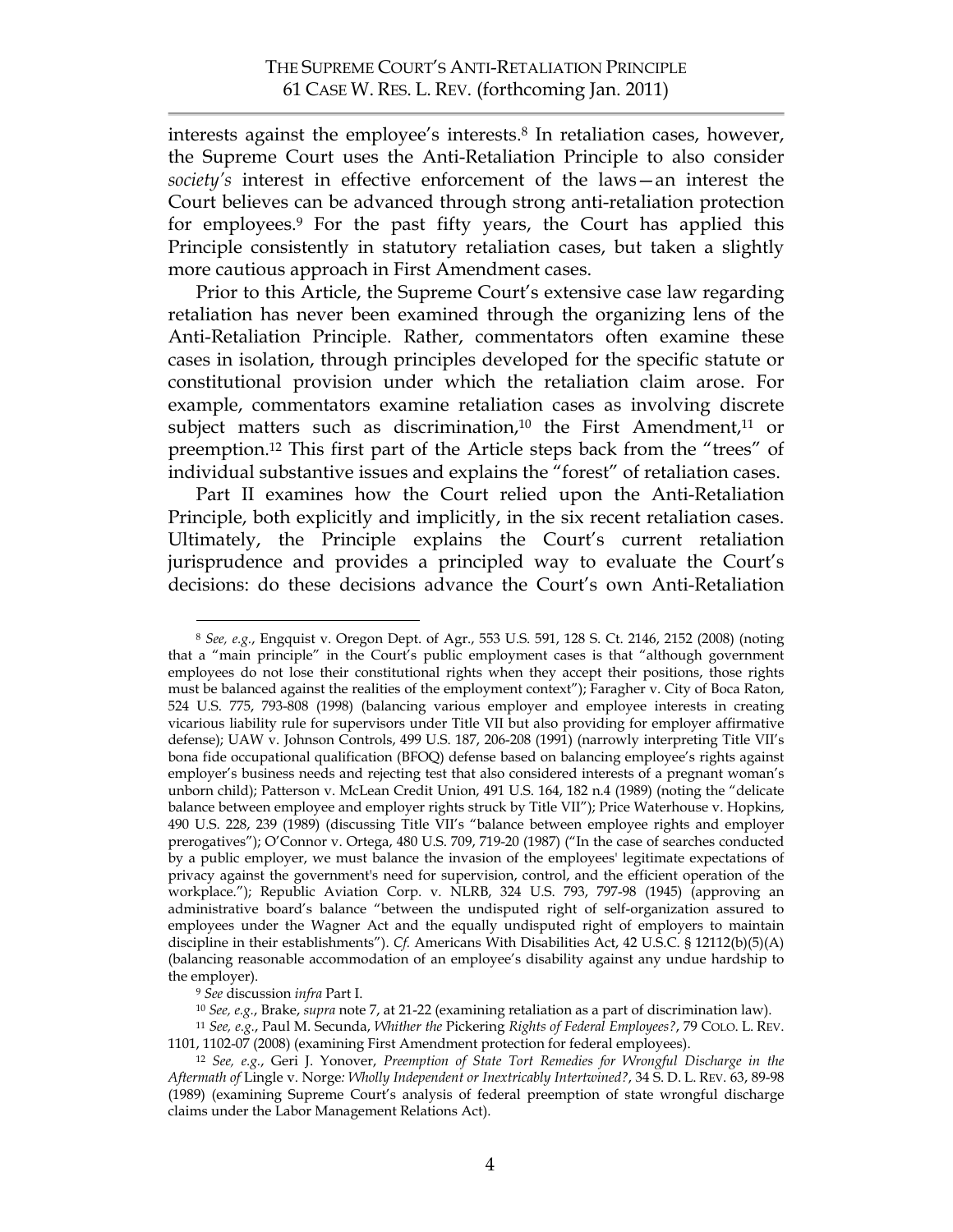Principle by enhancing the enforcement of law? As this Part explains, in the recent statutory cases the Court furthered the Anti-Retaliation Principle by privileging the Principle over other norms that may have seemed sacrosanct to this Court. By contrast, although the lone constitutional case explicitly references the Anti-Retaliation Principle, the rule adopted by the Court in *Garcetti* likely will undermine society's interest in law enforcement.

Identifying and explaining the Court's reliance on the Anti-Retaliation Principle has significant ramifications for the future of retaliation law, which I discuss in Part III. First, the Supreme Court granted *certiorari* for the 2010-11 Term in two cases that will test the boundaries of the Anti-Retaliation Principle. In *Kasten v. Saint-Gobain Performance Plastic Corp.*, 13 the Court will examine whether the Fair Labor Standards Act's antiretaliation provision protects employees who file oral as well as written complaints.14 Furthermore, *Thompson v. North American Stainless, LP*<sup>15</sup> presents the issue whether Title VII's anti-retaliation provision prohibits an employer from retaliating against a third-party who is associated with an employee who engaged in protected conduct. 16 The Court could use the Anti-Retaliation Principle to broaden anti-retaliation protections under these statutes, despite arguments that the statutory language at issue in each case seemingly excludes the employees' claims. 17

Second, respecting the Court's view of the Anti-Retaliation Principle should cause lower courts to evaluate retaliation cases through this same lens. This perspective might impact a number of retaliation issues currently percolating. For example, courts have been struggling with the level of causation required by various retaliation statutes,<sup>18</sup> and the Anti-Retaliation Principle can help provide some guidance on this complicated issue. <sup>19</sup> Further, a focus on law enforcement would help courts interpret when a whistleblowing employee has a "reasonable belief" that an employer has violated the law, an issue that lower courts often have used to undermine statutory protection from retaliation.20

 <sup>13 130</sup> S. Ct. 1890, No. 09-834 (March 22, 2010) (granting petition for writ of certiorari).

<sup>14</sup> *See* Pet. for Writ of Certiorari at i, Kasten v. Saint-Gobain Performance Plastic Corp., No. 09- 834, 2010 WL 146471 (U.S. Jan. 12, 2010).

<sup>15 130</sup> S. Ct. 3542, No. 09-291 (June 29, 2010) (granting petition for writ of certiorari).

<sup>16</sup> *See* Pet. for Writ of Certiorari at i, Thompson v. N. Am. Stainless, LP, No. 09-291, 2009 WL 2876195 (U.S. Sept. 3, 2009).

<sup>17</sup> *See* discussion *infra* Part III.A.

<sup>18</sup> *See* discussion *infra* Part III.B.

<sup>19</sup> A recent non-retaliation Supreme Court case, *Gross v. FBL Financial Services, Inc.*, 129 S. Ct. 2343 (2009), which dealt with the appropriate level of causation under the discrimination provision of the Age Discrimination in Employment Act, will enhance this struggle. *See id.* at 2350.

<sup>20</sup> *See* discussion *infra* Part III.B.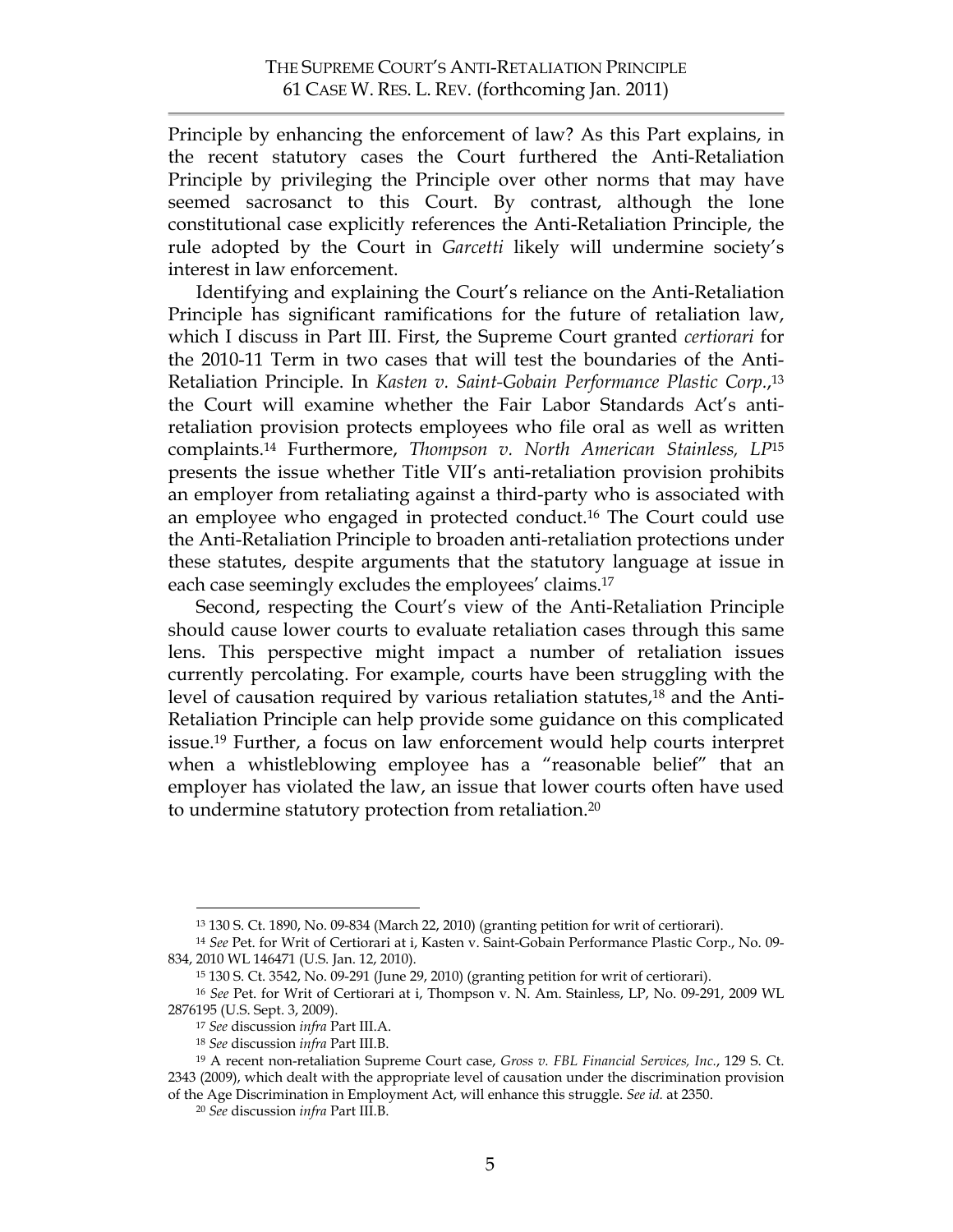## **I. The Past: The Supreme Court's Anti-Retaliation Principle**

During the last fifty years of its retaliation jurisprudence, the Supreme Court has recognized that employees must be protected from retaliation in order to further the enforcement of society's civil and criminal laws. This "Anti-Retaliation Principle" allows the Court to examine anti-retaliation protection as a law enforcement tool that benefits society, rather than simply as extra protection for employees provided at a cost to employers. The Court makes three assumptions throughout its opinions to support the Principle: (1) employees are in the best position to know about illegal conduct by their employer or other employees; (2) employees will report this information if the law protects them from employer retaliation; and (3) employee reports about misconduct will improve law enforcement.

Significantly, the Court has applied the Principle in statutory cases differently than in First Amendment retaliation cases. In statutory cases, the Court broadly interpreted explicit anti-retaliation provisions and implied anti-retaliation protections even when no specific provision existed. The Court's First Amendment retaliation jurisprudence, however, provides an outer limit of the Principle. Although the Court recognized the Anti-Retaliation Principle's importance in these cases, the Court also suggested that statutes, rather than the Constitution, might be the better source for anti-retaliation protection.

## **A. Statutory Protection**

Professor Clyde Summers once noted that labor law's purpose always has been to address the imbalance in bargaining power between employees and employers.21 From this perspective, statutory and judicial employment protections exist to protect employees' "primarily noneconomic interests in fairness, personal dignity, privacy, and physical integrity."22 These legal protections must be balanced against the employer's countervailing interest in the flexibility and efficiency provided by the at-will employment rule.23 In non-retaliation labor and employment cases, the Supreme Court has recognized this balancing of legal protection for employees against the economic burden that protection places on employers.24 Particularly in recent years, however,

 <sup>21</sup> Clyde W. Summers, *Labor Law as the Century Turns: A Changing of the Guard*, 67 NEB. L. REV. 7, 7 (1988).

<sup>22</sup> *Id.* at 15.

<sup>23</sup> *See* Richard A. Epstein, *In Defense of the Contract at Will*, 51 U. CHI. L. REV. 947, 951-69 (1984) (describing the efficiency of the at-will employment rule); Americans With Disabilities Act, 42 U.S.C. § 12112(b)(5)(A) (balancing reasonable accommodation of an employee's disability against any undue hardship to the employer).

<sup>24</sup> *See, e.g.*, Patterson v. McLean Credit Union, 491 U.S. 164, 182 n.4 (1989) (noting the "delicate balance between employee and employer rights struck by Title VII"); Price Waterhouse v. Hopkins, 490 U.S. 228, 239 (1989) (discussing Title VII's "balance between employee rights and employer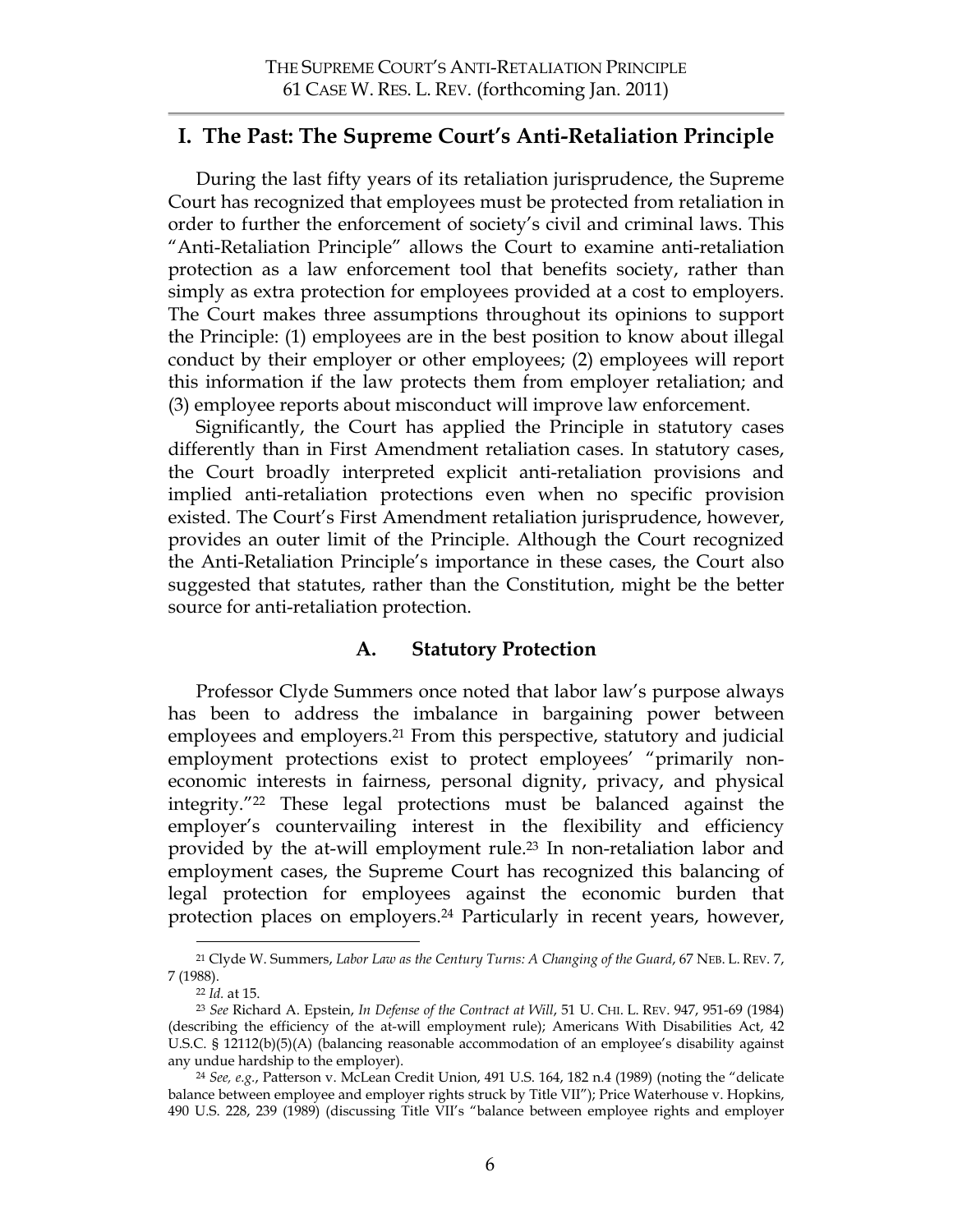that balance seems to be weighted towards employer interests in many non-retaliation decisions. 25

By contrast, the Court's use of the Anti-Retaliation Principle in statutory retaliation cases typically has led to enhanced employee protection compared to other types of employment law cases. In these retaliation cases, the Court often utilized the Anti-Retaliation Principle's "law enforcement" perspective to weigh a third interest: the interest of society in having the law enforced. As described below, the Court placed great weight on this societal interest because, in the Court's formulation, protecting employees from retaliation increases employees' willingness to provide information about illegal activity, which in turn advances societal law enforcement goals.

Several cases that demonstrate the Court's use of the Anti-Retaliation Principle involved statutes without explicit legislative history about the purpose of anti-retaliation legislation. This legislative silence often required the Supreme Court to explicate this purpose by utilizing the Anti-Retaliation Principle to justify a broad reading of a statutory antiretaliation provision. <sup>26</sup> For example, in the Court's first modern case involving a statutory anti-retaliation provision, *Mitchell v. Robert De Mario Jewelry, Inc.*, 27 the Court examined Section 17 of the Fair Labor Standards

26 The National Labor Relations Act (NLRA) is the rare exception, and even that legislative history is sparse. Congress included an anti-retaliation provision in the NLRA, one of the first employment statutes it enacted, to protect employees who "file charge or given testimony" related to a violation of the NLRA. 29 U.S.C. § 158(a)(4); *see also* STEPHEN M. KOHN, CONCEPTS AND PROCEDURES IN WHISTLEBLOWER LAW 93 (2001) ("Among the oldest statutes that protect employees (and supervisors) who engage in protected conduct, which under some circumstances can be classified as whistleblowing, is the National Labor Relations Act.") (citation omitted). Congress adopted this language from an earlier executive order issued under a predecessor statute explicitly so that employees would feel free to file charges when an employer violated the NLRA's substantive provisions. *See* Matthew W. Finkin, *Labor Law by Boz-A Theory of* Meyers Industries, Inc., Sears, Roebuck and Co., *and* Bird Engineering, 71 IOWA L. REV. 155, 171 (1985); NAT'L LAB. REL. BOARD, LEGISLATIVE HISTORY OF THE NATIONAL LABOR RELATIONS ACT, 1935, VOL. I, Debate on S. 1958 in Senate, at 2401 (comments of Sen. Wagner) (noting that without an anti-retaliation provision "even though there might be flagrant violations of the provisions of this measure, an employee would not be free to file charges").

27 361 U.S. 288 (1960). Twenty-three years before *Mitchell*, the Supreme Court upheld a provision of the NLRA that prevents another form of retaliation. In *NLRB v. Jones & Laughlin Steel*  Corp., 301 U.S. 1 (1937), the Court found constitutional Section 8 of the NLRA, 29 U.S.C. § 158, which prohibits employers from engaging in "unfair labor practices," such as interfering with employees who exercise their NLRA rights and discriminating against employees to discourage union membership. *See Jones & Laughlin*, 301 U.S. at 33-34.

prerogatives" by eliminating "certain bases for distinguishing among employees while otherwise preserving employer's freedom of choice); *see also* note 8, *supra*, (citing cases involving this balancing).

<sup>25</sup> *See, e.g.*, Gross v. FBL Fin. Servs., Inc., \_\_\_ U.S. \_\_\_\_, 129 S. Ct. 2351-52 (2009) (requiring high burden of proof for plaintiffs regarding causation in ADEA cases); Ricci v. DeStefano, \_\_\_\_ U.S. 129 S. Ct. 2658, 2664-65 (2009) (limiting ability of employer to consider impact of potential disparate impact claim when engaging in affirmative action); Engquist v. Oregon Dep't of Agriculture, 553 U.S. 591, 128 S. Ct. 2146, 2156-57 (2008) (restricting application of constitutional Equal Protection Clause to public employees); Ledbetter v. Goodyear Tire & Rubber Co., 550 U.S. 618, 638-43 (2007) (limiting statute of limitations for discrimination cases).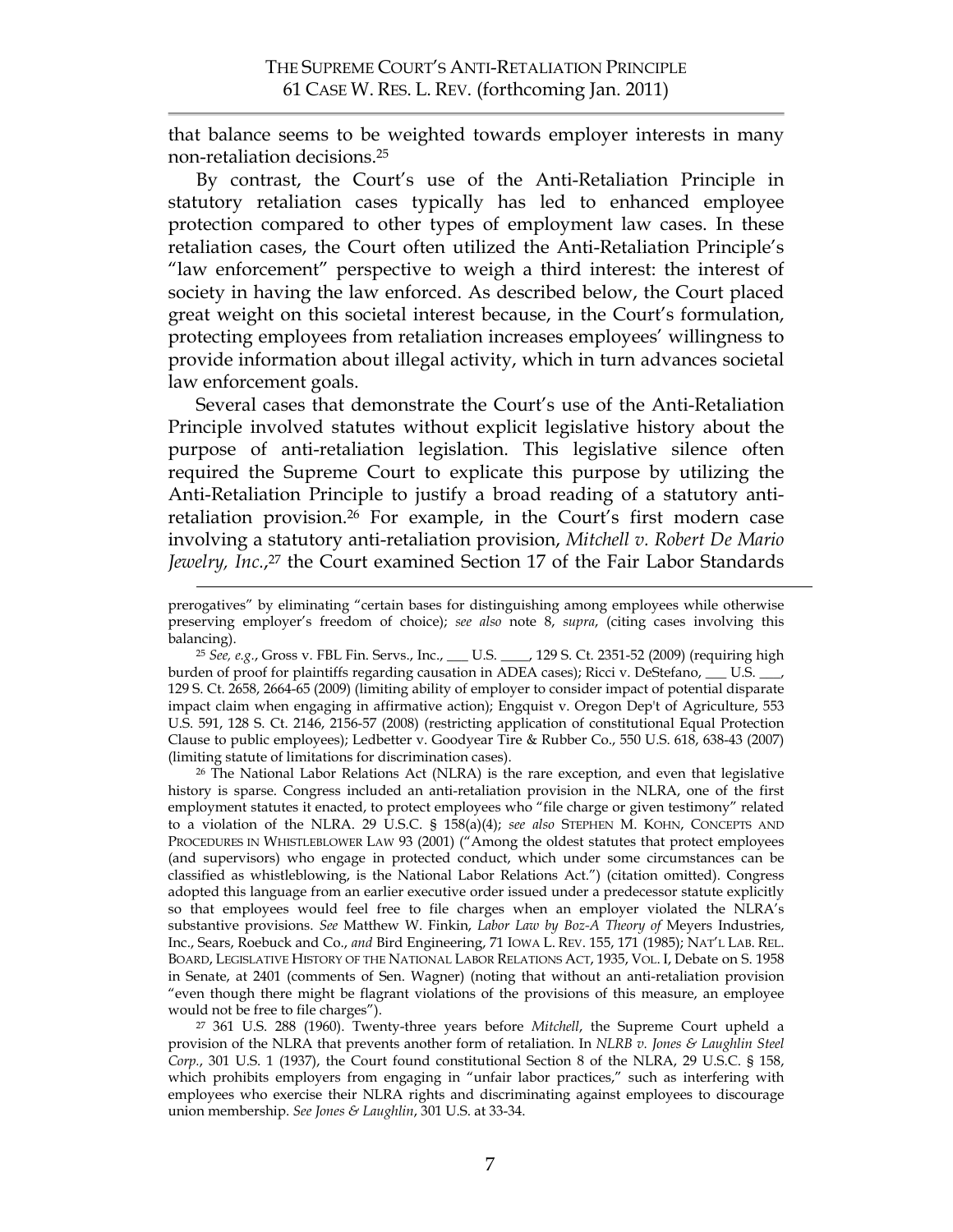Act (FLSA). <sup>28</sup> This provision explicitly gave federal courts jurisdiction to enjoin violations of the FLSA's anti-retaliation provision, but the case presented the question of whether the provision also permitted courts to order that an employer pay damages to employees who were retaliated against in violation of the Act. <sup>29</sup> Although the FLSA seemed to limit courts' powers to only injunctive relief,<sup>30</sup> the Supreme Court held that the judiciary's implicit, equitable powers in injunction cases included the power "to provide complete relief in the light of statutory purposes," including awarding back pay damages.<sup>31</sup> The Court based its holding explicitly on the Anti-Retaliation Principle:

[C]ongress chose to rely on information and complaints received from employees seeking to vindicate rights claimed to have been denied. *Plainly, effective enforcement could thus only be expected if employees felt free to approach officials with their grievances.* This end the prohibition of § 15(a)(3) against discharges and other discriminatory practices was designed to serve. For it needs no argument to show that fear of economic retaliation might often operate to induce aggrieved employees quietly to accept substandard conditions. By the proscription of retaliatory acts set forth in § 15(a)(3), and its enforcement in equity by the Secretary pursuant to § 17, *Congress sought to foster a climate in which compliance with the substantive provisions of the Act would be enhanced*.

In this context, the significance of reimbursement of lost wages becomes apparent. To an employee considering an attempt to secure his just wage deserts under the Act, the value of such an effort may pale when set against the prospect of discharge and the total loss of wages for the indeterminate period necessary to seek and obtain reinstatement. Resort to statutory remedies might thus often take on the character of a calculated risk, with restitution of partial deficiencies in wages due for past work perhaps obtainable only at the cost of irremediable entire loss of pay for an unpredictable period. Faced with such alternatives,

 <sup>28 29</sup> U.S.C. § 217.

<sup>29</sup> *See Mitchell*, 361 U.S. at 289.

<sup>30</sup> *See* 29 U.S.C. § 217 (giving district courts jurisdiction "for cause shown, to restrain violations of [the FLSA's anti-retaliation provision]. Provided, That no court shall have jurisdiction, in any action brought by the Secretary of Labor to restrain such violations, to order the payment to employees of unpaid minimum wages or unpaid overtime compensation or an additional equal amount as liquidated damages in such action").

<sup>31</sup> *Mitchell*, 361 U.S. at 292.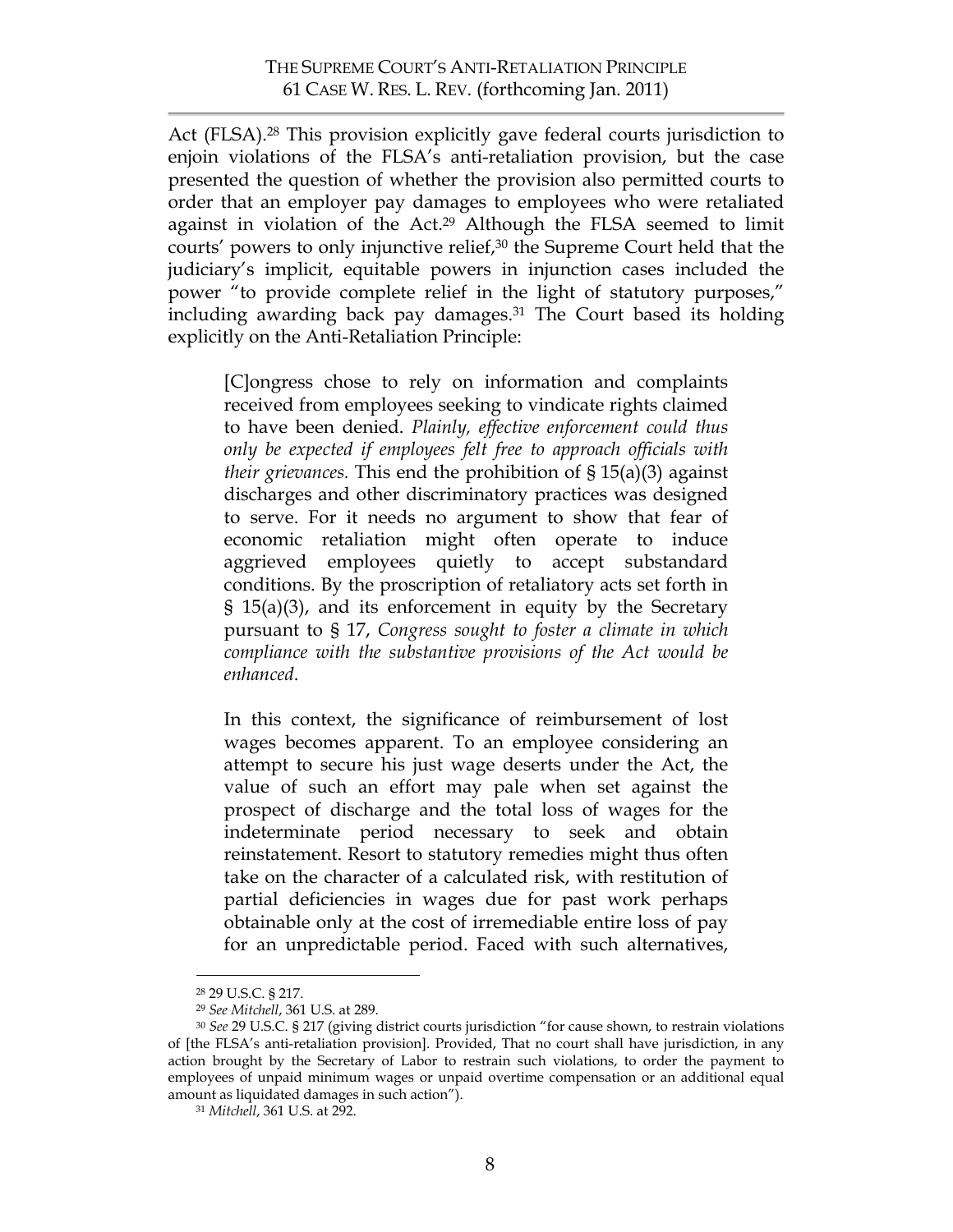employees understandably might decide that matters had best be left as they are. We cannot read the Act as presenting those it sought to protect with what is little more than a Hobson's choice. <sup>32</sup>

Thus, in *Mitchell*, the Court broadly interpreted a statutory anti-retaliation provision because it recognized that employees needed strong remedies in order to encourage them to come forward with information about violations of the law. Moreover, the Court asserted that Congress specifically intended for employee information to play a role in the statute's enforcement scheme.

After *Mitchell*, the Court consistently wove language supporting the Anti-Retaliation Principle into its interpretations of statutory antiretaliation protections. In *NLRB v. Scrivener*, <sup>33</sup> the first Supreme Court case to use the term "retaliatory discharge,"34 the Court found that the National Labor Relations Act protected employees who gave sworn statements to a National Labor Relations Board field examiner, even though the part of the Act's anti-retaliation provision at issue seemed to limit its protections to employees who file formal charges or testify at a formal hearing.35 Limiting the statute's protections to a narrow reading of the provision's text, according to the Court, would undermine the Congressional purpose of the Act to encourage "all persons with information about [unfair labor] practices to be completely free from coercion against reporting them to the Board."36 Employees need "complete freedom" to report in order "to prevent the Board's channels of information from being dried up by employer intimidation of prospective complainants and witnesses."37 Yet again, the Court acknowledged the important role of employee information in enforcing the law.

*Scrivener* began a series of cases in which the Court found that express anti-retaliation statutory provisions should be interpreted broadly in order to support the Anti-Retaliation Principle.38 For example, in *Brock v. Roadway Express, Inc.*, 39 the Court recognized the importance of employee reports to detect illegal safety violations in the transportation industry $40$ 

 <sup>32</sup> *Id.* at 292-93 (citation omitted) (emphasis added).

<sup>33 405</sup> U.S. 117 (1972).

<sup>34</sup> *See* Humprhies v. CBOCS West, Inc., 474 F.3d 387, 408 (2007) (Easterbrook, J., dissenting in part) (citing NLRB v. Scrivener, 405 U.S. 117 (1972)).

<sup>35</sup> *See Scrivener*, 405 U.S. at 125. The Court interpreted Section 8(a)(4) of the NLRA, which provides that an employer may not "discharge or otherwise discriminate against an employee because he has filed charges or given testimony under this Act." 29 U.S.C. § 158(a)(4).

<sup>36</sup> *See id.* at 121.

<sup>37</sup> *See id.* at 122 (quoting John Hancock Mut. Life. Ins. Co. v. NLRB, 191 F.2d 483, 485 (D.C. Cir. 1951)) (internal quotation marks omitted).

<sup>38</sup> *See id.*

<sup>39 481</sup> U.S. 252 (1987).

<sup>40</sup> *See id.* at 258.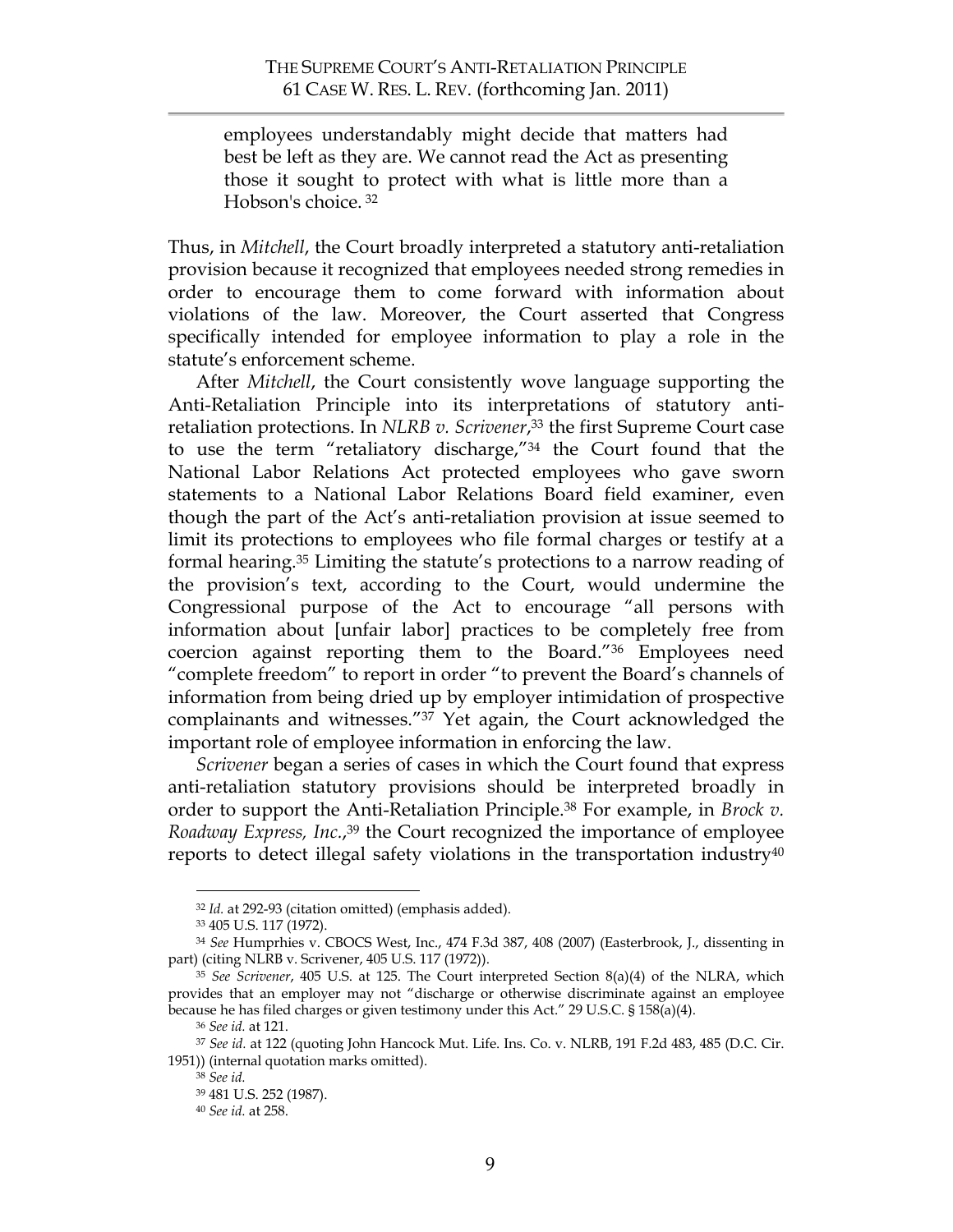and upheld a statutory scheme that permitted an administrative agency to temporarily reinstate a fired whistleblower because "the eventual recovery of backpay may not alone provide sufficient protection to encourage reports of safety violations."41 Mirroring the "Hobson's choice" language from *Mitchell*,<sup>42</sup> the *Brock* Court accepted Congress' rationale for the whistleblower protections:

Section 405 was enacted in 1983 to encourage employee reporting of noncompliance with safety regulations governing commercial motor vehicles. *Congress recognized that employees in the transportation industry are often best able to detect safety violations* and yet, because they may be threatened with discharge for cooperating with enforcement agencies, they need express protection against retaliation for reporting these violations.

…

Congress also recognized that the employee's protection against having to choose between operating an unsafe vehicle and losing his job would lack practical effectiveness if the employee could not be reinstated pending complete review. The longer a discharged employee remains unemployed, the more devastating are the consequences to his personal financial condition and prospects for reemployment. Ensuring the eventual recovery of backpay may not alone provide sufficient protection to encourage reports of safety violations. Accordingly, § 405 incorporates additional protections, authorizing temporary reinstatement based on a preliminary finding of reasonable cause to believe that the employee has suffered a retaliatory discharge. 43

Similarly, the Court paid particularly close attention to the role Title VII's anti-retaliation provision plays in enforcing that law and advancing the Act's goals, even though Title VII's legislative history contains little insight into the purposes of its anti-retaliation provision. The primary purpose of Title VII's anti-retaliation provision, according to the Court in *Robinson v. Shell Oil Co.*,44, is to help enforce the law by "[m]aintaining unfettered access to statutory remedial mechanisms."45 In *Robinson*, the Court examined whether Title VII protected *former* employees from

 <sup>41</sup> *Id.* at 258-59.

<sup>42</sup> *See Mitchell*, 361 U.S. at 293.

<sup>43</sup> *Brock*, 481 U.S. at 258-59 (emphasis added).

<sup>44 519</sup> U.S. 337 (1997).

<sup>45</sup> *Id.* at 346.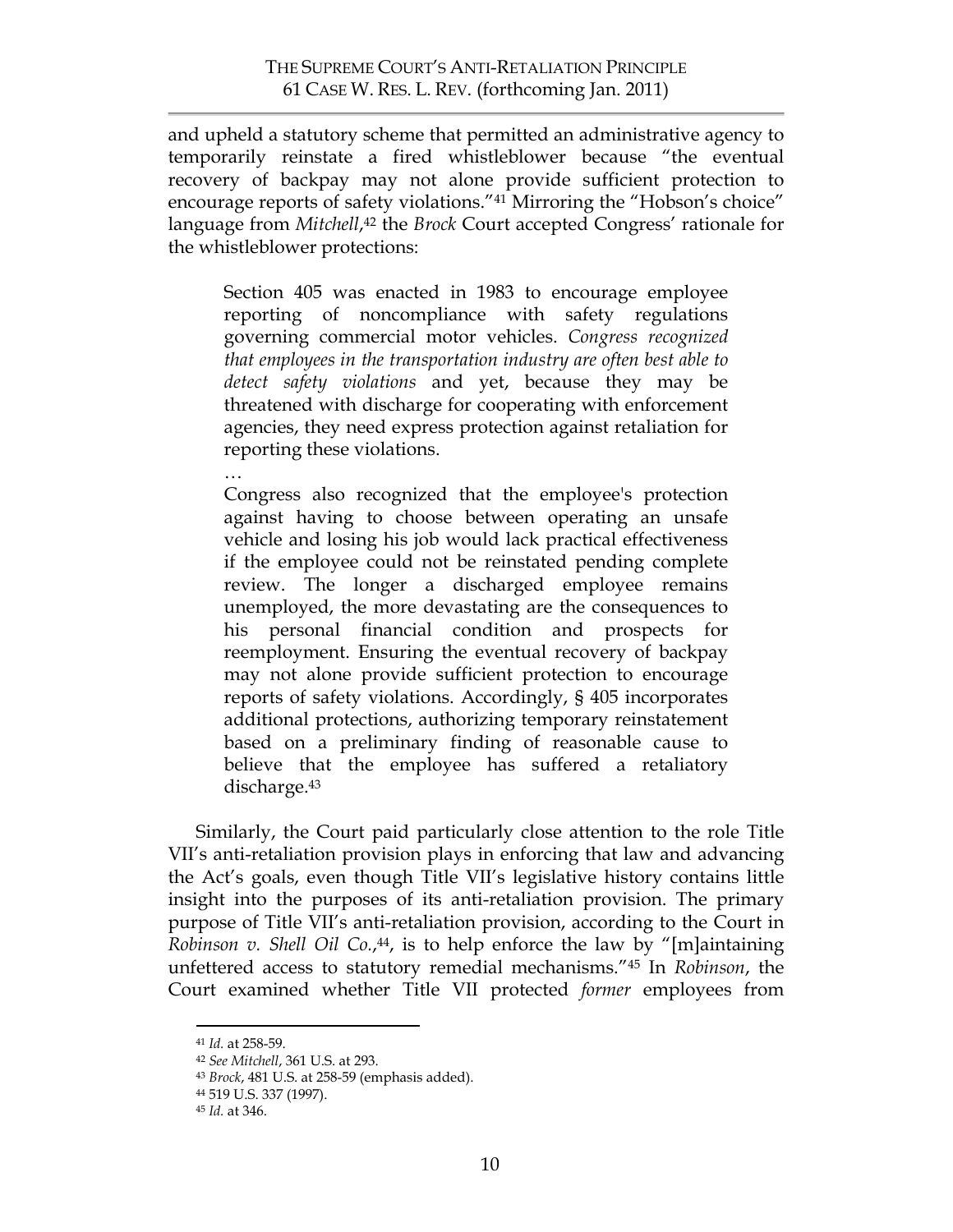retaliation.46 The Court admitted that, "at first blush" Title VII's plain statutory language excluded former employees from protection because it applies only to "employees," which "would seem to refer to those having an existing employment relationship with the employer in question."47 Yet, after scrutinizing the term in other parts of Title VII, the Court determined that its meaning was "ambiguous."48 To resolve this ambiguity, the Court relied on the Anti-Retaliation Principle, holding that former employees should be protected from retaliation because the Court did not want to undermine the effectiveness of the statute by "allowing the threat of postemployment retaliation to deter victims of discrimination from complaining to the EEOC."49

The Court also applied the Anti-Retaliation Principle by permitting a statutory retaliation claim to proceed even though the statute at issue did not contain *any* anti-retaliation language. In *Sullivan v. Little Hunting Park, Inc.*,<sup>50</sup> the Court held that a statutory anti-discrimination provision, 42 U.S.C. § 1982, contained an *implied* cause of action for retaliation.51 Section 1982 provides that "[a]ll citizens of the United States shall have the same right . . . as is enjoyed by white citizens . . . to inherit, purchase, lease, sell, hold, and convey real and personal property."<sup>52</sup> Despite the clear absence of any explicit protection from retaliation in the statutory language, the *Sullivan* Court upheld a retaliation claim by a white landowner who was retaliated against for leasing a house to a black man.53 The Court concluded that if an individual could be "punished for trying to vindicate the rights of minorities protected by § 1982," then "[s]uch a sanction would give impetus to the perpetuation of racial restrictions on property."54 In other words, enforcing § 1982 meant providing additional protection from retaliation, even if the statute itself did not contain any explicit anti-retaliation protection.

The outcomes of retaliation cases also demonstrate the Court's recognition of the Anti-Retaliation Principle's importance as much as the opinions' language, particularly in statutory cases. For example, during the last fifty years, the Court interpreted statutes to enable a broad range of individuals to bring retaliation claims, including third parties who

 <sup>46</sup> *See id.*

<sup>47</sup> *Id.* at 341.

<sup>48</sup> *Id.* at 343-44 ("Once it is established that the term 'employees' includes former employees in some sections, but not in others, the term standing alone is necessarily ambiguous and each section must be analyzed to determine whether the context gives the term a further meaning that would resolve the issue in dispute.").

<sup>49</sup> *Id.* at 346.

<sup>50 396</sup> U.S. 229 (1969).

<sup>51</sup> *See id.* at 237.

<sup>52 42</sup> U.S.C. § 1982.

<sup>53</sup> *See Sullivan*, 396 U.S. at 237.

<sup>54</sup> *Id.*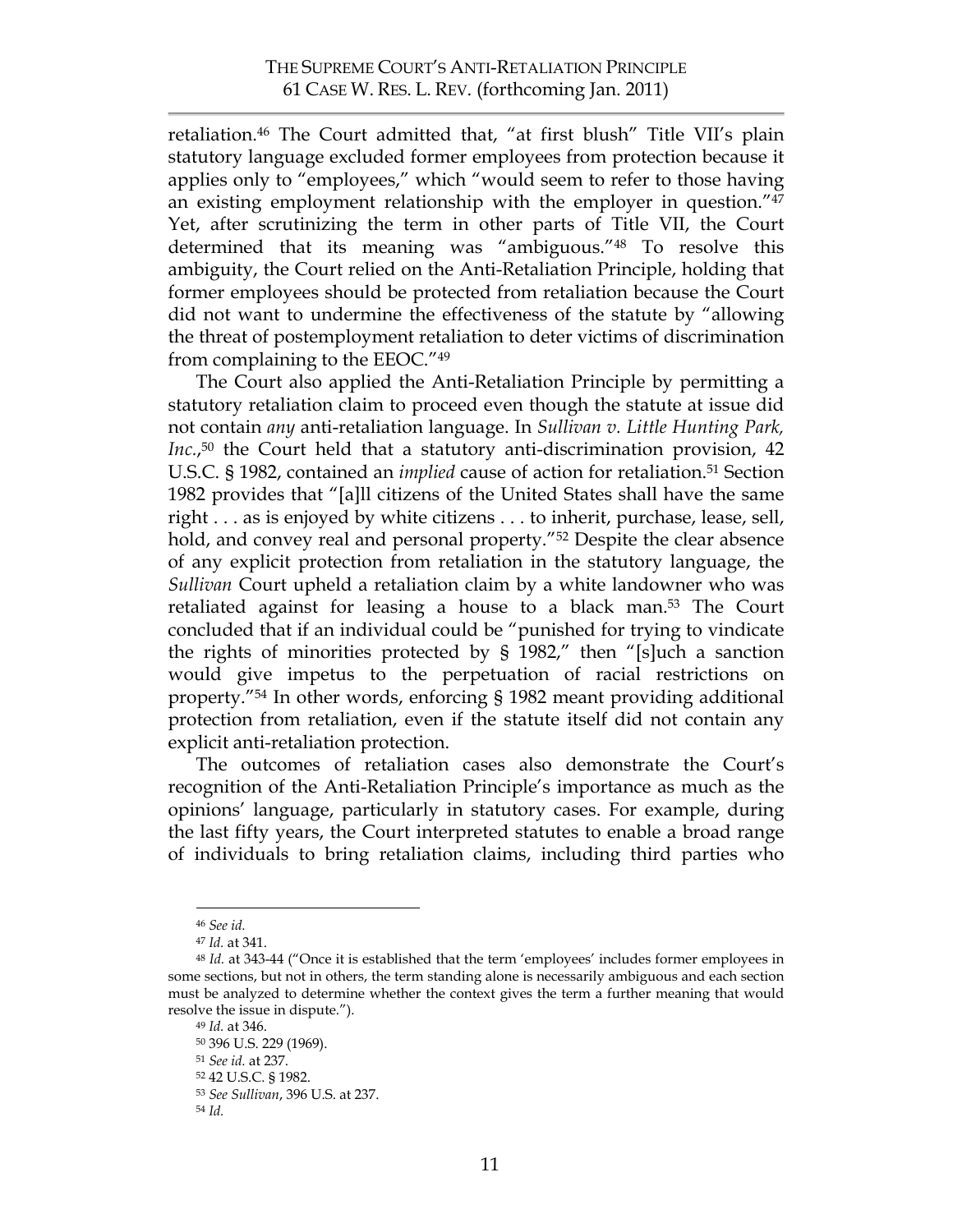report statutory violations,<sup>55</sup> former employees,<sup>56</sup> at-will employees,<sup>57</sup> elected union officials against their union,<sup>58</sup> and illegal aliens.<sup>59</sup> Moreover, the Court indicated that these statutes provide a wide range of remedies<sup>60</sup> to victims of a wide range of retaliatory actions by employers.<sup>61</sup> Significantly, the Court also recognized the importance of state retaliation remedies by not permitting federal statutory schemes with weak retaliation remedies to impliedly preempt potentially stronger state tort claims based on an employer's retaliation.62

A few counterexamples exist in which the Court did not recognize the Anti-Retaliation Principle and its primary goal of protecting society's interest in law enforcement. Instead, the Court utilized its typical "employment law" focus and concentrated only on balancing the interests of employers and employees. *Clark County School District v. Breeden*<sup>63</sup> presents an example of this type of case. In *Breeden*, the plaintiff alleged that she had been retaliated against for complaining about alleged sexual harassment and for filing a lawsuit based on the complaint. <sup>64</sup> In the case's primary holding, the Supreme Court found in favor of the employer

 <sup>55</sup> *Id.* (interpreting 42 U.S.C. § 1982).

<sup>56</sup> *See Robinson*, 519 U.S. at 346 (interpreting Title VII's anti-retaliation provision).

<sup>57</sup> *See* Haddle v. Garrison, 525 U.S. 121, 125 (1998) (holding that 42 U.S.C. § 1985(2), which prevents "intimidation or retaliation against witnesses in federal-court proceedings," includes protection for at-will employees).

<sup>58</sup> *See* Sheet Metal Workers' Intern'l v. Lynn, 488 U.S. 347, 355 (1989) (interpreting Labor-Management Reporting and Disclosure Act of 1959, 29 U.S.C. § 412).

<sup>59</sup> *See* Sure-Tan v. NLRB, 467 U.S. 883, 895-96 (1984) (holding that reporting undocumented aliens employees to law enforcement authorities was an unfair labor practice under the National Labor Relations Act, 29 U.S.C. §§ 158(a)(1) & (3), when done in retaliation for participating in union activities).

<sup>60</sup> *See Brock*, 481 U.S. at 258-59 (approving an administrative agency's power to order temporary reinstatement as a remedy for retaliation); *Mitchell*, 361 U.S. at 296 (finding that FLSA gave courts power to award back-pay damages in addition to ordering injunctive relief). *But see Sure-Tan*, 467 U.S. at 902-03 (restricting the backpay and reinstatement remedies for illegal aliens).

<sup>61</sup> *See Burlington Northern*, 548 U.S. 53, 126 S. Ct. at 2412-15 (holding that Title VII's antiretaliation provision applies outside of the workplace and prohibits any employer action that "could well dissuade a reasonable employees from protected conduct"); *Haddle*, 525 U.S. at 125 (preventing companies from firing at-will worker in retaliation for testifying in federal trial); Bill Johnson's Restaurants, Inc. v. NLRB, 461 U.S. 731, 744 (1983) (permitting courts to enjoin an employer from filing a "baseless" lawsuit to retaliate against an employee in violation of the National Labor Relations Act).

<sup>62</sup> *See* Hawaiian Airlines, Inc. v. Norris, 512 U.S. 246, 248 (1994) (holding that the Railway Labor Act, 45 U.S.C. § 151 *et seq.*, does not preempt state public policy tort and whistleblower claims); English v. General Electric Co., 496 U.S. 72, 90 (1990) (holding that Section 210(a) of the Energy Reorganization Act, 42 U.S.C. § 5851(a) does not preempt employee's intentional infliction of emotional distress claim); Lingle v. Norge Div. of Magic Chef, Inc., 486 U.S. 399, 412-13 (1988) (holding that Section 301 of the Labor Management Relations Act, 29 U.S.C. § 185, does not preempt employee's tort remedy for wrongful discharge). *But see* Ingersoll-Rand Co. v. McClendon, 498 U.S. 133, 142 (1990) (holding that Section 510 of the Employee Retirement Income Security Act of 1974. 29 U.S.C. § 1140, expressly preempted employees state common law claim of wrongful discharge).

<sup>63 532</sup> U.S. 268 (2001).

<sup>64</sup> *See id.* at 269-70.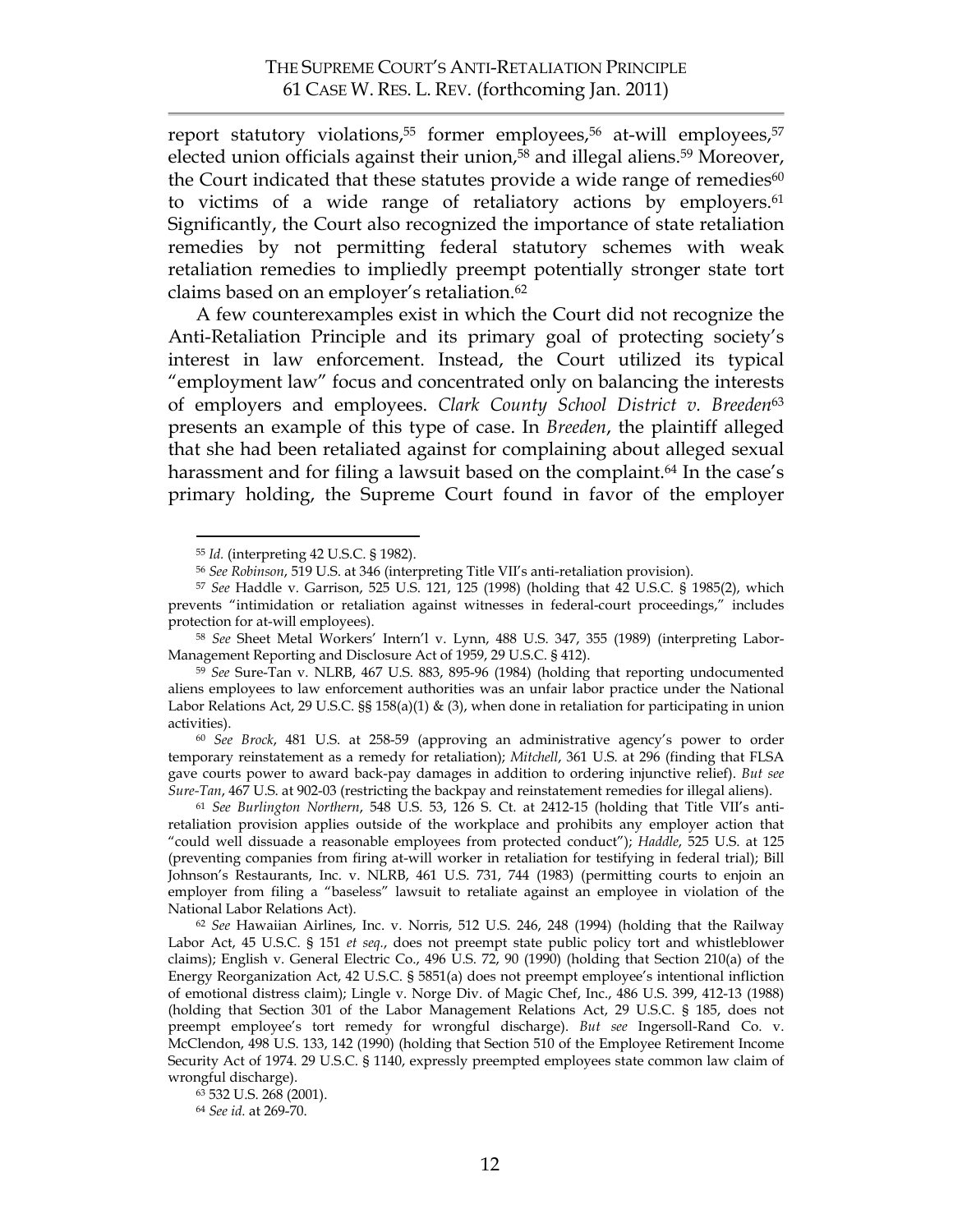because it found that the plaintiff did not engage in protected activity.65 According to the Court, no reasonable person could have believed that the alleged sexual harassment about which the plaintiff complained could have violated Title VII because it was a single instance of behavior that could not violate the law. <sup>66</sup> After *Breeden*, courts consistently adopted a standard that an employee must have a "reasonable belief" in the illegality of an employer's action in order to be protected from retaliation.<sup>67</sup>

As applied by the Court in *Breeden*, this standard may not fully advance the goals of the Anti-Retaliation Principle. Indeed, the *Breeden* Court never mentioned the importance of retaliation protection for enforcing Title VII. Instead, the Court cited almost exclusively to its sexual harassment jurisprudence to demonstrate that the activity about which the plaintiff complained could not be considered sexual harassment because it was a single incident that was not "extreme" enough to be considered "extremely serious".68 This sexual harassment jurisprudence requires "severe or pervasive" employer action that alters the terms and conditions of employment, 69 a standard derived from the Court's previous balancing of employer and employee interests.70 Unlike the other retaliation cases mentioned above, the Court in *Breeden* never discussed whether its holding would promote better compliance with the law. 71

 <sup>65</sup> *See id.* at 270-72.

<sup>66</sup> *See id.* at 271. The Court also found that the plaintiff could not prove causation—that any protected activity caused an adverse employment action. *See id.* at 272-73. In doing so, the Court relied exclusively on various factual showing regarding the timing of the alleged protected activity and the adverse action. *See id.* The Court did not discuss, or even mention, the appropriate legal standard for causation in a retaliation case, nor did the Court attempt to explain any policy rationale for the decision.

<sup>67</sup> *See* Lawrence D. Rosenthal, *To Report or Not to Report: The Case for Eliminating the Objectively Reasonable Requirement for Opposition Activities under Title VII's Anti-retaliation Provision*, 39 ARIZ. ST. L.J. 1127, 1129 n.7 (2007) (stating that all United States Circuit Courts adopted the objectively reasonable standard after *Breeden*) (citing cases). Courts also use the reasonable belief standards for other statutes, such as Title IX and Title VI, that do not specify the standard to be utilized. *See* Brake, *supra* note 7, at 83 (citing cases).

<sup>68</sup> *See id.* at 270-71 (citing to Faragher v. Boca Raton, 524 U.S. 775 (1998), Burlington Industries, Inc. v. Ellerth, 524 U.S. 742 (1998), Oncale v. Sundowner Offshore Services, Inc., 523 U.S. 75 (1998), Harris v. Forklift Systems, Inc., 510 U.S. 17 (1993), and Meritor Savings Bank, FSB v. Vinson, 477 U.S. 57 (1986)).

<sup>69</sup> *See, e.g.*, *Meritor Savings Bank*, 477 U.S. at 67.

<sup>70</sup> *See, e.g.*, *Faragher*, 524 U.S. at 793-808 (balancing various employer and employee interests in creating vicarious liability rule for supervisors under Title VII but also providing for employer affirmative defense); *Oncale*, 523 U.S. at 80-82 (asserting the reasons why permitting same-sex sexual harassment claims would not turn Title VII into a "general civility code" and stating that "[c]ommon sense, and an appropriate sensitivity to social context, will enable courts and juries to distinguish between simple teasing or roughhousing among members of the same sex, and conduct which a reasonable person in the plaintiff's position would find severely hostile or abusive"); Harris, 510 U.S. at 21 (noting that the Court's sexual harassment standard "takes a middle path").

<sup>71</sup> The case likely does not represent a serious deviation from the Anti-Retaliation Principle. One group of commentators states that *Breeden* "may simply be a case of unsympathetic plaintiffs making 'bad law,'" rather than a "signal of the Supreme Court's hostility to retaliation cases in general." *See* MARK A. ROTHSTEIN, ET AL., EMPLOYMENT LAW 160 (3rd ed. 2005).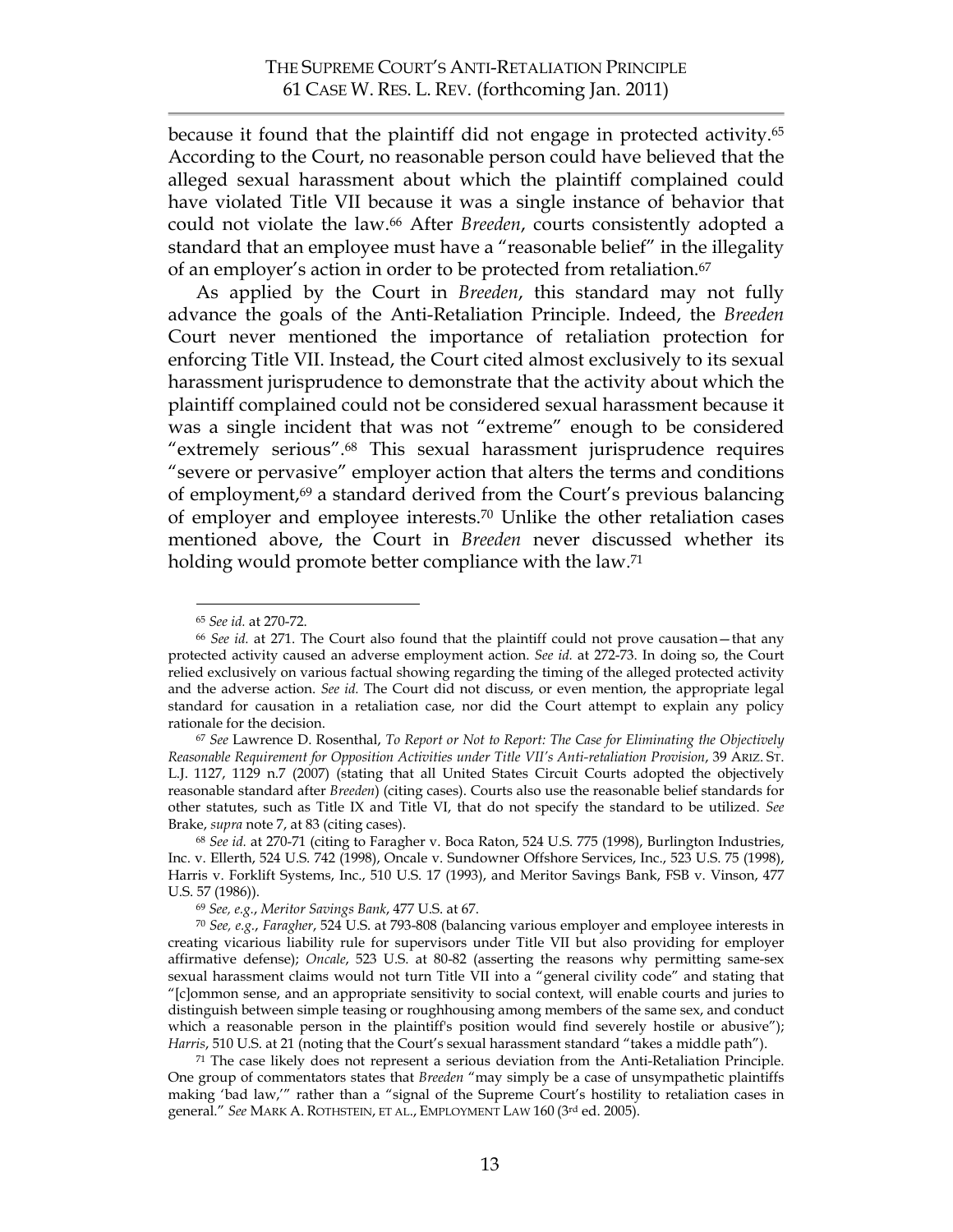To be fair, though, the "reasonable belief" standard adopted by the Court seems more generous to employees than requiring the employee to report an actual illegality, another viable option at the time because the statute's language supports providing protection only if an employee opposes employment practices that are "made . . . unlawful" by Title VII.72 In other words, the Court could have justified a standard requiring the reporting employee to prove actual employer illegality instead of only a reasonable belief that conduct was illegal.73 Moreover, several "employeefriendly" retaliation statutes explicitly adopt the "reasonable belief" standard articulated in *Breeden* and many would consider that to be a sensible requirement for protection from retaliation, assuming it is applied appropriately. <sup>74</sup> In *Breeden*, however, the Court adopted this standard without examining its effect on the goal of anti-retaliation protection: to increase compliance with the law. Moreover, the application of the standard in *Breeden* may have encouraged subsequent courts to inappropriately scrutinize an employee's whistleblowing complaint by placing itself in the position of the employee and assuming too much legal knowledge.75 In Part III, *infra*, this Article addresses how the Anti-Retaliation Principle could better inform the application of *Breeden*'s reasonable person standard.

The Court also has read other anti-retaliation statutory provisions more narrowly than the Anti-Retaliation Principle might have required. In *Graham County Soil & Water Conservation Dist. v. U.S. ex rel. Wilson*,76 for example, the Court held that the statute of limitations for the retaliation provision of the False Claims Act (FCA)<sup>77</sup> should be based upon the most closely analogous state limitations period rather than the likely longer sixyear statute of limitations that applies to the other provisions of the Act. 78 The Court recognized that the limitations provision was "ambiguous," but ignored the Anti-Retaliation Principle. <sup>79</sup> Instead, the Court based its holding on the application of several different principles of statutory construction rather than a consideration of whether various statutes of limitations would encourage or discourage employees to report illegal

 <sup>72 42</sup> U.S.C. § 2000e-3(a). *See also* Rosenthal, *supra* note 67, at 1133 ("[T]he statutory language indicates that the activity the employee opposes must violate Title VII.").

<sup>73</sup> *See* EEOC v. C & D Sportswear Corp., 398 F. Supp. 300, 306 (M.D. Ga. 1975); Rosenthal, *supra* note 67, at 1140-41 ("[T]he Court's language [in *Breeden*] suggested that perhaps it would require an actual violation, as the statute's language requires.")

<sup>74</sup> *See, e.g.*, Sarbanes-Oxley Act of 2002, 18 U.S.C. § 1514A(a)(1); Consumer Product Safety Improvement Act 2008, 15 U.S.C. § 2087(a)(1); *see also* discussion *infra* Part III.B.

<sup>75</sup> *See* discussion *infra* Part III.B (providing examples of lower courts inappropriately applying *Breeden*'s reasonable belief standard).

<sup>76 545</sup> U.S. 409 (2005).

<sup>77 31</sup> U.S.C. § 3730(h).

<sup>78</sup> *See Graham Cty.*, 545 U.S. at 422.

<sup>79</sup> *See id.* at 415-17.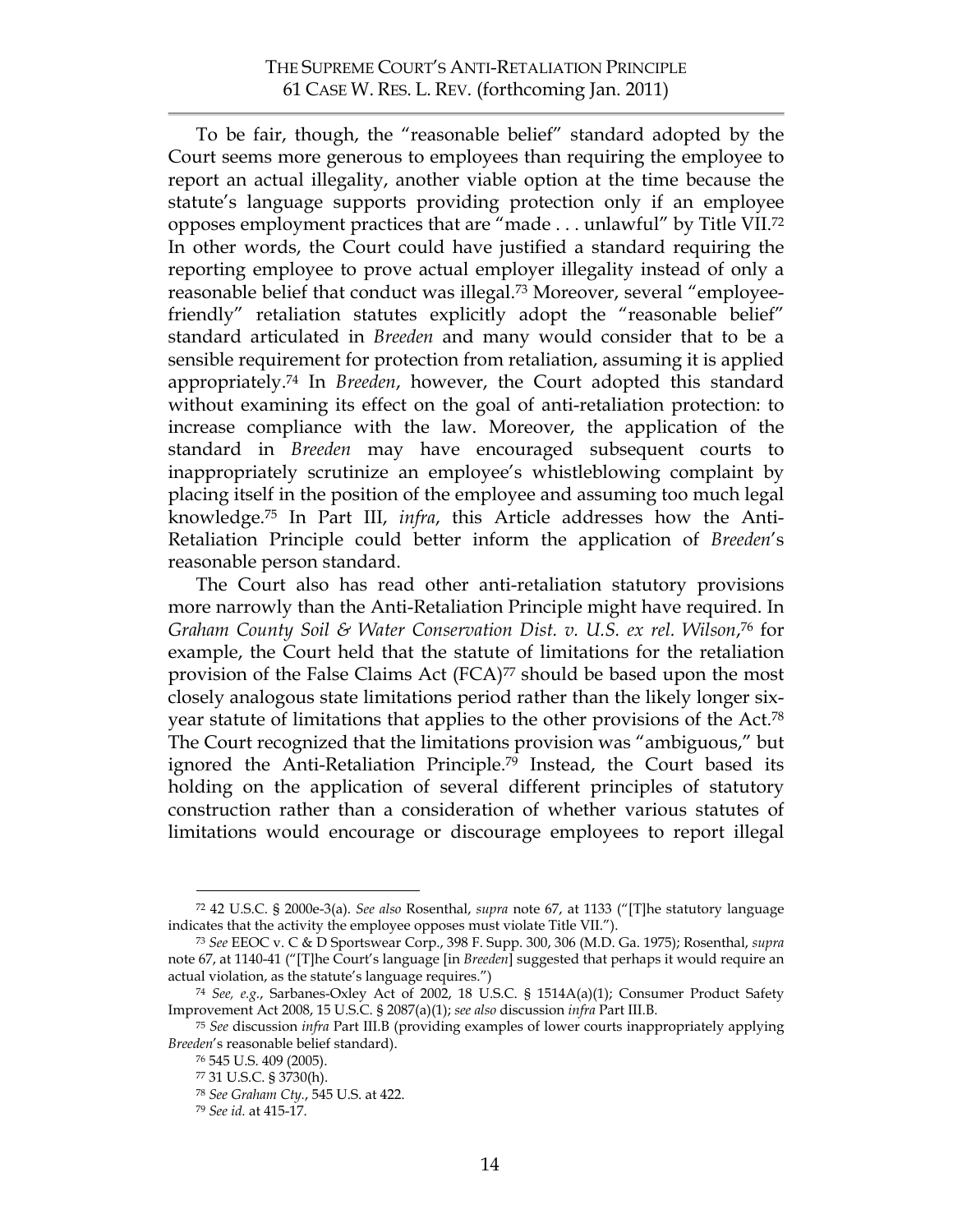conduct.80 As the dissent in that case noted, the Court's holding would likely undermine the Anti-Retaliation Principle by leaving some whistleblowers at the mercy of state statute of limitations that likely are shorter than the FCA's six year limitations period. <sup>81</sup> Privileging the Anti-Retaliation Principle over other canons of statutory construction, as the Court did in the five recent statutory retaliation cases, $82$  would have likely led to stronger retaliation protection—the outcome advocated by the dissent.83

More recently, the Court undermined *qui tam* whistleblower rights under the False Claims Act by finding that whistleblowers could not rely on disclosures made in state and local administrative reports.84 Although this case did not address the FCA's retaliation provision, it likely will reduce the number of whistleblowers potentially protected from retaliation simply because it narrows the scope of an employee's "protected activity" that triggers anti-retaliation protection.<sup>85</sup> That said, the Court's opinion focused more on the balancing necessary in a *qui tam* case rather than on the balancing retaliation cases require.<sup>86</sup> Moreover, even in this case, to some extent the Court actually reinforced the core law enforcement tenet of the Anti-Retaliation Principle. The Court defended its holding by noting that it would not give state and local governments a way to immunize themselves from a *qui tam* lawsuit, thereby increasing illegal fraud. 87 If state and local governments disclosed fraud in an administrative report, then the United States and the "most deserving" whistleblowers could still bring a *qui tam* action to ensure the law is enforced.88

U.S. \_\_\_, 130 S. Ct. 1396, 1400 (2010).

<sup>85</sup> *See, e.g.*, McAllan v. Von Essen, 517 F. Supp.2d 672, 685-86 (S.D.N.Y. 2007) (finding that plaintiff did not engage in protected conduct by filing a *qui tam* action because his complaint was based on publicly-available information, and therefore was not "in furtherance" of an FCA case, as required by the FCA's retaliation provision, 31 U.S.C. § 3730(h)).

86 The Court described the goal of the *qui tam* provision as "[s]eeking the golden mean between adequate incentives for whistle-blowing insiders with genuinely valuable information and discouragement of opportunistic plaintiffs who have no significant information to contribute of their own." *Graham County*, 130 S. Ct. at 1406 (quoting United States ex rel. Springfield Terminal R. Co. v. Quinn, 14 F.3d 645, 649 (D.C. Cir. 1994) (internal quotation marks omitted)).

<sup>87</sup> *See id.* at 1410-11.

<sup>88</sup> *Id.* at 1410. The Court called identified whistleblowers who were the original source of the information about fraud as the "most deserving" whistleblowers who would not be hurt by the rule. *See id.*

 <sup>80</sup> *See id.* at 418-19.

<sup>81</sup> *See id.* at 427-28 (Breyer, J., dissenting).

<sup>82</sup> *See* discussion *infra* Part II.C.

<sup>83</sup> *See Graham Cty.*, 545 U.S. at 427-28 (Breyer, J., dissenting). The Court also narrowly read the Foreign Sovereign Immunities Act to exclude a whistleblower's retaliation claim; however, the Court never examined or mentioned the Anti-Retaliation Principle. *See* Saudia Arabia v. Nelson, 507 U.S. 349, 362-63 (1993). Instead of focusing on whistleblower issues, the Court's analysis focused on whether the alleged retaliatory action was "commercial" or conducted pursuant to the police power of a foreign sovereign nation. *See id.* at 360-63.<br><sup>84</sup> See Graham County Soil and Water Conservation District v. United States ex rel. Wilson,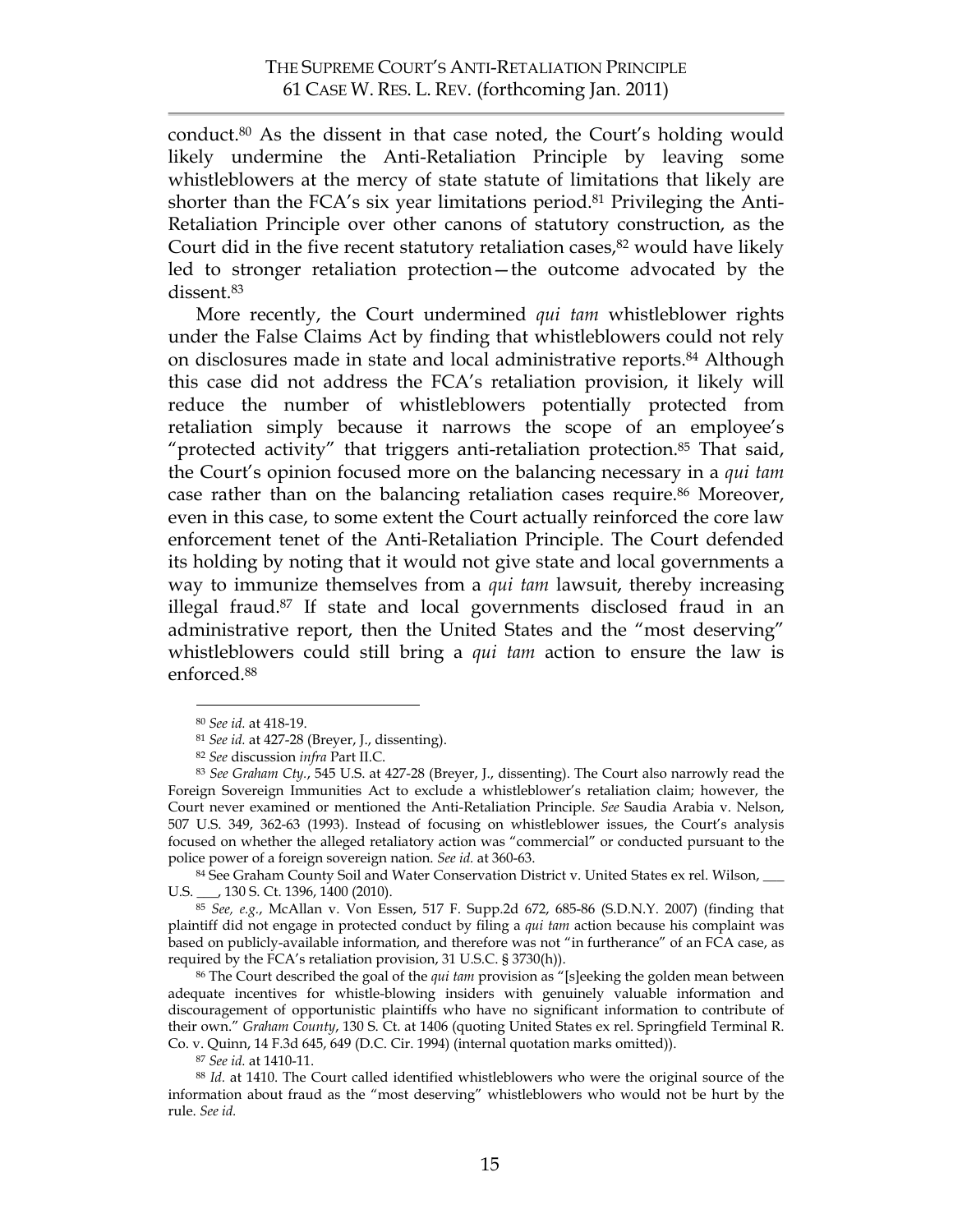Taken together, these few "limiting" cases may nibble around the edges of the Anti-Retaliation Principle. However, they do not undermine the Principle's power when explaining the balance of Supreme Court retaliation jurisprudence and its broad recognition of the importance of anti-retaliation protection. During the last fifty years, the Court's retaliation jurisprudence involving statutory cases sends a clear message: employees comprise an important part of enforcing statutory laws and the Court will provide employees broad protection from retaliation in order to enhance enforcement of those laws.

### **B. First Amendment Protection**

The Court's First Amendment retaliation jurisprudence provides a slightly more nuanced application of the Anti-Retaliation Principle. Although the Anti-Retaliation Principle informs the Court's jurisprudence regarding First Amendment protections for government employees who disclose illegal conduct, it does not drive the decisions in the same way as with statutory claims.

Beginning with *Pickering v. Bd. of Educ. of Township High School Dist. 205,*89 the Court has held that the First Amendment can prohibit the government from retaliating against employees who speak out as citizens regarding matters of public concern.<sup>90</sup> As recently put by the Court, "[s]o long as employees are speaking as citizens about matters of public concern, they must face only those speech restrictions that are necessary for their employers to operate efficiently and effectively."91 This "public concern" test provides potentially broader protection than the Anti-Retaliation Principle's "law enforcement" focus because protected employee speech may involve a matter of public concern but not any violation of the law.92 As a result, the Court's incorporation of the Principle in its First Amendment case law requires a more nuanced examination of the cases.

First, in accordance with the Anti-Retaliation Principle, the Court repeatedly has emphasized that the First Amendment must protect government employees because these employees often have knowledge the public would want to know about government operations. For example, in the seminal *Pickering* case, the Court prohibited the discharge of a teacher for speaking about school funding. <sup>93</sup> The Court protected the

 <sup>89 391</sup> U.S. 563 (1968).

<sup>90</sup> *See id.* at 568.

<sup>91</sup> Garcetti v. Ceballos, 547 U.S. 410, 419 (2006) (citing Connick v. Myers, 461 U.S. 138, 147 (1983)).

<sup>92</sup> *See Pickering*, 391 U.S. at 574 (noting that the First Amendment protected a teacher who spoke about school budget issues because the topic was a matter of public concern).

<sup>93</sup> *See id.* ("[A] teacher's exercise of his right to speak on issues of public importance may not furnish the basis for his dismissal from public employment.").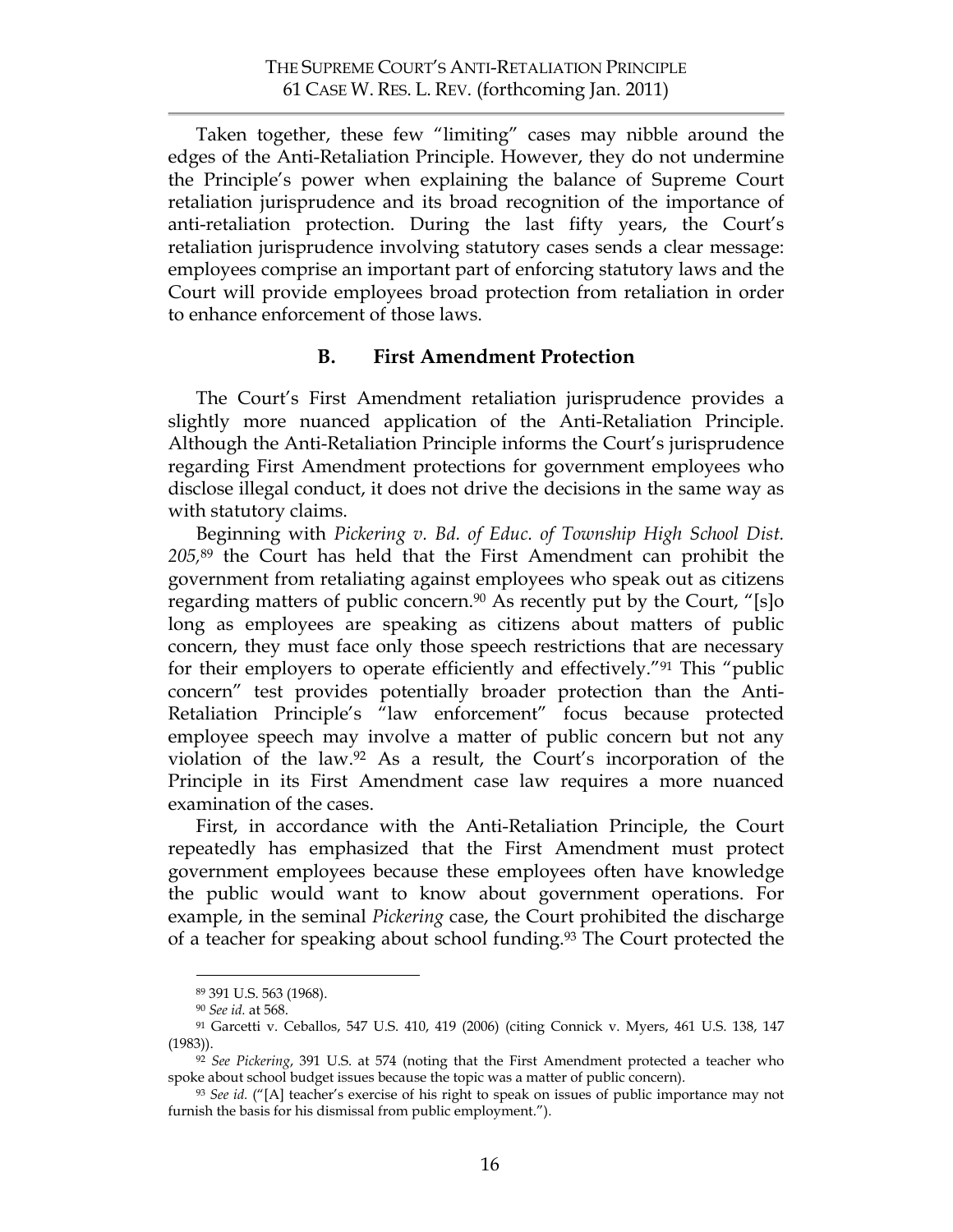teacher from retaliation, in part, because "[t]eachers are, as a class, the members of a community most likely to have informed and definite opinions as to how funds allotted to the operations of the schools should be spent. Accordingly, it is essential that they be able to speak out freely on such questions without fear of retaliatory dismissal."94 Similarly, in *Waters v. Churchill*, 95 the Court recognized that government employees "are often in the best position to know what ails the agencies for which they work."96 The Court's use of the Anti-Retaliation Principle in First Amendment cases recognizes employees' special knowledge and protects them from retaliation in order to encourage making this information public.

Second, the Court's First Amendment test considers not just the balance between the employee's and employer's rights, but also asserts that courts must balance society's right to information as well. For example, in *Pickering*, the Court upheld a First Amendment retaliation claim in order to protect the "public interest in having free and unhindered debate on matters of public importance."97 Later cases noted the Court's concern for retaliation protection in this area because the fear of discharge could "chill" employee participation in public affairs, which would damage larger societal interests.98 As put most explicitly by the Court in *San Diego v. Roe*,99

[u]nderlying the decision in *Pickering* is the recognition that public employees are often the members of the community who are likely to have informed opinions as to the operations of their public employers, operations which are of substantial concern to the public. Were they not able to

 <sup>94</sup> *Id.* at 572; *see also Garcetti*, 547 U.S. at 421 (noting that "many other categories of public employees" in addition to teachers also will have "informed and definite" opinions about issues related to their job).

<sup>95 511</sup> U.S. 661 (1994).

<sup>96</sup> *See id.* at 674; *see also* San Diego v. Roe*,* 543 U.S. 77, 82 (2004) (per curiam*)* (noting that public employees have "informed opinions on important public issues").

<sup>97</sup> *Pickering*, 391 U.S. at 574.

<sup>98</sup> *See, e.g.*, Bd. of County Comm'rs v. Umbehr, 518 U.S. 668, 674 (1996) (noting that an independent contractor relationship with the government "provides a valuable financial benefit, the threat of the loss of which in retaliation for speech may chill speech on matters of public concern by those who, because of their dealings with the government, "are often in the best position to know what ails the agencies for which they work'" (quoting Waters v. Churchill, 511 U.S. 661, 674, 114 S.Ct. 1878, 1887, 128 L.Ed.2d 686 (1994)); Connick v. Myers, 461 U.S. 138, 144-45 (1983) ("In all of these cases, the precedents in which *Pickering* is rooted, the invalidated statutes and actions sought to suppress the rights of public employees to participate in public affairs. The issue was whether government employees could be prevented or 'chilled' by the fear of discharge from joining political parties and other associations that certain public officials might find 'subversive.'"); *cf.* Sheet Metal Workers' Intern'l v. Lynn, 488 U.S. 347, 355 (1989) (noting the "chilling effect" of speech retaliation, which the "free speech" provision of the Labor Management Reporting and Disclosure Act aimed to prevent).

<sup>99 543</sup> U.S. 77 (2004) (per curium) (citation omitted).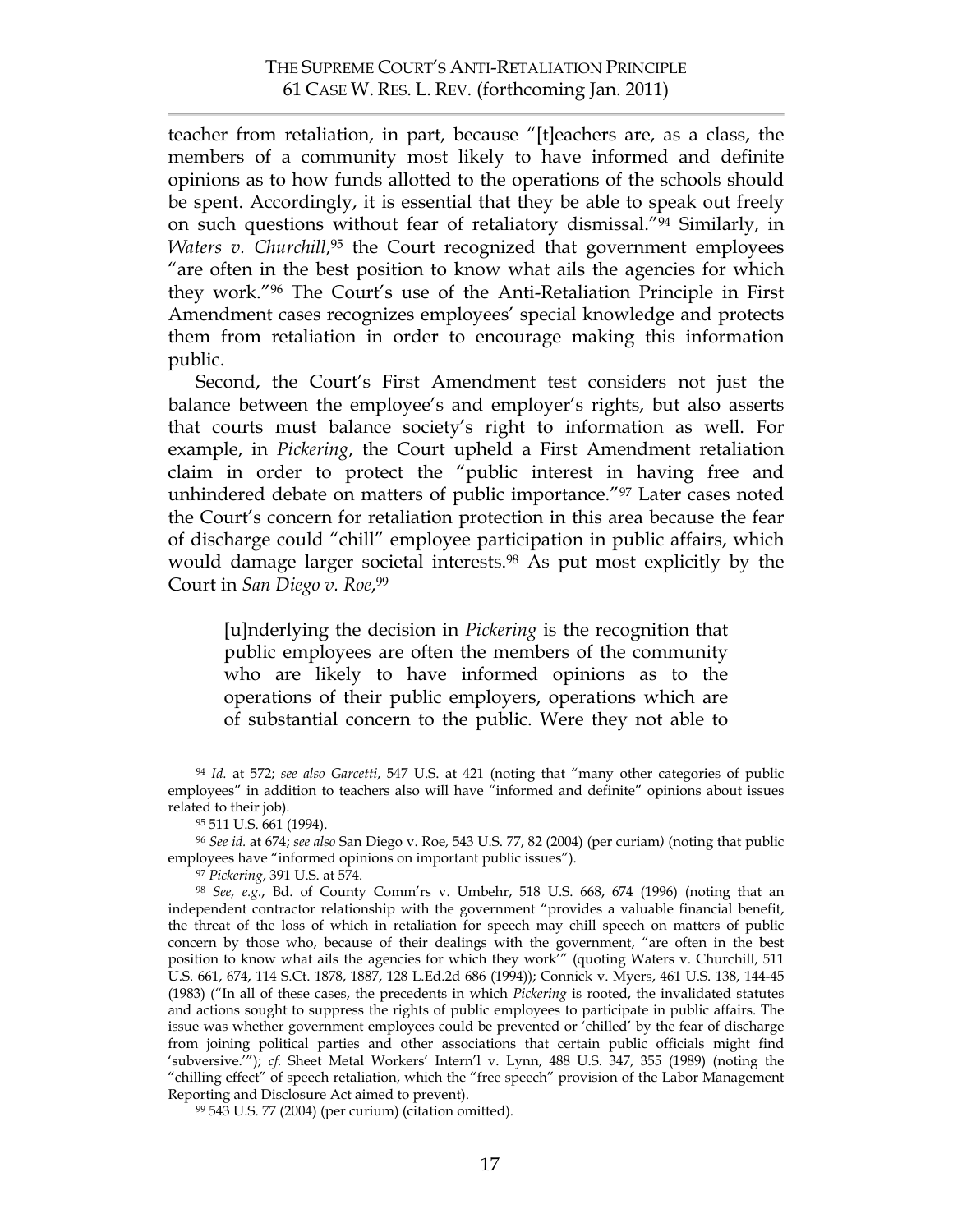speak on these matters, the community would be deprived of informed opinions on important public issues. The interest at stake is as much the public's interest in receiving informed opinion as it is the employee's own right to disseminate it.100

The "public concern" doctrinal requirement acknowledges that more is at stake than simply the employer-employee relationship. The government is an employer, but it cannot restrict speech in which society might be interested. Consistent with the Anti-Retaliation Principle, this constitutional test differs from the Court's typical focus in *non*-retaliation employment cases by considering society's interest in protecting employees with important information.

Third, the Court has recognized that much of this First Amendmentprotected speech will necessarily relate to employee reports regarding violations of the law.101 In *Givhan v. Western Line Consolidated School District*,102 an employee informed her principal that the school district's policies were discriminatory, which the Court later recognized as "clear[ly]" involving a matter of public concern.103 The Court provided even more insight in *Connick v. Myers*, 104 a case in which the Court found that an employee's behavior was, for the most part, *not* protected because the employee was not speaking about a matter of public concern.105 The Court contrasted the non-protected speech in *Connick* with examples of speech that would be protected, such as "bring[ing] to light actual or potential wrongdoing or breach of public trust" on the part of other government employees.106 Thus, although the "public concern" test is not solely about law enforcement, the Court certainly has supported the Anti-Retaliation Principle by providing First Amendment protection to government employees who bring illegalities to light.107

 <sup>100</sup> *Id.* at 82.

<sup>&</sup>lt;sup>101</sup> By protecting speech related to a "public concern," the Court certainly has a purpose broader than solely enhancing law enforcement—the Court encourages debate related to a widerange of topics. However, as described in the following text, protected topics of "public concern" often relate to employee reports of illegal conduct.

<sup>102 439</sup> U.S. 410 (1979).

<sup>103</sup> *See Connick*, 461 U.S. at 146 (citing to *Givhan* and stating that "[a]lthough the subject-matter of Mrs. Givhan's statements were not the issue before the Court, it is clear that her statements concerning the school district's allegedly racially discriminatory policies involved a matter of public concern"); *see id.* at 148 n.8 (noting that the *Givhan* plaintiff's protest regarding racial discrimination was "a matter inherently of public concern").

<sup>104 461</sup> U.S. 138 (1983).

<sup>105</sup> *See id.* at 147-49.

<sup>106</sup> *Id.* at 148.

<sup>107</sup> This conclusion must be tempered somewhat by the Court's decision in *Garcetti v. Ceballos*, 547 U.S. 410 (2006), in which the Court held that the First Amendment did not protect an employee who reported misconduct if that report was made as part of the employee's job duties. *See id.* at 421 ("We hold that when public employees make statements pursuant to their official duties, the employees are not speaking as citizens for First Amendment purposes, and the Constitution does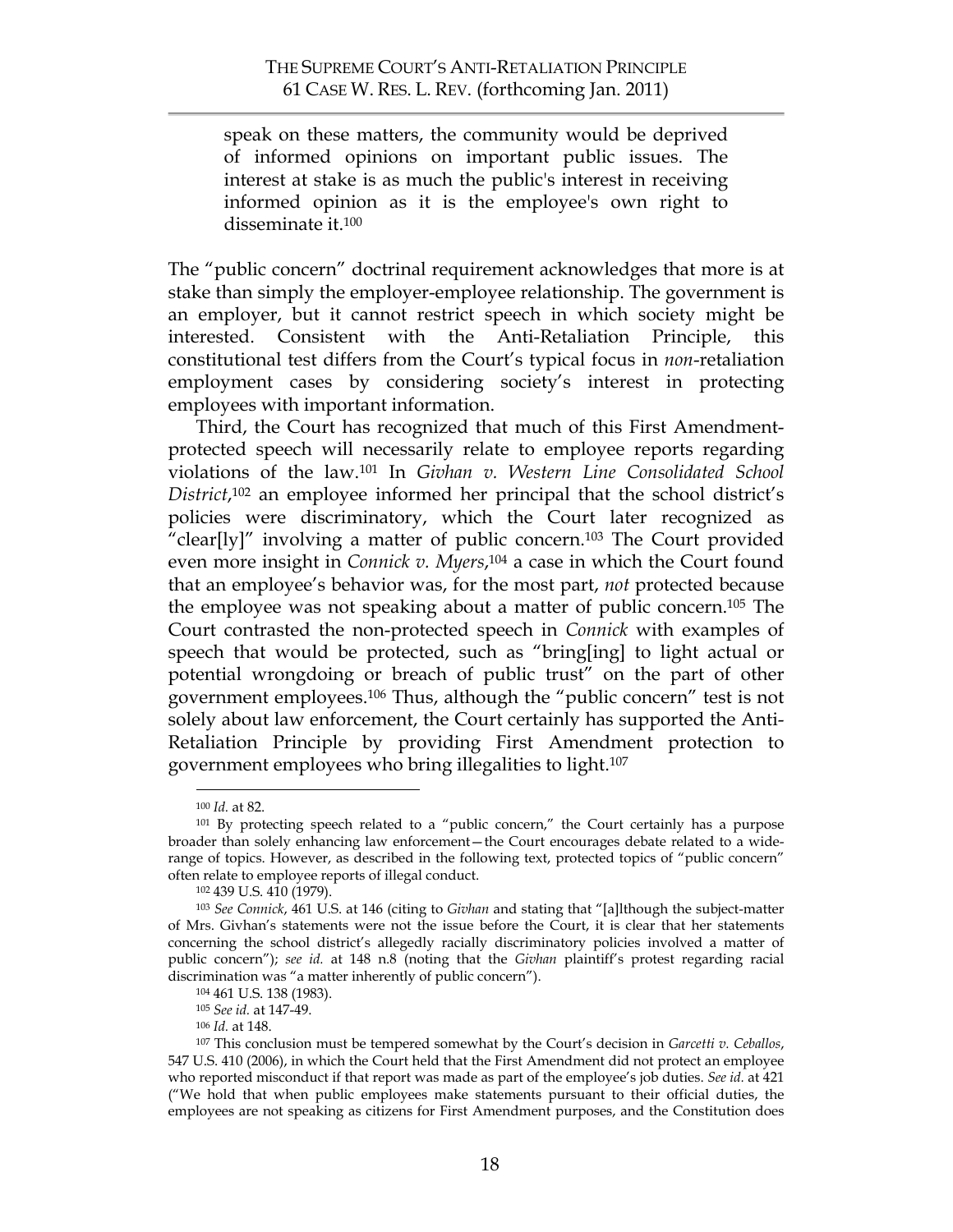In constitutional cases in particular, the Principle does not mean that employees always win. In several constitutional cases after *Pickering*, the Court determined that the First Amendment did not protect the employee who brought a claim. None of these cases, however, involved an employee who claimed protection because the employee identified violations of the law. Instead, losing employees claimed protection based on speech unrelated to illegal conduct, including complaints about a school dress code,<sup>108</sup> criticisms of an agency,<sup>109</sup> threats to patient care,<sup>110</sup> and personnel matters.111 Indeed, before *Garcetti*, whether the Court granted First Amendment protection to employee speech is precisely correlated with whether the speech related to reports of illegality. An employee reported a violation of law in each of the only two cases since *Pickering* in which the Court upheld a First Amendment claim. In *Givhan*, the employee made an internal report about potential violations of discrimination laws.112 In *Bd. of County Comm'rs v. Umbehr*, <sup>113</sup> the Court extended First Amendment protection to an independent contractor (as opposed to an employee) who made critical statements about a county government, including an accusation that the county had violated the law.114

As with statutory violations, some Supreme Court First Amendment decisions actually seem to undermine retaliation protection. For example, the Court's decision in *Mt. Healthy City Sch. Bd. of Educ. v. Doyle*<sup>115</sup> provides employers an affirmative defense in First Amendment retaliation cases if the employer can demonstrate that it would have made the same employment decision even in the absence of the employee's protected  $\text{conduct}^{116}-\text{a}$  defense that Congress subsequently adopted in several

not insulate their communications from employer discipline."). I discuss this case and explain this discrepancy in more detail *infra* Parts II.B. & II.C.

<sup>108</sup> *See* Mt. Healthy City Sch. Bd. of Educ. v. Doyle, 429 U.S. 274, 282 (1977).

<sup>109</sup> *See* Bush v. Lucas, 462 U.S. 367, 369 (1983).

<sup>110</sup> *See* Waters v. Churchill, 511 U.S. 661, 665-66 (1994). In *Waters*, the parties disputed the precise speech involved, but the Court found that, even if the employee's version was true, she conducted the speech in a disruptive manner, making it unprotected. *See id.* at 680-81.

<sup>111</sup> *See* Connick v. Myers, 461 U.S. 138, 147-148 (1983). One part of *Connick* presents a close question regarding whether the Court upheld retaliation against an employee reporting illegality. In *Connick*, the Court found that one question on a questionnaire an employee distributed to fellow employees did involve a matter of public concern: whether employees ever felt pressure to work on political campaigns on behalf of candidates supported by the government employer. *See id.* at 149. The Court found that this question involved "coercion of belief in violation of fundamental constitutional rights." *Id.* The Court held, however, that the *Pickering* balancing of interests did not support permitting a constitutional retaliation claim because the questionnaire disrupted the office and involved a matter of public concern "in only a most limited sense." *See id.* at 151-54.

<sup>112</sup> *See Givhan*, 439 U.S. at 413.

<sup>113 518</sup> U.S. 668 (1996).

<sup>114</sup> *See id.* at 671.

<sup>115 429</sup> U.S. 274 (1977).

<sup>116</sup> *See id.* at 287.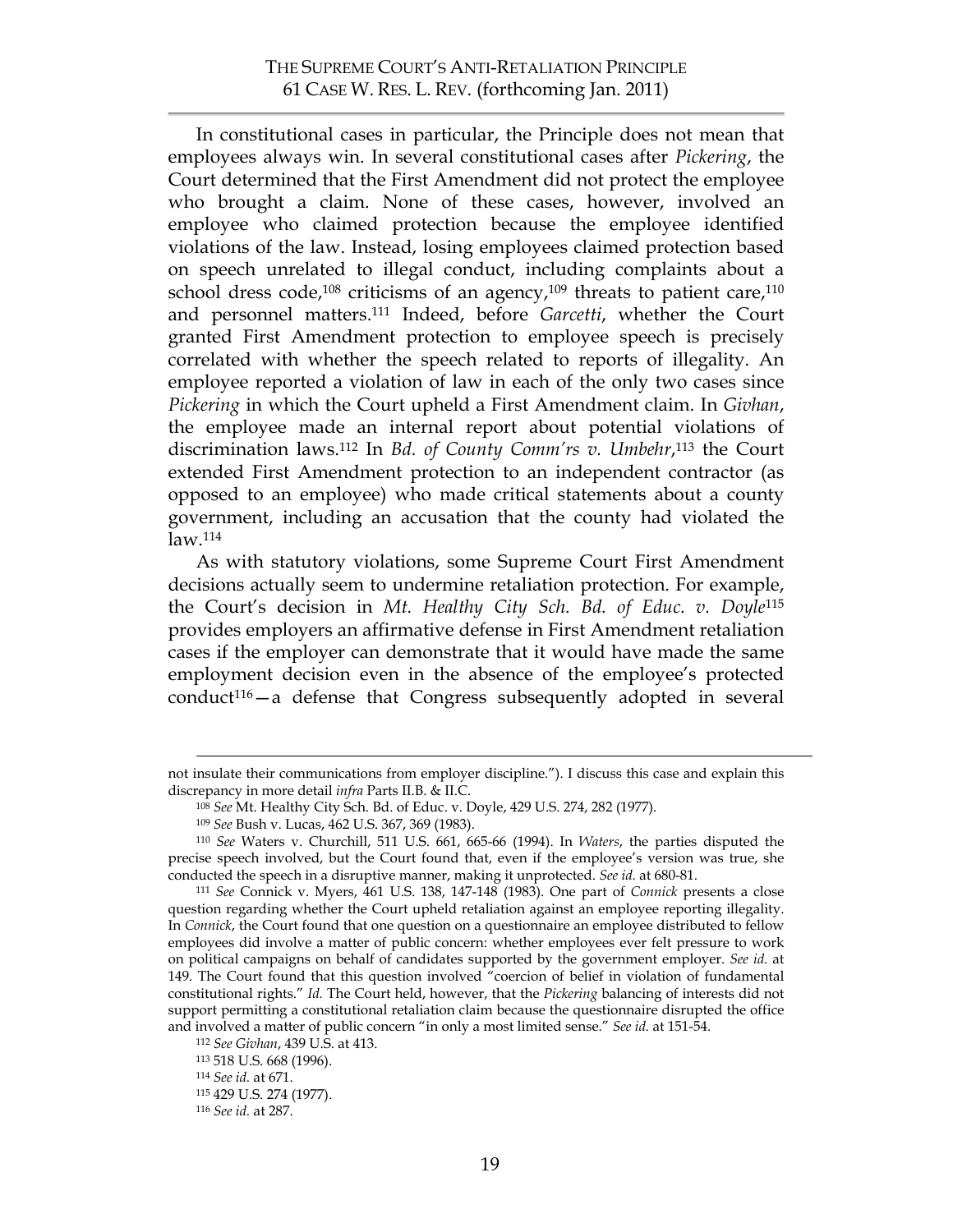## THE SUPREME COURT'S ANTI-RETALIATION PRINCIPLE 61 CASE W. RES. L. REV. (forthcoming Jan. 2011)

whistleblower statutes<sup>117</sup> and that courts often incorporate when construing other anti-retaliation protections.118 Although this decision provides less protection to employees, it does not necessarily do so at the expense of the Principle. In fact, the Court implicitly considered the Principle when it reached this result, finding that the "constitutional principle at stake is sufficiently vindicated" when employers are still able to make an employment decision based upon an employee's nonprotected conduct.119 According to the Court, for all of the good that government employees can do when they bring misconduct to public light, they should not be able to put themselves in a "better position" as a result of their disclosure than they would have been had they remained quiet.120 Consistent with the Anti-Retaliation Principle, government employees who engage in constitutionally protected speech will be protected in the first instance. *Mt. Healthy* affirms that Principle, even if it makes clear that protected speech will not inoculate an employee from disciplinary action based on other conduct.121

Yet, despite incorporating and identifying aspects of the Anti-Retaliation Principle in its constitutional retaliation cases, the Court has indicated at least one substantive limit even when employees report potential violations of the law. Statutes, not the Constitution, should drive the Principle. In *Bush v. Lucas*, 122 the Court prohibited a federal employee from bringing a First Amendment retaliation case for damages against a retaliatory supervisor.123 In that case, the Court recognized the Anti-Retaliation Principle, but thought that existing statutory protections under the Civil Service Reform Act sufficiently protected the Principle: "In the past [Congress] has demonstrated its awareness that lower-level government employees are a valuable source of information, and that supervisors might improperly attempt to curtail their subordinates'

 <sup>117</sup> *See, e.g.*, Aviation Investment and Reform Act for the 21st Century, 49 U.S.C. § 42121(b)(2)(B)(ii); Sarbanes-Oxley Act of 2002, 18 U.S.C. § 1514A(b)(2)(C) (adopting procedures of 49 U.S.C. § 42121(b)). However, in these statutes Congress required employers to prove this affirmative defense by "clear and convincing" evidence. *See id.*

<sup>118</sup> *See* DANIEL P. WESTMAN & NANCY M. MODESITT, WHISTLEBLOWING: THE LAW OF RETALIATORY DISCHARGE 234-35 & 235 n.42 (2d ed. 2004) (citing cases).

<sup>119</sup> *See Mt. Healthy*, 429 U.S. at 286.

<sup>120</sup> *See id.* at 285.

<sup>121</sup> Of course, fact-finders may have an extremely difficult time applying these standard in reality, as it requires a relatively difficult inquiry into employer motives. The point here is that the Court upheld the core tenet of the Principle even as it was finding against a whistleblowing employee in this particular case.

<sup>122 462</sup> U.S. 367 (1983).

<sup>123</sup> *See id.* at 385-90. Although the employee in *Bush* did not report a violation of the law, the Court's holding was broad enough to prohibit constitutional damages even to federal employees who reported illegalities. *See id.* at 369-72 (noting that the employee alleged retaliation based on the employee's criticism of a government agency and assuming that the government supervisor had violated the employee's First Amendment rights by demoting him because of this protected speech).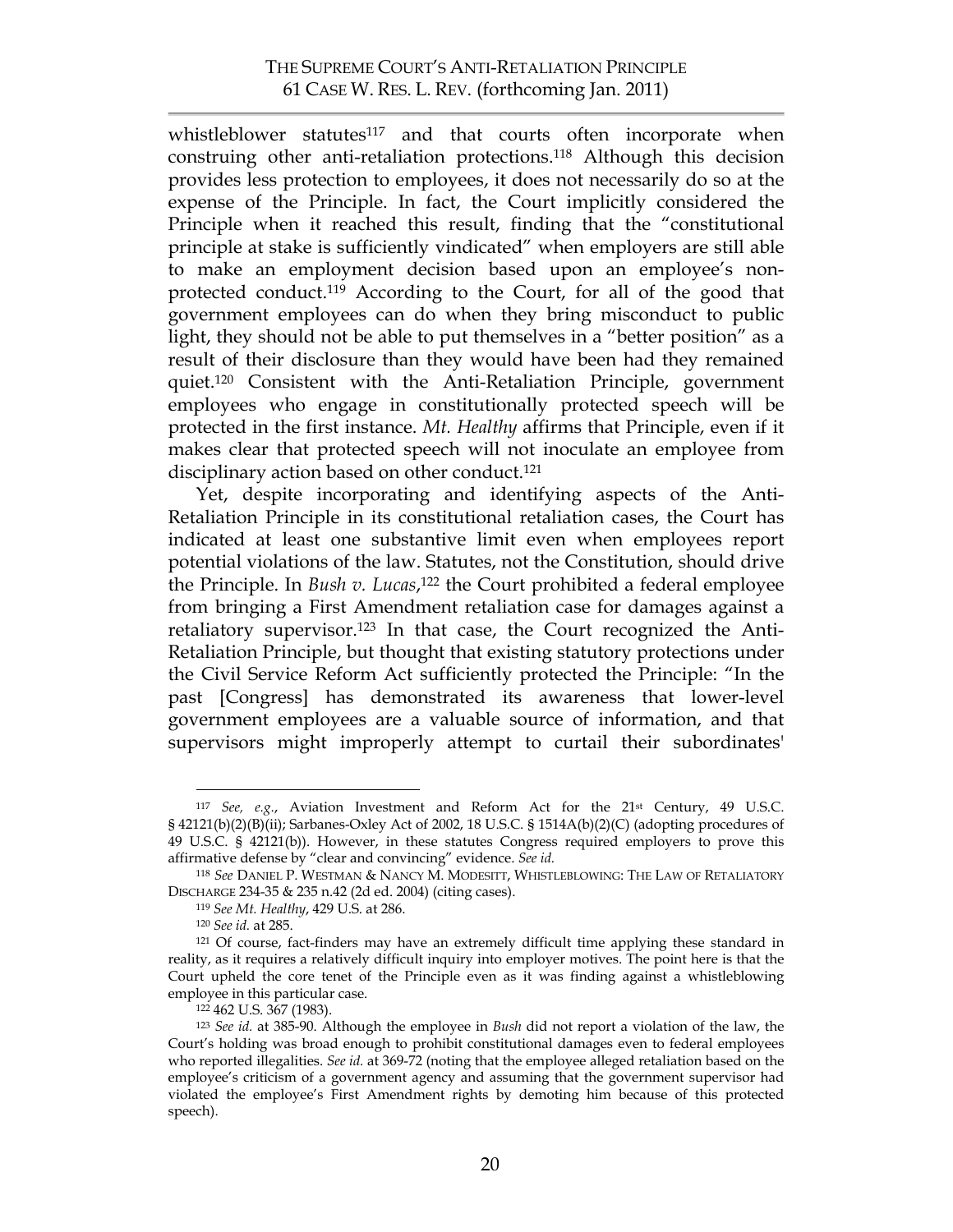freedom of expression."124 Given the presence of the Civil Service Reform Act protections, the Court determined that it should not second-guess Congress' conclusion regarding the extent to which the Principle should be protected.125

Thus, for the most part, prior to 2006 the Court's First Amendment retaliation cases recognized and advanced the Anti-Retaliation Principle. Because society has an important interest in learning about the valuable information known by government employees, the Constitution protects government employees who reported violations of the law. However, the Court did impose a limitation on the Principle based on the Court's understanding that statutes, not the Constitution, should drive antiretaliation protection if statutes addressed the issue.

## **II. The Present: Six Retaliation Cases in Five Years**

The Supreme Court's six recent retaliation cases build upon this extensive jurisprudence and reflect the Court's historical recognition of the Anti-Retaliation Principle. Five decisions related to the extent to which various federal statutes prohibited retaliation in employment, including three that involved *implied* protection from retaliation in three different statutes without an express anti-retaliation provision.126 The other two, one in 2006127 and one most recently in 2009,128 analyzed the express antiretaliation provision of Title VII of the Civil Rights Act of 1964.129 As explained below, the Court provided broad retaliation protection in all five statutory cases, often with explicit reference to the Principle, despite traditional statutory interpretation and policy rationales that might argue for more narrow holdings. In *Garcetti v. Ceballos*, 130 the lone constitutional case among the six recent decisions, the Court explicitly recognized the Principle, but also continued its more limited view of retaliation protections in constitutional cases based on the Court's preference for statutory coverage.<sup>131</sup>

The first two sub-parts that follow briefly describe these six recent cases and summarize the Court's decisions. The third sub-part analyzes the cases in light of the Court's historic use of the Anti-Retaliation Principle.

 <sup>124</sup> *Id.* at 389.

<sup>125</sup> *See id.*

<sup>126</sup> *See* CBOCS West, Inc. v. Humphries, 553 U.S. 442, 128 S. Ct. 1951, 1954 (2008); Gomez-Perez v. Potter, 553 U.S. 474, 128 S. Ct. 1931, 1935 (2008); Jackson v. Birmingham Bd. of Educ., 544 U.S. 167, 171 (2005)

<sup>127</sup> *See* Burlington N. & Santa Fe Ry. Co. v. White, 548 U.S. 53 (2006).

<sup>128</sup> *See* Crawford v. Metro. Gov't of Nashville & Davidson County, Tenn., 129 S. Ct. 846 (2009). 129 42 U.S.C. § 2000e-3(a).

<sup>130 547</sup> U.S. 410 (2006).

<sup>131</sup> *See* discussion *infra* Part II.B & II.C.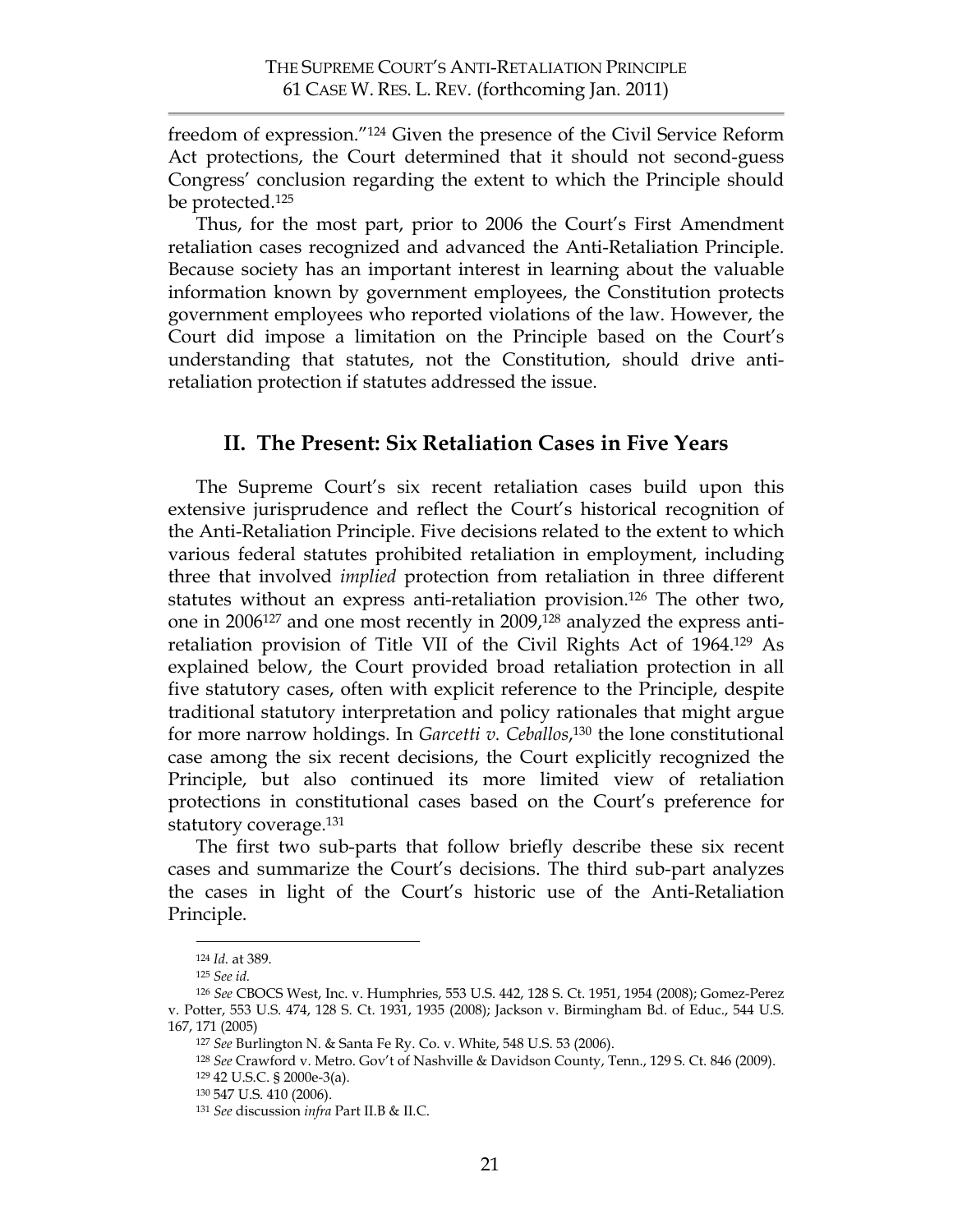## **A. Statutory Protection**

Statutory anti-retaliation protection can be either express or implied. Express provisions provide the most common form of protection: over thirty-five federal statutes contain an explicit provision protecting employees from retaliation for undertaking various protected activities.<sup>132</sup> These statutes often detail the type of employees and employers covered by the provision, the type of activity in which employees must engage to be protected, and the type of remedy available to employees.<sup>133</sup> More rarely, a court will find that a statute that does not provide explicit protection still contains anti-retaliation protections implicitly. <sup>134</sup> Because of a general judicial reluctance to imply statutory remedies, the Court only upheld one implied retaliation claim prior to 2005—*Sullivan v. Little*  Hunting Park, Inc.,<sup>135</sup> discussed above<sup>136</sup> — and that case did not involve an employee. 137 Beginning in 2005, however, the Court upheld implied retaliation claims by employees in three separate cases involving three separate statutes.

### **1. Implied Retaliation Protection**

The first of these three cases, *Jackson v. Birmingham Bd. of Educ.*,138 involved the claim by a high school teacher and basketball coach that the Birmingham Board of Education retaliated against him because he complained about sex discrimination in his school's athletic program.139 The plaintiff asserted his claim of retaliation under Title IX of the Education Amendments of 1972,<sup>140</sup> which generally prohibits discrimination "on the basis of sex" in federally funded education programs.141

 <sup>132</sup> *See* WESTMAN & MODESITT, *supra* note 118, at 319-20 (listing statutes).

<sup>133</sup> *See* Richard E. Moberly, *Contract Protection for Whistleblowers*, 79 COLO. L. REV. 975, 981-83 (2008).

<sup>134</sup> *See* KOHN,*supra* note 26, at 87-88.

<sup>135 396</sup> U.S. 229 (1969).

<sup>136</sup> *See* discussion *supra* Part I.A.

<sup>137</sup> Recall that in *Sullivan*, the Court held that a white property owner stated a claim under 42 U.S.C. § 1982 when he alleged that a home owner's association retaliated against him for leasing his house to a black man. See *Sullivan*, 396 U.S. at 237.

<sup>&</sup>lt;sup>139</sup> See id. at 171. The plaintiff had complained that the girls' basketball team received unequal funding and had unequal access to athletic equipment and facilities. *See id.* After his complaints, the plaintiff received negative evaluations and the school removed him as the girls' basketball coach, both of which the plaintiff claimed were retaliation for his earlier complaints. *See id.* at 172. 140 Pub. L. 92-318, 86 Stat. 373, as amended, 20 U.S.C. § 1681 et seq.

<sup>141</sup> The provision's language states that "[n]o person in the United States shall, on the basis of sex, be excluded from participation in, be denied the benefits of, or be subjected to discrimination under any education program or activity receiving Federal financial assistance." 20 U.S.C. § 1681(a).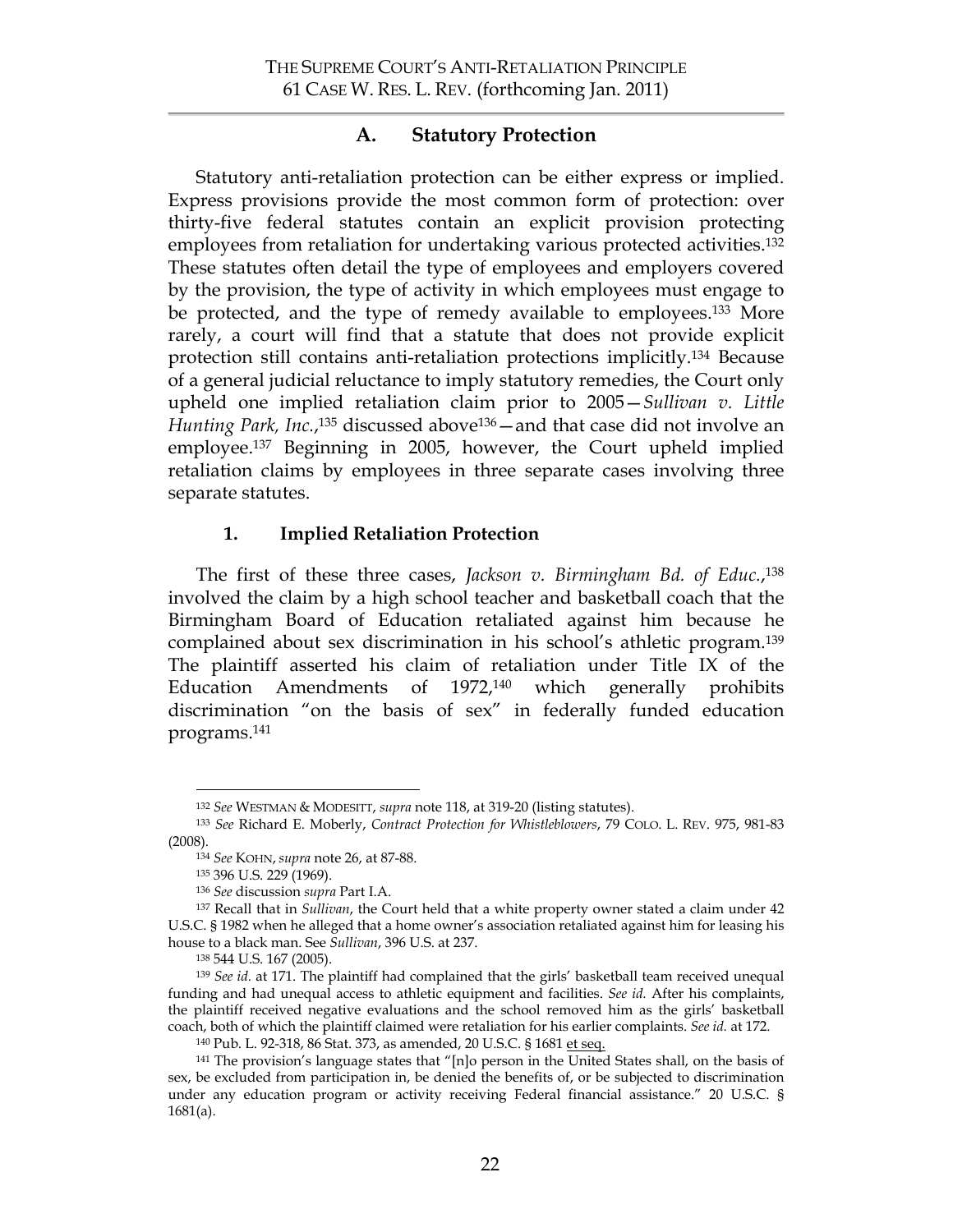The Eleventh Circuit Court of Appeals held that Title IX does not provide a private right of action for retaliation because the statutory language does not include a specific provision prohibiting retaliation.<sup>142</sup> By contrast, Title VII of the Civil Rights Act of 1964, passed only eight years before Title IX, contains a very specific anti-retaliation provision that serves as the model for many modern retaliation protections. <sup>143</sup> According to the Birmingham Board of Education, Title VII demonstrated that Congress knew how to write a specific anti-retaliation provision.144 The absence of such a specific provision in Title IX meant that Congress must have purposefully excluded retaliation protection from Title IX.<sup>145</sup>

In a 5-4 decision, the Supreme Court disagreed, reversed the Eleventh Circuit, and found an implied claim for retaliation in Title IX. <sup>146</sup> The Court used three arguments to overcome the problem presented by Title IX's silence regarding retaliation. First, the Court asserted that "discrimination" should be construed broadly to cover "a wide range of intentional unequal treatment."147 In other words, the Court found that retaliation *is* discrimination "'on the basis of sex' because it is an intentional response to the nature of the complaint: an allegation of sex discrimination."148

Second, in an interesting twist on the defendant's argument regarding statutory silence, the Court noted that Title VII "is a vastly different statute from Title IX," because Title IX contains a general prohibition on discrimination, while Title VII provides very specific examples of conduct that constitutes unlawful discrimination.149 Thus, "[b]ecause Congress did not list *any* specific discriminatory practices when it wrote Title IX, its failure to mention one such practice does not tell [the Court] anything about whether it intended that practice to be covered."150

 <sup>142</sup> *See* Jackson v. Birmingham Bd. of Educ., 309 F.3d 1333, 1344, 1346 (11th Cir. 2002). The Court of Appeals also found that a Department of Education regulation prohibiting retaliation could not create, on its own, a private right of action. *See id.* at 1346.

<sup>143</sup> Title VII prohibits retaliation against an employee who has "opposed any practice made an unlawful employment practice by [Title VII], or because he has made a charge, testified, assisted, or participated in any manner in an investigation, proceeding, or hearing under [Title VII]." Title VII of the Civil Rights Act of 1964 § 704, 78 Stat. 257, as amended, 86 Stat. 109, as codified at 42 U.S.C. § 2000e-3(a). Other anti-discrimination statutes provide anti-retaliation protection with similar provisions based upon the language in Title VII. *See, e.g.*, Age Discrimination in Employment Act, 29 U.S.C. § 623(d); Americans With Disabilities Act, 42 U.S.C. § 12203.

<sup>144</sup> *See Jackson*, 544 U.S. at 175 (noting defendant's argument).

<sup>145</sup> *See id.*; *see also id.* at 190 (Thomas, J., dissenting) (comparing Title IX to Title VII's explicit anti-retaliation provision and asserting that the absence of a specific retaliation provision is "significant"). 146 *See Jackson*, 544 U.S. at 171. Justice O'Connor authored the majority opinion. Justice Thomas

filed a dissenting opinion, joined by Chief Justice Rehnquist, and Justices Scalia and Kennedy. *See id.* at 184 (Thomas, J., dissenting).

<sup>147</sup> *Jackson*, 544 U.S. at 175.

<sup>148</sup> *Id.* at 174.

<sup>149</sup> *Id.* at 175.

<sup>150</sup> *Id.* at 175.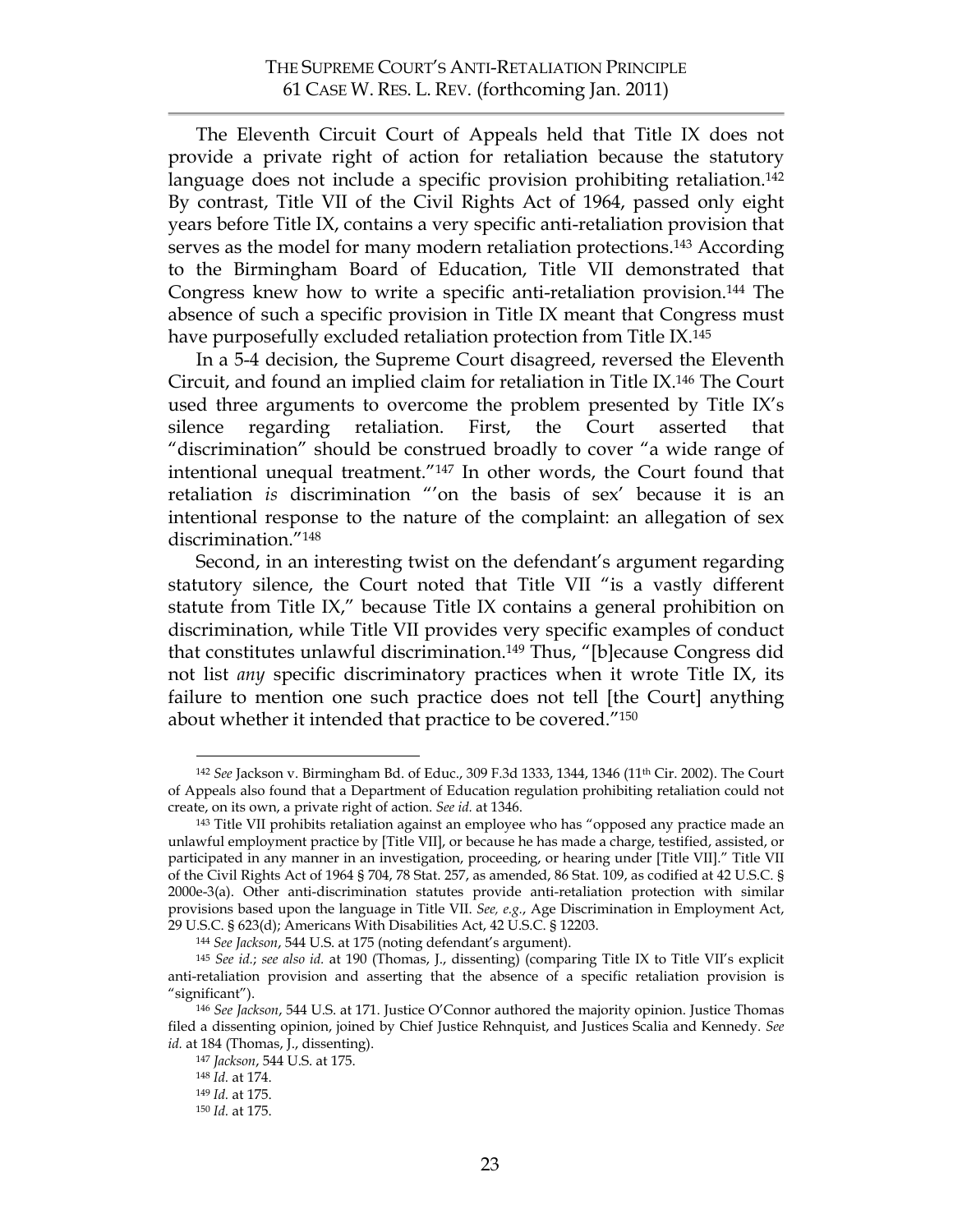Third, the Court relied upon *Sullivan*, <sup>151</sup> an almost forty year-old case, as precedent for interpreting a general prohibition on discrimination to include a claim for retaliation.152 Although Justice Thomas, in a dissent joined by three other Justices, claimed that *Sullivan* was a standing case that merely permitted the white property owner to assert the claim of the black tenant,153 the majority found that "*Sullivan*'s holding was not so limited."154 Rather, for the *Jackson* majority, *Sullivan* "plainly held that the white owner could maintain his *own* private cause of action under § 1982 if he could show that he was 'punished for trying to vindicate the rights of minorities.'"155 Because the Court viewed *Sullivan*'s holding as implying a claim of retaliation in a general discrimination statute, the Court found that Congress likely intended the same interpretation for Title IX, which was passed only three years after the Court decided *Sullivan*. <sup>156</sup> Moreover, not only did the Court hold that Title IX includes an implied claim of retaliation, but also it relied upon *Sullivan* to find that the retaliation claim protected both the original victims of discrimination as well as a thirdparty (like Coach Jackson) who complains about the original discrimination.157 As Justice Thomas in dissent put it, the majority created "an entirely new cause of action for a secondary rights holder, beyond the claim of the original rights holder."158

In two cases decided in 2008, the Court returned to the issue presented by *Jackson*: whether a general anti-discrimination provision also provides an implied claim of retaliation. The first case, *CBOCS West, Inc. v. Humphries*159 examined 42 U.S.C. § 1981 to determine if it "encompasses a complaint of retaliation against a person who has complained about a violation of another person's contract-related 'right.'"160 Like Section 1982 in *Sullivan* and Title IX in *Jackson*, Section 1981 does not include an explicit anti-retaliation provision; rather, the statute generally prohibits discrimination on the basis of race in "mak[ing] and enforc[ing] contracts."161 Nevertheless, as in *Sullivan* and *Jackson*, the Supreme Court

<sup>155</sup> *Id.* (quoting *Sullivan*, 396 U.S. at 237). 156 *See id.* at 176.

 <sup>151 396</sup> U.S. 229 (1969).

<sup>152</sup> *See Jackson*, 544 U.S. at 176 (citing Sullivan v. Little Hunting Park, Inc., 396 U.S. 229 (1969)).

<sup>153</sup> *See id.* at 194-95 (Thomas, J., dissenting) (noting that *Sullivan* cited to a standing case and stated that there was "no question but that Sullivan has standing to maintain this action" (citing *Sullivan*, 396 U.S. at 237)).

<sup>154</sup> *Jackson*, 544 U.S. at 176 n.1.

<sup>157</sup> *See id.* at 179-80 (noting that *Sullivan* "made clear that retaliation claims extend to those who oppose discrimination against others").

<sup>158</sup> *See Jackson*, 544 U.S. at 194 (Thomas, J., dissenting).

<sup>159 553</sup> U.S. 442, 128 S. Ct. 1951 (2008).

<sup>160</sup> *Id.* at 1954. The employee in *CBOCS West* reported alleged discrimination against a coworker. *See id.*

<sup>161 42</sup> U.S.C. § 1981(a).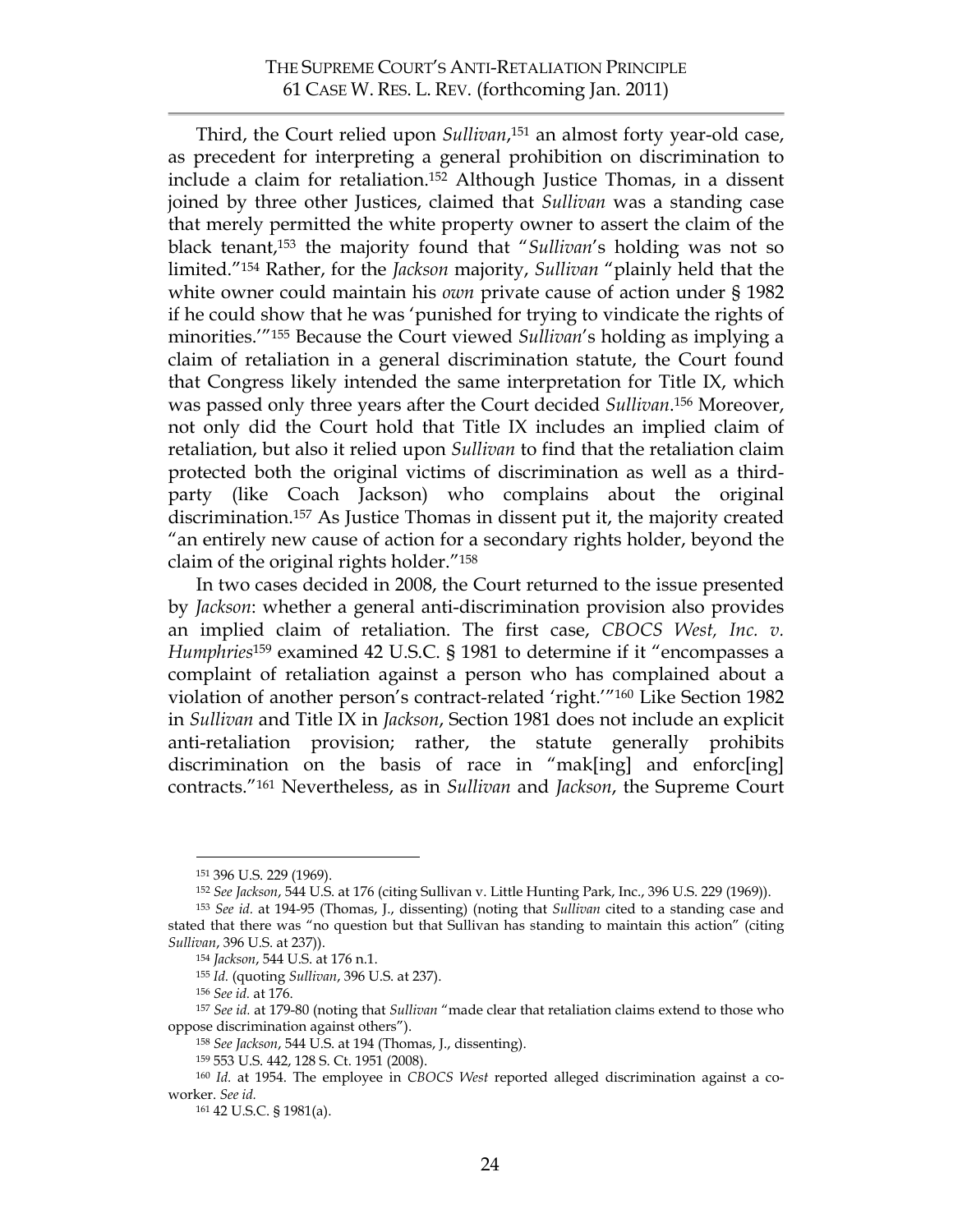in *CBOCS West* found an implied claim of retaliation contained in this general language.162

This time, unlike in *Jackson*, the Court did not debate the meaning of *Sullivan* or whether a general anti-discrimination statute could include specific protection from retaliation.163 Rather, the Court found that *Jackson* definitively resolved those issues and, therefore, the *CBOCS West* holding rested "in significant part upon the principles of *stare decisis*."164 The fact that the Court previously interpreted Section 1981 similarly to Section 1982 (at issue in *Sullivan*) only added to the *stare decisis* rationale.165

In some respects, *CBOCS West* represents even stronger support for implied retaliation claims than *Jackson*. Chief Justice Roberts and Justice Alito joined the Court between the *Jackson* and *CBOCS West* decisions, which many commentators predicted would make the Court more employer-oriented than the *Jackson* Court.<sup>166</sup> Yet, despite these changes to the Court's composition, the Court decided *CBOCS West* with a sevenjustice majority that included Roberts and Alito, 167 more than signed on to the 5-4 *Jackson* decision.168

Moreover, in at least one way, the *CBOCS West* employee-plaintiff had to overcome a stronger argument based on the statutory language of

<sup>164</sup> *Id.* at 1955.

<sup>165</sup> *See id.* at 1955-56 ("While the *Sullivan* decision interpreted § 1982, our precedents have long construed §§ 1981 and 1982 similarly.").

<sup>168</sup> *See Jackson*, 544 U.S. at 170.

 <sup>162</sup> *See CBOCS West*, 128 S. Ct. at 1954.

<sup>163</sup> The Court accepted *Jackson*'s interpretation that *Sullivan* permitted a retaliation claim under Section 1982. *See id.* at 1955. To overcome the defendant's argument that the text of Section 1981 did not explicitly include protection from retaliation, the Court also relied on *Jackson*'s interpretation that Title IX encompassed retaliation claims even though it does not use the word "retaliation." *See id.* at 1958-59.

<sup>166</sup> *See, e.g.*, *Editorial: Judge Alito's Radical Views*, N.Y. TIMES, (Jan. 23, 2006), *available at* http://www.nytimes.com/2006/01/23/opinion/23mon1.html ("Judge Alito has consistently shown a bias in favor of those in power over those who need the law to protect them. Women, racial minorities, the elderly and workers who come to court seeking justice should expect little sympathy."); National Women's Law Center, *Judge Alito Has Taken Positions That Would Undermine Critical Anti-Discrimination Protections For Women*, *available at*  www.nwlc.org/pdf/010306\_JudgeAlitoSexDiscrimination.pdf ("[Alito] would act to weaken the federal laws against discrimination in the workplace."); John Kroger, *Bench Brawl*, SALON.COM (Oct. 31, 2005), *available at* http://www.salon.com/news/opinion/feature/2005/10/31/alito\_reax (noting Alito's conservative record in employment cases); *More Groups Announce Opposition to Roberts* (Sept. 21, 2005), *available at* http://www.nominationwatch.org/judge\_john\_roberts/ (noting labor and union group opposition to Roberts); Michael Scherer, *Why Big Business Hearts John* Roberts, SALON.COM (Aug. 11, 2005), *available* http://www.salon.com/news/feature/2005/08/11/roberts\_business; Alliance for Justice, *Report on the Nomination of John G. Roberts to the United States Supreme Court*, at 3, *available at* www.afj.org/afj\_roberts\_prehearing\_report.pdf ("Judge Roberts' apparent view of Congress' authority potentially threatens a wide swath of legislation rooted in the Commerce Clause, including civil rights safeguards, minimum wage and maximum hours laws, clean air, clean water, and workplace safety protections.").

<sup>&</sup>lt;sup>167</sup> Justice Breyer wrote the majority opinion, joined by Chief Justice Roberts and Justices Stevens, Kennedy, Souter, Ginsburg, and Alito. *See CBOCS West*, 128 S. Ct. at 1954. Justice Thomas wrote a dissenting opinion that was joined by Justice Scalia. *See id.*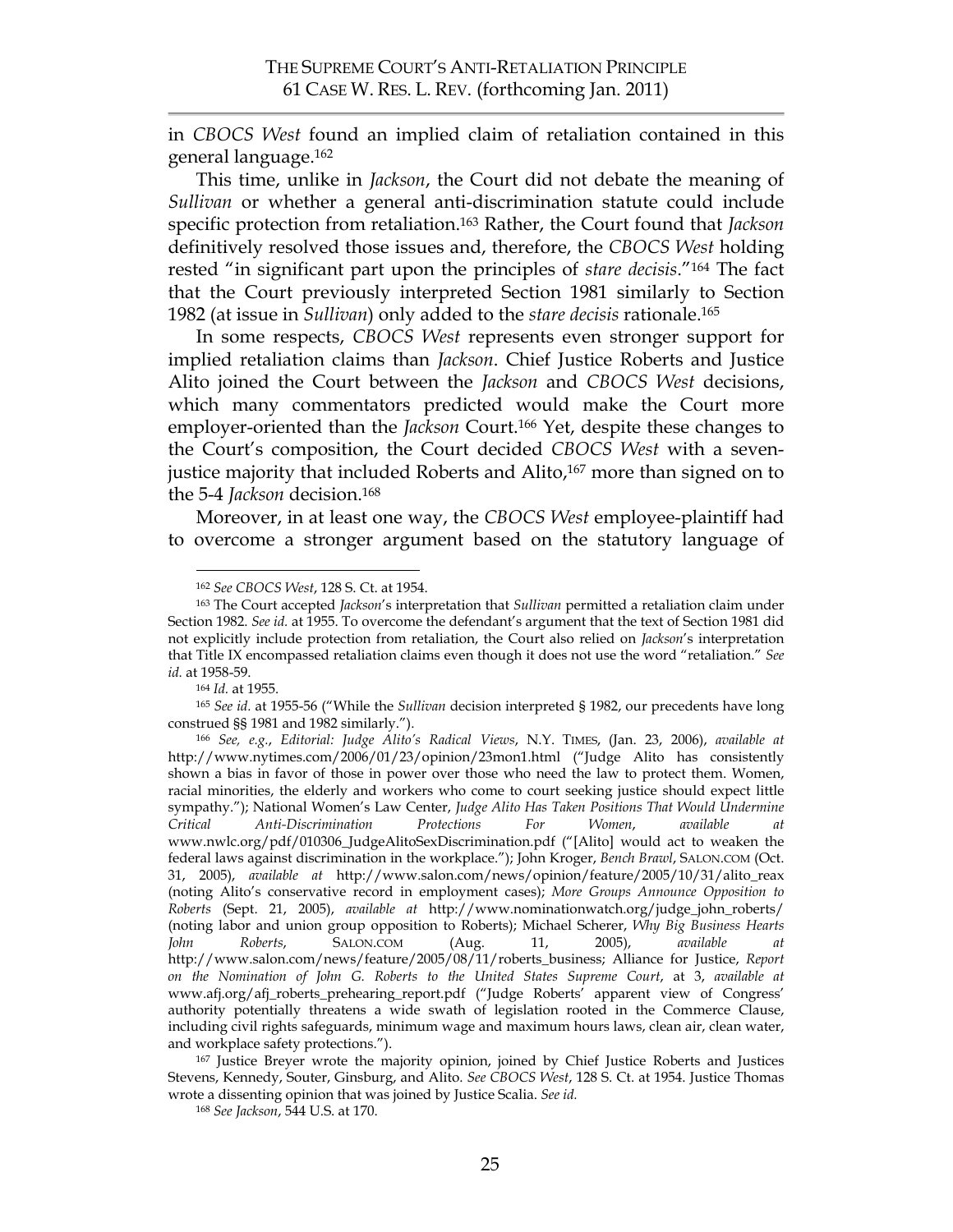Section 1981 than the *Jackson* plaintiff had to address under Title IX. Recent Congressional amendments to Section 1981 gave support to those who argued that the statute did not protect employees from retaliation because the amendments failed to address retaliation specifically. In 1989, the Court held in *Patterson v. McLean Credit Union*169 that the antidiscriminatory language of Section 1981 ("to make and enforce contracts") did not apply to "conduct by the employer *after* the contract relation has been established, including breach of the terms of the contract or imposition of discriminatory working conditions."170 Although *Patterson* did not specifically involve a retaliation claim, Courts of Appeals interpreted *Patterson* to preclude retaliation claims under Section 1981, because most retaliation victims will have opposed discriminatory conduct after the formation of the contract, thus taking whistleblowing employees out of Section 1981's protective scope.<sup>171</sup> Two years after *Patterson*, Congress passed Section 101 of the Civil Rights Act of 1991172 to explicitly overrule the case by adding a new subsection (b) to Section 1981: "For purposes of this section, the term 'make and enforce contracts' includes the making, performance, modification, and termination of contracts, and the enjoyment of all benefits, privileges, terms, and conditions of the contractual relationship."173 Notably, the amended provision did not explicitly provide anti-retaliation protection.

The absence of anti-retaliation language in the 1991 amendments presented more difficulty for the *CBOCS West* plaintiff than the statutory silence in Title IX at issue in *Jackson*, for two reasons. First, immediately before and after the 1991 Civil Rights Act, Congress enacted several very specific anti-retaliation provisions in other employment statutes, such as the 1990 Americans with Disabilities Act,<sup>174</sup> the 1993 Family and Medical Leave Act,<sup>175</sup> and the 1994 Uniformed Services Employment and Reemployment Act.176 Also, in 1994 Congress amended the Surface Transportation Assistance Act of 1982 to include explicit anti-retaliation protection.177 In other words, Congress clearly knew how to enact an explicit anti-retaliation provision and how to amend an older statute to include one. However, Congress chose not to include a specific antiretaliation provision in its amendment of Section 1981, which could

 <sup>169 491</sup> U.S. 164 (1989).

<sup>170</sup> *Id.* at 177 (emphasis added).

<sup>171</sup> *See CBOCS West*, 128 S. Ct. at 1956-57 (listing Courts of Appeals cases barring retaliation claims under Section 1981)

<sup>172 105</sup> Stat. 1071.

<sup>173 42</sup> U.S.C. § 1981(b).

<sup>174</sup> *See* 42 U.S.C. § 12203(a) & (b).

<sup>175</sup> *See* 29 U.S.C. § 2615.

<sup>176</sup> *See* 38 U.S.C. § 4311(b).

<sup>177</sup> *See* 49 U.S.C. § 31105.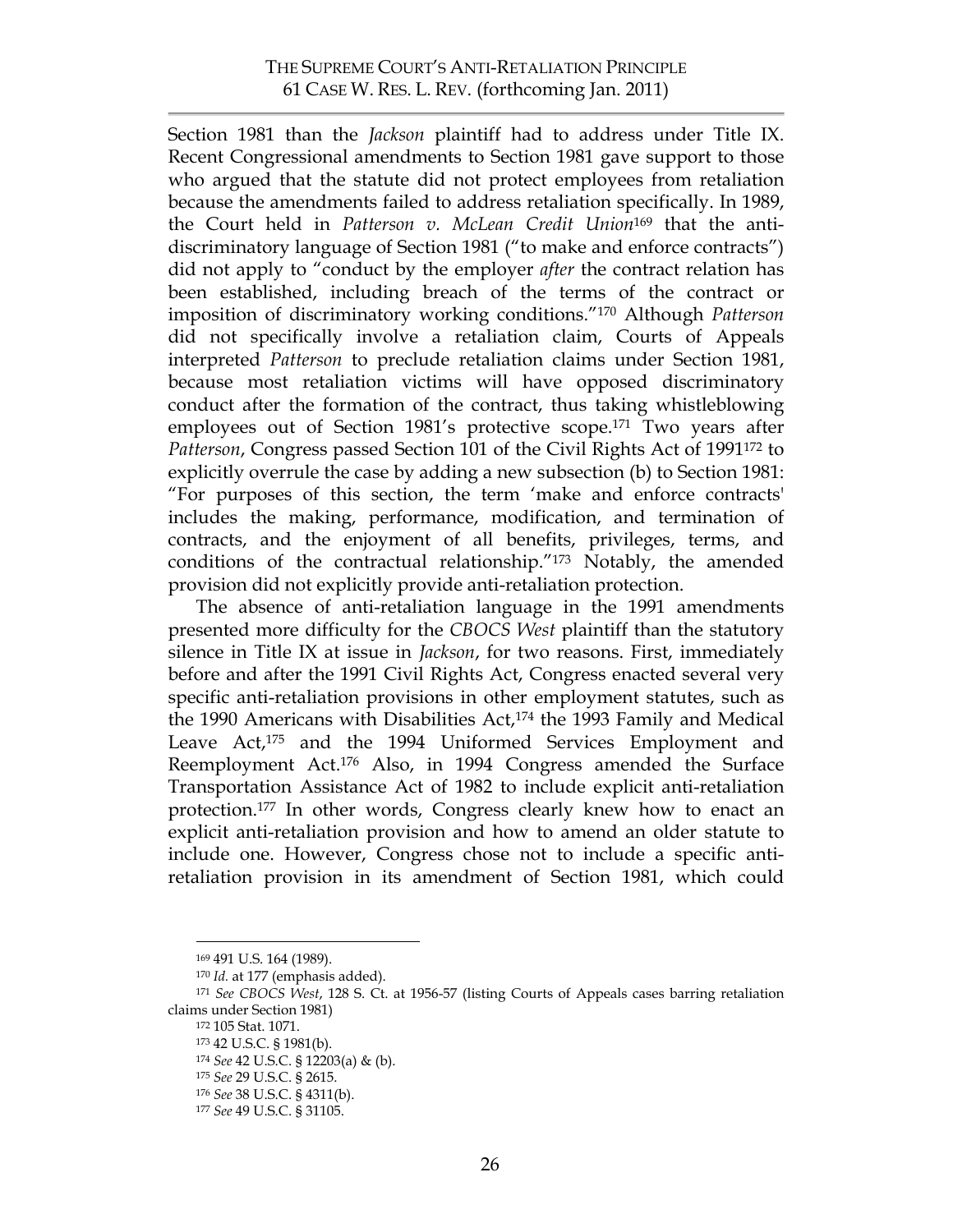indicate a specific intent to exclude retaliation claims from Section 1981's coverage.

Second, by 1991, the Supreme Court had begun requiring courts to construe statutory language strictly when determining whether an implied right of action existed—a change from the judicial atmosphere in 1972 when Congress passed Title IX. Most immediately, two years before Congress passed the 1991 Civil Rights Act that amended Section 1981, *Patterson* required such a narrow textual reading of Section 1981 specifically. <sup>178</sup> More broadly, since 1975 in *Cort v. Ash*,*179* the Court made clear that it would focus its statutory interpretation efforts on legislative intent, rather than the more permissive pre-*Cort* emphasis on legislative purpose.180 Thus, even if Congress could have had *Sullivan*'s purportedly broad reading of Section 1982 on its mind when it passed Title IX in 1972, as *Jackson* concluded,181 Congress would have been under no illusion in 1991 that it needed to include in its statutes explicit language regarding protection from retaliation.182 Thus, the primary statutory interpretation argument utilized by the Court in *Jackson* held much less power when the *CBOCS West* evaluated the changes the 1991 Civil Rights Act made to Section 1981.

The Court dismissed these arguments, however, by pointing to the 1991 Act's legislative history. A House Report indicated that the amended provision would provide protection from a long list of employment actions, including retaliation.183 Moreover, a footnote in the same Report noted that the legislation would restore the right to sue for retaliation that courts assumed *Patterson* had eliminated.184 Therefore, because the purpose of the 1991 Act was to nullify *Patterson*, the Court concluded that Congress also must have intended to "embrace pre-*Patterson* law," including *Sullivan*.185

 <sup>178</sup> *See Patterson*, 491 U.S. at 180-81 (noting that Section 1981 is "limited to the enumerated rights within its express protection").

<sup>179 422</sup> U.S. 66 (1975).

<sup>180</sup> *See* WILLIAM N. ESKRIDGE, JR. ET AL., CASES AND MATERIALS ON LEGISLATION 1131 (4th ed. 2007) (noting that *Cort v. Ash* "marks a watershed in the legisprudence of implied causes of action. Before *Cort*, private causes of action were usually implied; after *Cort*, usually not"); *see also* Humphries v. CBOCS West, Inc., 474 F.3d 387, 410 (7<sup>th</sup> Cir. 2007) (Easterbrook, J., dissenting in part) ("[S]ince the 1970s the Court has lashed interpretation more closely to statutory text.").

<sup>181</sup> *See Jackson*, 544 U.S. at 176.

 $182$  As Judge Easterbrook noted in dissent in the  $7<sup>th</sup>$  Circuit case that led to the Supreme Court's *CBOCS West* decision: "There has been a sea change in interpretative method between *Sullivan* and today-and *Patterson* not only exemplifies the change but also applies it to § 1981. . . . [W]hen § 1981 was amended in 1991, decisions such as *Cort* and *Rodriguez* and *Patterson* had announced a textual approach." *See Humphries*, 474 F.3d at 411 (Easterbrook, J., dissenting in part).

<sup>183</sup> *See CBOCS West*, 128 S. Ct. at 1957 (citing H.R.Rep. No. 102-40, pt. 1, p. 92 (1991)).

<sup>184</sup> *See id.* (citing H.R.Rep. No. 102-40, pt. 1, pp. 92-93, n. 92 (1991)).

<sup>185</sup> *Id.* at 1959. Adding to the anomalous nature of this conclusion, the Court recently held that when Congress passed part of the 1991 Civil Rights Act to overturn another Court case, *Price Waterhouse v. Hopkins*, 490 U.S. 228 (1989), Congress did *not* adopt the law regarding burden of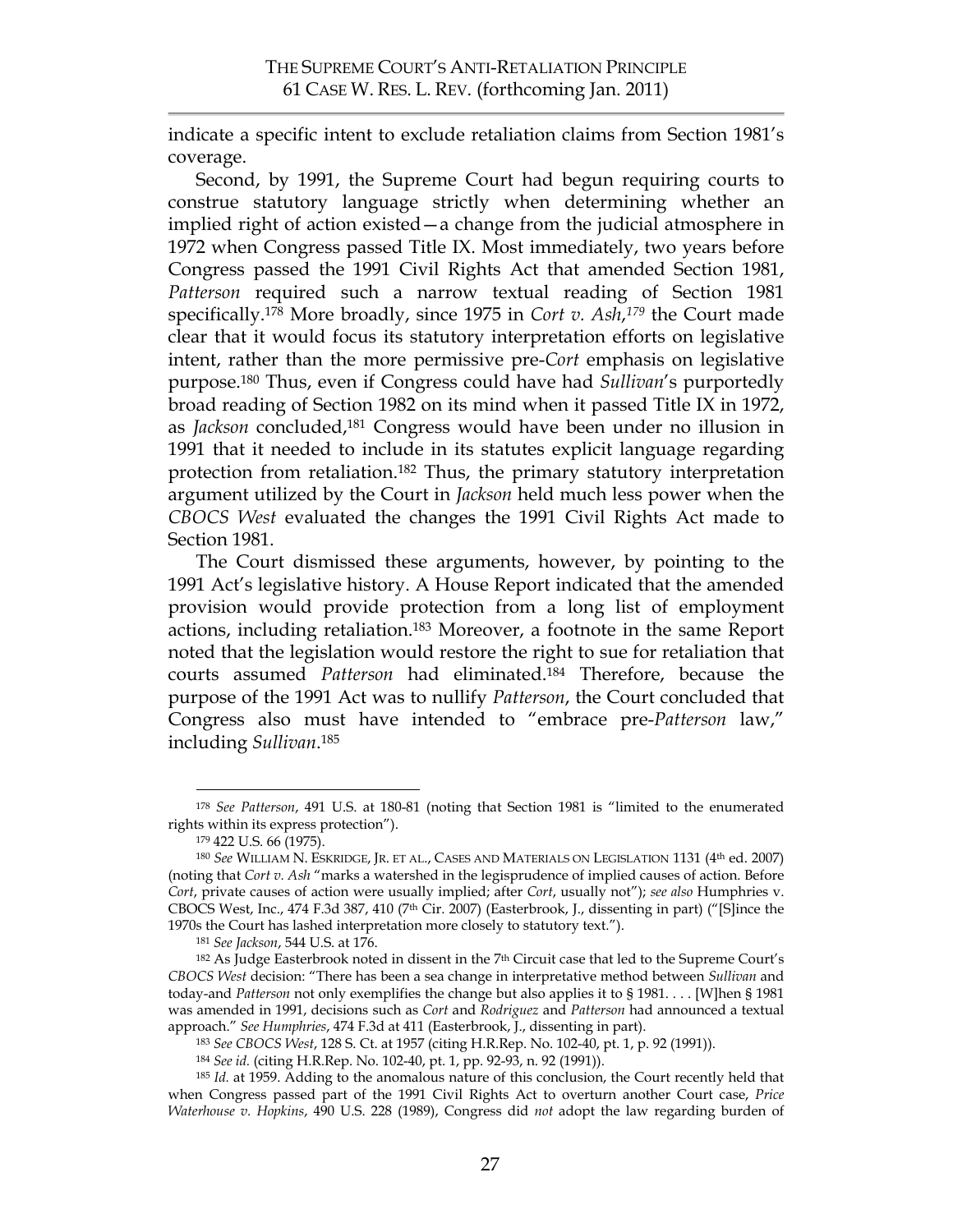The Supreme Court's second implied retaliation case in 2008, *Gomez-Perez v. Potter*,186 involved a provision of the Age Discrimination in Employment Act of 1967 (ADEA)187 that addresses age discrimination against federal employees (as opposed to private-sector employees).<sup>188</sup> Section 15(a) of the ADEA, 29 U.S.C. § 633a(a), states that all employment decisions affecting federal employees or applicants who are at least 40 years of age "shall be made free from any discrimination based on age."189 As with the other implied retaliation cases addressed so far, the Court decided that this general prohibition on discrimination included a claim for retaliation.190 The *Gomez-Perez* majority conducted a relatively cursory analysis: the ADEA contained general language banning discrimination based on age; age is a similar protected category to race and sex; the Court already implied retaliation claims from general language banning discrimination based on race and sex (in *Sullivan* and *Jackson*, respectively); therefore, an implied retaliation claim should be implied from the ADEA's general anti-discriminatory language.<sup>191</sup>

The majority's quick syllogistic analysis and easy reliance on precedent belie a deeper problem with a claim for retaliation under §633a(a). This problem somewhat revisits the same issue the Section 1981 retaliation claim in *CBOCS West* confronted regarding the 1991 Civil Rights Act. That is, how should the Court interpret Congressional silence at a time when Congress included clear anti-retaliation provisions in other statutes?192 In *Gomez-Perez*, however, the circumstances surrounding Congressional passage of the federal government sections of the ADEA presented an

Following the reasoning of *Sullivan* and *Jackson*, we interpret the ADEA federalsector provision's prohibition of "discrimination based on age" as likewise proscribing retaliation. The statutory language at issue here ("discrimination based on age") is not materially different from the language at issue in Jackson ("'discrimination' " " 'on the basis of sex' ") and is the functional equivalent of the language at issue in *Sullivan*, *see Jackson*, *supra*, at 177, 125 S.Ct. 1497 (describing *Sullivan* as involving "discrimination on the basis of race"). And the context in which the statutory language appears is the same in all three cases; that is, all three cases involve remedial provisions aimed at prohibiting discrimination.

proof in ADEA cases that existed prior to *Price Waterhouse*. *See* Gross v. FBL Fin. Servs., Inc., \_\_\_ U.S. \_\_\_\_, 129 S. Ct. 2343, 2349 (2009).

<sup>186 128</sup> S. Ct. 1931 (2008).

<sup>187 29</sup> U.S.C. § 621, *et seq.*

<sup>188</sup> *See* 29 U.S.C. § 633a.

<sup>189 29</sup> U.S.C. § 633a(a).

<sup>190</sup> *See Gomez-Perez*, 128 S. Ct. at 1936. The plaintiff claimed that her employer retaliated against her for filing an age discrimination complaint. *See id.* at 1935.

<sup>191</sup> *See id.* at 1937. Justice Alito wrote the 6-3 decision. Chief Justice Roberts wrote a dissenting opinion joined in part by Justices Thomas and Scalia, *see id.* at 1943 (Roberts, C.J., dissenting), and Justice Thomas wrote a dissenting opinion joined by Justice Scalia, *see id.* at 1951 (Thomas, J., dissenting). The Court stated:

*Id.*

<sup>192</sup> *See supra* text accompanying notes 172-80.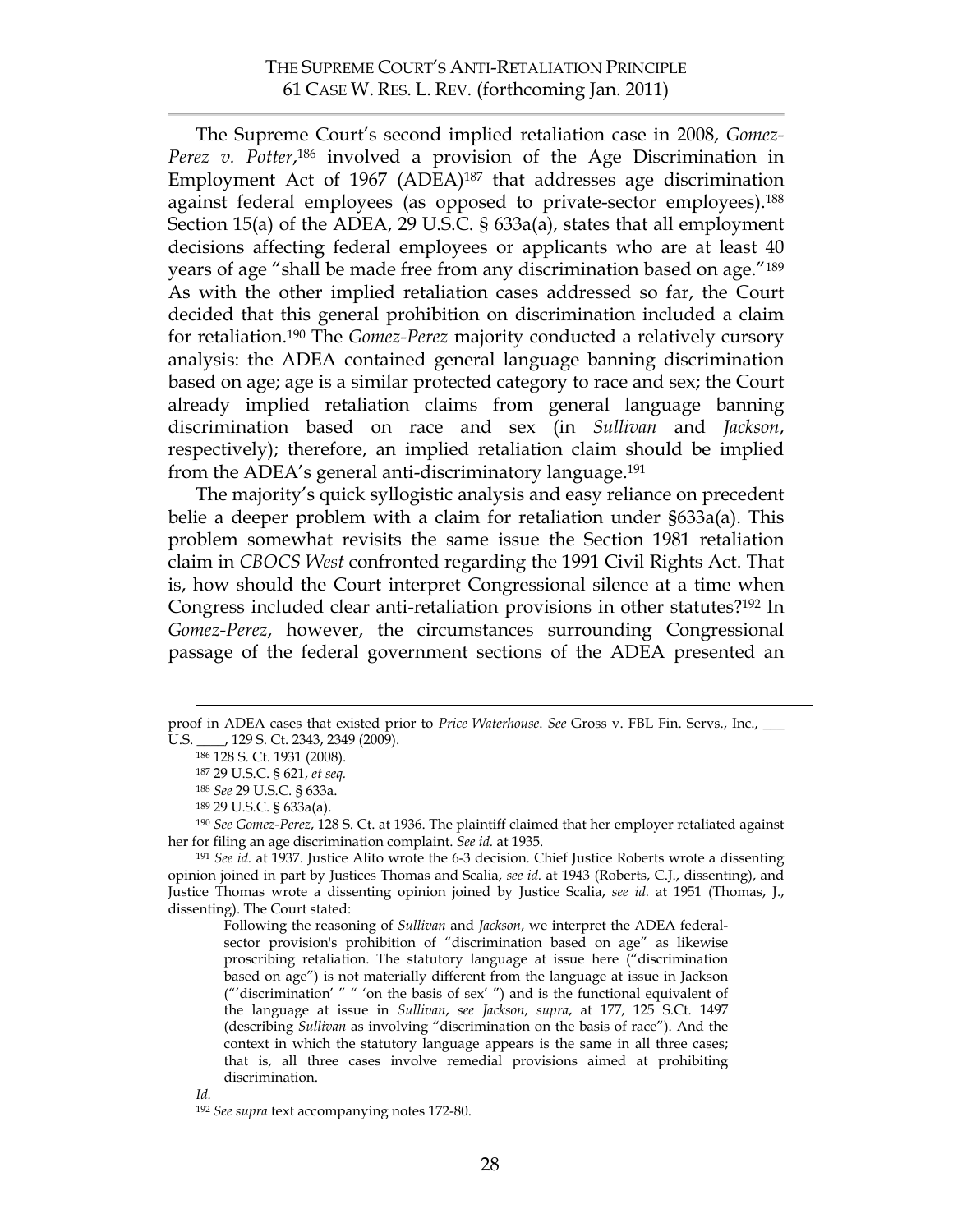even greater challenge to finding an implied claim for retaliation than the Court faced in either *Jackson* or *CBOCS West*. 193

When the ADEA originally passed in 1967, the Act applied only to the private sector and included both an anti-discrimination provision and a separate anti-retaliation provision.<sup>194</sup> Seven years later, Congress passed the Fair Labor Standards Amendments of 1974,195 which added 29 U.S.C. § 633a to the ADEA to prevent age discrimination against most Executive Branch employees.196 However, Congress did not include a specific antiretaliation provision in the amendment covering federal workers—a distinct difference between the amendment and the original ADEA applicable to the private sector. Moreover, Congress clearly was aware of the ADEA's original provisions protecting private-sector employees from discrimination and, separately, retaliation. As Chief Justice Roberts noted in dissent,<sup>197</sup> the amendments made these separate private-sector provisions applicable to States and their political subdivisions, but Congress enacted the separate section 633a (without a distinct antiretaliation provision) to apply to the federal government.198 A further piece of evidence from the FLSA Amendments suggests that Congress deliberately chose not to include a separate anti-retaliation provision in the section of the ADEA applicable to federal employees. As part of the Amendments, Congress amended the Fair Labor Standards Act of 1938 to extend the FLSA, including its anti-retaliation provision, to federal

 <sup>193</sup> *See* Charles Shanor, *Employment Cases from the 2007-2008 Supreme Court Term*, 24 LAB. LAW. 147, 155-56 (2008) (noting that *Gomez-Perez* was a "harder retaliation case" than *CBOCS West* because the ADEA private-sector provision had an anti-retaliation provision and because the case presented a "weaker *stare decisis* argument").

<sup>194</sup> *See* Age Discrimination in Employment Act of 1967, 81 Stat. 602. Section 4(a)(1) of the Act, 29 U.S.C.  $\S 623(a)(1)$ , made it unlawful for an employer to "discriminate against any individual . . . because of such individual's age." Section 4(d), 29 U.S.C. § 623(d), prevented retaliation against any employee or applicant who "has opposed any practice made unlawful by this section, or because such individual . . . has made a charge, testified, assisted, or participated in any manner in an investigation, proceeding, or litigation under" the ADEA.

<sup>195 88</sup> Stat. 74.

<sup>196</sup> *See Gomez-Perez*, 128 S. Ct. at 1944 (Roberts, C.J., dissenting).

<sup>197</sup> *See id.* at 1946 ("Congress obviously had the private-sector ADEA provision prominently before it when it enacted § 633a, because the same bill that included § 633a also amended the private-sector provision.") (citing §28(a)(2), 88 Stat. 74, which broadened the definition of "employer" in 29 U.S.C. § 630(b)).

<sup>198</sup> *See id.* at 1947. As the Chief Justice stated:

Congress specifically chose in the FLSA Amendments to treat States and the Federal Government differently with respect to the ADEA itself. It subjected the former to the ADEA's private-sector provision—including the express prohibition against retaliation in § 623(d)—while creating § 633a as a stand-alone prohibition against discrimination in federal employment, without an antiretaliation provision. This decision evinces a deliberate legislative choice *not* to extend those portions of the ADEA's private-sector provisions that are not expressly included in § 633a . . . .

Id. at 1947-48 (citations omitted).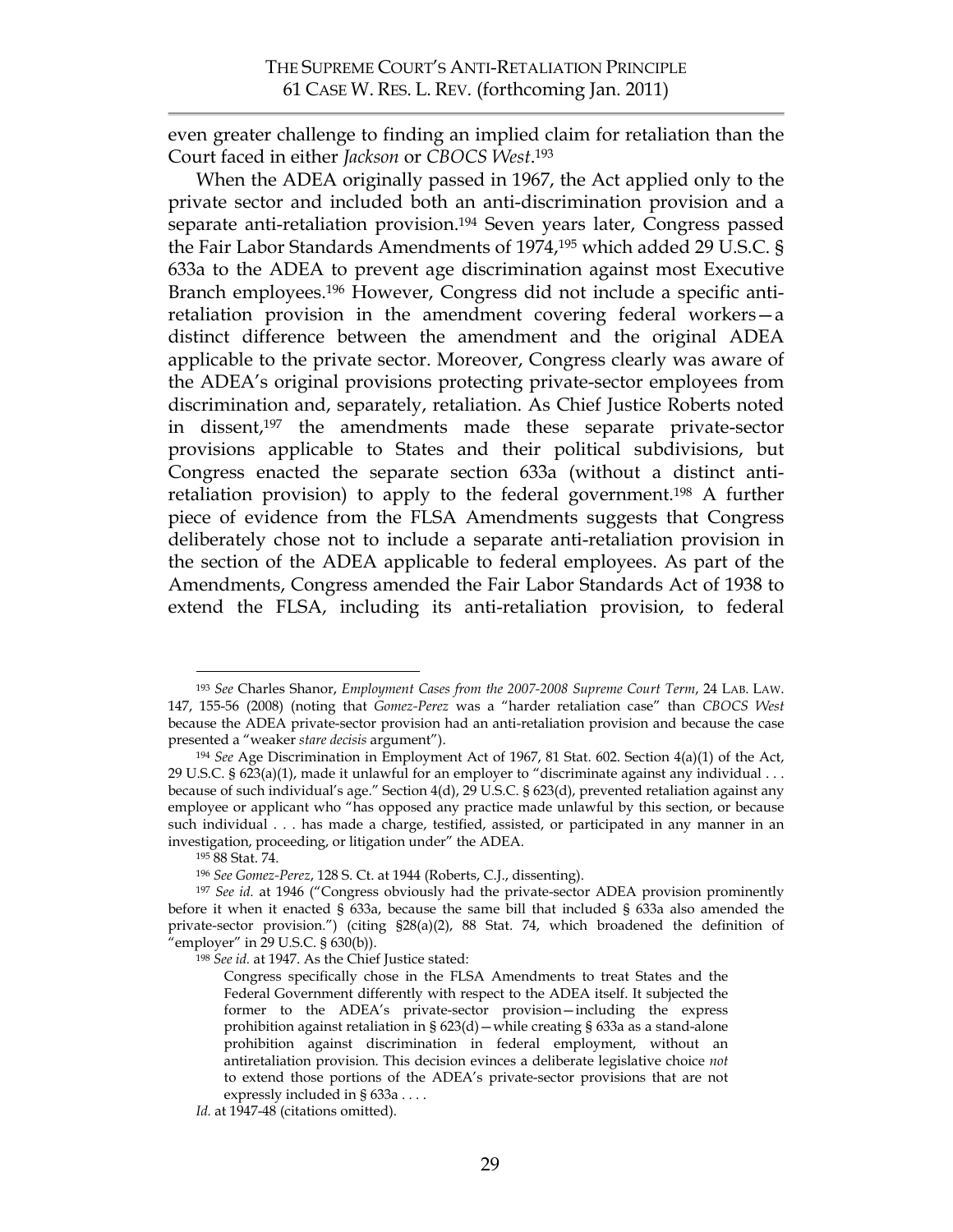employees.199 Again as Chief Justice Roberts argued in dissent, "Congress did *not* similarly subject the Federal Government to the express antiretaliation provision in the ADEA, strongly suggesting that this was a conscious choice."200

The majority, however, disagreed with Chief Justice Roberts regarding the meaning of the dissimilar structure utilized by the private-sector and the federal-sector provisions. In response to his criticism, the majority again relied heavily on *Sullivan*, as it did in *CBOCS West.* The majority claimed that when Congress enacted a "broad, general ban" on age discrimination, "Congress was presumably familiar with *Sullivan* and had reason to expect that this ban would be interpreted 'in conformity' with that precedent."201 Therefore, the fact that separate provisions of the ADEA addressed retaliation differently "does not provide a sufficient reason to depart from the reasoning of *Sullivan* and *Jackson*."202

## **2. Explicit Protection: Title VII of the Civil Rights Act of 1964**

The year after *Jackson*, the Supreme Court turned to the explicit antiretaliation provision of Title VII. *Burlington Northern & Santa Fe Railway Co. v. White*<sup>203</sup> required the Court to determine the type of adverse action that qualifies as retaliation by an employer against an employee. <sup>204</sup> In many ways, the case provided a mirror image of *Jackson*. While *Jackson* required the Court to find retaliation protection as an implicit part of a broad anti-discrimination provision,205 *Burlington Northern* emphasized that protection from discrimination *differs* from protection from retaliation.206 For *Jackson*, retaliation was part of discrimination; for *Burlington Northern*, retaliation required a separate analysis. Yet, in both cases, the Court found in favor of protecting employees from retaliation.

The plaintiff in *Burlington Northern* claimed that her employer had retaliated against her for complaining about gender discrimination by taking two actions: first reassigning her to a position with less prestige and more arduous responsibilities, and then later suspending her without pay for 37 days (although the company later reinstated her with back pay).207 To determine whether these actions violated Title VII's anti-

 <sup>199</sup> *See id.* at 1947 (citing to FLSA Amendments, § 6(a)(2), 88 Stat. 58, which "explicitly subjected federal employers to the FLSA's express antiretaliation provision, 29 U.S.C. § 215(a)(3)").

<sup>200</sup> *Id.*

<sup>201</sup> *See Gomez-Perez*, 128 S. Ct. at 1941; *see also id.* at 1942 n.6 (using same rationale to address the argument related to Congress' amendment of the Fair Labor Standards Act to include an explicit anti-retaliation provision applicable to federal employees).

<sup>202</sup> *See id.* at 1941.

<sup>203 548</sup> U.S. 53 (2006). 204 *See id.* at 59.

<sup>205</sup> *See Jackson*, 544 U.S. at 174.

<sup>206</sup> *See Burlington Northern*, 548 U.S. at 62-63. <sup>207</sup> *See id.* at 59, 71-72.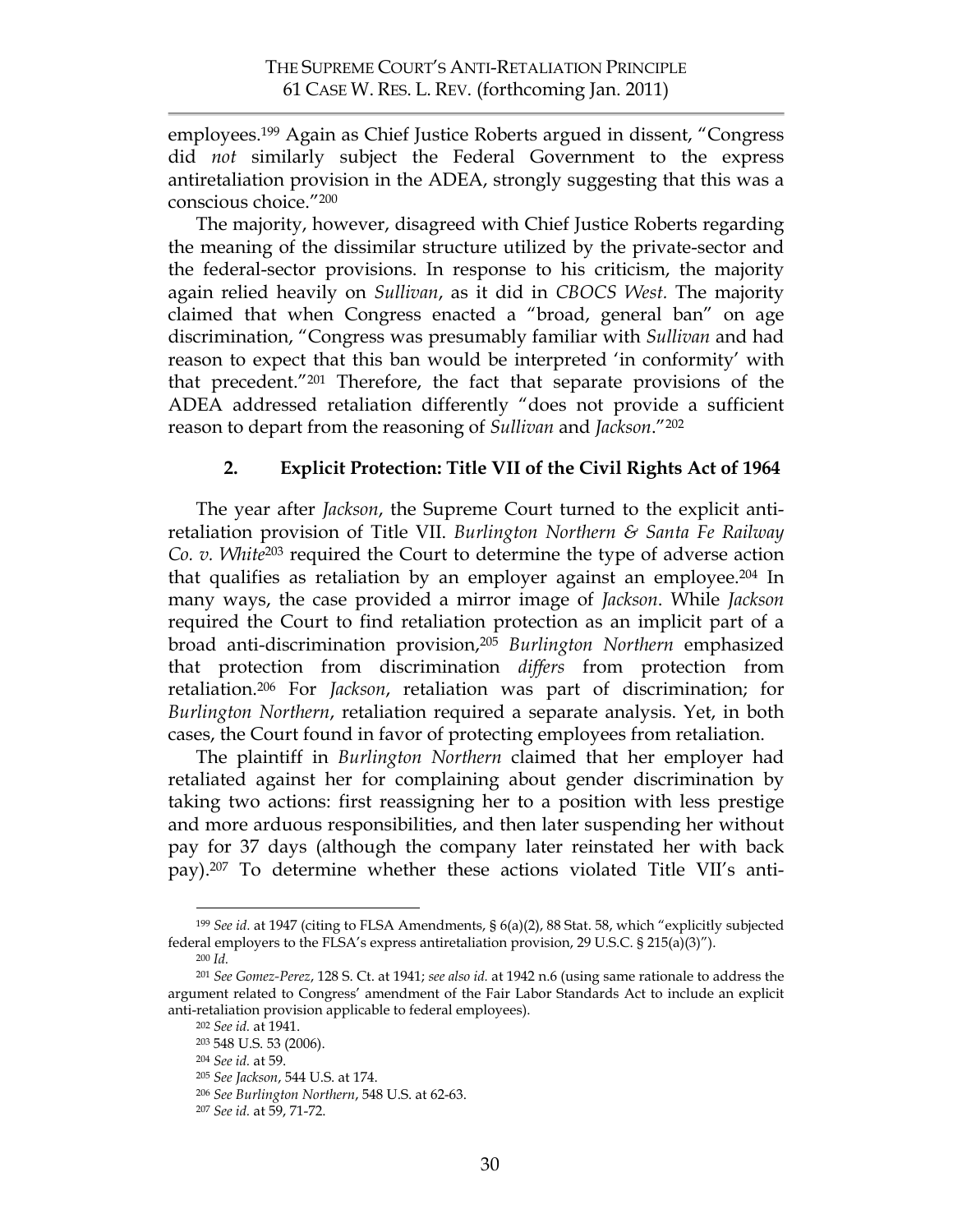retaliation provision, the Court had to determine the scope of the statute's provision barring an employer from "discriminat[ing] against" an employee for opposing any practice made unlawful by Title VII or for participating in a Title VII proceeding or investigation.208

Several Courts of Appeals had determined that Title VII's antiretaliation provision should be read to prohibit only adverse actions related to employment, which would be the same standard that courts apply to actions that may violate Title VII's anti-discrimination provision.209 Others had taken an even more restrictive approach by limiting actionable retaliation to "ultimate employment actions," such as "hiring, granting leave, discharging promoting, and compensating."210 The Supreme Court, however, determined that Title VII required a broader interpretation to prohibit not only employment-related retaliation, but also actions unrelated to employment that could have an impact on an employee's willingness to report discrimination.211

The Court based its holding on the language and the purpose of Title VII's anti-retaliation provision.212 First, the language of Title VII's antiretaliation provision differs from the statute's anti-discrimination provision. Title VII prohibits discrimination by prohibiting specific actions related to employment: failing or refusing to hire or discharge, discriminating with respect to an employee's compensation, terms, conditions or privileges of employment, or limiting employment opportunities.213 The anti-retaliation provision, however, does not have such limiting language. It prohibits an employer generally from "discriminat[ing]" against employees or applicants in retaliation.214

<sup>208</sup> *See id.* at 56-57. 209 *See id.* at 60 (citing Burlington N. & Santa Fe Ry., Co. v. White, 364 F.3d 789 (6th Cir. 2004); Von Gunten v. Maryland, 243 F.3d 858, 866 (4th Cir. 2001); Robinson v. Pittsburgh, 120 F.3d 1286, 1300 (3rd Cir. 1997)).

<sup>210</sup> *Id.* (quoting Mattern v. Eastman Kodak Co., 104 F.3d 702, 707 (5th Cir. 1997) (internal quotation marks omitted) and citing Manning v. Metro. Life Ins. Co., 127 F.3d 686, 692 (8<sup>th</sup> Cir. 1997)).

<sup>211</sup> *Id.* at 57; *see also id.* at 67. The Court decided in favor of the employee with a 9-0 vote. Justice Breyer wrote the majority opinion joined by seven other Justices. Justice Alito filed an opinion concurring in the judgment only. *See id.* at 73 (Alito, J. concurring).

<sup>212</sup> *See id.* at 62-63.

<sup>213 42</sup> U.S.C. § 2000e-2(a). The provision reads:

It shall be an unlawful employment practice for an employer (1) *to fail or refuse to hire or to discharge* any individual, or otherwise to discriminate against any individual *with respect to his compensation, terms, conditions, or privileges of employment,* because of such individual's race, color, religion, sex, or national origin; or (2) to limit, segregate, or classify his employees or applicants for employment in any way *which would deprive or tend to deprive any individual of employment opportunities or otherwise adversely affect his status as an employee,* because of such individual's race, color, religion, sex, or national origin.

*Id.* (emphasis added).

<sup>214 42</sup> U.S.C. § 2000e-3(a). The provision reads:

It shall be an unlawful employment practice for an employer *to discriminate against* any of his employees or applicants for employment ... because he has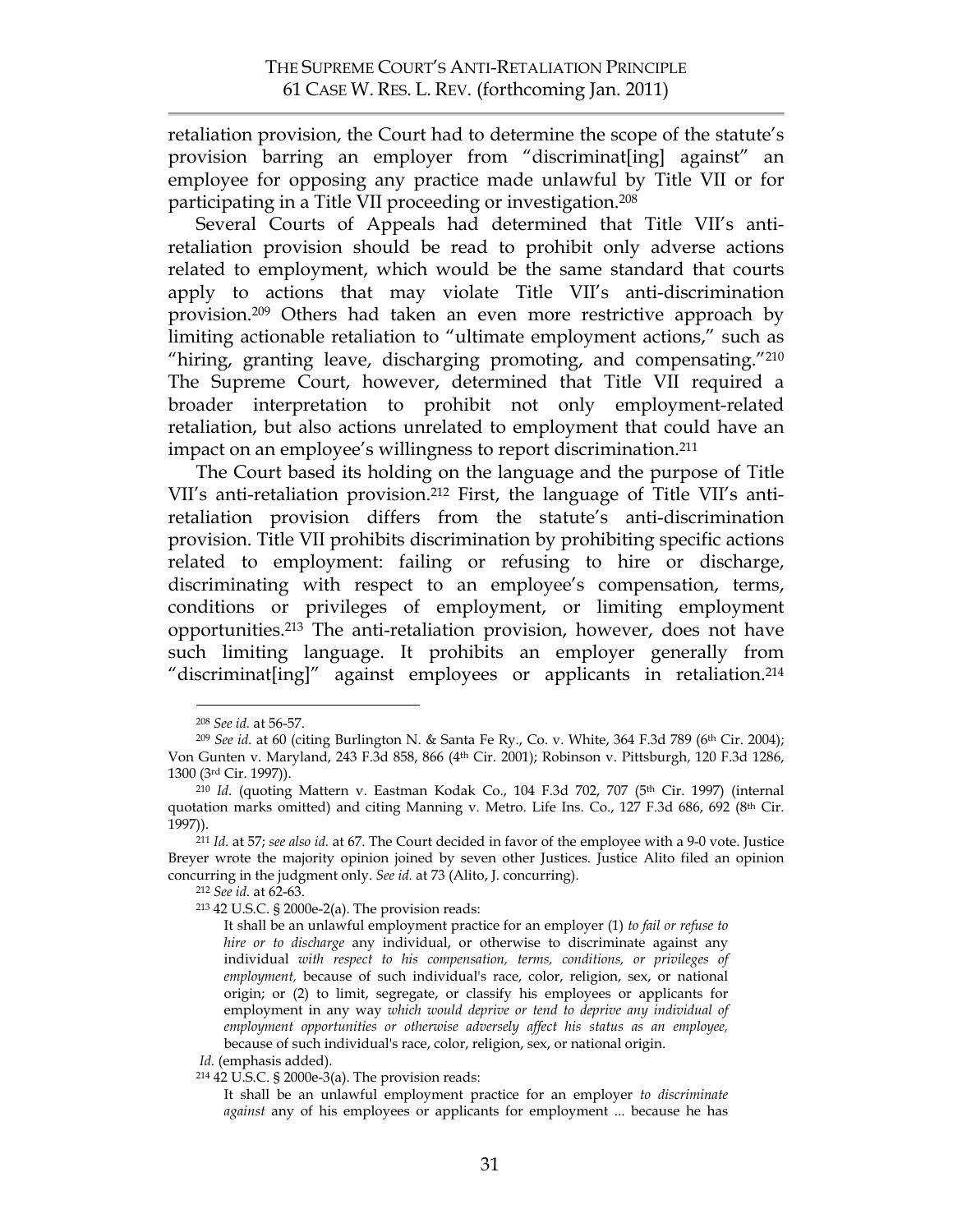Second, the Court found that Congress intended these linguistic differences to make a "legal difference" because the two provisions have different purposes as well.215 Because the "substantive" antidiscrimination provision seeks to prevent discrimination in the workplace, Congress needed only to prohibit acts related to employment. However, the anti-retaliation provision aims to prevent discrimination by blocking an employer from interfering with an employee's effort to enforce the statute's substantive anti-discrimination objectives.<sup>216</sup> To support this objective, Title VII necessarily must prevent a broader range of employer actions because of the various non-employment ways in which an employer could deter employees from "[m]aintaining unfettered access to statutory remedial mechanisms."217

Finally, the Court noted that, although the actionable retaliatory conduct was broader than discriminatory conduct, it was not limitless. The Court said that "it is important to separate significant from trivial harms."<sup>218</sup> Thus, Title VII's anti-retaliation provision covers all employer actions "that would have been materially adverse to a reasonable employee or job applicant."219 By "materially adverse," the Court meant that the employer action "could well dissuade a reasonable worker from making or supporting a charge of discrimination."220 This objective standard recognizes that "petty slights, minor annoyances, and simple lack of good manners" would not be actionable because they would be unlikely to deter employees from complaining to the EEOC about discrimination.221

Using this standard, the Court found that both the retaliatory reassignment and the unpaid suspension imposed by the employer in this case violated Title VII because these actions would likely dissuade an employee from bringing a charge of discrimination.<sup>222</sup> Interestingly, as Justice Alito noted in his concurrence, the Court might not have had to issue as broad a holding in order to find that the employer's conduct in this specific case violated Title VII.223 Even Courts of Appeals that limited the anti-retaliation protection to employment-related action likely would

opposed any practice made an unlawful employment practice by this subchapter, or because he has made a charge, testified, assisted, or participated in any manner in an investigation, proceeding, or hearing under this subchapter.

*Id.* (emphasis added).

<sup>215</sup> *See Burlington Northern*, 544 U.S. at 62-63.

<sup>216</sup> *See id.* at 63.

<sup>217</sup> *Id.* at 64 (quoting Robinson v. Shell Oil Co., 519 U.S. 337, 346 (1997)) (internal quotation marks omitted).

<sup>218</sup> *Id.* at 68.

<sup>219</sup> *Id.* at 57; *see also id.* at 67.

<sup>220</sup> *Id.* at 57.

<sup>221</sup> *Id.* at 68.

<sup>222</sup> *Id.* at 70-73.

<sup>223</sup> *Id.* at 79-80 (Alito, J., concurring).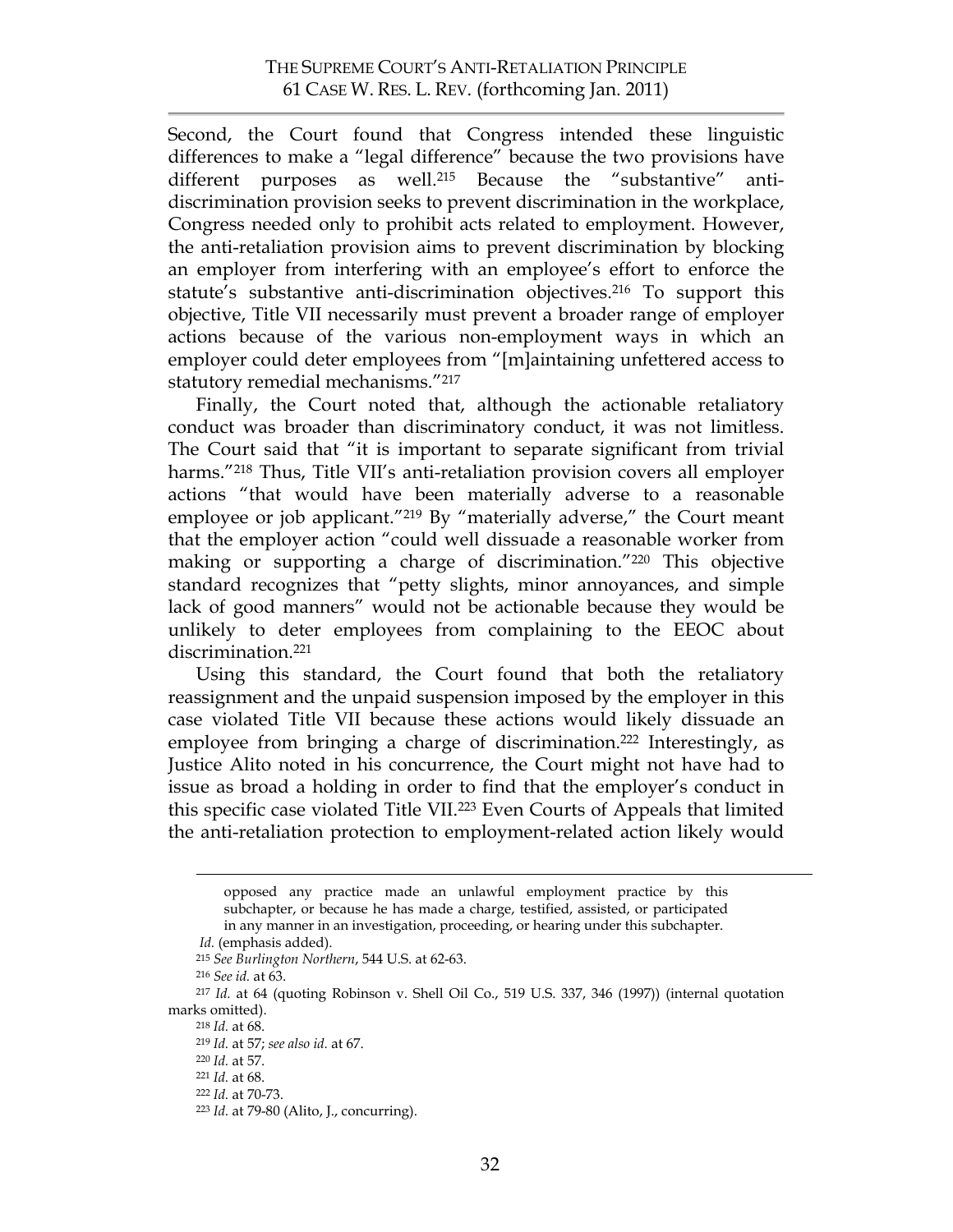have found that the employer action in this case satisfied that standard.<sup>224</sup> Nevertheless, in the face of significant differences among the Circuits as to the scope of this provision, the Court decided to clarify the issue by requiring a standard more protective of employees.

The Supreme Court's most recent retaliation opinion, issued in 2009, returned the Court to Title VII and its explicit anti-retaliation provision. *Crawford v. Metro. Gov't of Nashville & Davidson County, Tenn.*<sup>225</sup> considered whether Title VII's retaliation provision protected an employee who participated in an employer's internal investigation of a sexual harassment complaint. <sup>226</sup> The employee had answered her employer's questions and identified several alleged instances of harassment that she had witnessed.227

Title VII's anti-retaliation provision protects two types of conduct. First, it prohibits retaliation against an employee who "has opposed" violations of Title VII.228 Second, the statute protects an employee who "has made a charge, testified, assisted, or participated in any manner in an investigation, proceeding, or hearing" under Title VII.229 The *Crawford* plaintiff argued that both Title VII's "opposition" clause as well as its "participation" clause prohibited retaliation against her based on her conduct during her employer's internal investigation.230

The Court evaluated the claim only under the opposition clause and determined that the employee's actions during the investigation constituted protected conduct.231 The Sixth Circuit had viewed the plaintiff's conduct as insufficient because it believed Title VII required "active, consistent 'opposing' activities to warrant . . . protection against retaliation."232 Relying primarily on the "ordinary" meaning of the term "oppose" found in the dictionary, however, the Supreme Court disagreed.233 As with the Court's other recent retaliation cases, this conclusion is debatable; for example, the Circuit Courts of Appeal had issued conflicting opinions regarding the extent to which Title VII's antiretaliation provision requires "active" opposition.234 Moreover, the Court

 <sup>224</sup> *See id.*

<sup>225 129</sup> S. Ct. 846 (2009).

<sup>226</sup> *See id.* at 849.

<sup>227</sup> *See id.*

<sup>228 42</sup> U.S.C. § 2000e-3(a).

<sup>229</sup> *Id.*

<sup>230</sup> *See Crawford*, 129 S. Ct. at 850.

<sup>231</sup> *See id.* at 853.

<sup>232</sup> *See id.* at 851 (quoting Crawford v. Metro. Gov't of Nashville & Davidson County, Tenn., 211 Fed. Appx. 373, 376 (6th Cir. 2006) (quoting Bell v. Safety Grooving & Grinding, LP, 107 Fed. Appx. 607, 610 (6<sup>th</sup> Cir. 2004)) (internal quotation marks omitted).

<sup>233</sup> *See id.* at 850 (citing Webster's New International Dictionary 1710 (2d ed. 1958) for the proposition that "RESIST frequently implies more active striving than OPPOSE").

<sup>234</sup> *Compare* Crawford v. Metro. Gov't of Nashville & Davidson County, Tenn., 211 Fed. Appx. 373, 376 (6th Cir. 2006) *and* McNorton v. Ga. Dep't of Transp., 2007 WL 4481431, at \*14 (N.D. Ga. 2007) (holding that an employee's cooperation with internal investigation did not constitute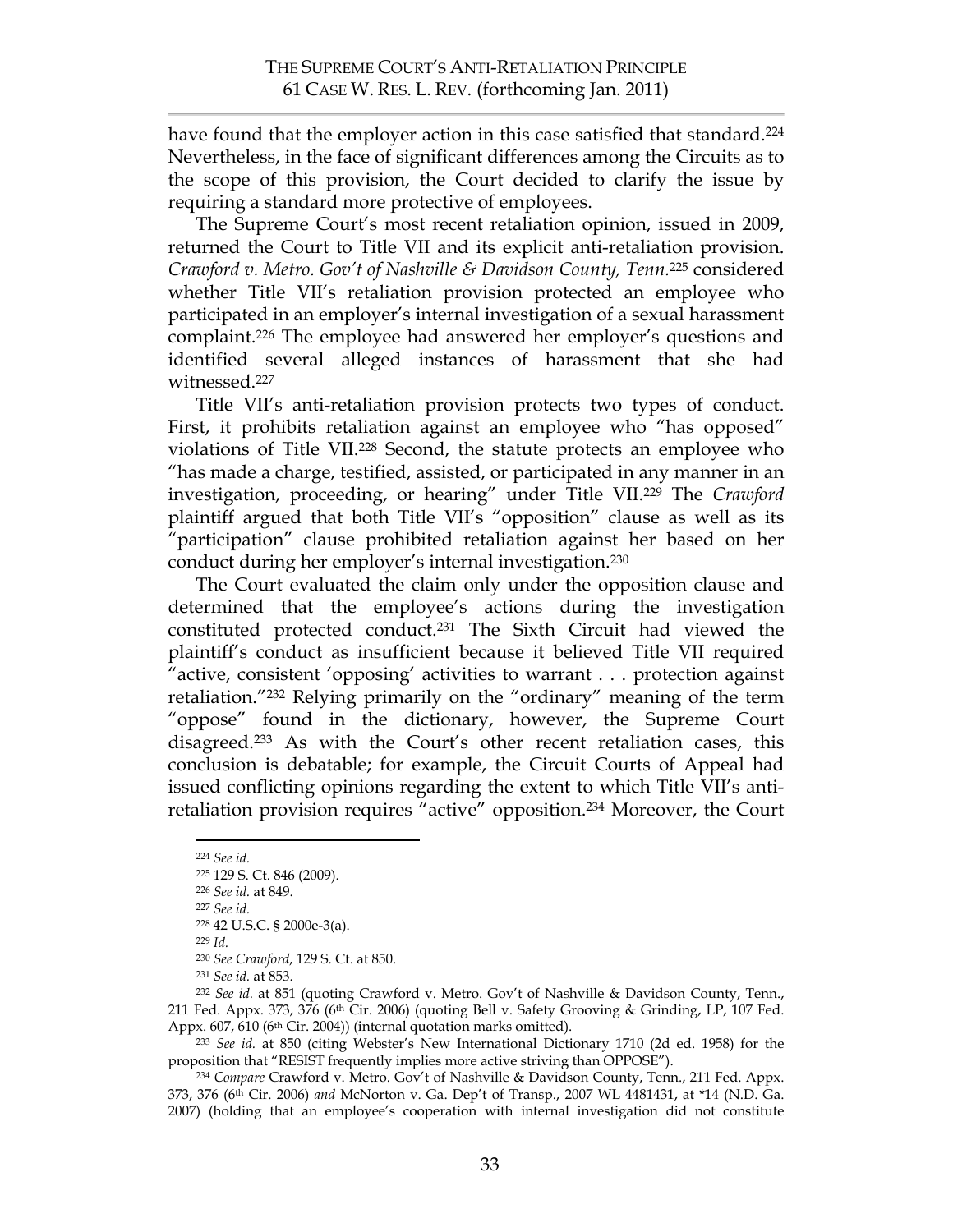could have chosen numerous other definitions of "oppose" that seem to require much more active and overt resistance.<sup>235</sup>

Ultimately, the Court reasoned that not protecting employees like the plaintiff would undermine the effectiveness of the scheme the Court had implemented in *Burlington Industries, Inc. v. Ellerth236* and *Faragher v. Boca Raton*, 237 which encouraged employer internal investigations of sexual harassment claims.<sup>238</sup> Thus, according to the Court, Title VII's opposition clause goes beyond active opposition to protect any form of communication to the employer in which the employee communicates a belief that the employer has violated Title VII.<sup>239</sup>

### **B. First Amendment Protection**

In the midst of this series of cases addressing statutory anti-retaliation protection, the Court also addressed the breadth of protection the First Amendment provides to government employees. In *Garcetti v. Ceballos*, 240 the Court significantly limited the circumstances in which an employee may claim protection from retaliation. The 5-4 *Garcetti* majority held that the First Amendment does not protect employees from discipline related to speech that was a part of an employee's official duties.241

The *Garcetti* plaintiff, a deputy district attorney, informed his supervisors in a memo that a sheriff's affidavit being relied upon in a criminal case contained "serious misrepresentations."242 After a "heated" meeting between the plaintiff and his supervisors about the plaintiff's conclusions, the supervisors decided to proceed with the prosecution despite the plaintiff's protests. <sup>243</sup> Ultimately, the criminal defendant called the plaintiff as a witness, and he reiterated his misgivings about the sheriff's affidavit.244 After the hearing, the plaintiff claimed the district attorney's office violated the First Amendment by retaliating against him because of his memo.245

<sup>239</sup> *See Crawford*, 129 S. Ct. at 851.

opposition conduct) *with* McDonnell v. Cisneros, 84 F.3d 256, 262 (7th Cir. 1996) (upholding protection of employee's "passive" opposition to discrimination).

<sup>235</sup> *See, e.g.*, *McNorton*, 2007 WL 4481431, at \*13 (noting recent dictionary definitions that define oppose with active terms); Br. for Resp., *Crawford* (No. 06-1595), *available at* 2008 WL 2066116, at \*27 (same).

<sup>236</sup> 524 U.S. 742 (1998).

<sup>237</sup> 524 U.S. 775 (1998).

<sup>238</sup> *See, e.g.*, *Ellerth*, 524 U.S. at 765.

<sup>240 547</sup> U.S. 410 (2006).

<sup>241</sup> *See id.* at 421. Justice Kennedy wrote the majority opinion, which was joined by Chief Justice Roberts and Justices Scalia, Thomas, and Alito. Justice Stevens and Justice Breyer each filed a dissent, and Justice Souter filed a third dissent joined by Justices Stevens and Ginsburg.

<sup>242</sup> *Id.* at 414.

<sup>243</sup> *See id.*

<sup>244</sup> *See id.* at 414-15.

<sup>245</sup> *See id.* at 415.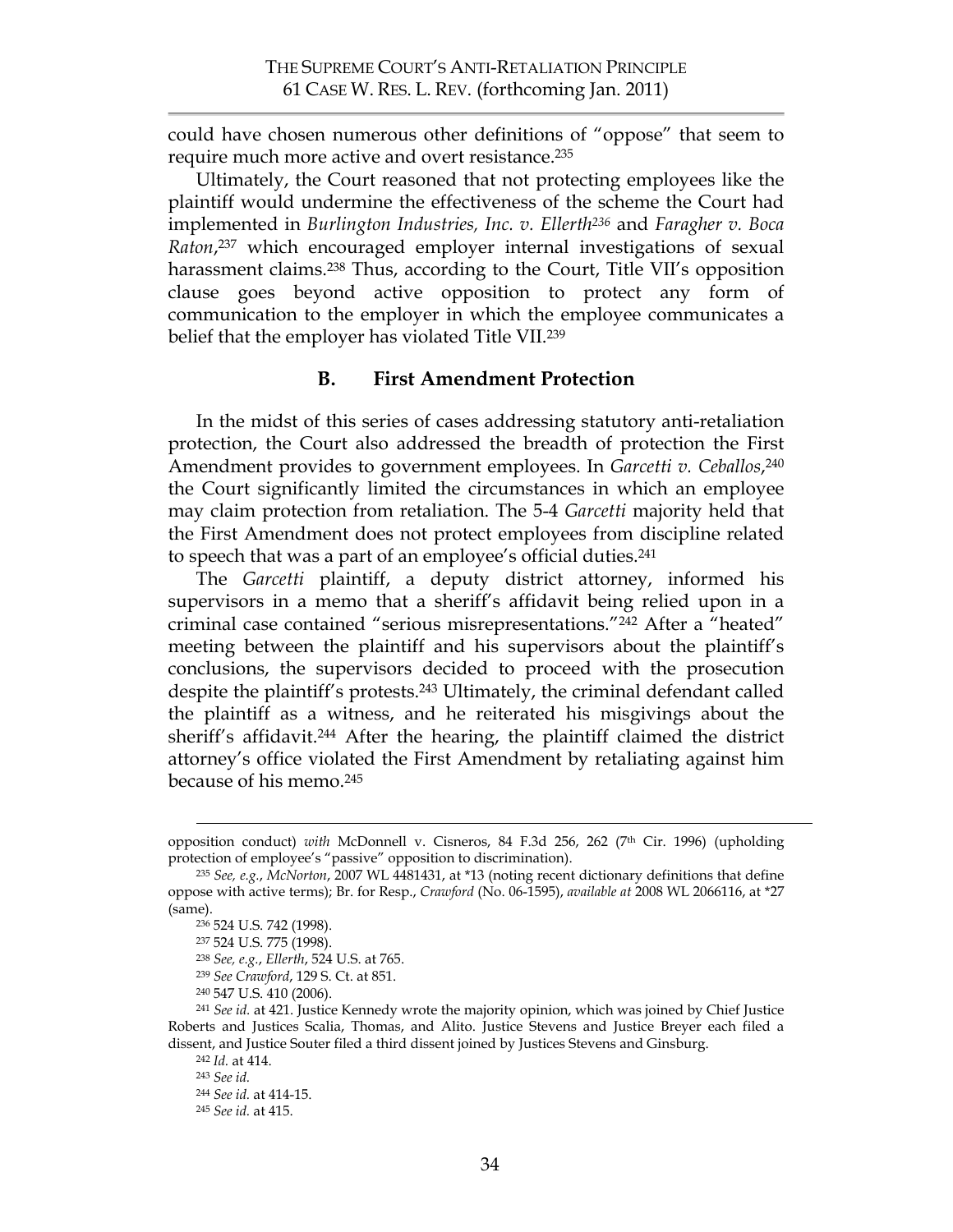In addressing the claim, the Court initially provided an exhaustive review of its First Amendment jurisprudence and reiterated that it required a delicate balancing of the employee's interest in speaking out as a citizen and the government employer's interest in operational efficiency.246 Importantly, the Court also identified a third interest that must be balanced: the "public's interest in receiving the well-informed views of government employees engaging in civic discussion."247 As summarized by the Court, its decisions "have sought both to promote the individual and societal interests that are served when employees speak as citizens on matters of public concern and to respect the needs of government employers attempting to perform their important public functions."248

Within this framework, the Court found that the employee in *Garcetti* acted pursuant to his job duties, which the Court interpreted to mean that he was speaking as an employee rather than as a citizen.<sup>249</sup> According to the Court, this distinction meant that the government employer had more discretion to control his speech and to discipline him if the employer found the speech to be too disruptive or inaccurate. <sup>250</sup> When the "employee is simply performing his or her job duties," the Constitution does not require the same "delicate balancing" necessary when a government employee speaks as a citizen on a matter of public concern.251

The Court seemed attuned to at least one likely consequence of its holding: that government employees will report misconduct less frequently. Yet, despite recognizing that "[e]xposing governmental inefficiency and misconduct is a matter of considerable significance," the Court ultimately asserted that encouraging employees to blow the whistle was not necessarily the Constitution's job.<sup>252</sup> Instead, the Court pointed to other potential safeguards, such as an employer's "internal policies and procedures that are receptive to employee criticism," a "powerful network of legislative enactments-such as whistle-blower protection laws and labor codes-available to those who seek to expose wrongdoing," and attorney rules of conduct.253

<sup>253</sup> *Id.* at 425.

 <sup>246</sup> *See id.* at 417-19.

<sup>247</sup> *Id.* at 419; *see also* San Diego v. Roe, 543 U.S. 77, 82 (2004) (per curiam) ("Were [public employees] not able to speak on [the operation of their employers], the community would be deprived of informed opinions on important public issues. The interest at stake is as much the public's interest in receiving informed opinion as it is the employee's own right to disseminate it" (citation omitted)); United States v. Treasury Employees, 513 U.S., 454, 470 (1995) ("The large-scale disincentive to Government employees' expression also imposes a significant burden on the public's right to read and hear what the employees would otherwise have written and said.").

<sup>248</sup> *Garcetti*, 547 U.S. at 419-20 (citations omitted) (citing *Pickering*, 391 U.S. at 572-73).

<sup>249</sup> *See id.* at 421.

<sup>250</sup> *See id.* at 422-23.

<sup>251</sup> *Id.* at 423.

<sup>252</sup> *See id.* at 426 ("Our precedents do not support the existence of a constitutional cause of action behind every statement a public employee makes in the course of doing his or her job.").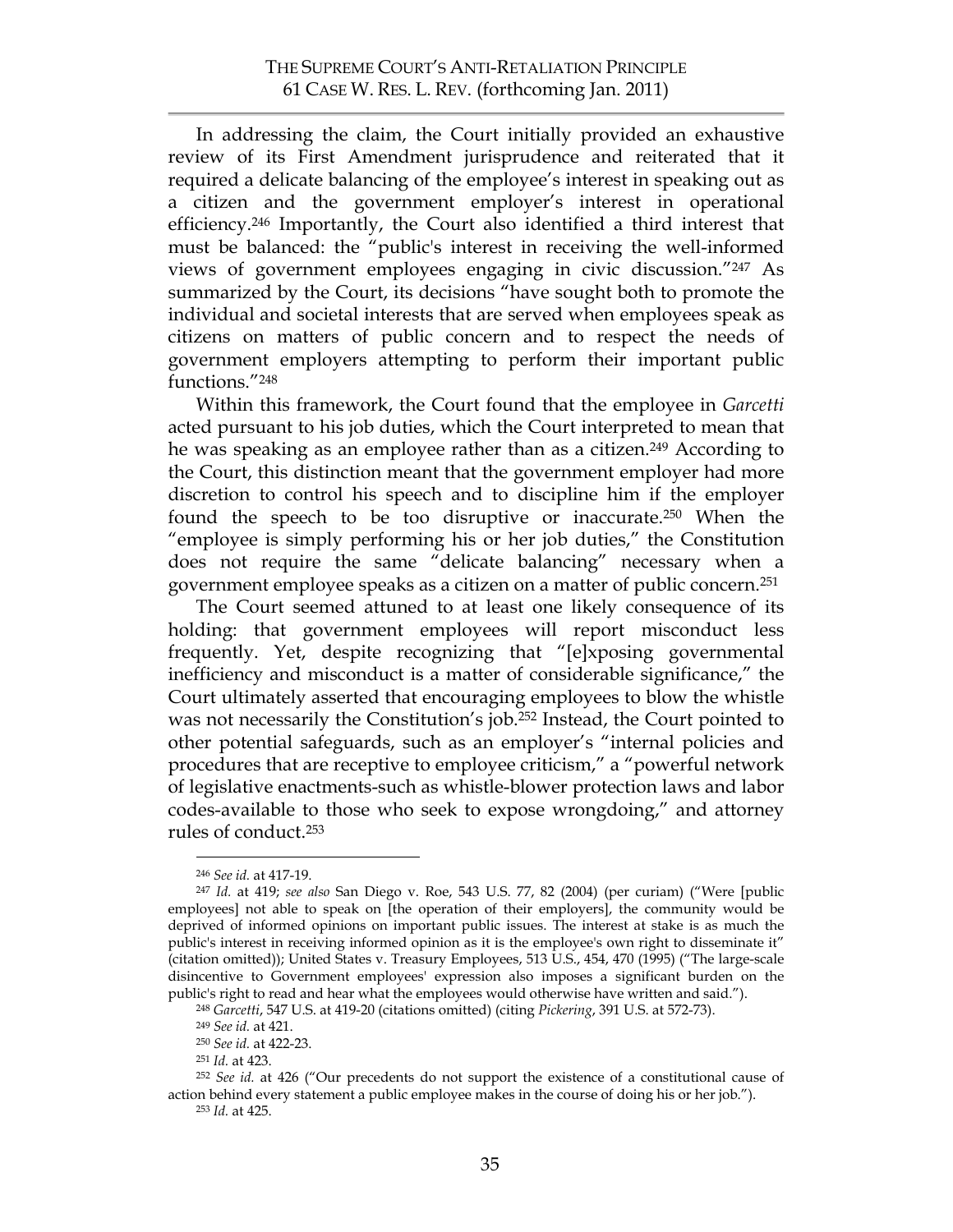Four justices dissented, writing three separate dissenting opinions. Justices Stevens and Ginsburg joined Justice Souter's dissent, which argued for a different sort of balancing that placed more emphasis on society's interest in government employee speech. Although Justice Souter recognized a government employer's need to manage its work force, he asserted that society's interest "in addressing official wrongdoing and threats to health and safety can outweigh the government [employer]'s stake in the efficient implementation of policy."254 Thus, when an employee speaks on a matter of "unusual importance and satisfies high standards of responsibility in the way he does it," the fact that the speech related to the employee's job duties should not automatically exclude protection.255 Justice Souter defined matters of "unusual importance" to include "official dishonesty, deliberately unconstitutional action, other serious wrongdoing, or threats to health and safety."<sup>256</sup> Justice Stevens wrote a separate dissent in which he called the majority's views "misguided" because constitutional protection should not turn on whether an employee's words fell within the employee's job description.257 Finally, Justice Breyer's dissent argued that the majority's "job duty" rule was too categorical, and that some limited First Amendment protection should still be provided to speech arising out of an employee's professional and constitutional obligations. <sup>258</sup> Justice Breyer, however, labeled as "too broad" Justice Souter's exception for employee speech on "matters of unusual importance," and declared that the exception caused too much judicial interference in government employment matters.259

## **C. The Anti-Retaliation Principle and the Recent Cases**

Taken together, the six recent Court opinions dealing with retaliation appear untethered to any consistent judicial philosophy. In *Jackson*, the Court asserted that protection from retaliation was part of a statute's general anti-discrimination protection,260 while in *Burlington Northern* the Court upheld broad retaliation protection because it was *different* than a statute's discrimination protection.261 The importance of *stare decisis* controlled the outcome of *CBOCS West* and *Gomez-Perez*, 262 while in

 <sup>254</sup> *Id.* at 428 (Souter, J., dissenting).

<sup>255</sup> *Id.* at 435.

<sup>256</sup> *Id.*

<sup>257</sup> *Id.* at 427 (Stevens, J., dissenting).

<sup>258</sup> *Id.* at 446-47 (Breyer, J., dissenting).

<sup>259</sup> *See id.* at 448-49.

<sup>260</sup> *See Jackson*, 544 U.S. at 174.

<sup>261</sup> *See Burlington Northern*, 548 U.S. at 62-63.

<sup>262</sup> *See CBOCS West*, 128 S. Ct. at 1955; *Gomez-Perez*, 128 S. Ct. at 1937.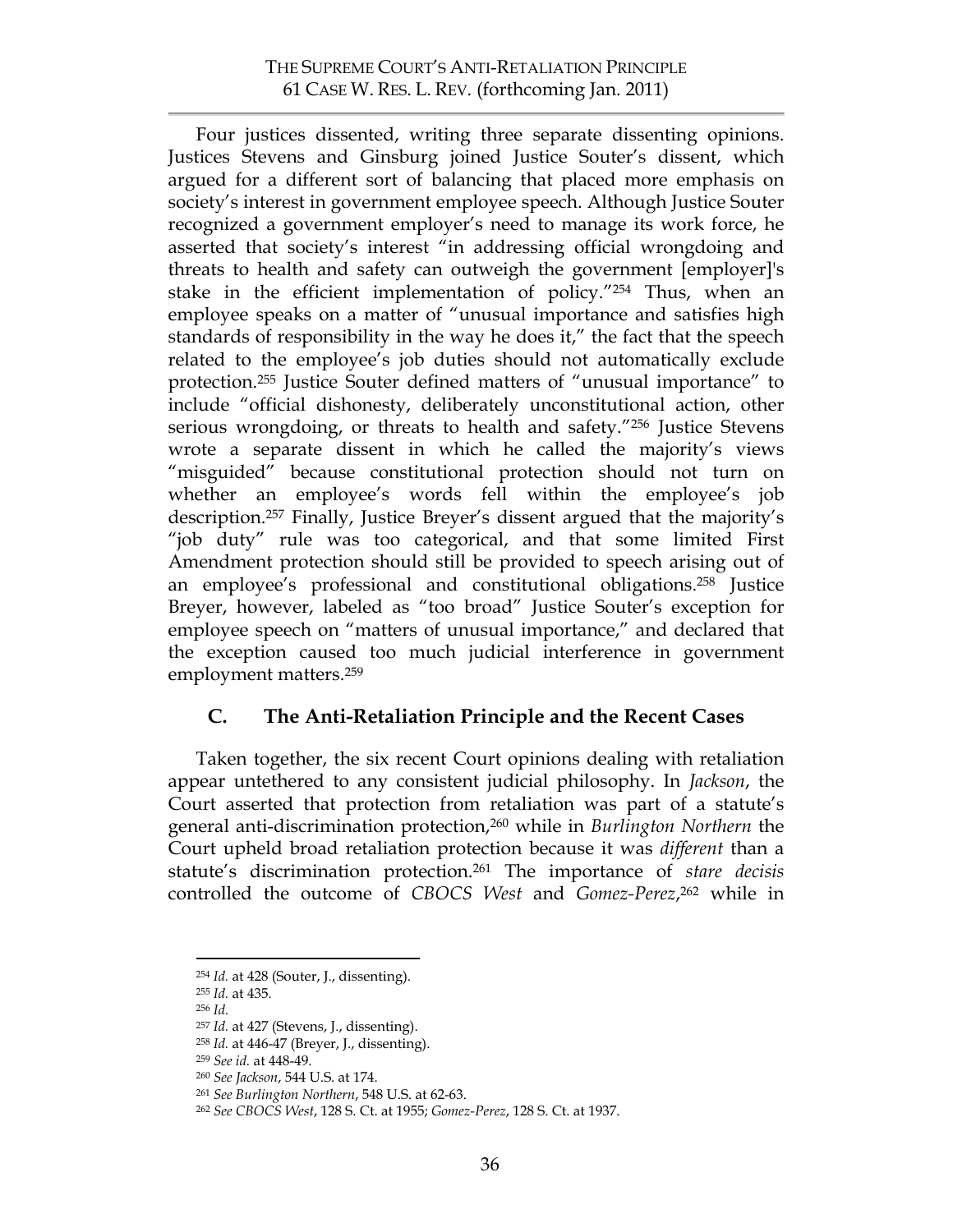Jackson the Court ignored important precedent.<sup>263</sup> The Court implied broad retaliation protection when statutes were silent,<sup>264</sup> yet refused to imply narrower protection when examining the First Amendment.<sup>265</sup> Although the Court typically emphasizes strict statutory interpretation and Congressional intent, it broadly interpreted anti-retaliation statutory provisions and examined Congressional purpose in *Crawford* and *Burlington Northern*. <sup>266</sup> In *Crawford*, the Court generously construed the definition of the word "oppose,"267 while in *Burlington Northern* the Court interpreted the phrase "discriminate against" to include actions taken against employees that are unrelated to employment.268 Most fundamentally, of course, the Court expanded retaliation protection in the five statutory cases and greatly restricted it in the constitutional case.

The recent cases also present numerous surprises when viewed more broadly against the Court's non-retaliation cases. First, the employee won five of the six retaliation cases, a rarity for this Court that often narrowly construes employee protections in other contexts. For example, most recently, the Court held that the Age Discrimination in Employment Act of 1967269 required a substantially higher causation standard than previously had been thought to apply.270 Additionally, in the last few years, the Court severely limited the statute of limitations for discrimination cases,<sup>271</sup> restricted the application of the constitutional Equal Protection Clause to public employees,<sup>272</sup> and undermined Title VII's protection from disparate impact discrimination. 273 Although numbers do not tell the whole story,<sup>274</sup> the win-loss record for employees

 <sup>263</sup> *See generally Jackson*, 544 U.S. at 171-84 (implying a right of action for Title IX, but not mentioning *Cort v. Ash*, 422 U.S. 66 (1975), the Supreme Court's seminal case on implied rights of action); *id.* at 177-78 (distinguishing *Alexander v. Sandoval*, 532 U.S. 275 (2001), the case in which the Court decided not to imply a disparate impact right of action under Title VI of the Civil Rights Act of 1964, 78 Stat. 252, a sister statute to Title IX, *see id.* at 281).

<sup>264</sup> *See CBOCS West*, 128 S. Ct. at 1954 (interpreting 42 U.S.C. § 1981); *Gomez-Perez*, 128 S. Ct. at 1935 (interpreting 29 U.S.C. § 633a(a)); *Jackson*, 544 U.S. at 173 (interpreting 20 U.S.C. § 1681(a)).

<sup>265</sup> *See Garcetti*, 547 U.S. at 421.

<sup>266</sup> *See Crawford*, 129 S. Ct. at 850 (interpreting Title VII, 42 U.S.C. § 2000e-3); *Burlington Northern*, 548 U.S. at 56-57 (interpreting Title VII, 42 U.S.C. § 2000e-3).

<sup>267</sup> *See Crawford*, 129 S. Ct. at 850.

<sup>268</sup> *See Burlington Northern*, 548 U.S. at 56-57.

<sup>269</sup> 81 Stat. 602, as amended, 29 U.S.C. § 621 *et seq*.

<sup>270</sup> *See* Gross v. FBL Fin. Servs., Inc., \_\_\_ U.S. \_\_\_\_, 129 S. Ct. 2343, 2351-52 (2009).

<sup>271</sup> *See* Ledbetter v. Goodyear Tire & Rubber Co., 550 U.S. 618, 638-43 (2007). Congress statutorily overturned this decision immediately after President Obama's inauguration. *See* Lilly Ledbetter Fair Pay Act of 2009, Pub. L. No. 111-2, 123 Stat. 5 (2009).

<sup>272</sup> *See* Engquist v. Oregon Dep't of Agriculture, 553 U.S. 591, 128 S. Ct. 2146, 2156-57 (2008).

<sup>273</sup> *See* Ricci v. DeStefano, \_\_\_ U.S. \_\_\_, 129 S. Ct. 2658, 2664-65 (2009).

<sup>274</sup> *See* Harkavy, *supra* note 4, at 2 ("For those who insist on keeping a scorecard, employees appeared at first blush to fare better this [2007] term than last…. [However, w]hen viewed more analytically than anecdotally, there was actually no such discernible shift in the Court's orientation as an employer-friendly forum."); Shanor, *supra* note 193, at 154 ("If this is a more conservative Court, it did not show it in [*CBOCS West*].").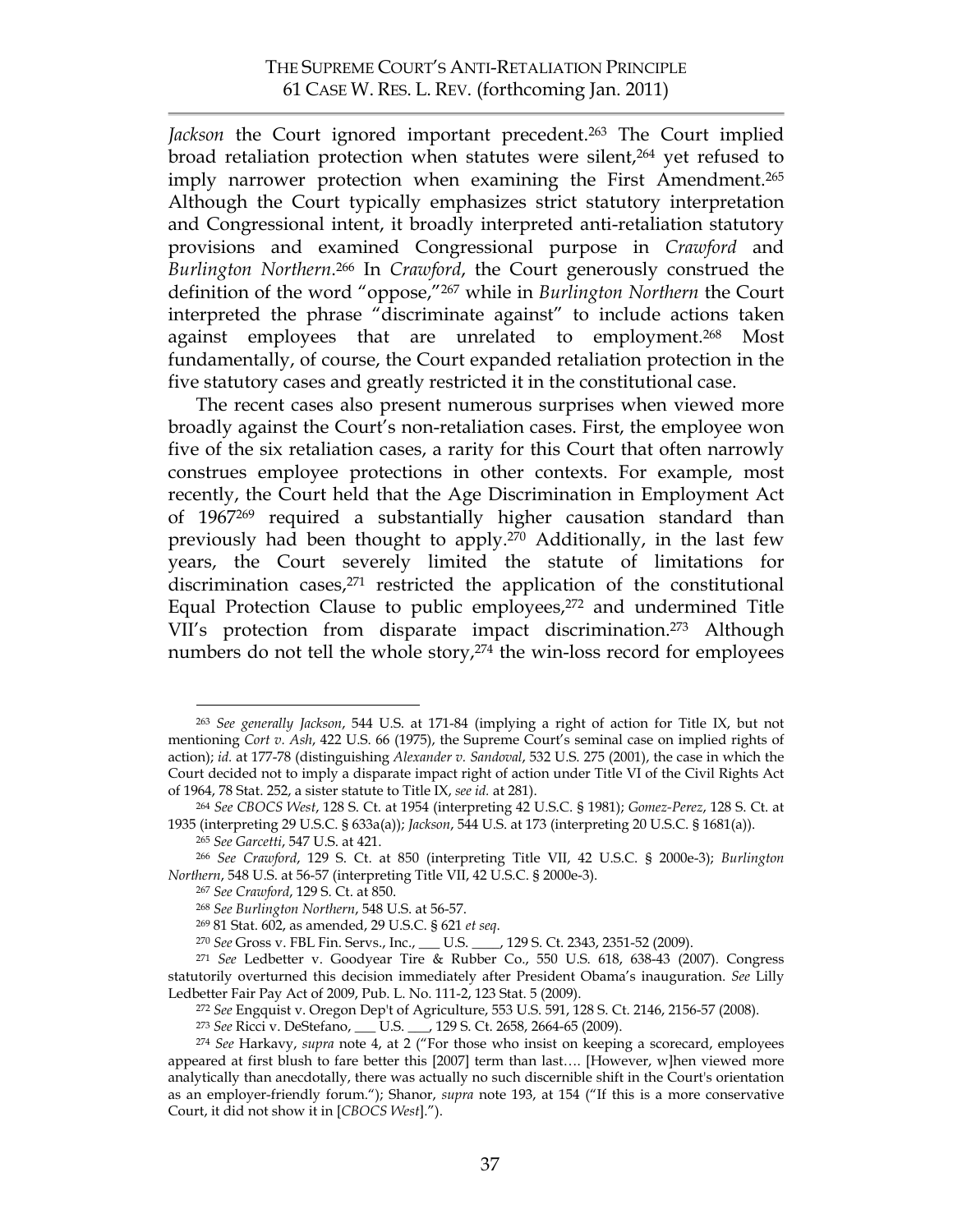in retaliation cases conflicts with the conventional wisdom that this Court generally favors business interests in employment cases.275

Second, many of the recent retaliation cases undermine long-standing Supreme Court precedent. In particular, the implied retaliation cases ignore the Court's traditional reluctance to imply a right of action when a statute does not explicitly provide for one. In the last few decades, the Supreme Court has limited the ability of federal courts to imply private rights of action by abandoning inquiry into a statute's purpose.<sup>276</sup> Rather, federal courts must utilize basic statutory interpretation tools to examine whether Congress specifically intended to create a right of action.<sup>277</sup>

Yet, in the face of this precedent, the Court went out of its way to permit three claims for retaliation when no anti-retaliation provision existed.278 As mentioned above, although the reliance on *Sullivan* may have been appropriate in *Jackson* to discern Congressional intent when it enacted Title IX, this rationale loses its force when applied to Section 1981 in *CBOCS West* and the ADEA in *Gomez-Perez*. Congress created the statutory language at issue in both of these later cases during a period when it also enacted numerous statutes with very specific anti-retaliation provisions. It is unlikely that Congress relied on *Sullivan*'s vague holding in 1974 when it enacted the ADEA or in 1991 when it amended the Civil Rights Act, because Congress also included specific anti-retaliation language in other legislation during that time. Moreover, when it enacted the ADEA and the 1991 Amendments' anti-discriminatory language of

 <sup>275</sup> *See, e.g.*, Christine Cooper, *Employment Cases from the 2006-2007 Supreme Court Term*, 23 LAB. LAW. 223, 224 (2008) ("Of course the Court has tilted to the right"); Michael Selmi, *The Supreme Court's 2006-2007 Term Employment Law Cases: A Quiet But Revealing Term*, 11 EMP. R. & EMP. POL'Y J. 219, 220 (2007) ("The other patently obvious lesson this [2006-2007] term provided is that this is a tough time for plaintiffs in the employment context."); Ramona Paetzold, *Supreme Court's 2005- 2006 Term Employment Law Cases: Do New Justices Imply New Direction?*, 10 EMP. R. & EMP. POL'Y J. 303, at 348 (2006) (noting that after the 2005-2006 term, "preliminary indicia of a new conservatism do exist"); Linda Greenhouse, *Justices Express Skepticism in a Discrimination Case*, N.Y. TIMES, Dec. 4, 2007, at A26; *see also* Robert Barnes, *Decisions Indicate Supreme Court Moved Rightward This Term*, WASH. POST (July 1, 2009), *available at* http://www.washingtonpost.com/wpdyn/content/article/2009/06/30/AR2009063004170.html?nav=emailpage (noting after the 2008- 2009 term that the "path" of the Court is "clear: a patient and steady move to the right led by Chief Justice John G. Roberts").

<sup>276</sup> *See* Cort v. Ash, 422 U.S. 66 (1975).

<sup>277</sup> *See id.*; Transamerica Mortgage Advisors, Inc. v. Lewis, 444 U.S. 11, 15-16 (1979) ("While some opinions of the Court have placed considerable emphasis upon the desirability of implying private rights of action in order to provide remedies thought to effectuate the purposes of a given statute, what must ultimately be determined is whether Congress intended to create the private remedy asserted, as our recent decisions have made clear." (citation omitted)); Karahalios v. Nat'l Fed'n of Fed. Employees, 489 U.S. 527, 536 (1989) ("Congress undoubtedly was aware from our cases such as *Cort v. Ash*, 422 U.S. 66, 95 S.Ct. 2080, 45 L.Ed.2d 26 (1975), that the Court had departed from its prior standard for resolving a claim urging that an implied statutory cause of action should be recognized, and that such issues were being resolved by a straightforward inquiry into whether Congress intended to provide a private cause of action.").

<sup>278</sup> *See, e.g.*, Lynn Ridgeway Zehrt, *Retaliation's Changing Landscape*, 20 GEO. MASON UNIV. CIVIL R. J. 143, 179-80 (2010).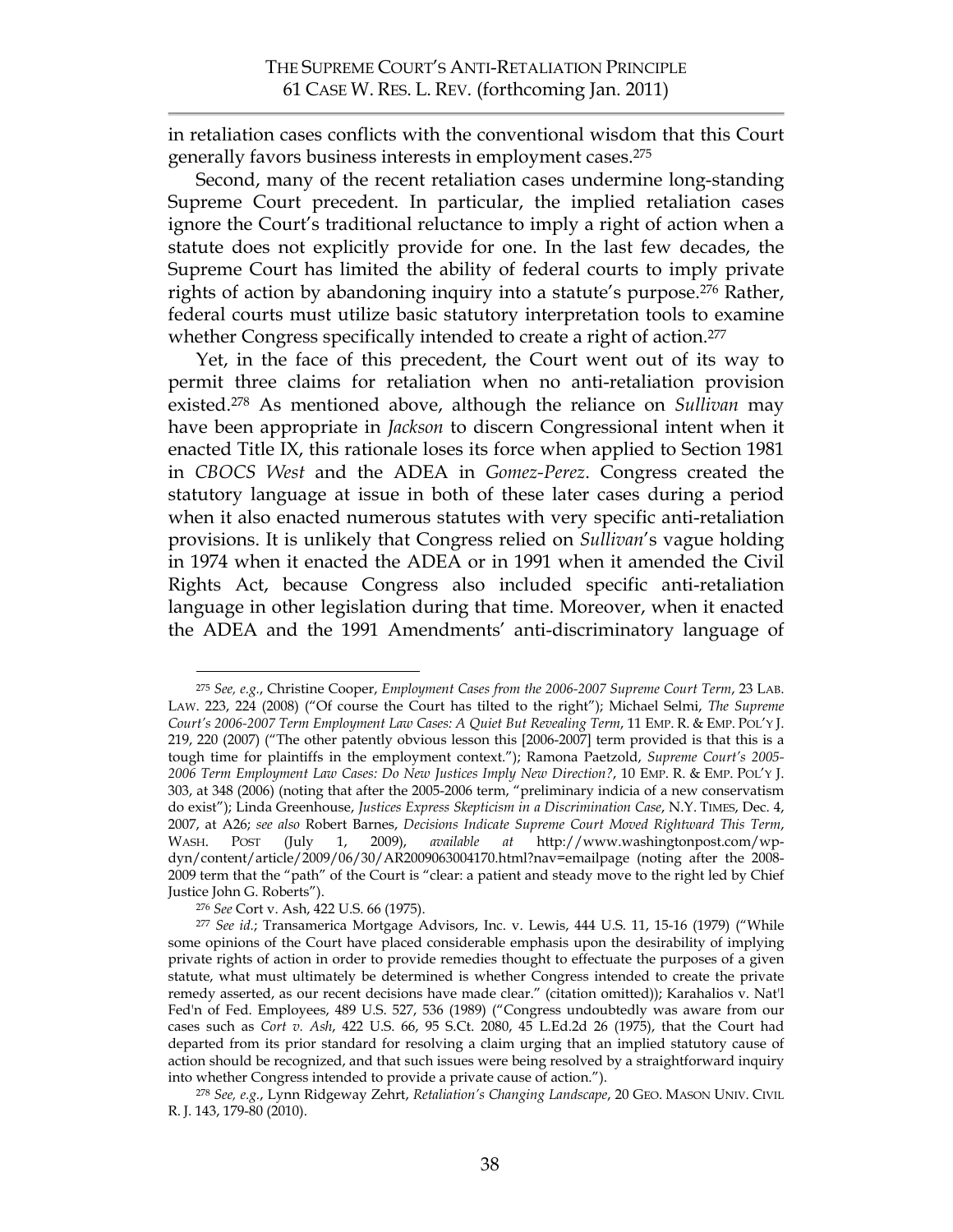Section 1981, Congress certainly was aware that the Court required specific language in order to recognize a private cause of action.<sup>279</sup> This legislative reality significantly undermines the Court's conclusion that Congress actually constructed a general anti-discrimination provision without an anti-retaliation clause because it was relying on the Court's *Sullivan* opinion released years before.280 At a minimum, the fact that the Court's arguments present substantial problems should make commentators question why the Court worked so hard to imply rights of action for retaliation after years of reluctance to do so in any other case.

Third, for a Supreme Court that prides itself on closely adhering to statutory language when interpreting the law,281 the recent Title VII retaliation cases demonstrate the Court's willingness to examine Congressional purpose in addition to statutory language. For example, Title VII itself gives little indication what exactly it prevents employers from doing in retaliation: the statute prohibits only "discrimination."282 Before *Burlington Northern*, many lower courts had held that this provision should be read *in pari materia* with Title VII's anti-discrimination provision; in other words that they both address the same type of employer action taken towards employees in the employment setting. 283 The Supreme Court, however, refused to accept this standard canon of statutory interpretation. After a cursory look at the differences between the specific language in the anti-discrimination provision and the general language in the anti-retaliation provision, the Court argued that Congress' *purpose* when it enacted the anti-retaliation provision should guide the interpretation of the statute.284 Similarly, Title VII's use of the term "oppose" does not have any inherent meaning as to the level of action required to "oppose" unlawful conduct. The Court's majority and concurrence presented dueling dictionary definitions to support their respective positions,285 but ultimately each had to fall back on their own

 <sup>279</sup> *See Karahalios*, 489 U.S. at 536.

<sup>280</sup> *Accord* Harkavy, *supra* note 4, at 10 (noting in *Gomez-Perez* the "undeniable anomaly that Congress provided an express remedy for retaliation against private employees, but did not do so in similar terms for federal employees").

<sup>281</sup> *See* Arlington Central School District v. Murphy, 548 U.S. 291, 303-04 (2006); Exxon Mobil Corp. v. Allapattah Services, Inc., 545 U.S. 546, 567-71 (2005); Dodd v. United States, 545 U.S. 353, 359-60 (2005); *see also* Humphries v. CBOCS West, Inc., 474 F.3d, 410 (7th Cir. 2007) (Easterbrook, J., dissenting in part) (noting that these cases indicate the Supreme Court "insists that statutory language be followed even if inconvenient or jarring").

<sup>282</sup> *See* Title VII, 42 U.S.C. § 2000e-3(a).

<sup>283</sup> *See, e.g.*, White v. Burlington N. & Santa Fe Ry., Co., 364 F.3d 789, 799-800 (6th Cir. 2004); Von Gunten v. Maryland, 243 F.3d 858, 866 (4th Cir. 2001); Robinson v. Pittsburgh, 120 F.3d 1286, 1300 (3rd Cir. 1997)).

<sup>284</sup> *See Burlington Northern*, 548 U.S. at 62-64 ("[P]urpose reinforces what language already indicates, namely, that the anti-retaliation provision, unlike the substantive provision, is not limited to discriminatory actions that affect the terms and conditions of employment.")

<sup>285</sup> *See Crawford*, 129 S. Ct. at 850; *id.* at 853-54 (Alito, J., concurring in the judgment).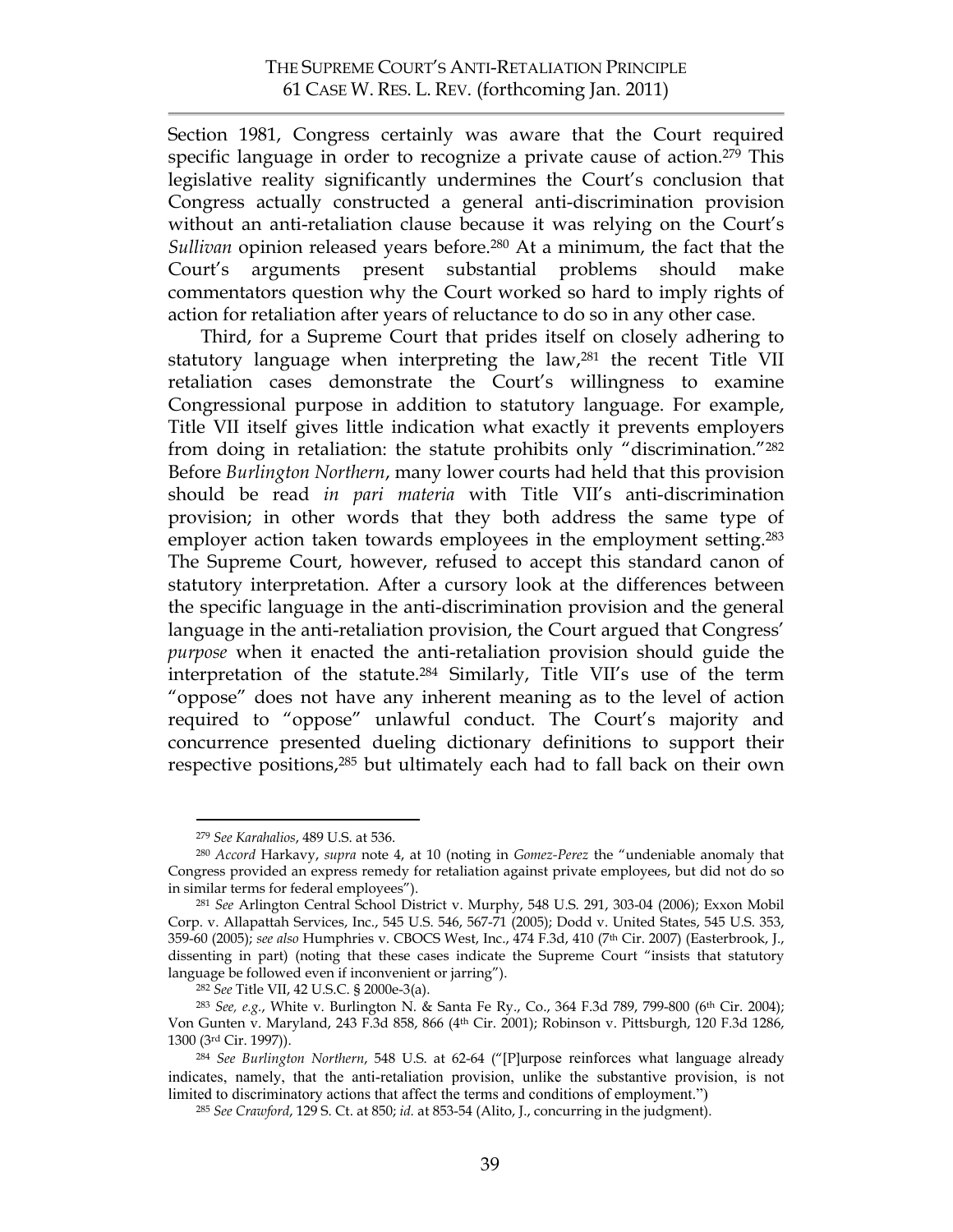view of the provision's *purpose* as well as the practical consequences of the various interpretations of the word presented by each side. 286

Commentators have had difficulty following the twists and turns. Some commentators assert that the Court has returned to an earlier era in which its goal is to divine Congressional intent and advance Congress' purposes through the Court's interpretation of statutes.287 Others highlight and analyze the Court's use of various canons of statutory interpretation and judicially-created legal fictions.288 In a thoughtful article after the *Jackson* opinion in 2005, Professor Deborah Brake provided a well-reasoned argument that protection from retaliation was an implied part of protection from discrimination.289

Other commentators view the decisions as little more than outcomedriven policy determinations in favor of retaliation protection; however, they cannot agree on the meaning of the outcomes. <sup>290</sup> For example, Professor Richard Carlson has argued that the Court's recent statutory retaliation cases do not necessarily "signal a consistently sympathetic judicial view" regarding retaliation against employees, in large part because they all hue closely to specific statutory language. <sup>291</sup> Indeed, he dismissed these cases as "episodic expressions of support" that "belie a persistent ambivalence" towards employees who suffer retaliation when they advance the interest of the larger public good. <sup>292</sup> In contrast, Daniel Westman, a prominent practitioner and author,<sup>293</sup> asserted that the Court has been pro-employee in retaliation cases because "[j]udges do not like the idea that witnesses are going to be intimidated and that translates into the workplace."294

 <sup>286</sup> *See Crawford*, 129 S. Ct. at 852-53; *id.* at 854-55 (Alito, J., concurring in the judgment).

<sup>287</sup> *See* Derek W. Black, *The Mysteriously Reappearing Cause of Action: The Court's Expanded Concept of Intentional Gender and Race Discrimination in Federally Funded Programs*, 67 MD. L. REV. 358, 394-95 (2008) (citing to Cannon v. Univ. of Chicago, 441 U.S. 677, 704 (1979)); *cf.* Shanor, *supra* note 193, at 172 (noting that the Court in *CBOCS West* and *Gomez-Perez* "moved away from textual statutory construction to more contextual or pragmatist approaches to statutory interpretation").

<sup>288</sup> *See* Leading Cases, *Retaliation*, 122 HARV. L. REV. 445, 451-55 (2008) (asserting that the opinions in *Gomez-Perez* use rhetoric that appears to examine legislative intent but that in reality utilize judicially-created legal fictions); Zehrt, *supra* note 278, at 153 (analyzing the three recent implied retaliation cases and arguing that the court "has eschewed any reliance on public policy and has chosen instead to base its decisions solely on statutory construction").

<sup>289</sup> *See* Brake, *supra* note 7, at 21-22. 290 *See* Leading Cases, *Retaliation as Sex Discrimination*, 119 HARV. L. REV. 357, 365-66 (2005) (discussing *Jackson* and noting that "[t]o an optimist, *Jackson* is a valiant attempt by the judiciary to patch an unfortunate statutory hole. To a pessimist, the case is a contemptible example of tenuous reasoning chasing a desired policy outcome").

<sup>291</sup> *See* Carlson, *supra* note 7, at 244. Moreover, Professor Carlson contrasts the decisions in *Jackson* and *Burlington Northern* with *Garcetti*. *See id.*

<sup>292</sup> *Id.* at 240.

<sup>293</sup> *See generally* WESTMAN & MODESITT, *supra* note 118.

<sup>294</sup> Marcia Coyle, *Term's Five Key Bias Decisions Were Mixed*, NAT'L L.J. (July 6, 2009), *available at* http://www.law.com/jsp/nlj/PubArticleNLJ.jsp?id=1202431973694&Terms\_five\_key\_bias\_decisi ons\_were\_mixed\_&slreturn=1 (quoting Westman). Of course, Westman's conclusion does not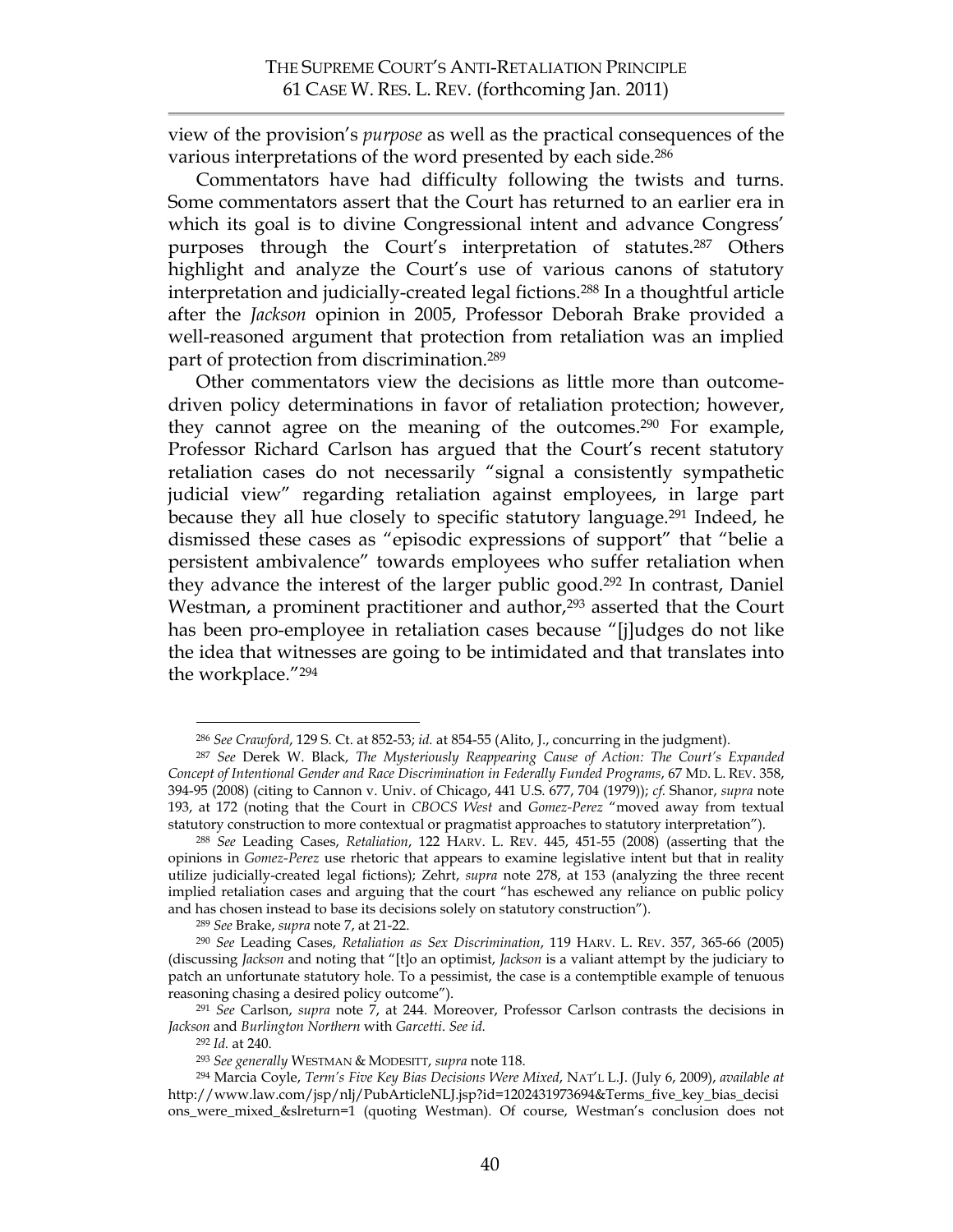Perhaps these decisions simply present examples of the Court deciding the narrow issues of the cases before it: whether statutory language contains an implied right of action or covers certain actions. Admittedly, in each decision, the Court engaged in a discreet and nuanced examination of the specific statutory language and structure involved in each individual case. Indeed, to some the cases required only "careful scrutiny of the particular provision in question,"<sup>295</sup> which would keep with the Court's historic view limiting the instances in which it would read a statutory provision broadly or to include an implied right of action.

However, a more comprehensive explanation is possible. Placing these cases in the context of the Court's other retaliation jurisprudence provides a perspective that brings consistency and a sense of order to these seemingly counter-intuitive results. When placed in this context, one common theme can be discerned throughout the recent retaliation cases: the Anti-Retaliation Principle. The Court recognized that enforcing the law requires encouraging employees to provide information about corporate misconduct. Anti-retaliation protection means enhanced law enforcement, which the Court for fifty years has valued more than other competing concerns. Indeed, in several ways, the recent retaliation cases exemplify the Court's long-standing acceptance of and adherence to the same Anti-Retaliation Principle that the Court has utilized consistently in the past.

As an initial matter, the implied retaliation cases rely heavily on the holding of *Sullivan v. Little Hunting Park, Inc.*, 296 a case that, as mentioned above, relies upon the Anti-Retaliation Principle to support its holding that Section 1982 incorporates an implied right of action for retaliation.<sup>297</sup> Indeed, all three of the recent implied retaliation cases pay homage to *Sullivan*'s reference to the Principle.298

But, more than simply adopting *Sullivan*, the Court reinvigorated the Anti-Retaliation Principle through these recent cases. Again, the Anti-Retaliation Principle recognizes that law enforcement depends upon employees blowing the whistle on illegal conduct—even if those employees are not the victims of that conduct. In order to encourage them to come forward, the law must protect them from retaliation. Notably, like *Sullivan*, two of the three recent implied retaliation cases—*Jackson* and

explain the *Garcetti* Court's reluctance to protect a person who was both an employee and a witness.

<sup>295</sup> *Gomez-Perez*, 128 S. Ct. at 1951 (Roberts, C.J., dissenting); *see also id.* at 1939 (Alito, J.) ("*Jackson* did not hold that Title IX prohibits retaliation because the Court concluded as a policy matter that such claims are important. Instead, the holding in *Jackson* was based on an interpretation of the 'text of Title IX.'" (quoting *Jackson*, 544 U.S., at 178)).

<sup>296 396</sup> U.S. 229 (1969).

<sup>297</sup> *See* discussion *supra* Part I; *see also Sullivan*, 396 U.S. at 237 (finding that if an individual could be "punished for trying to vindicate the rights of minorities protected by § 1982," then "[s]uch a sanction would give impetus to the perpetuation of racial restrictions on property").

<sup>298</sup> *See Jackson*, 544 U.S. at 180; *CBOCS West*, 128 S. Ct. at 1955; *Gomez-Perez*, 128 S. Ct. at 1936.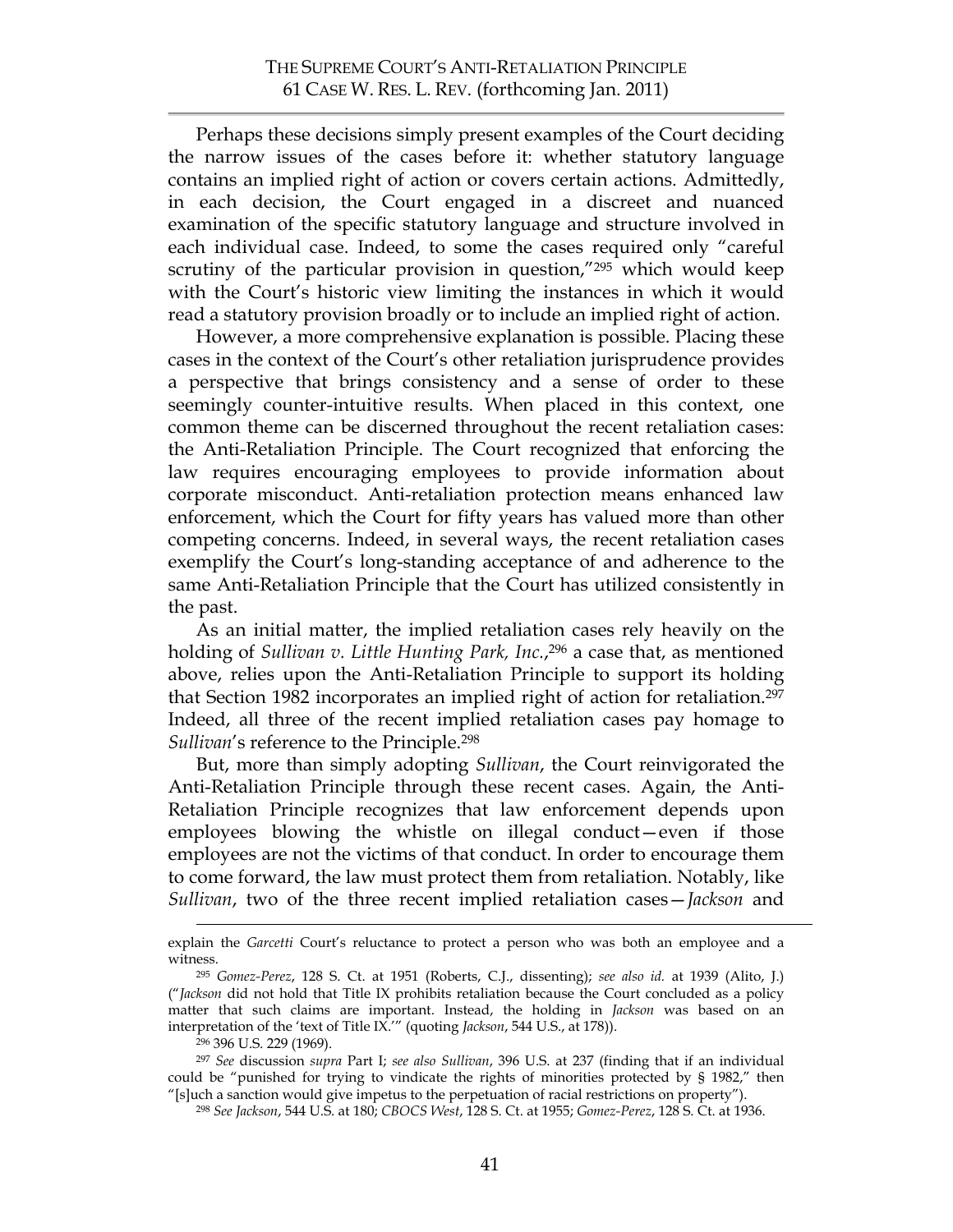*CBOCS West*—involved third-party reporters of illegal discrimination.299 The *Jackson* plaintiff reported inequities in the girls' basketball program<sup>300</sup> and the *CBOCS West* plaintiff reported alleged discrimination against a coworker.301 The *Jackson* Court made it clear that the victim of retaliation can be (and often would be) different than the victim of the underlying discrimination.302 For Title IX specifically, the Court found that Title IX's enforcement depended upon complaints, particularly from insiders with first-hand knowledge about violations, such as teachers and coaches.303

Thus, the *Jackson* Court explicitly adopted the Anti-Retaliation Principle:

If recipients [of federal education funds] were permitted to retaliate freely, individuals who witness discrimination would be loath to report it, and all manner of Title IX violations might go unremedied as a result. . . . Reporting incidents of discrimination is integral to Title IX enforcement and would be discouraged if retaliation against those who report went unpunished. Indeed, if retaliation were not prohibited, Title IX's enforcement scheme would unravel. . . . Without protection from retaliation, individuals who witness discrimination would likely not report it, . . . and the underlying discrimination would go unremedied."304

This adoption paved the way for the subsequent implied retaliation cases to do the same for similar reasons. The *CBOCS West* Court upheld a retaliation claim for Section 1981 in part because its sister statute, Section 1982, was held by *Sullivan* to provide "protection from retaliation for reasons related to the *enforcement* of the express statutory right."305 Although the Anti-Retaliation Principle is not as explicit in *Gomez-Perez*,306 the Court did reject the government employer's argument that protection

 <sup>299</sup> *See Jackson*, 544 U.S. at 171; *CBOCS West*, 128 S. Ct. at 1954; *Sullivan*, 396 U.S. at 237.

<sup>300</sup> *See Jackson*, 544 U.S. at 171.

<sup>301</sup> *See CBOCS West*, 129 S. Ct. at 1954.

<sup>302</sup> *See Jackson*, 544 U.S. at 179-80.

<sup>303</sup> *See id.* at 181 ("[T]eachers and coaches such as Jackson are often in the best position to vindicate the rights of their students because they are better able to identify discrimination and bring it to the attention of administrators. Indeed, sometimes adult employees are '"the only effective adversar[ies]''' of discrimination in schools.") (quoting *Sullivan*, 396 U.S. at 237 (citing Barrows v. Jackson, 346 U.S. 249, 259 (1953))).

<sup>304</sup> *Id.* at 180-81.

<sup>305</sup> *CBOCS West*, 129 S. Ct. at 1958 (emphasis in original).

<sup>306</sup> The Court actually denied that it was making any policy-oriented determination in *Jackson* when it mentioned the important role of teachers and students in reporting illegal discrimination. *See Gomez-Perez*, 128 S. Ct. at 1939. The Court claimed it was merely responding to an argument made in *Jackson* that "even if even if Title IX was held to permit some retaliation claims, only a 'victim of the discrimination'-and not third parties-should be allowed to assert such a claim." *See id.* (quoting *Jackson*, 544 U.S. at 179-82).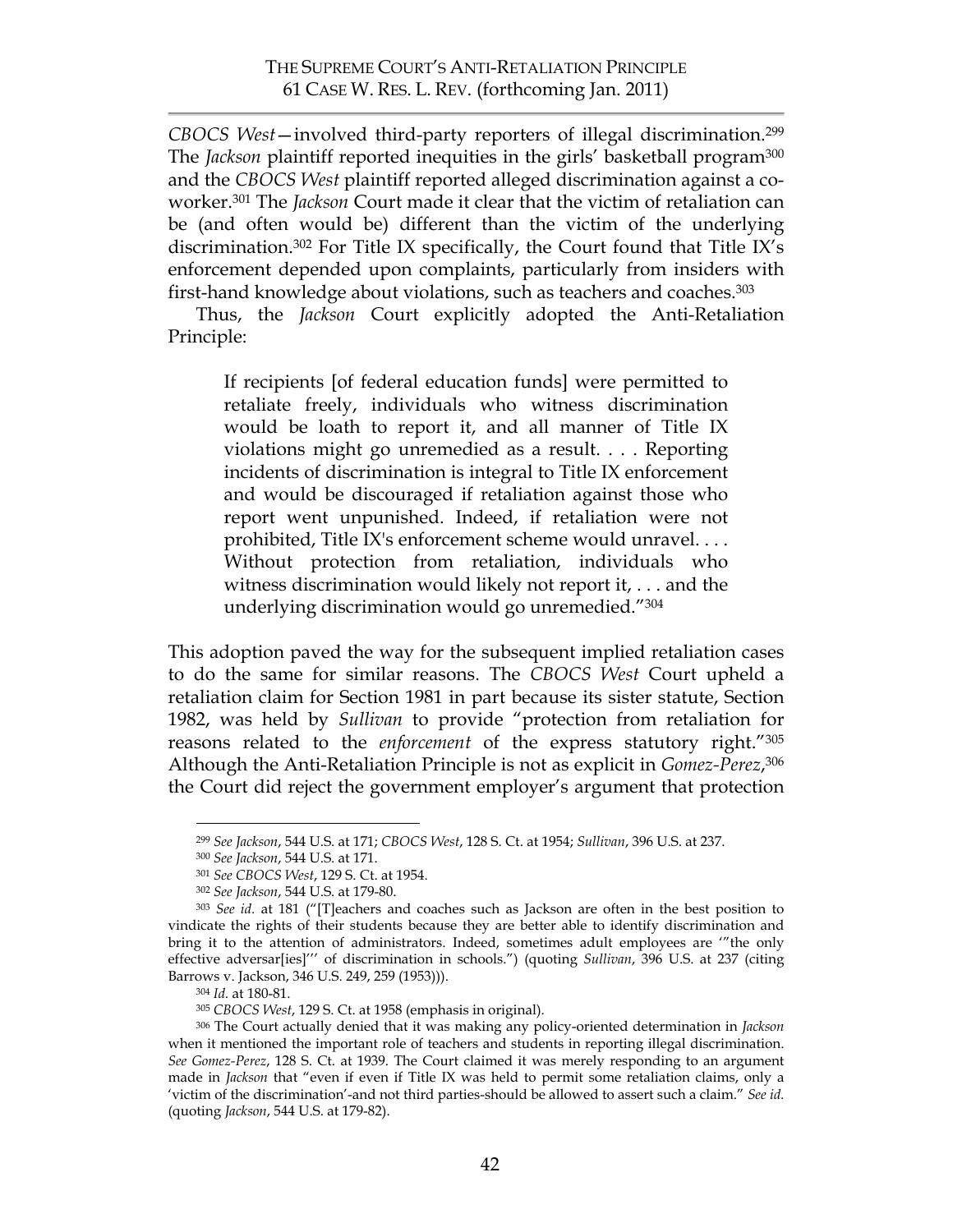from retaliation is not necessary because third parties are not necessary to identify age discrimination and report it.307

The Title VII cases also adopted the Anti-Retaliation Principle by broadly interpreting the statute's express anti-retaliation provision. First, in *Burlington Northern*, the Court reiterated that the provision prevents employers "from interfering (through retaliation) with an employee's efforts to secure or advance enforcement of the Act's basic guarantees."308 In short, the "primary purpose" of the provision is to maintain "unfettered access to statutory remedial mechanisms."309 Because of this purpose, the Court held that the provision should be interpreted broadly so that employers would be deterred from retaliating against employees who might report wrongdoing. <sup>310</sup> Citing back to the Court's first expression of the Anti-Retaliation Principle in *Mitchell*, the Court in *Burlington Northern* explicitly relied upon the Principle again:

Title VII depends for its enforcement upon the cooperation of employees who are willing to file complaints and act as witnesses. "Plainly, effective enforcement could thus only be expected if employees felt free to approach officials with their grievances." Interpreting the anti-retaliation provision to provide broad protection from retaliation helps assure the cooperation upon which accomplishment of the Act's primary objective depends. 311

Even when the Court declined to consider "petty slights, minor annoyances, and simple lack of good manners" to be actionable retaliation, the Anti-Retaliation Principle guided the Court's rationale. Allowing such *de minimus* harms would not prevent "unfettered access" to Title VII's remedial mechanisms because those trivial acts would not reasonably deter an employee from reporting discrimination.<sup>312</sup> By focusing on the Anti-Retaliation Principle—i.e., enhancing law enforcement by encouraging employees to blow the whistle on illegalities—the Court limited actionable retaliatory acts to those that "could well dissuade a reasonable worker from making or supporting a charge of discrimination."313

 <sup>307</sup> *See id.* at 1938-39.

<sup>308</sup> *Burlington N.*, 548 U.S. at 63.

<sup>309</sup> *Id.* at 64 (quoting Robinson v. Shell Oil Co., 519 U.S. 337, 346 (1997)) (internal quotation marks omitted). 310 *See id*.

<sup>311</sup> *Id.* at 67 (quoting Mitchell v. Robert DeMario Jewelry, Inc., 361 U.S. 288, 292 (1960)) (citation omitted).

<sup>312</sup> *Id.* at 68.

<sup>313</sup> *Id.* at 57; *see also id.* at 68.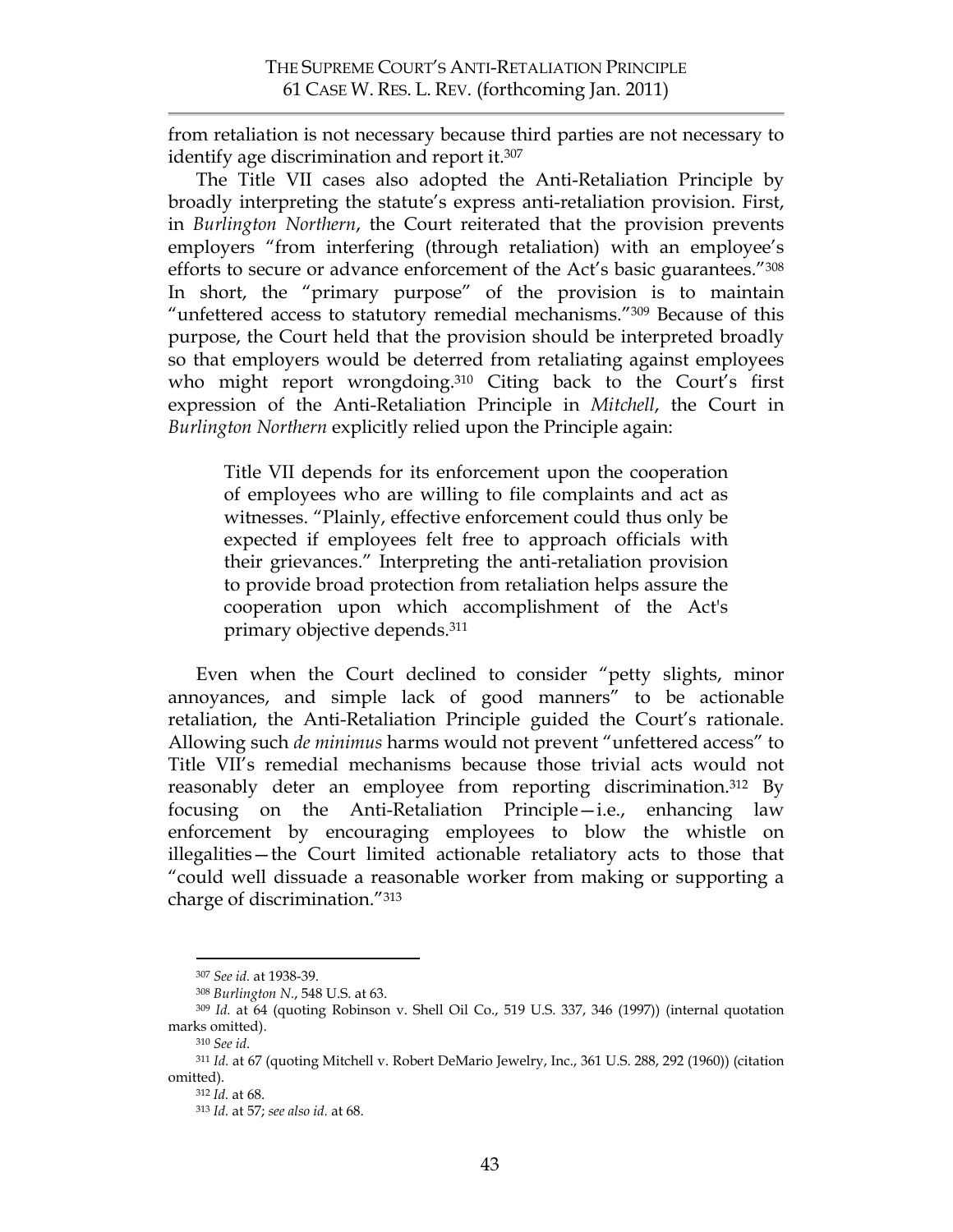The Court even modified its seemingly objective perspective on which actions would be "material." By permitting some attention to be paid to whether an action would dissuade a reasonable person "in the plaintiff's position,"314 the Court allowed for the introduction of individualized factors that might dissuade one type of person but not another from reporting. This permissible subjectivity highlights the importance of encouraging employees to report misconduct. Ultimately, although the Court wanted to "screen out trivial conduct," its focus was on the Anti-Retaliation Principle: preventing "those acts that are likely to dissuade employees from complaining or assisting in complaints about discrimination."315

The second Title VII case, *Crawford*, also emphasized the importance of the Anti-Retaliation Principle because of the Court's recognition of the important role employee whistleblowers play in enforcing Title VII. As in *Sullivan*, *Jackson*, and *CBOCS West*, the plaintiff in *Crawford* was more of a *reporter* of discrimination than a victim asserting her own rights. <sup>316</sup> Indeed, the Court made explicit its understanding that employees who report discrimination *against others* may face retaliation even when the whistleblower was not personally discriminated against.<sup>317</sup>

As important, after its discussion of various dictionary meanings of the word "oppose," the *Crawford* Court focused on the primary policy justification for protecting employees who participate in internal corporate investigations. This policy rationale involved yet another restatement of the Anti-Retaliation Principle:

If it were clear law that an employee who reported discrimination in answering an employer's questions could be penalized with no remedy, prudent employees would have a good reason to keep quiet about Title VII offenses against themselves or against others. This is no imaginary horrible given the documented indications that "[f]ear of retaliation is the leading reason why people stay silent instead of voicing their concerns about bias and discrimination."318

 <sup>314</sup> *Id.* at 69-70.

<sup>315</sup> *Id.* at 70.

<sup>316</sup> *See Crawford*, 129 S. Ct. at 849. The plaintiff actually suffered as a victim of sexual harassment, but reported her supervisor's illegal conduct only during an investigation of unspecified rumors regarding sexual harassment by the supervisor. *See id.*

<sup>317</sup> *See id*. at 853 n.3 ("[E]mployees will often face retaliation not for opposing discrimination they themselves face, but for reporting discrimination suffered by others. Thus, they are not 'victims' of anything until they are retaliated against. . . .").

<sup>318</sup> *Id.* at 852 (quoting Brake, *supra* note 7, at 20).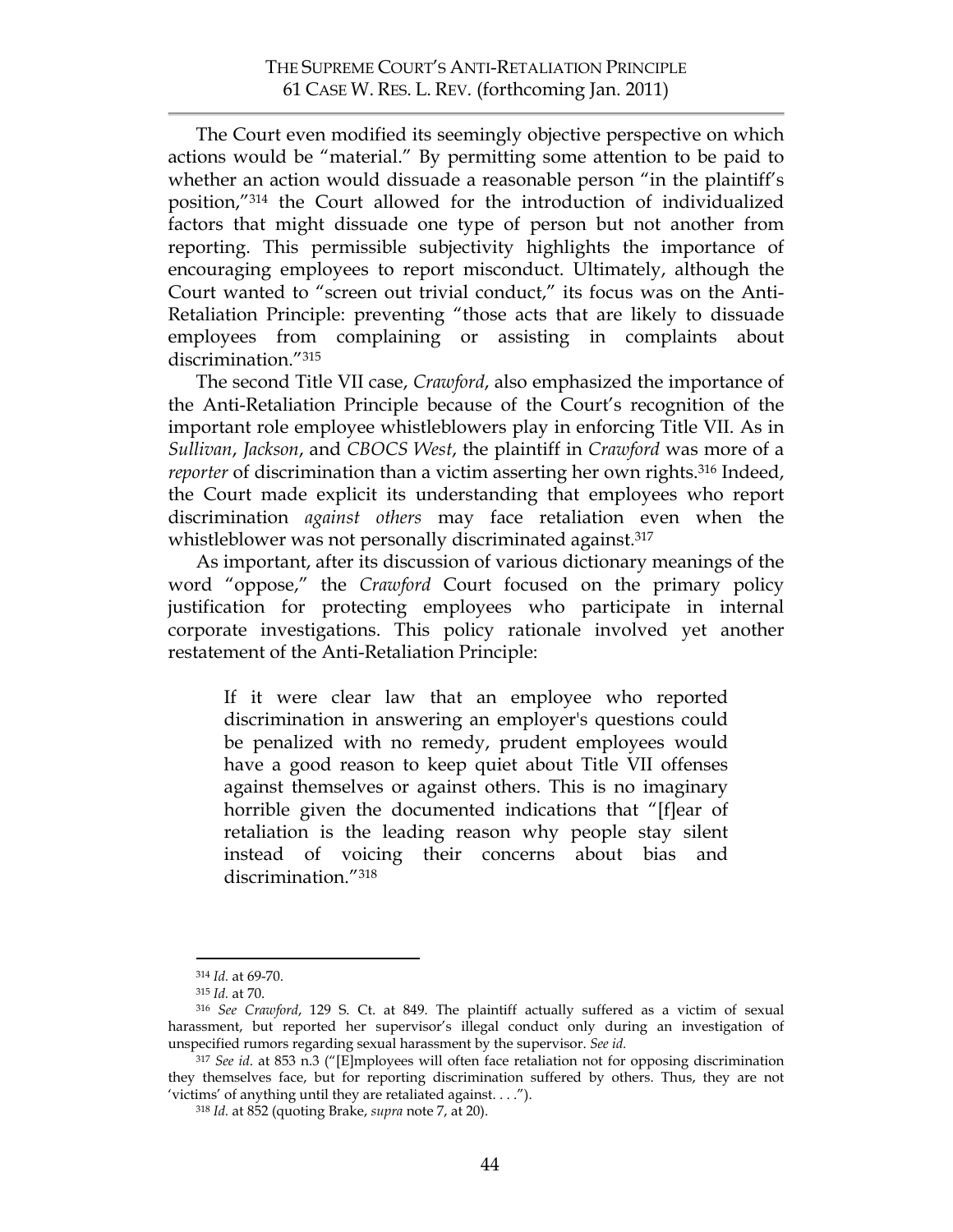Therefore, the five recent statutory retaliation cases reflect the same three premises supporting the Anti-Retaliation Principle that the Court has utilized for almost fifty years. First, the Court recognized that employees often have the best information about wrongdoing committed by an employer—a fact underscored by the plaintiffs in these cases, two of whom reported illegal conduct that was not directed at them. 319 Second, as *Crawford, Burlington Northern*, and *Jackson* all recognized explicitly, employees will only come forward with this inside information if they are protected from retaliation.320 Third, as *Jackson*, *Burlington Northern*, and *Crawford* made clear, effective law enforcement requires employees to report illegal conduct.321

This explanation explains these five recent statutory cases better than focusing solely on an argument that retaliation is another form of discrimination.322 Granted, language in the implied retaliation cases supports this position, particularly in *Jackson* in which the majority makes this "retaliation equals discrimination" argument explicitly. <sup>323</sup> However, this rationale does not explain Congress' frequent practice of providing separate protection from retaliation in anti-discrimination laws.324 Nor does it provide insight for interpreting anti-retaliation provisions in laws addressing problems other than discrimination.325 Perhaps another way to say the same thing (but in not as limited a fashion) is to assert that a law preventing discrimination must, by definition, also prevent retaliation for reporting discrimination. In other words, for a law to be enforced, retaliation against those who report violations of it must be prevented. Framed in this manner, retaliation law is not limited by its association with discrimination; rather, discrimination law is merely one area in which anti-retaliation protection is needed in order to enforce the law. Viewed from this perspective, *Jackson*, *CBOCS West*, and *Gomez-Perez* do not mean that the Court will imply retaliation protection only in discrimination cases. Instead, they could mean that discrimination claims present only one example of the types of claims that also need antiretaliation protection in order to be enforced effectively. Of course, the

 <sup>319</sup> *See CBOCS West*, 128 S. Ct. at 1954; *Jackson*, 544 U.S. at 181. Moreover, a third employee, Crawford, was a victim of discrimination but reported the discrimination during her employer's investigation of her supervisor's actions more generally. *See Crawford*, 129 S. Ct. at 849.

<sup>320</sup> *See Crawford*, 129 S. Ct. at 852; *Burlington N.*, 548 U.S. at 67; *Jackson*, 544 U.S. at 180-81.

<sup>321</sup> *See Crawford*, 129 S. Ct. at 852; *Jackson*, 544 U.S. at 180-81; *Burlington N.*, 548 U.S. at 68.

<sup>322</sup> *Cf.* Brake, *supra* note 7, at 21-22.

<sup>323</sup> *See Jackson*, 544 U.S. at 174; *cf. CBOCS West*, 128 S. Ct. at 1960-61 (rejecting the dissent's argument that retaliation and discrimination are distinct); *Gomez-Perez*, 128 S. Ct. at 1937 (noting that argument that retaliation and discrimination are conceptually different "did not prevail" in *Jackson*).

<sup>324</sup> *See* Equal Employment Opportunity Act (Title VII), 42 U.S.C. § 2000e-3(a); Americans With Disability Act, 42 U.S.C. § 12203(a); Age Discrimination in Employment Act, 29 U.S.C. § 623(d).

<sup>325</sup> *See* Fair Labor Standards Act, 29 U.S.C. § 215(a)(3); Occupational Safety and Health Act of 1970, 29 U.S.C. § 660.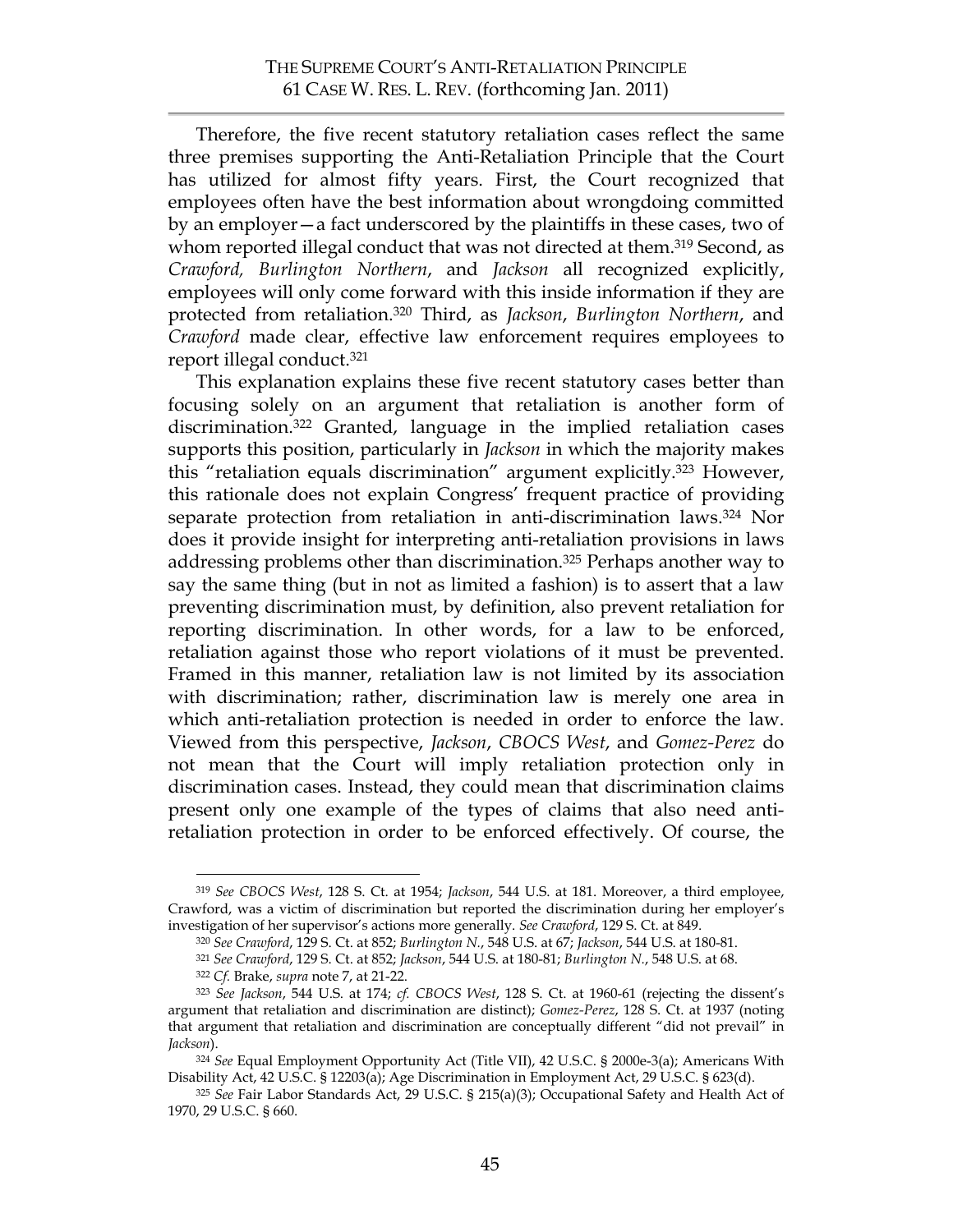Court's further focus on retaliation in the Title VII discrimination context merely provides another example of a law in which retaliation protection is needed in order for the law to be enforced. In those cases, however, the protection was explicit rather than implicit, and the issues involved how broadly to read that protection.

Moreover, in the context of the Court's other retaliation jurisprudence, the Court's recent statements related to the broader Anti-Retaliation Principle become meaningful. Over the course of the last fifty years, the Court has made these same types of statements in cases involving a variety of topics in addition to discrimination. As noted above, the Court utilized the Principle by upholding broad retaliation protection in cases involving the First Amendment,<sup>326</sup> wage claims,<sup>327</sup> labor relations,<sup>328</sup> environmental regulations,<sup>329</sup> transportation industry rules,<sup>330</sup> and witness testimony.331 The Court's protection of whistleblowers goes well beyond those who report only discrimination. In each of those instances, the Court's rationale relates to the importance of these employees' reports for law enforcement efforts more generally.

In seeming juxtaposition to the approach the Court took in the statutory cases, the result in the lone First Amendment decision substantially narrowed retaliation protection. Indeed, the Court's 2006 decision in *Garcetti v. Ceballos*<sup>332</sup> provided the first example of the Court denying First Amendment protection to an employee who complained about arguably illegal conduct. <sup>333</sup> As noted above, although the employee's speech (the complaint about illegal behavior) related to a "matter of public concern" (illegal conduct), the Court held that the First Amendment did not protect the employee from retaliation because the speech was part of the employee's job duties.<sup>334</sup>

To a limited degree, however, *Garcetti* provides yet another example of the Court explaining anti-retaliation protection through the lens of the Anti-Retaliation Principle. At the same time that the Court implemented a rule that undermined the Principle, the *Garcetti* Court also made explicit statements in support of the Principle. For example, the Court identified

 <sup>326</sup> *See, e.g.*, Pickering v. Bd. of Educ. of Township High School Dist. 205, 391 U.S. 563, 572 (1968).

<sup>327</sup> *See* Mitchell v. Robert De Mario Jewelry, Inc., 361 U.S. 288, 292-93 (1960).

<sup>328</sup> *See* NLRB v. Scrivener, 405 U.S. 117, 122 (1972); Bill Johnson's Restaurants, Inc. v. NLRB, 461 U.S. 731, 744 (1983); Sure-Tan v. NLRB, 467 U.S. 883, 895-96 (1984).

<sup>329</sup> *See* English v. General Electric Co., 496 U.S. 72, 90 (1990).

<sup>330</sup> *See* Hawaiian Airlines, Inc. v. Norris, 512 U.S. 246, 248 (1994); Brock v. Roadway Express, Inc., 481 U.S. 252, 258-59 (1987).

<sup>331</sup> *See* Haddle v. Garrison, 525 U.S. 121, 125 (1998).

<sup>332 547</sup> U.S. 410 (2006).

<sup>333</sup> The employee in *Garcetti* reported "government misconduct" that included alleged perjury in the form of an affidavit the employee believed to contain "serious misrepresentations." *See id.* at 414-16.

<sup>334</sup> *See id.* at 421-23.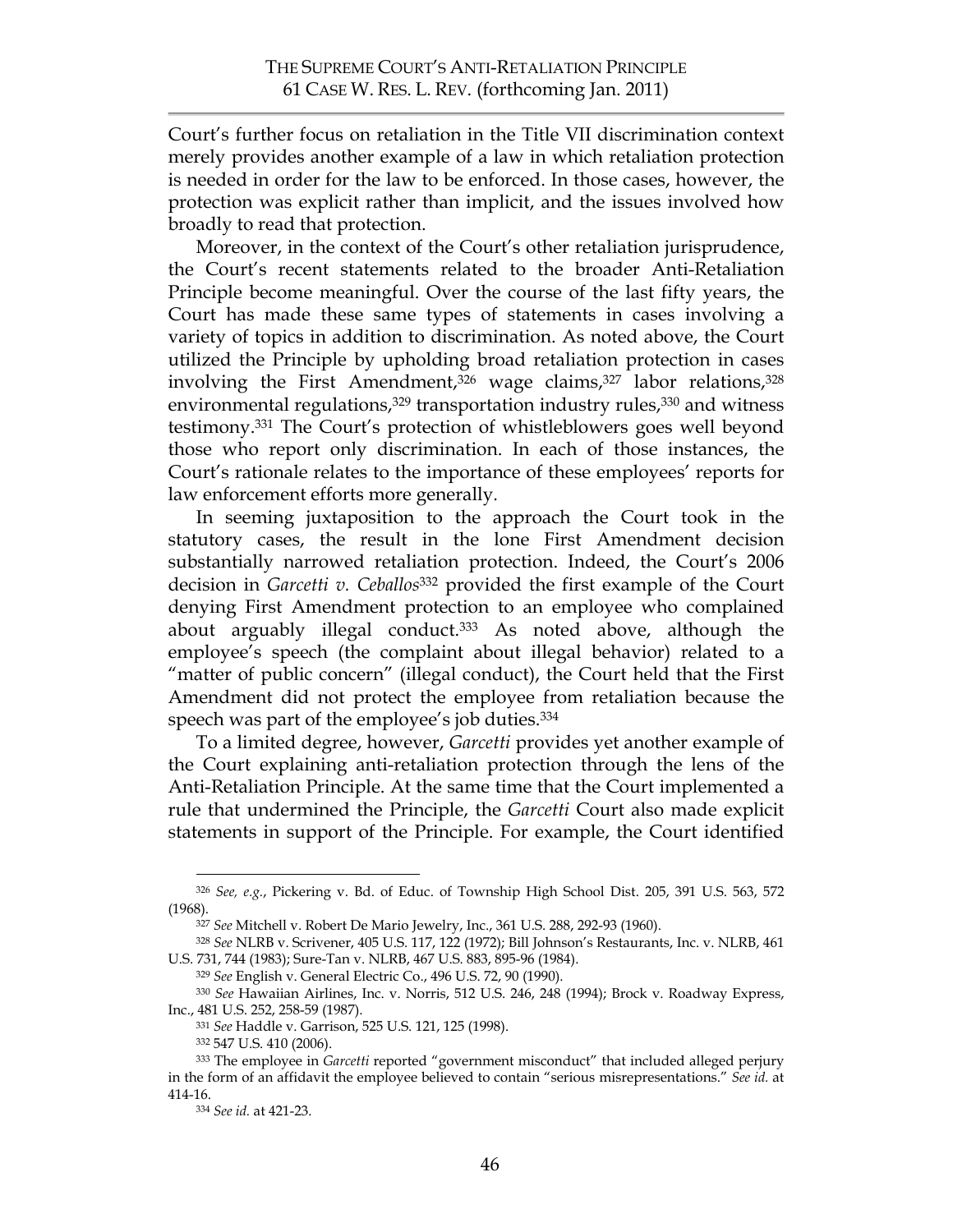the importance of balancing the employee and employer interests with the "public's interest in receiving the well-informed views of government employees engaging in civic discussion."335

That said, the Court seems to have strayed from the Anti-Retaliation Principle in this case because, despite giving lip service to consideration of society's interest in employee speech,<sup>336</sup> it weighed heavily the employer's need for managerial control over its workforce and provided no actual discussion of the weight to be given to society's specific interest in law enforcement.337 The Anti-Retaliation Principle normally would call for the protection of an employee who reports illegal conduct, even if that reporting was part of the employee's job duties. Job duties would make no doctrinal difference if the Court truly focused on the Anti-Retaliation Principle in the decision. A rule more consistent with the Principle articulated in the rest of the Court's retaliation jurisprudence would recognize that speech related to illegal government conduct lies at the heart of First Amendment protection. Society's interest in knowing about the government's unlawful behavior should be weighed heavily in favor of protection from retaliation, particularly because, like the other contexts discussed above, government employees have unique access to information about illegalities.

In his dissent in *Garcetti*, Justice Souter set out a rule that more appropriately incorporates the Anti-Retaliation Principle into the Court's *Pickering* balancing. Justice Souter argued that "private and public interests in addressing official wrongdoing and threats to health and safety can outweigh the government [employer's] stake in effective implementation of policy."338 When employee speech relates to job duties, typically the government's need for managerial authority would outweigh the First Amendment interests at stake.339 However, according to Justice Souter, when the employee "speaks on a matter of unusual importance and satisfies high standards of responsibility in the way he does it," the employee should be protected. 340 Justice Souter defined "a matter of

 <sup>335</sup> *Id.* at 419; *see also id.* at 419-20 (stating that its decisions "have sought both to promote the individual and societal interests that are served when employees speak as citizens on matters of public concern and to respect the needs of government employers attempting to perform their important public functions") (citations omitted) (citing *Pickering*, 391 U.S. at 572-73); *cf.* San Diego v. Roe, 543 U.S. 77, 82 (2004) (per curiam) ("Were [public employees] not able to speak on [the operation of their employers], the community would be deprived of informed opinions on important public issues. The interest at stake is as much the public's interest in receiving informed opinion as it is the employee's own right to disseminate it" (citation omitted)); United States v. Treasury Employees, 513 U.S., 454, 470 (1995) ("The large-scale disincentive to Government employees' expression also imposes a significant burden on the public's right to read and hear what the employees would otherwise have written and said")).

<sup>336</sup> *See Garcetti*, 547 U.S. at 419-20.

<sup>337</sup> *See id.* at 422-23.

<sup>338</sup> *Id.* at 428 (Souter, J., dissenting).

<sup>339</sup> *Id.* at 435.

<sup>340</sup> *Id.*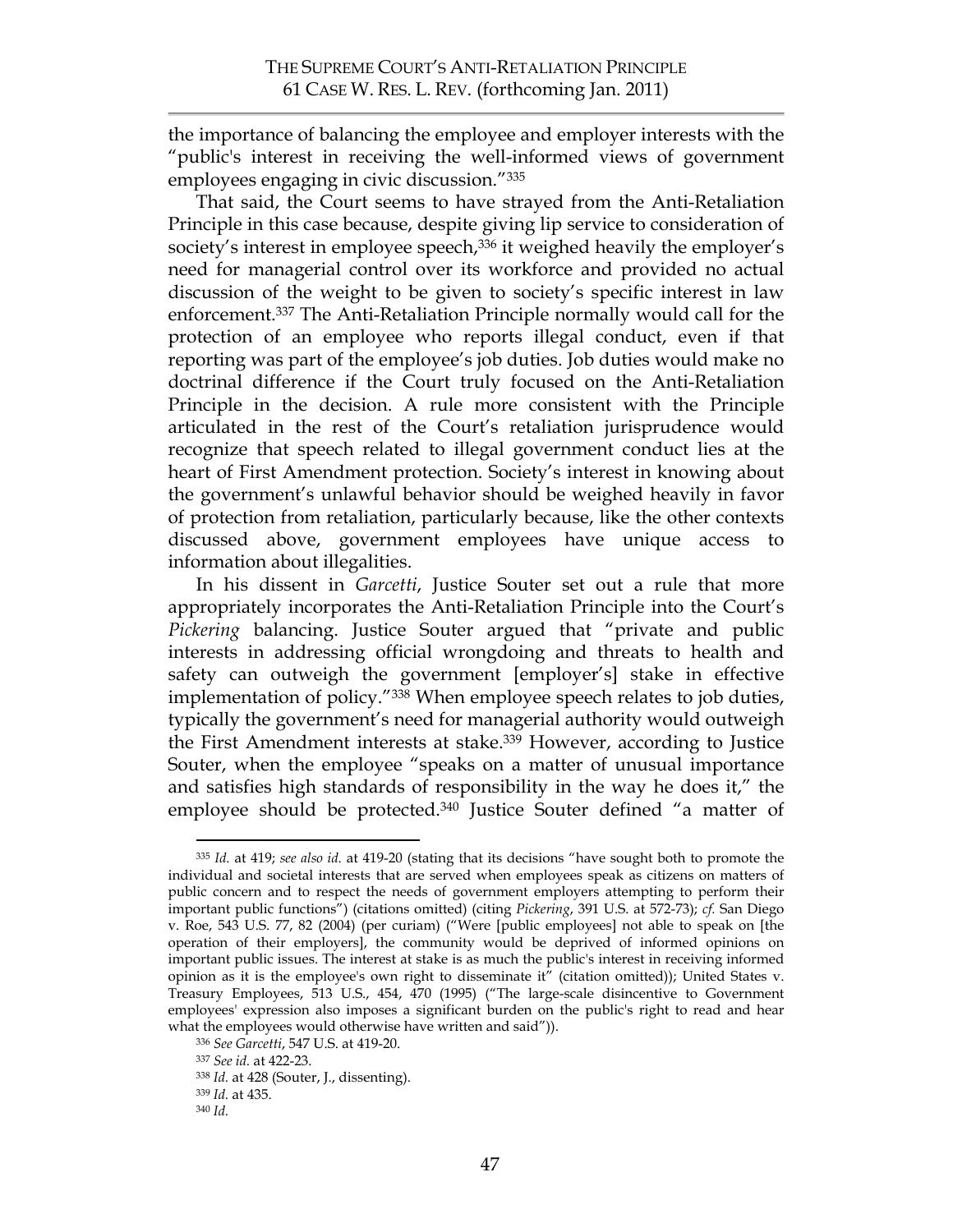unusual importance" to include speech related to "official dishonesty, deliberately unconstitutional action, other serious wrongdoing, or threats to health and safety."341 His examples of such speech relate to reports of illegal conduct, including when "a public auditor speaks on his discovery of embezzlement of public funds, when a building inspector makes an obligatory report of an attempt to bribe him, or when a law enforcement officer expressly balks at a superior's order to violate constitutional rights he is sworn to protect."342 In other words, Justice Souter agreed with the job duty rule generally, but understood it should be limited because of the Anti-Retaliation Principle's protection of speech related to law enforcement, even if the speech was part of one's job duty. Justice Souter's exception for employee reports of illegal government behavior would better comply with the Court's long history of support for the Anti-Retaliation Principle.

Importantly, *Garcetti* ultimately confirms the Court's belief that the Anti-Retaliation Principle should be implemented by Congress, not by the Court through constitutional interpretation. One of the reasons the Court offered to support its *Garcetti* holding was that there existed a "powerful network of legislative enactments-such as whistle-blower protection laws and labor codes-available to those who seek to expose wrongdoing."343 Indeed, the Court has used a similar justification for reduced First Amendment protection in the employment setting. In *Waters v. Churchill*, 344 the Court noted that legislatures could create stronger antiretaliation protections "beyond what is mandated by the First Amendment, out of respect for the values underlying the First Amendment, values central to our social order as well as our legal system."345 Also, in *Bush v. Lucas*, 346 the Court specifically denied a First Amendment damages claim to federal employees because Congress had created statutory protections from retaliation under the Civil Service Reform Act. <sup>347</sup> Thus, the constitutional cases linguistically support the Anti-Retaliation Principle, but also they often demonstrate the Court's understanding that it is primarily a statutory, not a constitutional, principle.

In sum, all the recent retaliation cases demonstrate that the Supreme Court's retaliation jurisprudence is about law enforcement. Employees must be protected from retaliation so that they will report illegal conduct.

 <sup>341</sup> *Id.*

<sup>342</sup> *Id.* at 434.

<sup>343</sup> *Garcetti*, 547 U.S. at 425.

<sup>344 511</sup> U.S. 661 (1994).

<sup>345</sup> *Id.* at 674 (1994).

<sup>346 462</sup> U.S. 367 (1983).

<sup>347</sup> *See id.* at 389 ("In the past [Congress] has demonstrated its awareness that lower-level government employees are a valuable source of information, and that supervisors might improperly attempt to curtail their subordinates' freedom of expression.")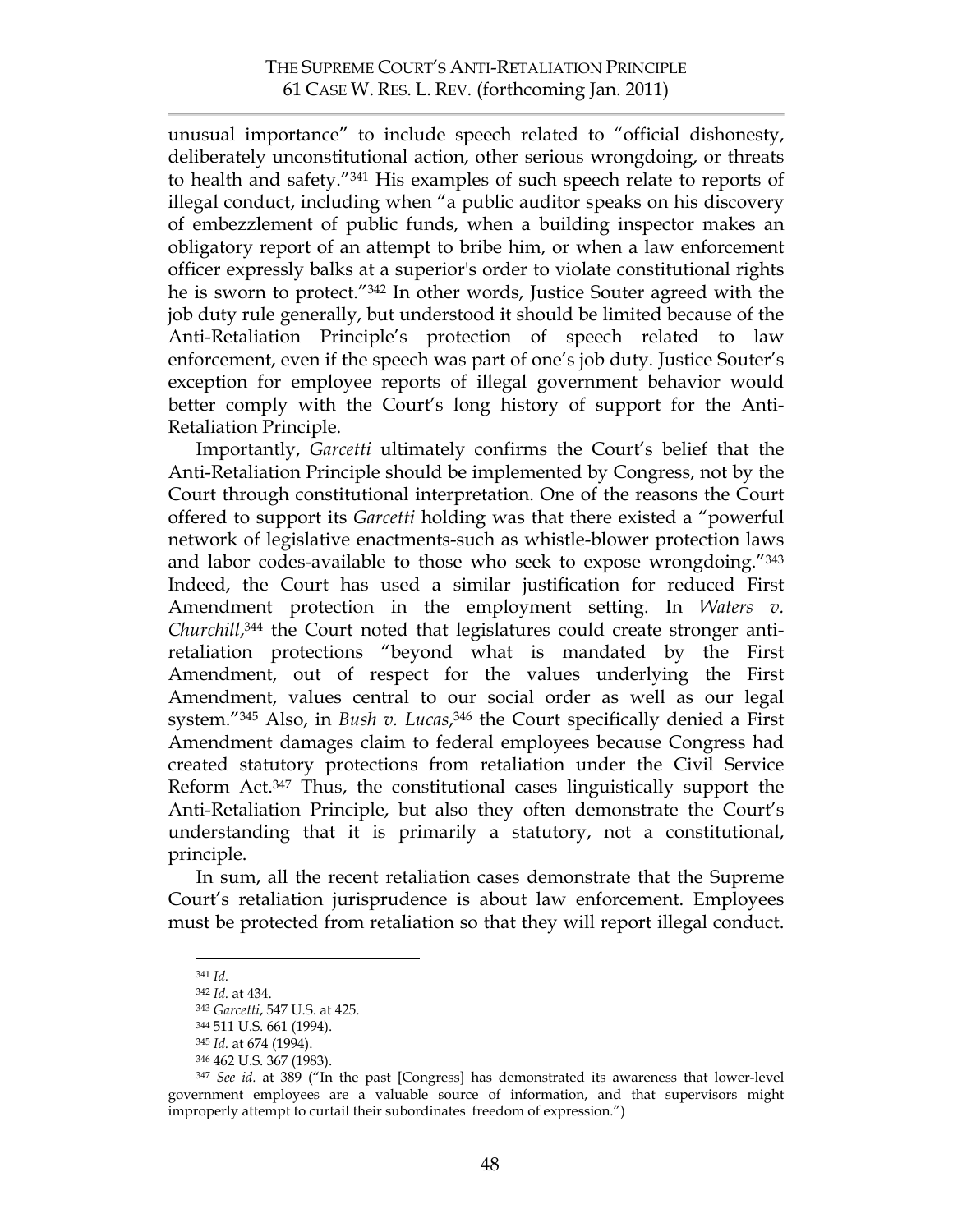These employee reports will themselves aid law enforcement by alerting authorities to wrongdoing. As important, the *threat* of possible employee reports will deter violations of the law in the first place. That being said, the *Garcetti* opinion seems to confirm the Court's long-standing view that this anti-retaliation protection more appropriately arises out of statutory, rather than constitutional, law.

### **III. The Future**

Identifying and explaining the Supreme Court's rationale in retaliation cases should impact how the Supreme Court and lower courts approach retaliation law in the future.

#### **A. The Supreme Court**

First, and most immediately, the Supreme Court appears interested in continuing its recent examination of retaliation law. The Court recently granted *certiorari* in two more statutory retaliation cases: *Kasten v. Saint-Gobain Performance Plastic Corp.* 348 and *Thompson v. North American Stainless, LP*. <sup>349</sup> The Anti-Retaliation Principle could directly influence the outcome of these important cases.

*Kasten* involves the question of whether the Fair Labor Standard Act's anti-retaliation provision protects an employee who files an oral complaint that an employer violated the FLSA. <sup>350</sup> In the lower courts, the issue turned on how to interpret the FLSA's protection of an employee who "has filed any complaint."<sup>351</sup> Both the District Court and the Seventh Circuit Court of Appeals found that this statutory language protects only a written complaint, not an oral complaint.352 However, decisions by several other circuit courts have protected employees who made oral complaints about FLSA violations.353

*Thompson* examines whether Title VII prohibits retaliation against an employee by "inflicting reprisals" on a third-party who is closely related to the employee.354 In this case, the plaintiff alleges that he was fired

 <sup>348 130</sup> S. Ct. 1890, No. 09-834 (March 22, 2010) (granting petition for writ of certiorari).

<sup>349 130</sup> S. Ct. 3542, No. 09-291 (June 29, 2010) (granting petition for writ of certiorari).

<sup>350</sup> *See* Pet. for Writ of Certiorari at i, Kasten v. Saint-Gobain Performance Plastic Corp., No. 09- 834, 2010 WL 146471 (U.S. Jan. 12, 2010).

<sup>351 29</sup> U.S.C. § 215(a)(3); *see also* Kasten v. Saint-Gobain Performance Plastics Corp., 570 F.3d 834, 837-40 (7<sup>th</sup> Cir. 2009); Kasten v. Saint-Gobain Performance Plastics Corp., 619 F. Supp.2d 608, 611-12 (W.D. Wis. 2008).

<sup>352</sup> *See Kasten*, 570 F.3d at 840; *Kasten*, 619 F. Supp.2d at 613.

<sup>353</sup> *See, e.g.*, EEOC v. Romeo Community Schools, 976 F.2d 985, 989-90 (6th Cir. 1992); EEOC v. White & Son Enters., 881 F.2d 1006, 1011 (11<sup>th</sup> Cir. 1989); Brock v. Richardson, 812 F.2d 121, 125 (8<sup>th</sup> Cir. 1987).

<sup>354</sup> Pet. for Writ of Certiorari at i, Thompson v. N. Am. Stainless, LP, No. 09-291, 2009 WL 2876195 (U.S. Sept. 3, 2009).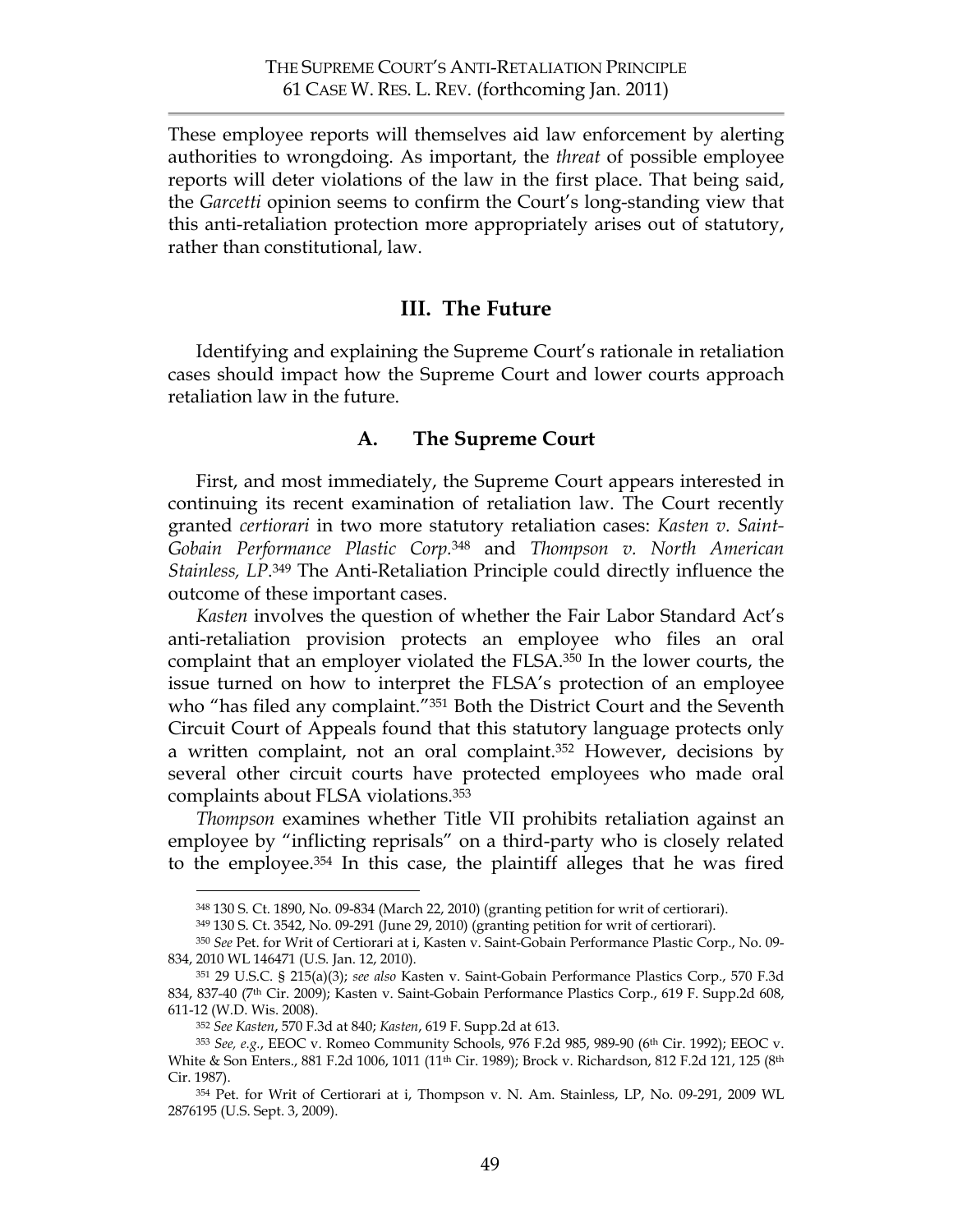because his fiancé engaged in conduct protected by Title VII's antiretaliation provision. 355 The District Court for the Eastern District of Kentucky entered summary judgment in favor of the employer, concluding that Title VII "does not permit third-party claims."356 A Sixth Circuit panel reversed the District Court,357 but then a divided *en banc* Circuit over-turned the panel's decision.358 The majority pointed out that Title VII's retaliation provision prohibits discrimination against an employee "because *he has opposed* any practice made an unlawful employment practice by this subchapter, or because *he has made a charge, testified, assisted, or participated* in any manner in an investigation, proceeding, or hearing under this subchapter."359 Relying on what it viewed to be the "plain and unambiguous statutory text" of Title VII's retaliation provision, the court found that Title VII protects only individuals who themselves engaged in protected conduct.360 Because Thompson did not engage in the protected conduct himself, he could not bring a retaliation claim based on his own discharge.<sup>361</sup>

At first glance, both cases present relatively pedestrian statutory interpretation issues. In *Kasten*, the Court must decide between competing interpretations of the statutory terms "file" and "complaint." In their briefs, the two sides each offered several examples of various dictionary definitions of the terms to support their arguments. 362 Moreover, each side presented the Court with language from numerous other statutes that lead to one conclusion or the other about the scope of the provision's protection.363

Similarly, *Thompson* ostensibly presents two competing interpretative views of Title VII's language. As the Sixth Circuit and other circuits have found, the Title VII's retaliation provision focuses on discrimination against the person ("he") who has opposed unlawful activity or

 <sup>355</sup> *See id.* at 3 (alleging that Plaintiff's fiancé filed a charge of discrimination with the Equal Employment Opportunity Commission).

<sup>356</sup> Thompson v. N. Am. Stainless, LP, 435 F. Supp.2d 633, 639 (E.D. Ky. 2006).

<sup>357</sup> *See* Thompson v. N. Am. Stainless, LP, 520 F.3d 644, 650 (6th Cir. 2008), *vacated by* Thompson v. N. Am. Stainless, LP, No. 07-5040, 2008 WL 6191996 (6th Cir. July 28, 2008).

<sup>358</sup> *See* Thompson v. N. Am. Stainless, LP, 567 F.3d 804, 816 (6th Cir. 2009). Nine judges joined in the majority opinion, one judge delivered a separate concurrence, and six judges filed a total of three dissenting opinions. *See id.*; *id.* at 816 (Rogers, J., concurring); *id.* at 818 (Martin, J., dissenting); *id.* at 820 (Moore, J., dissenting); *id.* at 826 (White, J., dissenting).

<sup>359</sup> *See Thompson*, 567 F.3d at 807 (quoting 42 U.S.C. § 2000e-3(a) (emphasis added)) (internal quotation marks omitted).

<sup>360</sup> *Id.* at 805.

<sup>361</sup> *See id.* at 807-08.

<sup>362</sup> Petitioner's Brief, at 22 & 22 n.10; 22 n.11, Kasten v. Saint-Gobain Performance Plastics Corp., 130 S. Ct. 1890 (2010) (No. 09-834); Brief in Opposition to Petition for Writ of Certiorari, at 6, Kasten v. Saint-Gobain Performance Plastics Corp., 130 S. Ct. 1890 (2010) (No. 09-834).

<sup>363</sup> Petitioner's Brief, at 24-30, Kasten v. Saint-Gobain Performance Plastics Corp., 130 S. Ct. 1890 (2010) (No. 09-834); Brief in Opposition to Petition for Writ of Certiorari, at 6, Kasten v. Saint-Gobain Performance Plastics Corp., at 8-9, 130 S. Ct. 1890 (2010) (No. 09-834).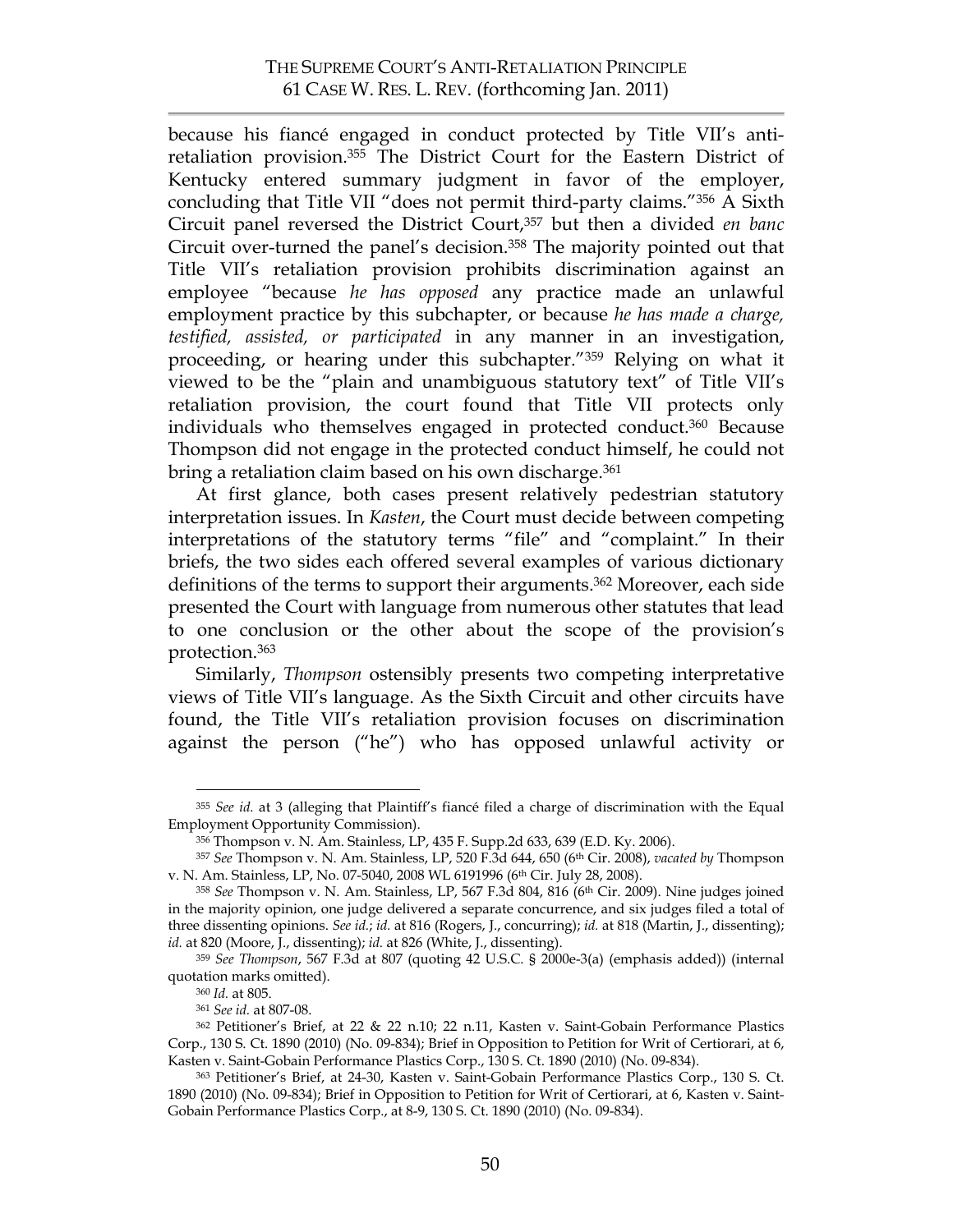participated in Title VII activities.364 However, another interpretation of Title VII's "plain language" could led to a dramatically different result. In her dissenting opinion in *Thompson*, Judge White noted that the antiretaliation provision merely describes an "unlawful employment practice."365 It does not identify who receives protection from such practices. 366 Instead, Title VII answers that second question in a different section, 42 U.S.C. § 2000e-5(b), which provides that any person who claims to be "aggrieved" by an employer's unlawful employment practice can file a claim with the  $EEOC<sup>367</sup>$  Additionally, 42 U.S.C. § 2000e-5(f)(1) permits lawsuits to be filed "by the person claiming to be aggrieved."368 Thus, under White's analysis of the statutory text, North American Stainless committed an unlawful employment practice by retaliating against Thompson's fiancé through its firing of Thompson.369 Because Thompson was "aggrieved" by this act, §2000e-5 permits Thompson to file a claim against North American Stainless. 370 In his Supreme Court briefing, Thompson has adopted this statutory argument as his primary rationale for overturning the Sixth Circuit's decision. 371

<sup>366</sup> *See id.*

 <sup>364</sup> *See Thompson*, 567 F.3d at 807-08; Fogelman v. Mercy Hosp., Inc., 283 F.3d 561, 568 (3d Cir. 2002) (analyzing similar language in the ADA and ADEA, and concluding that "[r]ead literally, the statutes are unambiguous-indeed, it is hard to imagine a clearer way of specifying that the individual who was discriminated against must also be the individual who engaged in protected activity"); Smith v. Riceland Foods, Inc., 151 F.3d 813, 819 (8<sup>th</sup> Cir. 1998) (looking to "plain language" of Title VII to resolve issue); Holt v. JTM Indus., 89 F.3d 1224, 1226 (5<sup>th</sup> Cir. 1996) (examining the "plain language" of the ADEA).

<sup>365</sup> *See Thompson*, 567 F.3d at 827 (White, J., dissenting) (examining 42 U.S.C. § 2000e-3 and § 2000e-5(b)).

<sup>367</sup> *See* 42 U.S.C. § 2000e-5(b); *Thompson*, 567 F.3d at 827. Interestingly, Judge Rogers' concurrence reached a similar conclusion about the relationship between § 2000e-3 and § 2000e-5(b), except Rogers interpreted § 2000e-5(b) to permit only "persons who are the intended beneficiaries" of Title VII to bring claims, which he stated would not include third-parties. *Id.* at 817 (Rogers, J., concurring).

<sup>368 42</sup> U.S.C. § 2000e-5(f)(1).

<sup>369</sup> *See Thompson*, 567 F.3d at 828 (White, J., dissenting).

<sup>370</sup> *See id.*

<sup>371</sup> *See* Petitioner's Brief, at 7-9, Thompson v. N. Am. Stainless, LP, No. 09-291, 2010 WL 3501186 (U.S. Sept. 3, 2010). Interestingly, the courts that have upheld third-party claims prior to *Thompson* typically have ignored this statutory argument and relied on an analysis of the broad purpose of anti-retaliation provisions. *See, e.g.*, McDonnell v. Cisneros, 84 F.3d 256, 262 (7th Cir. 1996) ("[A] literal interpretation [of the Title VII § 704(a)] would leave a gaping hole in the protection."); Fitzgerald v. Codex Corp., 882 F.2d 586, 589 (1st Cir. 1989) (upholding third-party claim under ERISA because a more narrow construction "clashes with the congressional intent of protecting . . . the exercise of rights under an ERISA plan"); NLRB v. Advertisers Mfg. Co., 823 F.2d 1086, 1088-89 (7th Cir. 1987) (finding that the NLRA prohibited retaliation against third-parties because otherwise protected employees will not exercise their rights for "feat that if they do the company will try to get back at them in any way it can, including firing their relatives"); De Medina v. Reinhardt, 444 F. Supp. 573, 580-81 (D.D.C. 1978) (noting that not protecting a thirdparty under Title VII would produce "absurd results"); *see also* John J. Feeney, *An Inevitable Progression in the Scope of Title VII's Anti-retaliation Provision: Third-Party Retaliation Claims*, 38 CAP. U. L. REV. 643, 655 (2010).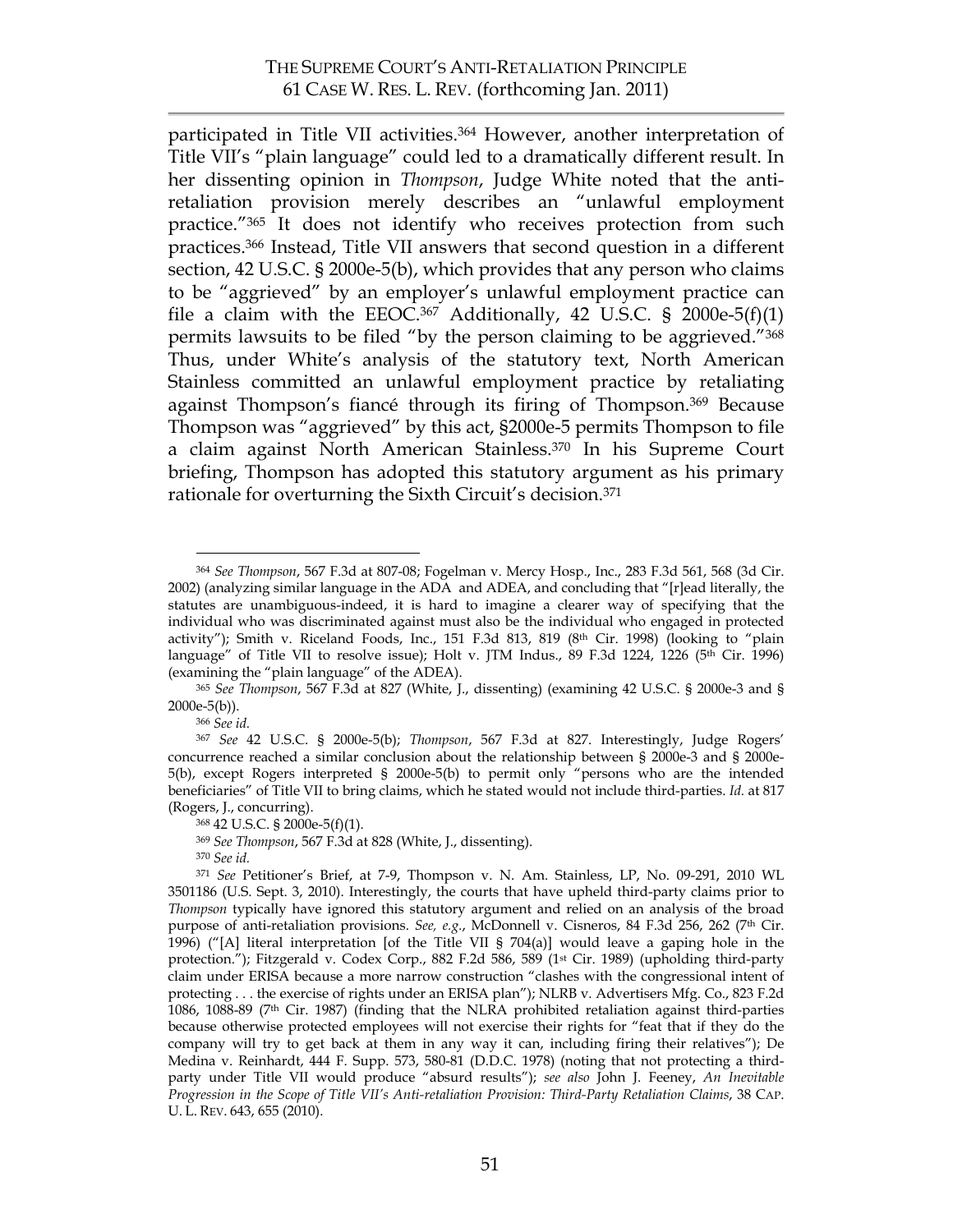In short, as with the other recent retaliation cases, both *Kasten* and *Thompson* will require the Court to choose between strong linguistic and statutory interpretation arguments on either side.372 Despite the claims of judges and advocates on either side of these debates, the "plain language" of the FLSA and Title VII simply do not answer the questions these cases present. Ultimately, then, the Anti-Retaliation Principle may tip the balance, as it did in *Jackson*, *Burlington Northern*, *CBOCS West*, *Gomez-Perez*, and *Crawford*, in which similarly strong interpretative arguments could be made regarding the applicability of retaliation protection. As in those cases, older retaliation precedent examining the purpose of anti-retaliation protections should loom large.

With regard to *Kasten*, fifty years ago, the Supreme Court stated that, consistent with the Anti-Retaliation Principle, the purpose of the FLSA anti-retaliation provision was to encourage employees to report violations of the law:

For weighty practical and other reasons, Congress did not seek to secure compliance with prescribed standards through continuing detailed federal supervision or inspection of payrolls. Rather it chose to rely on information and complaints received from employees seeking to vindicate rights claimed to have been denied. . . . By the proscription of retaliatory acts . . . Congress sought to foster a climate in which compliance with the substantive provisions of the Act would be enhanced."373

Enforcement of the law relies upon employees to report FLSA violations, which requires broad anti-retaliation protection.374 Moreover, in *NLRB v. Scrivener*, 375 decided almost forty years ago, the Court relied upon the Principle to interpret a similar provision of the National Labor Relations Act to protect employees who gave informal statements to an investigator, even though the NLRA's plain language seemed to limit protection to an employee who "has filed charges or given testimony."376 The *Scrivener* Court decided to do exactly what the employee in *Kasten* asks the Court to do now: understand the importance of protecting employees during all phases of the enforcement process, including the initial report of illegality, and therefore look beyond the statute's plain, but limited, language. 377

 <sup>372</sup> *See* discussion *supra* Part II.A.

<sup>373</sup> Mitchell v. Robert DeMario Jewelry, Inc., 361 U.S. 288, 292 (1960).

<sup>374</sup> *See id.*

<sup>375 405</sup> U.S. 117 (1972).

<sup>376</sup> *See id.* at 121 (interpreting 29 U.S.C. § 158(a)(4)). 377 *See id.* at 124.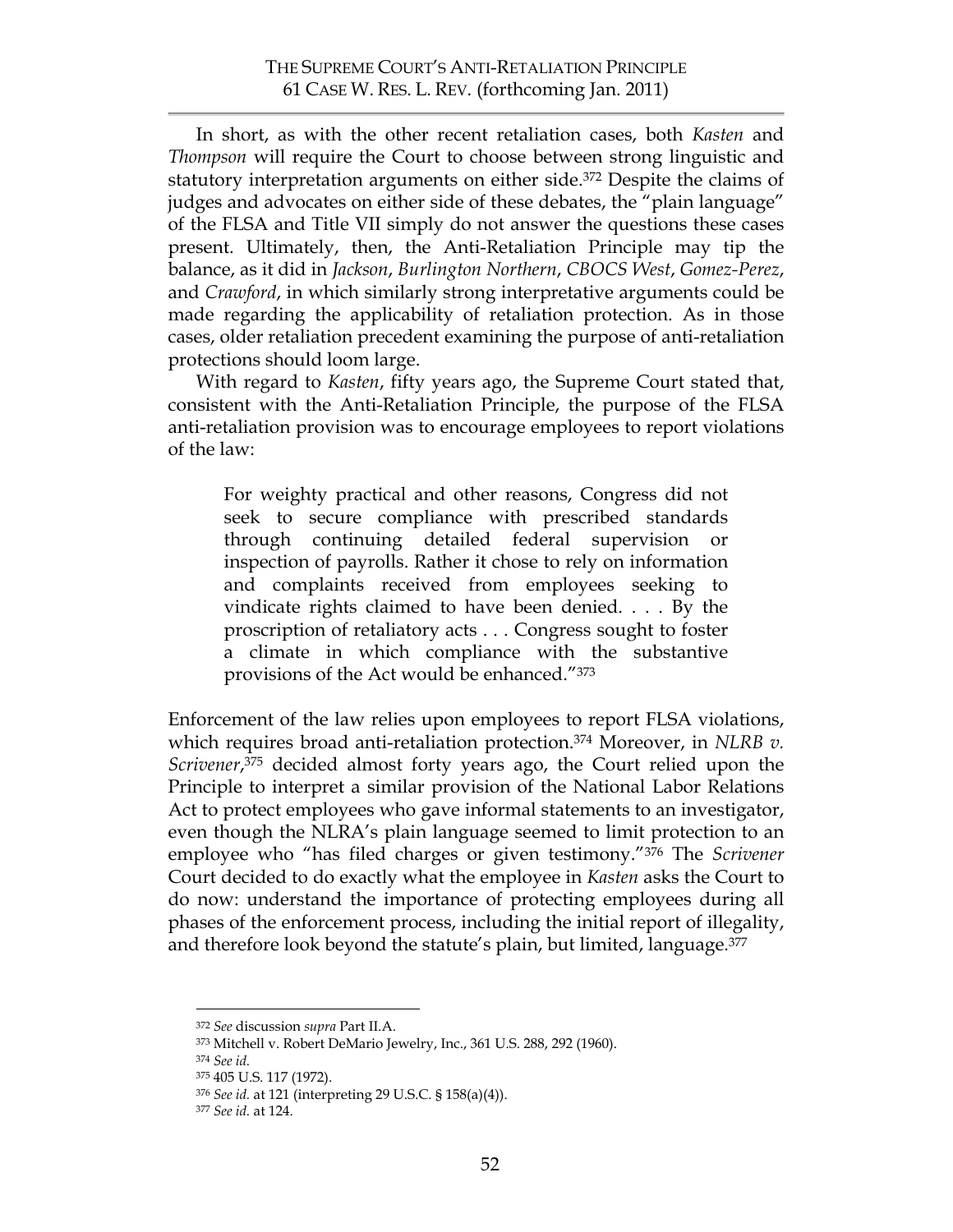Additionally, failing to protect oral complaints could significantly impact the effectiveness of a decade-long attempt to encourage employees to report illegal conduct through the use of employee hotlines. <sup>378</sup> This recent trend involves employers providing employees a consistent way to make internal complaints about illegal behavior.<sup>379</sup> As two prominent academics have noted, "if internal disclosures are not protected, reporting of wrongdoing would be reduced as unaddressed retaliation deters potential whistleblowers and leads to the laws not being as effectively enforced."380 Indeed, protecting oral internal reports makes sense if the goal is to increase reporting. Social science studies, for example, suggest that most reports of wrongdoing begin as internal reports.381 The Supreme Court has been protective of internal reports as well. In addition to Crawford, which focused on the issue,<sup>382</sup> the Court has noted in the constitutional context that the First Amendment will protect internal reports as well as external whistleblowing.<sup>383</sup> In fact, federal courts and the Secretary of Labor have interpreted other statutes to protect internal whistleblowers, even when the statute's language appears to protect only external whistleblowers.384

More specifically, providing methods to *orally* report wrongdoing has become part of the law enforcement landscape that encourages internal reporting of wrongdoing. 385 Congress and administrative agencies have required companies to provide employees a means to report illegal conduct.386 Indeed, most companies, spurred by these laws and court rulings, provide telephone hotlines for employees to orally report a broad range of wrongdoing, including both illegal and unethical conduct.<sup>387</sup> Thus, it no longer makes sense (if it ever did) to think only about protecting the formal initiation of a complaint directly with a law

 <sup>378</sup> *See* Richard E. Moberly, *Sarbanes-Oxley's Structural Model to Encourage Corporate Whistleblowers*, 2006 BYU L. REV. 1107, 1138-41.

<sup>379</sup> *See id.*; Terry Morehead Dworkin & Elletta Sangrey Callahan, *Internal Whistleblowing: Protecting the Interests of the Employee, the Organization, and Society*, 29 AM. BUS. L.J. 267, 281 (1991) (noting that courts protect internal whistleblowers because "employees who uncover potential health and safety problems are likely first to call these to the attention of management.").

<sup>380</sup> Dworkin & Callahan, *supra* note 379, at 281.

<sup>381</sup> *See id.* at 299; Moberly, *supra* note 378, at 1142.

<sup>382</sup> *See Crawford*, 129 S. Ct. at 849.

<sup>383</sup> *See Garcetti*, 547 U.S. at 420 ("Employees in some cases may receive First Amendment protection for expressions made at work."); Givhan v. Western Line Consol. Sch. Dist., 429 U.S. 410, 414 (1979) (protecting employee who complained to supervisor about discrimination).

<sup>384</sup> *See, e.g.*, Passaic Valley Sewerage Commissioners v. U.S. Dep't of Labor, 992 F.2d 474, 478-  $479$  ( $3<sup>rd</sup>$  Cir. 1993) (interpreting the Clean Water Act's protection of employees who participate in a "proceeding" to protect employees who make internal complaints to their corporate employer); KOHN, *supra* note 26, at 251 (noting that the Secretary of Labor "adheres to its longstanding doctrine that internal whistleblowing is fully protected" in environmental and nuclear whistleblowers cases).

<sup>385</sup> *See* Moberly, *supra* note 378, at 1138-41, 1151.

<sup>386</sup> *See* Moberly, *supra* note 133, at 988-95.

<sup>387</sup> *See id.*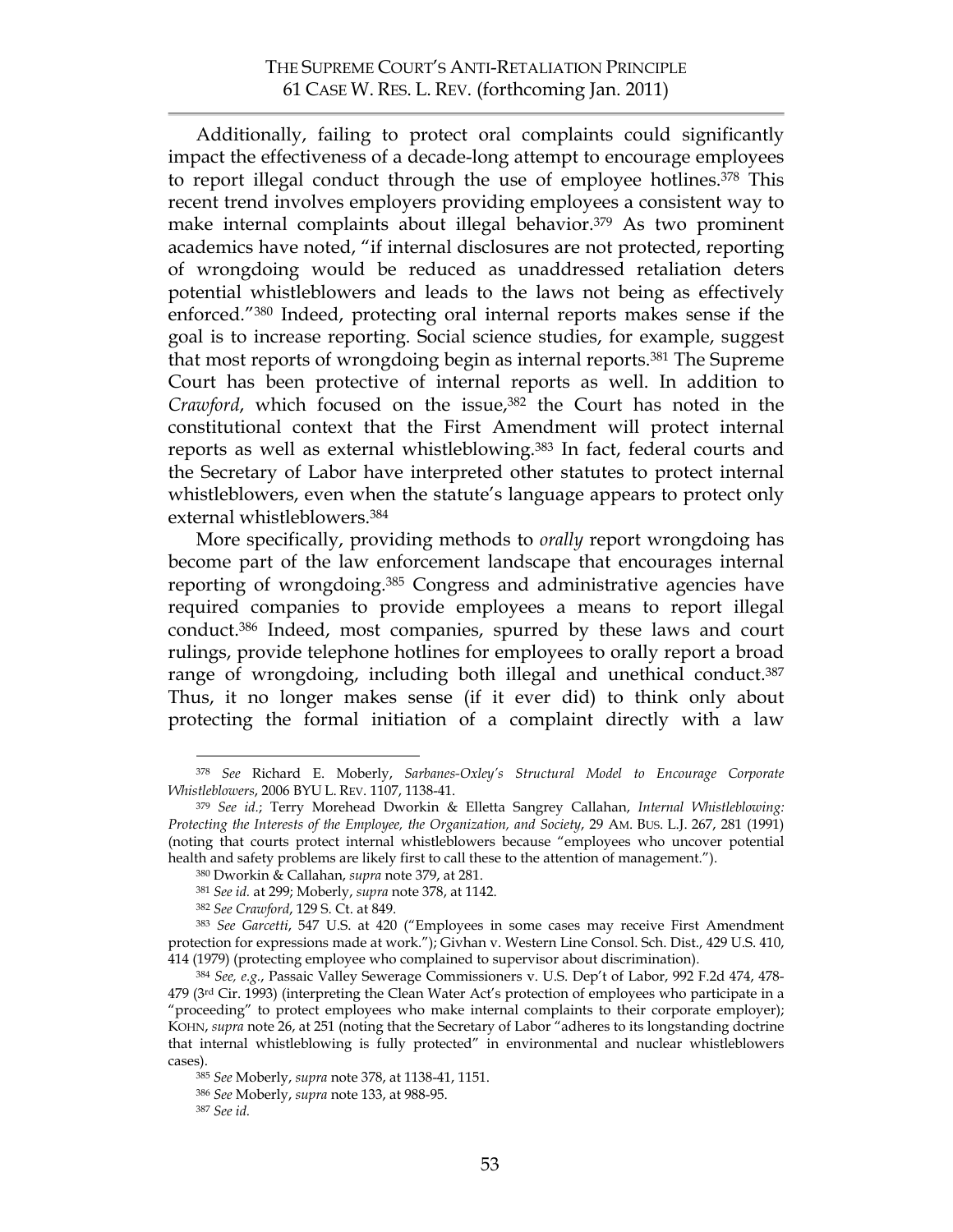enforcement agency. In fact, the Seventh Circuit itself recognized this reality in *Kasten* by noting that, despite the FLSA's language, *written* complaints to an employer (as opposed to just to the government) would be protected conduct.<sup>388</sup> The circuit court did not draw a distinction between internal and external complaints; rather, the court distinguished between written and oral complaints to an employer.

However, the Supreme Court has never been interested in such nuanced and nitpicky distinctions when evaluating anti-retaliation provisions, particularly in older retaliation statutes, because such distinctions undermine enforcement of the law. <sup>389</sup> Given the increased importance of internal reporting, and the encouragement of oral internal reporting through the pervasive use of employee hotlines, failing in *Kasten* to protect employees who make oral reports of wrongdoing would severely hamper FLSA law enforcement efforts. The FLSA, in particular, relies upon employee reports for its enforcement,<sup>390</sup> and an employee can play an essential part in the Act's enforcement through oral as well as written action.<sup>391</sup> For example, the Department of Labor advertises a phone number for employees to call with concerns about FLSA violations, explicitly encouraging oral reports and complaints.<sup>392</sup>

The Sixth Circuit's cramped reading of Title VII in *Thompson* also will undermine law enforcement (and thus the Supreme Court's Anti-Retaliation Principle). During the past half-century, the Court consistently has permitted a wide range of plaintiffs to bring retaliation lawsuits because the Court recognized the devastating deterrent effect retaliation can have on a person's willingness to report illegal conduct. Most

<sup>391</sup> *Kasten*, 585 F.3d 310, 317 (7th Cir. 2009) (Rovner, J., dissenting) ("Oral inquiries, protests, and information supplied to an agency representative play no less an important role in the statutory scheme than do letters, e-mails, and sworn statements. They must be protected as well.").

 <sup>388</sup> *See Kasten*, 570 F.3d at 837-38.

<sup>389</sup> As the Court noted in *Scrivener*:

An employee who participates in a Board investigation may not be called formally to testify or may be discharged before any hearing at which he could testify. His contribution might be merely cumulative or the case may be settled or dismissed before hearing. Which employees receive statutory protection should not turn on the vagaries of the selection process or on other events that have no relation to the need for protection. It would make less than complete sense to protect the employee because he participates in the formal inception of the process (by filing a charge) or in the final, formal presentation, but not to protect his participation in the important developmental stages that fall between these two points in time. This would be unequal and inconsistent protection and is not the protection needed to preserve the integrity of the Board process in its entirety.

*Scrivener*, 405 U.S. at 123-24; *see also Crawford*, 129 S. Ct. at 851 (broadly construing the opposition clause of Title VII to include participating in an internal investigation).

<sup>390</sup> *See Mitchell*, 361 U.S. at 292.

<sup>392</sup> The Wage and Hour Division call center phone number is displayed at http://www.dol.gov/whd/contact\_us.htm and on posters that the law requires to be displayed in workplaces. *See* Dep't of Labor Wage and Hour Division, FLSA Minimum Wage Poster, http:// www.dol.gov/whd/regs/compliance/posters/flsa.htm.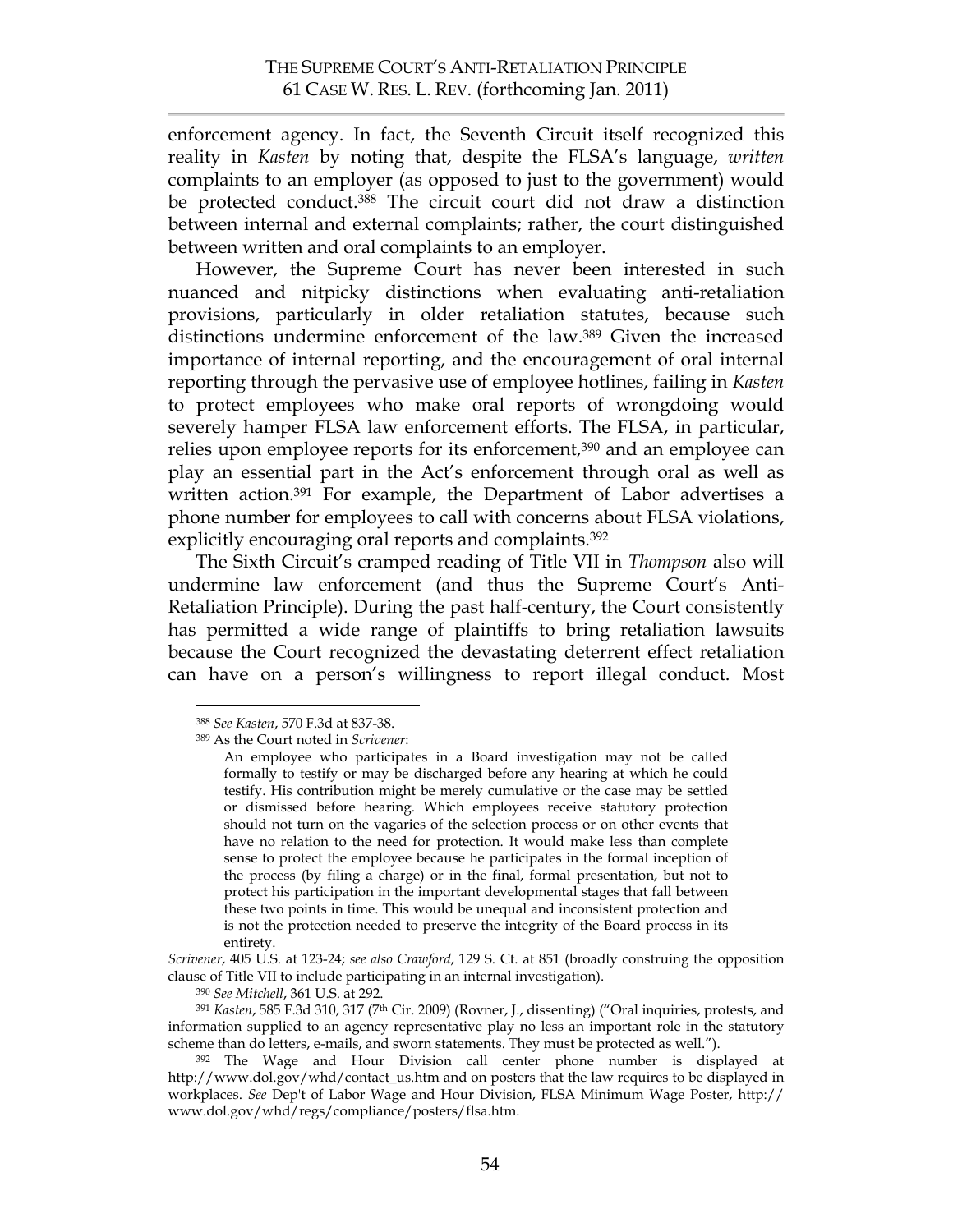obviously, as noted above, 393 the Supreme Court in *Robinson v. Shell Oil*<sup>394</sup> relied on the purpose of Title VII's retaliation provision to conclude that the statute protected *former* employees as well as current employees.395 Without this protection, the Supreme Court recognized that victims of discrimination would be deterred from complaining to the EEOC.396 In fact, many retaliation statutes contain vague language about the scope of the individuals they protect, and the Court has interpreted them to enable a broad range of individuals to bring retaliation claims, including third parties who report statutory violations,<sup>397</sup> at-will employees,<sup>398</sup> elected union officials against their union,<sup>399</sup> and illegal aliens.<sup>400</sup> In each instance, the Court's holding demonstrated its understanding that enforcing these laws depended upon providing anti-retaliation protection to a broad range of individuals.

It is not a far leap from protecting individuals who might report misconduct to protecting the relatives and friends of those who report. Indeed, courts seem to understand that an effective way to chill reporting would be for employers to retaliate against people close to those reporting. As noted by the Seventh Circuit—and often repeated by others<sup>401</sup>  $-$  "[t]o retaliate against a man by hurting a member of his family is an ancient method of revenge, and is not unknown in the field of labor relations."402 Even courts that ultimately dismiss third-party claims based on Title VII's "plain language" have accepted this reality. For example, after rejecting a third-party ADEA claim, the Third Circuit noted that

[t]he anti-retaliation provisions recognize that enforcement of anti-discrimination laws depends in large part on employees to initiate administrative and judicial

 <sup>393</sup> *See supra* text accompanying notes 44-49.

<sup>394 519</sup> U.S. 337 (1997).

<sup>395</sup> *See id.* at 345-46 (noting "a primary purpose of anti-retaliation provisions" is "[m]aintaining unfettered access to statutory remedial mechanisms"). 396 *See id.* at 346.

<sup>397</sup> *See* Sullivan v. Little Hunting Park, Inc., 396 U.S. 229, 237 (1969) (interpreting 42 U.S.C. § 1982).398 *See* Haddle v. Garrison, 525 U.S. 121, 125 (1998) (holding that 42 U.S.C. § 1985(2), which

prevents "intimidation or retaliation against witnesses in federal-court proceedings," includes protection for at-will employees).

<sup>399</sup> *See* Sheet Metal Workers' Intern'l v. Lynn, 488 U.S. 347, 355 (1989) (interpreting Labor-Management Reporting and Disclosure Act of 1959, 29 U.S.C. § 412).

<sup>400</sup> *See* Sure-Tan v. NLRB, 467 U.S. 883, 895-96 (1984) (holding that reporting undocumented aliens employees to law enforcement authorities was an unfair labor practice under the National Labor Relations Act, 29 U.S.C. §§ 158(a)(1) & (3), when done in retaliation for participating in union activities).

<sup>401</sup> *See, e.g.*, Fogleman v. Mercy Hosp., Inc., 283 F.3d 561, 568-69 (3d Cir. 2002); Kenrich Petrochemicals, Inc. v. NLRB, 907 F.2d 400, 410 (3d Cir. 1990); Alex B. Long, *The Troublemaker's Friend: Retaliation Against Third Parties and the Right of Association in the Workplace*, 59 FLA. L. REV. 931, 932 (2007).

<sup>402</sup> NLRB v. Advertisers Mfg. Co.*,* 823 F.2d 1086, 1088 (7th Cir. 1987).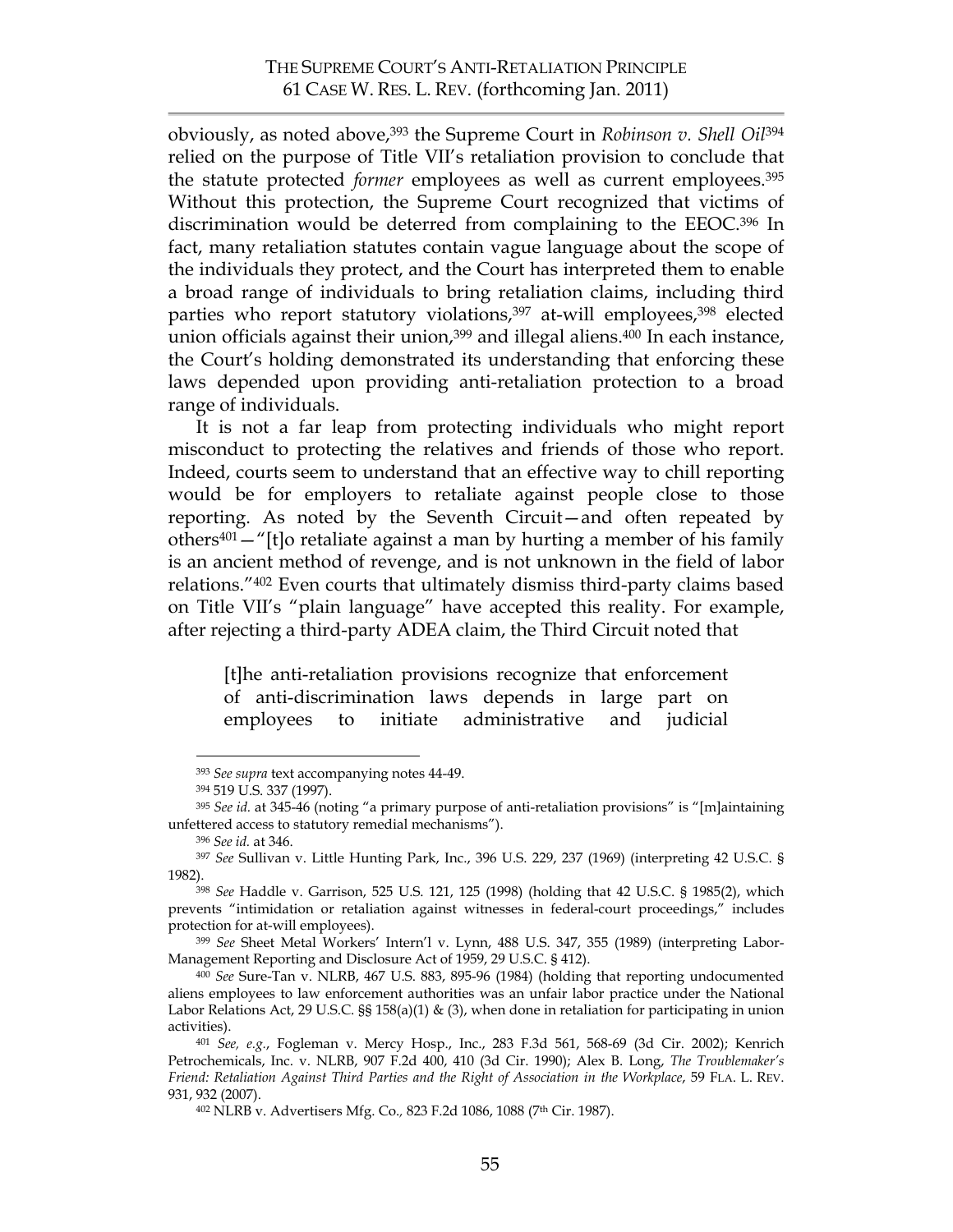proceedings. There can be no doubt that an employer who retaliates against the friends and relatives of employees who initiate anti-discrimination proceedings will deter employees from exercising their protected rights. . . . Allowing employers to retaliate via friends and family, therefore, would appear to be in significant tension with the overall purpose of the anti-retaliation provisions, which are intended to promote the reporting, investigation, and correction of discriminatory conduct in the workplace. 403

Protecting third-party victims of retaliation would follow easily from the Court's Anti-Retaliation Principle, particularly as the Court applied the Principle in *Burlington Northern* and in *Robinson*. The Supreme Court already recognized in *Burlington Northern* that retaliation can take many forms, and thus that the law should prohibit a wide range of retaliatory activity.404 Moreover, *Robinson* recognized that Title VII's anti-retaliation provision must protect people other than "employees" in order to be effective.405

*Kasten* and *Thompson* will give the Court further opportunities to apply the Anti-Retaliation Principle and to enhance employee law enforcement efforts. Moreover, the Supreme Court's decisions in these cases could have broad implications because several federal laws contain anti-retaliation provisions with similar language to the FLSA and Title VII.406 If the Supreme Court continues its historic and recent reliance on the Anti-Retaliation Principle, then it should reverse the lower courts' limited views of retaliation protection because their decisions weaken law enforcement efforts.

## **B. Lower Courts**

The Anti-Retaliation Principle can serve a second important role, directed at lower courts. The Principle's emphasis on law enforcement provides lower courts the proper perspective from which to evaluate

 <sup>403</sup> *Fogleman*, 283 F.3d at 569. *But see* Smith v. Riceland Foods, Inc., 151 F.3d 813, 819 (8th Cir. 1998) (finding that protecting third-parties who did not engage in protected activity is not necessary to advance goals of anti-retaliation provision).

<sup>404</sup> *See Burlington N.*, 548 U.S. at 57.

<sup>405</sup> *See Robinson*, 406 For statutes with language similar to the FLSA language at issue in *Kasten*, see Federal Sector Labor Management Relations Program, 5 U.S.C. § 7116(a)(4); Foreign Service Labor-Management Relations, 22 U.S.C. § 4115(a)(4); Occupational Safety and Health Act, 29 U.S.C. § 660(c)(1); Migrant and Seasonal Agricultural Worker Protection Act, 29 U.S.C. § 1855(a); Employee Polygraph Protection Act, 29 U.S.C. § 2002(4)(A); Workforce Investment Act, 29 U.S.C. § 2934(f); Railway Labor Act, 49 U.S.C. § 20109(a)(3); Surface Transportation Assistance Act, 49 U.S.C. § 31105(a)(1)(A)(i). For statutes with language similar to the Title VII language at issue in *Thompson*, see Employee Retirement Income Security Act, 29 U.S.C. § 1140; Americans With Disabilities Act, 42 U.S.C. § 12203(b); Age Discrimination in Employment Act, 29 U.S.C. § 623(d).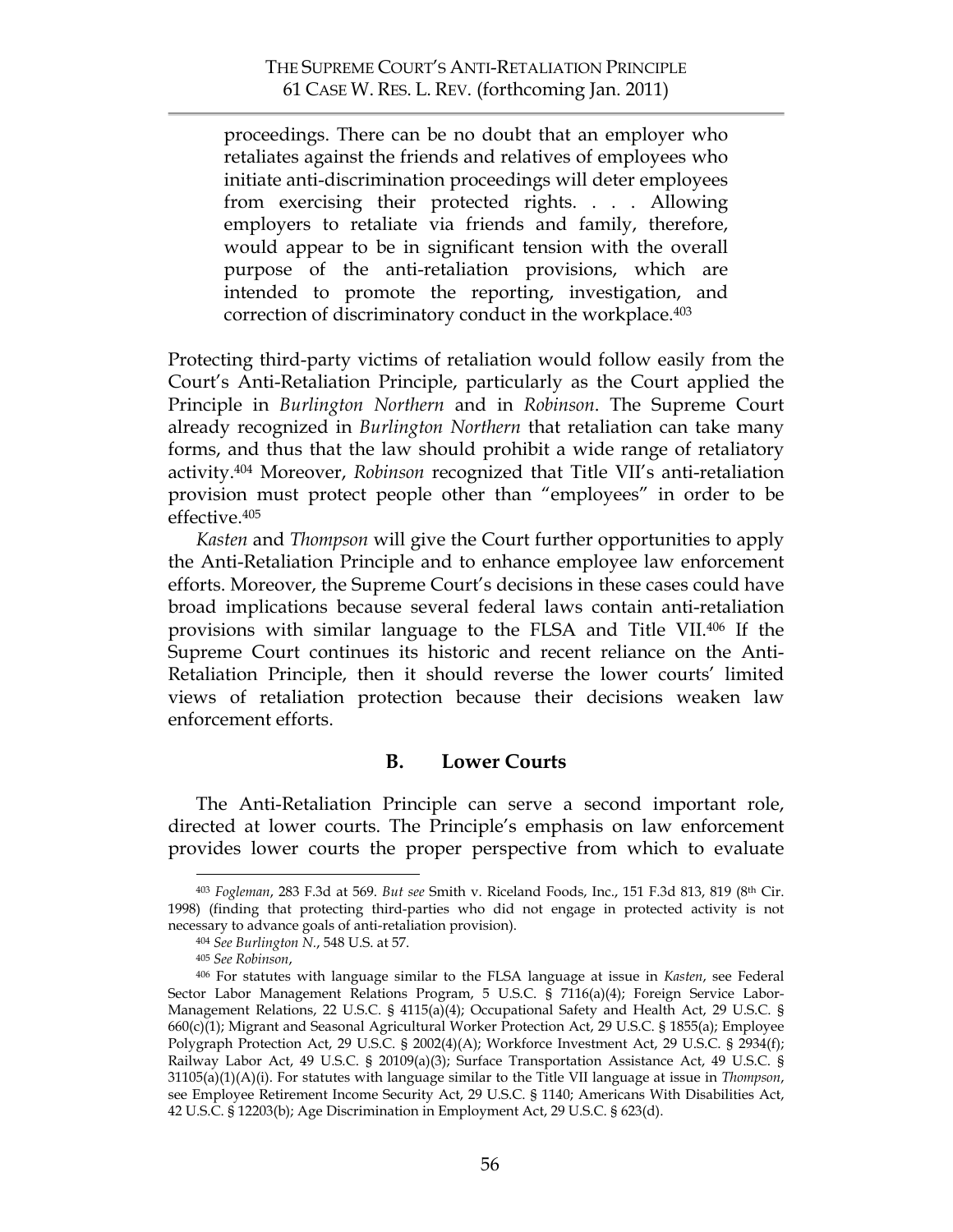retaliation cases. Rather than view retaliation cases as a one-on-one battle of an employee versus an employer, the Principle invites and requires consideration of society's broader interest in law enforcement. The Principle also explicitly recognizes the role that employees can play in providing information that enhances the enforcement of society's laws.

Thus, when courts examine an employee's retaliation claim, they should consider explicitly whether protecting the employee from retaliation would encourage other employees to come forward with information about illegal conduct, and whether that information actually would help law enforcement efforts. This perspective might affect several different areas of retaliation law that courts currently debate when examining statutory anti-retaliation provisions as well as the common law of wrongful discharge in violation of public policy. I will address two such areas in this section.

*Causation*. First, in recent years, courts increasingly have scrutinized the level of causation required for a plaintiff to prove that an employer's retaliation was caused by an employee's protected conduct. The typical retaliation case requires the plaintiff to prove three primary elements: (1) protected conduct; (2) an adverse action; and (3) that the protected conduct caused the adverse action. <sup>407</sup> As explained below, "but for" causation could be required, or perhaps some lower standard is applicable, such as requiring that protected conduct be a "motivating" or "substantial" factor in the adverse employment action.

As a result of this ambiguity, courts have examined and disagreed about the level of causation required in retaliation cases.408 Many older anti-retaliation provisions express this causation standard by prohibiting retaliation "because of" various protected conduct.<sup>409</sup> Although one reading of this language would suggest that "but for" causation is required, a 1977 Supreme Court decision, *Mt. Healthy City Sch. Dist. Bd. Educ. v. Doyle*, 410 stated that the proper standard in a First Amendment retaliation case was whether the protected conduct was a "motivating" or "substantial" factor in the employer's decision to take an adverse

 <sup>407</sup> *See* WESTMAN & MODESITT, *supra* note 118, at 230; Rosenthal, *supra* note 67, at 1133 (Title VII). Other elements are sometimes included, such as employer knowledge of protected activity. *See* WESTMAN & MODESITT, *supra* note 118, at 230.

<sup>408</sup> *Compare* Smith v. Xerox Corp., 602 F.3d 320, 334 (5th Cir. 2010) (using "motivating factor" causation standard for Title VII retaliation claim) *with* Wolf v. Coca-Cola Co., 200 F.3d 1337, 1343 (11th Cir. 2000) (using "but for" standard for FLSA retaliation claim) *and with* Gupta v. Florida Bd. of Regents, 212 F.3d 571, 590 (11th Cir. 2000) (finding that FLSA protected conduct must not be "wholly unrelated"); *cf.* Kodish v. Oakbrook Terrace Fire Protection Dist., 604 F.3d 490, 501 (7th Cir. 2010) (asserting that the Supreme Court's *Gross* opinion "clarified that unless a federal statute provides otherwise, the plaintiff bears the burden of demonstrating but-for causation in suits brought under federal law").

<sup>409</sup> *See, e.g.*, Title VII, 42 U.S.C. § 2000e-3; Age Discrimination in Employment Act, 29 U.S.C. § 623(d); Americans With Disabilities Act, 42 U.S.C. § 12203; Fair Labor Standards Act, 29 U.S.C. § 215(a)(3); False Claims Act, 31 U.S.C. § 3730(h); National Labor Relations Act, 29 U.S.C. § 158(a)(4).

<sup>410 429</sup> U.S. 274 (1977).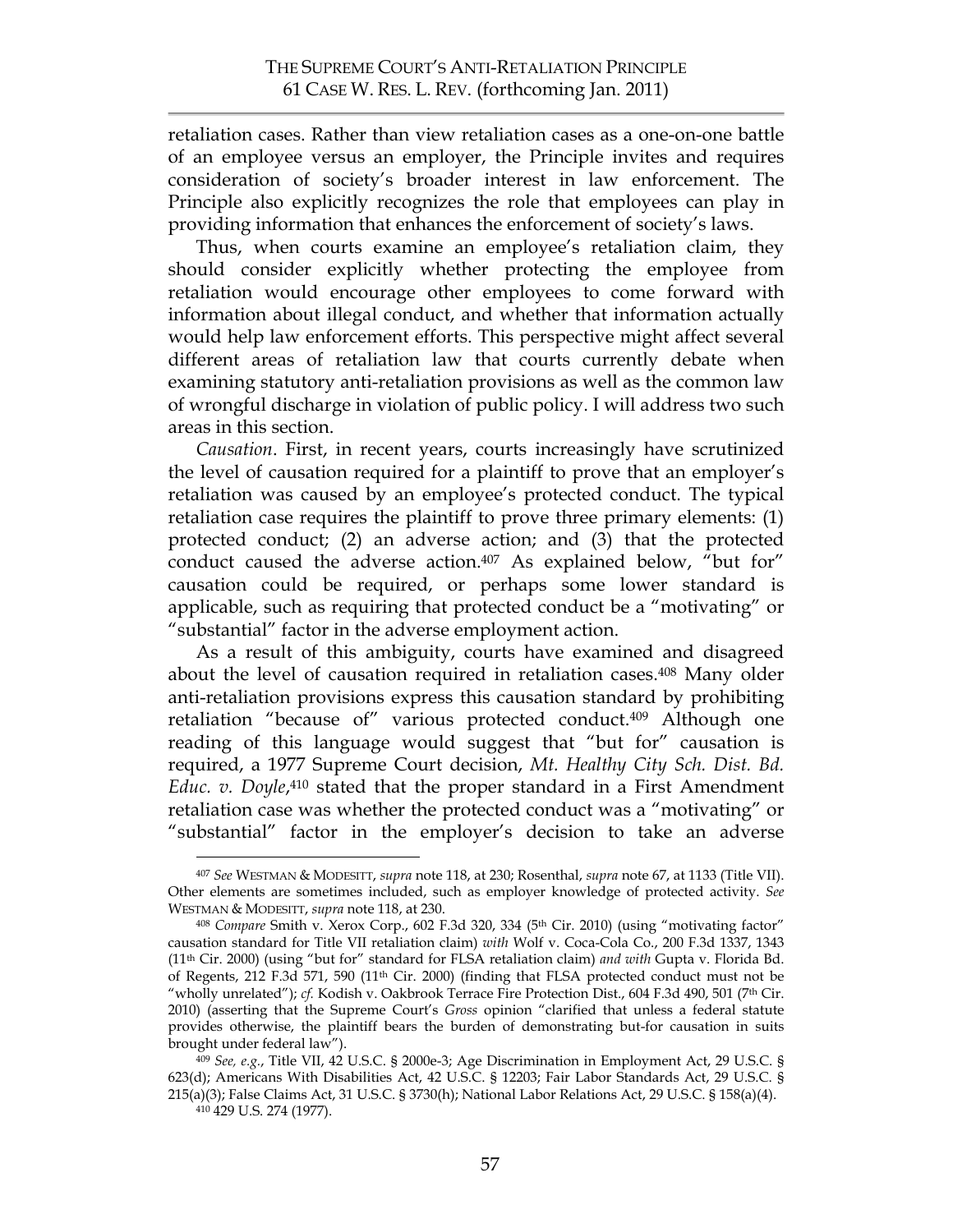employment action—a lower standard of proof for the employee than "but for" causation.411 As the Court noted, "[a] borderline or marginal candidate should not have the employment question resolved against him because of constitutionally protected conduct."412

Although *Mt. Healthy* was a constitutional case, the Supreme Court has examined causation language in employment statutes as well. In *Price Waterhouse v. Hopkins*,<sup>413</sup> a majority of the Court held that Title VII mixedmotive discrimination cases required the plaintiff to prove only that an employee's protected status was a motivating factor in the employer's decision.414 In other words, the Court interpreted the "because of" language in Title VII to mean "was a motivating factor in." After the plaintiff satisfied this "motivating factor" burden, the burden of persuasion shifted to the defendant to demonstrate that the employer would have taken the same adverse employment action even if it had not considered the prohibited factor (such as race or gender) $415 - a \sinh ar$ affirmative defense to the one set forth in *Mt. Healthy* for First Amendment retaliation cases. <sup>416</sup> Satisfying this burden provided the employer a complete affirmative defense to the employee's discrimination claim.417 In the 1991 Civil Rights Act, Congress enshrined this mixedmotive analysis, and its accompanying "motivating factor" causation standard, in Title VII's statutory language regarding discrimination.<sup>418</sup> Subsequently, Congress lowered even further the employee's causation burden in whistleblower anti-retaliation provisions passed in the last decade by adopting a "contributing factor" standard,<sup>419</sup> indicating a substantial Congressional preference for this lower burden of proof.

adverse employment action taken against him. *See, e.g.*, Wendell H. Ford Aviation Investment and Reform Act for the 21st Century (AIR-21), 49 U.S.C. § 42121(b)(2)(B); Pipeline Safety Improvement

 <sup>411</sup> *See id.* at 287.

<sup>412</sup> *Id.* at 286. The Court also held that the employer should have an affirmative defense if the employer would have reached the same employment decision in the absence of the protected conduct. *See id.* at 287.

<sup>413 490</sup> U.S. 228 (1989).

<sup>414</sup> A "mixed motive" discrimination case involves an allegation that an employer took an adverse employment action against an employee because of both permissible and impermissible considerations. *See id.* at 232, 244-247. Although *Price Waterhouse* did not result in a single majority opinion, six justices agreed that the "motivating" or "substantial" factor standard was the proper standard. *See id.* at 258 (plurality opinion); *id.* at 259-60 (opinion of White, J.); *id.* at 276 (opinion of O'Connor, J.). *See also* Gross v. FBL Fin. Servs., Inc., \_\_\_ U.S. \_\_\_, 129 S. Ct. 2343, 2347 (2009) (reiterating the holdings of the various opinions in *Price Waterhouse*).

<sup>415</sup> *See Price Waterhouse*, 490 U.S. at 258.

<sup>416</sup> *See Mt. Healthy*, 429 U.S. at 287.

<sup>417</sup> *See Price Waterhouse*, 490 U.S. at 258.

<sup>418</sup> *See* 42 U.S.C. § 2000e-2(m), Pub. L. 102-166, Title I, § 107(a), 105 Stat. 1075 (Nov. 21, 1991). The Act also adopted the affirmative defense set forth in *Price Waterhouse*, but only permitted the defense to relieve the employer of liability for certain damages claims. *See* § 2000e-5(g)(2)(B). Congress utilized this same language in a provision prohibiting retaliation against employees who take leave from employment to serve in the military. *See* 38 U.S.C. § 4311(c).<br><sup>419</sup> A whistleblower must prove that his protected conduct was a "contributing factor" in the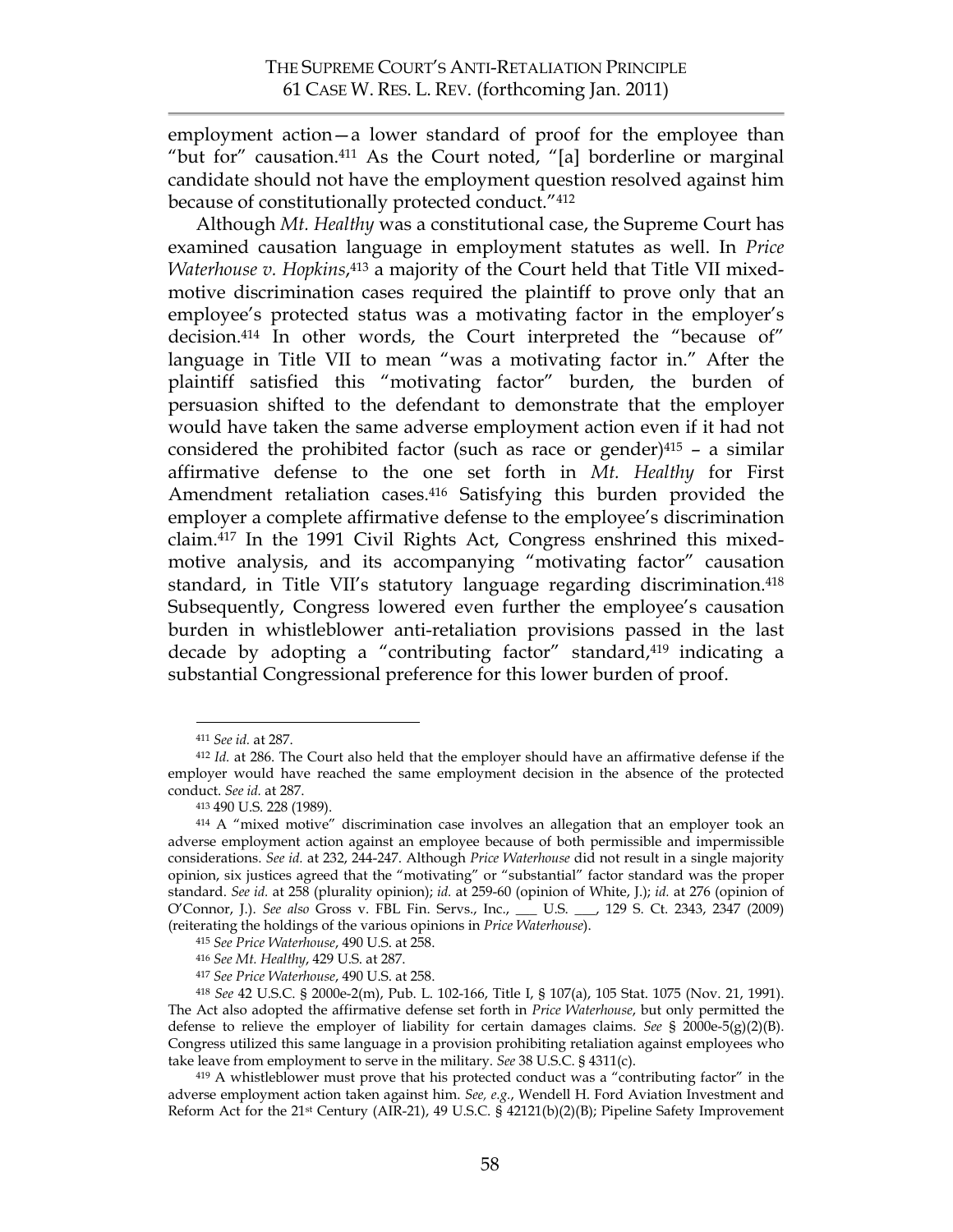However, the 1991 Civil Rights Act did not resolve the debate around the meaning of "because of" language because it applies only to Title VII's discrimination section (not the anti-retaliation provision). Older antiretaliation provisions still utilize the "because of" language, and lower courts have struggled with the level of causation required by these older anti-retaliation statutes, including Title VII, the Age Discrimination in Employment Act, and the False Claims Act. Some courts, relying on *Mt. Healthy* or *Price Waterhouse*, interpreted the statutes to adopt implicitly the "motivating factor" standard (and also the complete affirmative defense for employers set forth in *Price Waterhouse*).420

Complicating matters further, in a surprising 2009 decision in *Gross v. FBL Financial Services, Inc.*,421 the Supreme Court held that the "because of" language in the Age Discrimination in Employment Act (ADEA) required a "but for" standard for its discrimination claims (the Court did not address retaliation claims explicitly).422 Despite the fact that the ADEA was patterned after Title VII and the two statutes have typically been interpreted similarly, the Court's rationale was that the 1991 Civil Rights Act applied the "motivating factor" language only to Title VII's discrimination provision.423 Because Congress did not also amend the ADEA with this language, the more traditional "but for" standard should apply to the ADEA's "because of" language. 424 In other words, the Court seemed to say that a statute's use of the term "because of" should be interpreted to mean "but for" causation. 425

The *Gross* opinion seemed to close the door to any argument that "because of" language could mean "motivating factor" rather than the "but for" standard for retaliation claims under Title VII, the ADEA, and other older statutes.426 Indeed, some Circuit Courts have interpreted *Gross* to apply "but for" causation to any federal statute that does not explicitly utilize some other standard.427 However, in March 2010, the Fifth Circuit

<sup>426</sup> *See* Title VII, 42 U.S.C. § 2000e-3; Age Discrimination in Employment Act, 29 U.S.C. § 623(d); Americans With Disabilities Act, 42 U.S.C. § 12203; Fair Labor Standards Act, 29 U.S.C. § 215(a)(3); False Claims Act, 31 U.S.C. § 3730(h); National Labor Relations Act, 29 U.S.C. § 158(a)(4).

Act of 2002, 49 U.S.C. § 60129(b)(2)(B). Other statutes have explicitly adopted AIR-21's burden of proof standard. *See, e.g.*, Sarbanes-Oxley Act of 2002, 18 U.S.C. § 1514A(b)(2)(C).

<sup>420</sup> *See, e.g.*, Pennington v. City of Huntsville, 261 F.3d 1262, 1269 (11th Cir. 2001) (assuming the *Price Waterhouse* mixed-motive scheme applies to Title VII retaliation claims); Norbeck v. Basin Elec. Power Coop., 215 F.3d 848, 850-51 (8th Cir. 2000) (finding that the *Price Waterhouse* scheme applies to the False Claims Act); Kubicko v. Ogden Logistics Servs., 181 F.3d 544 (4th Cir. 1999) (Title VII retaliation claim).

<sup>421 129</sup> S. Ct. 2343 (2009).

<sup>422</sup> *See id*. at 2350-51.

<sup>423</sup> *Id.* at 2349.

<sup>424</sup> *See id.*

<sup>425</sup> *See id.* at 2350-51.

<sup>427</sup> *See, e.g.*, Fairley v. Andrews, 578 F.3d 518, 525-26 (7th Cir. 2009) ("[*Gross*] holds that, unless a statute (such as the Civil Rights Act of 1991) provides otherwise, demonstrating but-for causation is part of the plaintiff's burden in all suits under federal law."); Serwatka v. Rockwell Automation, Inc., 591 F.3d 957, 961-62 (7th Cir. 2010); s*ee also* Warshaw v. Concentra Health Servs., Civil Action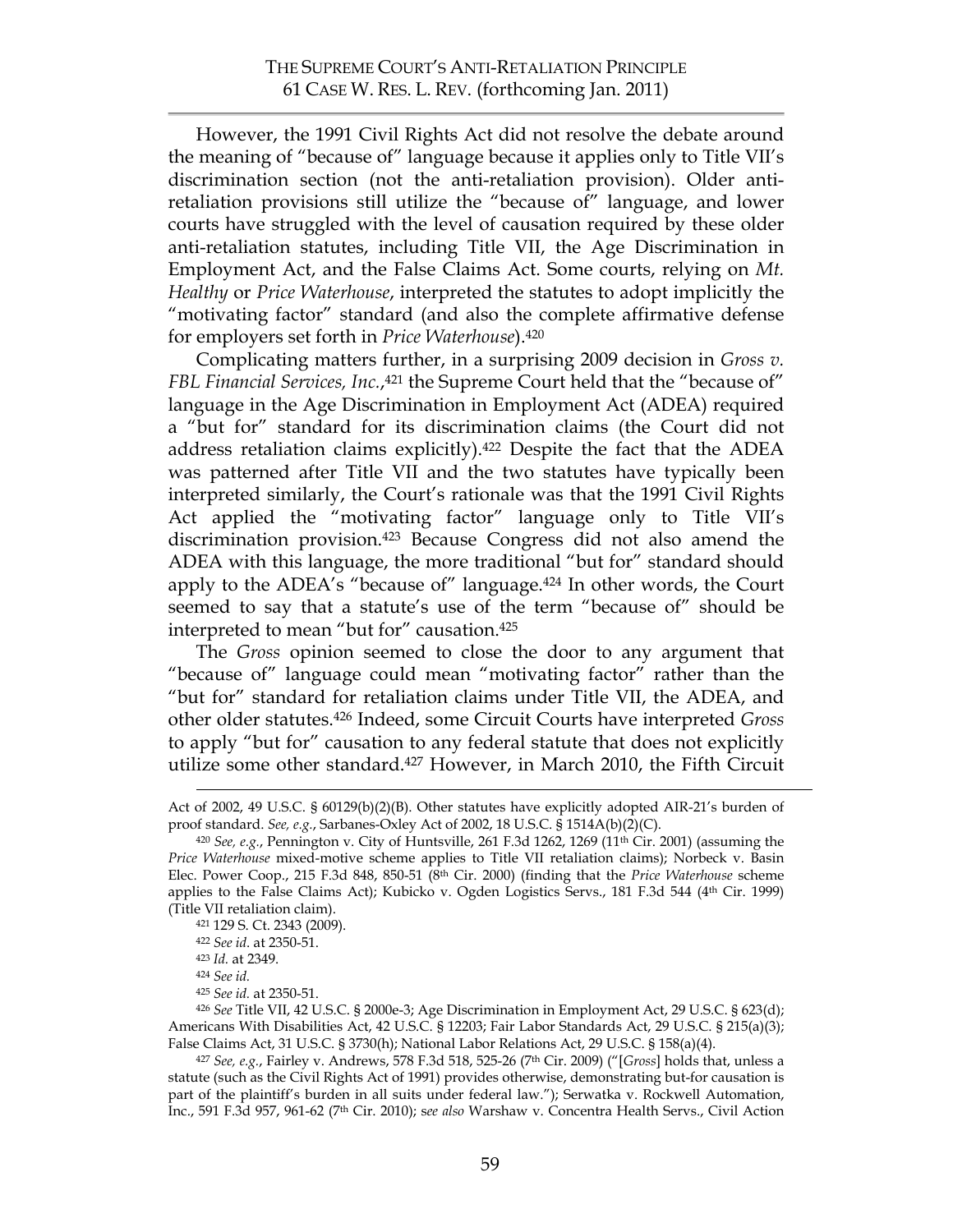issued an unexpected opinion in *Smith v. Xerox Corp.,*<sup>428</sup> finding that Title VII's retaliation provision permitted a mixed motive theory and its accompanying "motivating factor" language from *Price Waterhouse*.429 The employer argued to the Circuit Court that the *Gross* reasoning should apply to Title VII retaliation cases because the 1991 Civil Rights Act did not amend the retaliation provision of Title VII to include the "motivating factor" language. 430 Therefore, according to the employer, Congress must have meant to keep the "but for" standard implied by the provisions "because of" language. 431 However, the court maintained that *Gross* required courts to interpret Title VII and the ADEA differently, and that *Price Waterhouse* should still apply to Title VII retaliation cases. 432 Because of *Price Waterhouse*'s application, the court concluded that a Title VII retaliation plaintiff could satisfy its burden of proof by demonstrating that the plaintiff's protected conduct was a "motivating factor" in an adverse employment action. 433

To the extent *Gross* can be limited in this manner—to apply only to age discrimination claims—lower courts should utilize the Anti-Retaliation Principle to interpret retaliation statutes under the "motivating factor" standard. Retaliation cases almost always involve difficult decisions regarding mixed motives and retaliation, and a "but for" causation standard would be devastating to employees who blow the whistle on illegal conduct. Whistleblowers often are outspoken employees that can be perceived as troublemakers—in large part that makes them whistleblowers—and requiring that an employee prove that protected conduct is the *only* factor in a disciplinary action will be enormously difficult. Even under statutes that require only a "motivating factor" standard (or the lower "contributing factor" standard), some empirical

No. 07-1994, \_\_\_ F. Supp.2d \_\_\_\_, 2010 WL 2470881, at \*14 (E.D. Pa. June 14, 2010) (applying "but for" standard to ADA retaliation claim). In light of *Gross*, the lower courts appear to be reconsidering precedent that automatically applied Title VII's burden-shifting schemes to other employment statutes by closing examining various statute's language to determine causation. *Compare* Hunter v. Valley View Local Schools, 579 F.3d 688, 691-92 (6th Cir. 2009) (finding that the FMLA permitted a "mixed-motive" analysis based on the statute's use of the term "interfered with" and the Department of Labor's interpretation of that term) *with* Rasic v. City of Northlake, No. 08 C 104, 2009 WL 3150428, at \*17 (N.D. Ill. Sept.25, 2009) (finding that the FMLA's use of "for opposing" is not distinguishable from the ADEA's use of "because of" and finding that "but for" causation is appropriate).

<sup>428 602</sup> F.3d 320 (5th Cir. 2010). 429 *See id*. at 330.

<sup>430</sup> *See id.* at 328.

<sup>431</sup> *See id.*

<sup>432</sup> *See id.* at 330 (noting that the Supreme Court in *Gross* concluded that the ADEA and Title VII were "materially different with respect to the relevant burden of persuasion" (quoting *Gross*, 129 S. Ct. at 2348)).

<sup>433</sup> *See id.* at 326-30. The Fifth Circuit also overruled its own precedent to find that a Title VII plaintiff could satisfy the motivating factor burden with either direct or circumstantial evidence. See id. at 331-32; compare with Fierros v. Tex. Dep't of Health, 274 F.3d 187 (5<sup>th</sup> Cir. 2001) (holding that direct evidence was required for a mixed motive retaliation case).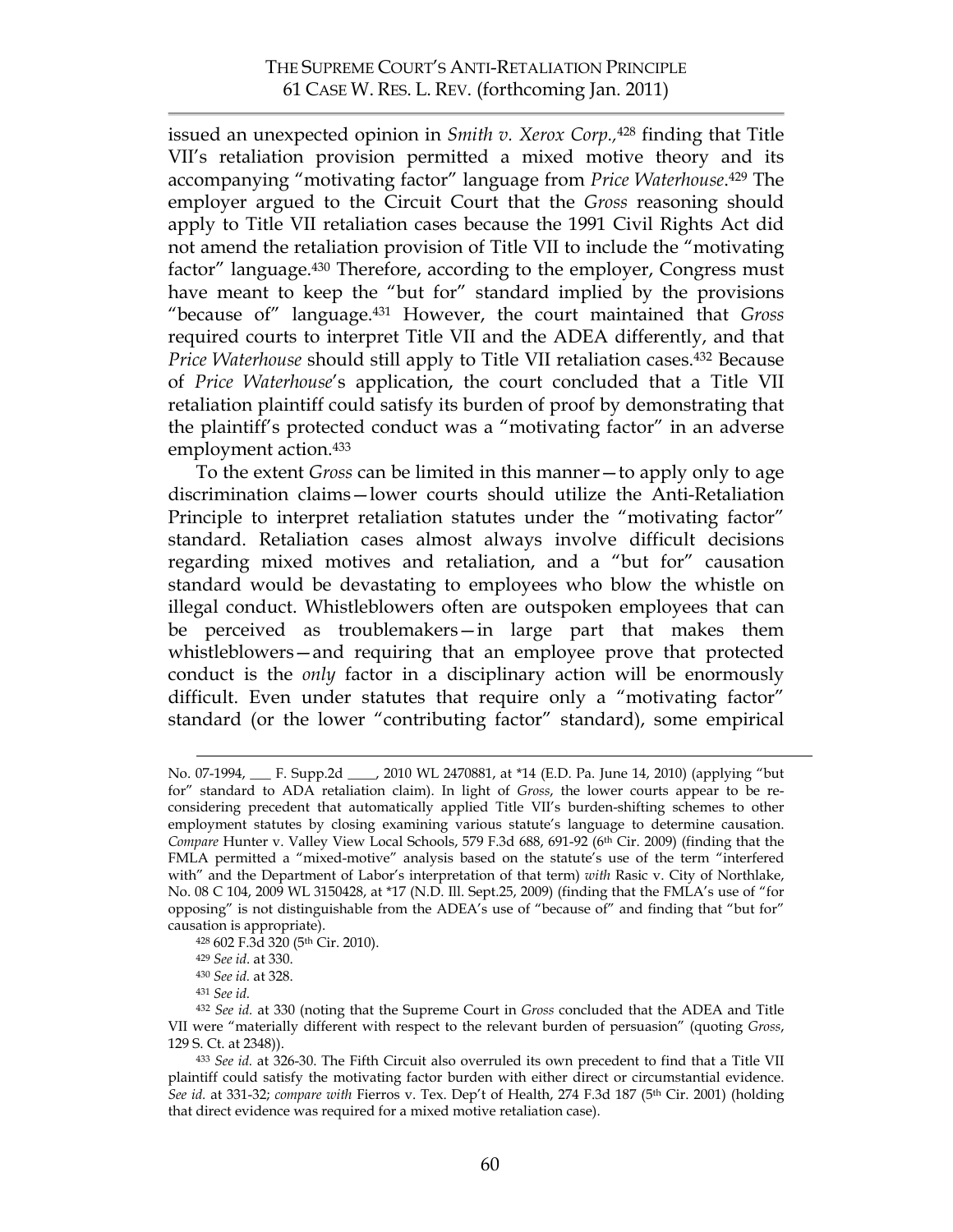evidence demonstrates that causation is notoriously difficult to prove. <sup>434</sup> If lower courts take the Court's Anti-Retaliation Principle seriously, then they will look for ways to distinguish *Gross* and continue to apply the "motivating factor" language from the Court's *Price Waterhouse* decision in retaliation cases.

*Reasonable Belief.* The Anti-Retaliation Principle also could influence lower courts when they determine whether a whistleblower had a "reasonable belief" that the conduct the employee reports is illegal. The issue revolves around the "protected conduct" element of most retaliation and wrongful discharge claims. This element requires the employee to have engaged in specifically protected conduct, which often involves reporting or opposing "any practice made . . . unlawful" by the statute containing the anti-retaliation provision.435 Courts could interpret this language to mean the employee must report actual illegal conduct to be protected.436 In other words, if the employer's actions were legal, the law would not protect an employee from retaliation for reporting the conduct under the mistaken, but reasonable, belief that the conduct was actually illegal.437 Additionally, several common law courts require an employee to report actual illegalities in order to state a claim for wrongful discharge in violation of public policy.438

Nevertheless, despite this potentially narrow protected conduct requirement, other courts have required employees only to demonstrate a "reasonable belief" that employer conduct is illegal.439 The most wellknown example of this standard stems from the Supreme Court's 2001 decision in *Clark County School District v. Breeden*.440 In that case, the Court assumed (without deciding) that the reasonable belief standard applied to Title VII retaliation cases,<sup>441</sup> a decision that paved the way for courts uniformly to adopt the reasonable belief standard for a broad range of

 <sup>434</sup> *See* Richard E. Moberly, *Unfulfilled Expectations: An Empirical Analysis of Why Sarbanes-Oxley Whistleblowers Rarely Win*, 49 WM. & MARY L. REV. 65, 120-28 (2007).

<sup>435</sup> *See* Title VII, 42 U.S.C. § 2000e-3(a) (prohibiting retaliation against an employee who "opposed any practice made an unlawful employment practice by this subchapter"); ADEA, 29 U.S.C. § 623(d) (same language); ADA, 42 U.S.C. § 12203(a) (same); FMLA, 29 U.S.C. § 2615(a)(2) (same).

<sup>436</sup> Some state courts have interpreted state statutory protection to require a report of actual illegality. *See* WESTMAN & MODESITT, *supra* note 118, at 82 (citing Bordell v. General Elec. Co., 667 N.E.2d 922 (N.Y. 1996) and Obst v. Microtron, Inc., 614 N.W.2d 196 (Minn. 2000)).

<sup>437</sup> *Compare* Byers v. Dallas Morning News, 209 F.3d 419, 428 (5th Cir. 2000) (using subjective and objective test) *with* EEOC v. C & D. Sportswear Corp., 398 F. Supp. 300, 306 (M.D. Ga. 1975) (finding that protected conduct involved only opposition to an actual unlawful employment practice); *cf.* Rosenthal, *supra* note 67, at 1140-41 (arguing that, in *Clark County School District v. Breeden,* 532 U.S. 268 (2001), "the Court's language suggested that perhaps it would require an actual violation, as the statute's language requires).

<sup>438</sup> *See, e.g.*, Barker v. State Ins. Fund, 40 P.3d 463 (Okla. 2001).

<sup>439</sup> *See* Brake, *supra* note 7, at 79 (citing cases).

<sup>440 532</sup> U.S. 268 (2001).

<sup>441</sup> *See id.* at 270.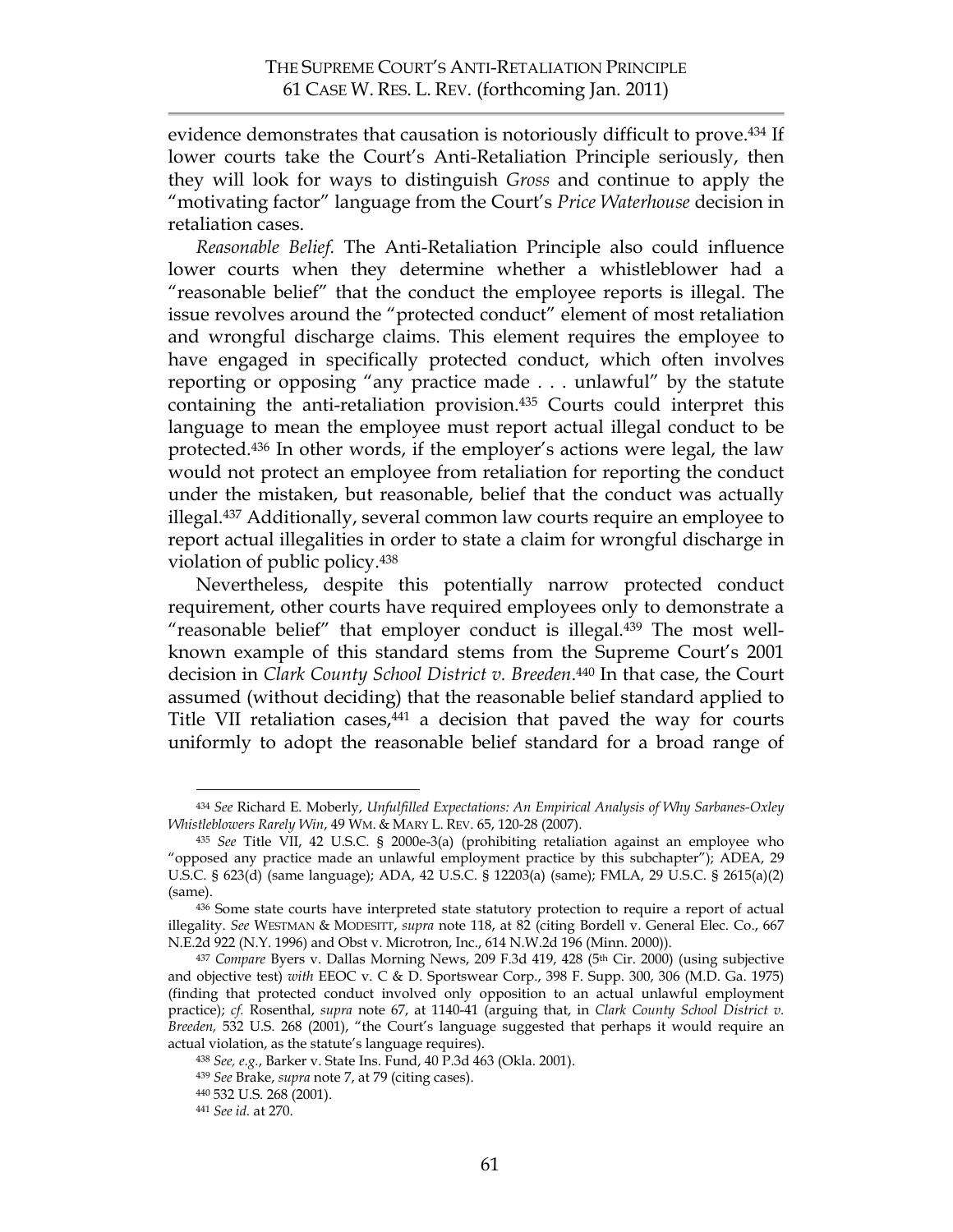statutes.442 This requirement involves both a subjective and objective component.443 The employee must subjectively believe the conduct is illegal, and the employee's belief must be objectively reasonable. The employee could be wrong about the legality of the employer's actions, but as long as the employee's belief was reasonable, the law would still protect the employee from retaliation. Recently-passed federal laws specifically require the employee to have a "reasonable belief" that the employer action the employee reports or opposes is illegal. 444

The reasonable belief standard seems to comport with the Anti-Retaliation Principle, particularly when compared with the potential that courts could interpret some statutory language to protect only reports of actual violations.445 However, despite this seemingly employee-friendly standard, lower courts often have applied the reasonable belief requirement to *narrow*, rather than broaden, retaliation protection.<sup>446</sup> In many cases, lower courts have turned *Breeden*'s "reasonable belief" standard into an implicit requirement that an employee report *actual* violations of the law.447 These courts have required employees to know

the requirement that the challenger have a reasonable belief that the challenged conduct amounts to unlawful discrimination. Through this doctrine, courts have reinforced selective and narrow interpretations of discrimination, while labeling broader conceptions as unreasonable."); Brianne J. Gorod, *Rejecting Reasonableness*, 56 AM. UNIV. L. REV. 1469, 1472-73 (2007) (arguing that courts should reject the reasonableness standard and instead hold that "a plaintiff's complaint would be protected unless the defendant could establish that the plaintiff was acting in bad faith at the time she made the complaint").

 <sup>442</sup> *See* Rosenthal, *supra* note 67, at 1129 n.7 (stating that all United States Circuit Courts adopted the objectively reasonable standard after *Breeden*) (citing cases). Courts also use the reasonable belief standards for other statutes, such as Title IX and Title VI, that do not specify the standard to be utilized. *See* Brake, *supra* note 7, at 83 (citing cases).

<sup>443</sup> *See* Rosenthal, *supra* note 67, at 1134.

<sup>444</sup> *See, e.g.*, Sarbanes-Oxley Act of 2002 § 806, 18 U.S.C. § 1514A.

<sup>445</sup> Some commentators have reviewed this landscape and suggested that an even more lenient standard might better encourage employees to come forward with information of potential wrongdoing. For example, Professor Lawrence Rosenthal argues that a "good faith" standard would comport with an appropriately broad reading of Title VII's anti-retaliation provision to encourage employees to report violations of the statute. *See* Rosenthal, *supra* note 67, at 1131. In his view, the law should protect employees who make reports about employer illegal conduct in good faith, even if the employee is wrong and even if the employee's belief about the conduct is unreasonable. In the case of Title VII, at least, Professor Rosenthal acknowledges that courts likely would reject a purely subjective good faith standard given the statutory language and courts' interpretation of the language after *Breeden*, as well as EEOC interpretations that support a "reasonable belief" requirement. *See id.* at 1130-31; *see also* Brake, *supra* note 7, at 81 n.215. More broadly, the statutory language of more recently-enacted anti-retaliation provisions explicitly utilize the "reasonable belief" standard, which would seem to preclude courts using the good faith standard. *See, e.g.*, Sarbanes-Oxley Act of 2002 § 806, 18 U.S.C. § 1514A; American Recovery and Reinvestment Act of 2009, P.L. 111-5, § 1553(b)(1)(B).<br><sup>446</sup> *See* Brake, *supra* note 7, at 76 ("One of the most problematic limits [of retaliation doctrine] is

<sup>447</sup> *See* Moberly, *supra* note 133, at 1003 & n.161; Rosenthal, *supra* note 67, at 1162-63 n. 231 ("[M]any courts . . . do not seem to be taking into account the "limited knowledge" most Title VII plaintiffs have about the contours of Title VII, and the courts have consistently ruled against employees after concluding that their belief of a Title VII violation was not objectively reasonable."); *see id.* at 1174-75 (citing Fogelman v. Greater Hazelton Health Alliance, 122 F. App'x 581, 584 (3rd Cir. 2004) and Amos v. Tyson Foods, Inc., 153 F. App'x 637, 645-46 (11th Cir. 2005)).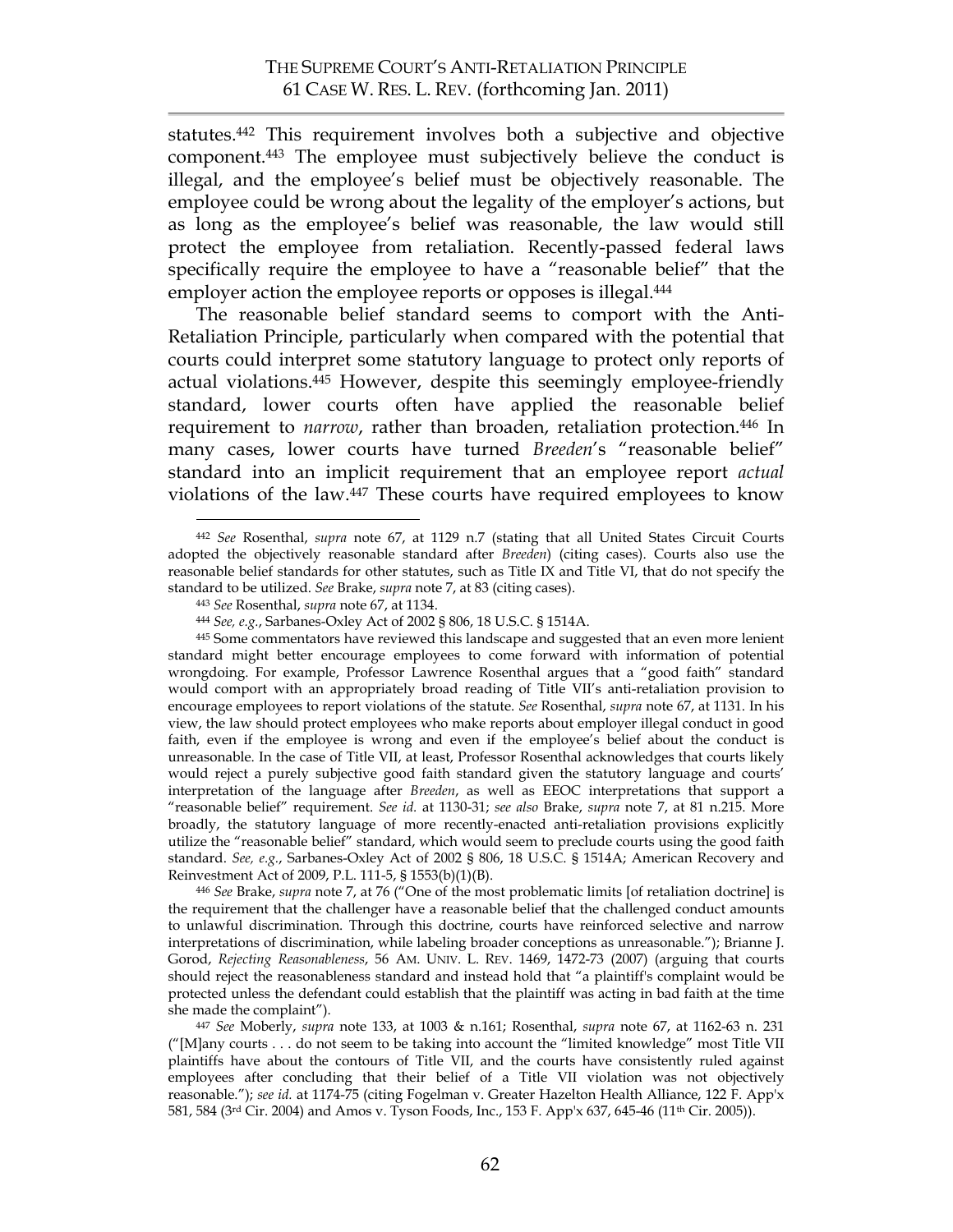the subtle intricacies of the substantive law allegedly being violated by their employer in order to conclude that an employee had a reasonable belief that an illegality occurred. <sup>448</sup> For example, in *Jordan v. Alternative Resources Corp.*, 449 the Fourth Circuit held that an employee who reported a co-employee's use of a racial slur was not protected from retaliation, because no employee could have reasonably thought that a one-time use of a racial epitaph violated Title VII. 450 However, the *Jordan* court seemed more intent on examining whether the incident could have amounted to harassment rather than on whether the employee could have reasonably believed that it violated the law. 451

The Anti-Retaliation Principle could affect courts' thinking about how to interpret the reasonable belief standard to incorporate more fully the Principle's law enforcement goals. The *Jordan* court's narrow construction underestimates the chilling effect of retaliation and fails to consider that employees typically do not have legal expertise. Broader construction of the "protected activity" requirement might better support society's interest in law enforcement because employees will feel more free to report conduct that *might* violate the law in situations in which a lay person would not be sure about the conduct's illegality. Society would be better off with knowledgeable decision makers determining whether disclosed conduct violates the law *after* an employee's report, instead of lay employees trying to determine legality *before* they report. This broader protection should cause a court to be less interested in whether the employee's report precisely identified an explicit violation of law, and more interested in the employer's response to that report.

Moreover, other Supreme Court retaliation precedent supports a more nuanced view of an employee's background when considering whether the employee objectively acted reasonably. In *Burlington Northern*, the Court examined what type of employer action might be deemed

 <sup>448</sup> *See, e.g*., George v. Leavitt, 407 F.3d 405, 416 (D.C. Cir. 2005) (holding that the reasonableness of a report of illegality would be judged by whether reasonable juror would find the conduct illegal); Peters v. Jenney, 327 F.3d 307, 319-21 (4th Cir. 2003) (failing to protect employee who complained about disparate impact under Title VI because the court found such practices did not violate Title VI as a matter of law); Hamner v. St. Vincent Hosp. & Health Care Center, Inc., 224 F.3d 701, 707-08 (7<sup>th</sup> Cir. 2000) (finding employee was not protected from retaliation because he complained about sexual harassment based on his sexual orientation, which is not covered by Title VII); Little v. United Techs. Carrier Transicold Div., 103 F.3d 956, 959-61 (11<sup>th</sup> Cir. 1997) (refusing to protect from retaliation an employee who reported a single racially offensive comment); Holmes v. Long Island R.R. Co., No. 96 V 6196 (NG), 2001 WL 797951, at \*6 (E.D.N.Y. June 4, 2001) (dismissing retaliation claim based upon reporting sexual comments because the comments were too isolated for the employee to reasonably believe that the comments created a hostile environment); *see also* Brake, *supra* note 7, at 86-98 (discussing cases).

<sup>449 458</sup> F.3d 332 (4th Cir. 2007). 450 *See id.* at 339-40. Title VII requires "severe and pervasive" harassment, a standard typically not met by the single use of offensive language. *See id.* (citing Harris v. Forklift Sys., Inc., 510 U.S. 17, 21 (1993)). *See also* Faragher v. City of Boca Raton, 524 U.S. 775, 788 (1998) (holding that one incident typically cannot create a hostile environment unless the incident is sufficiently severe).

<sup>451</sup> *See Jordan*, 458 F.3d at 341-43.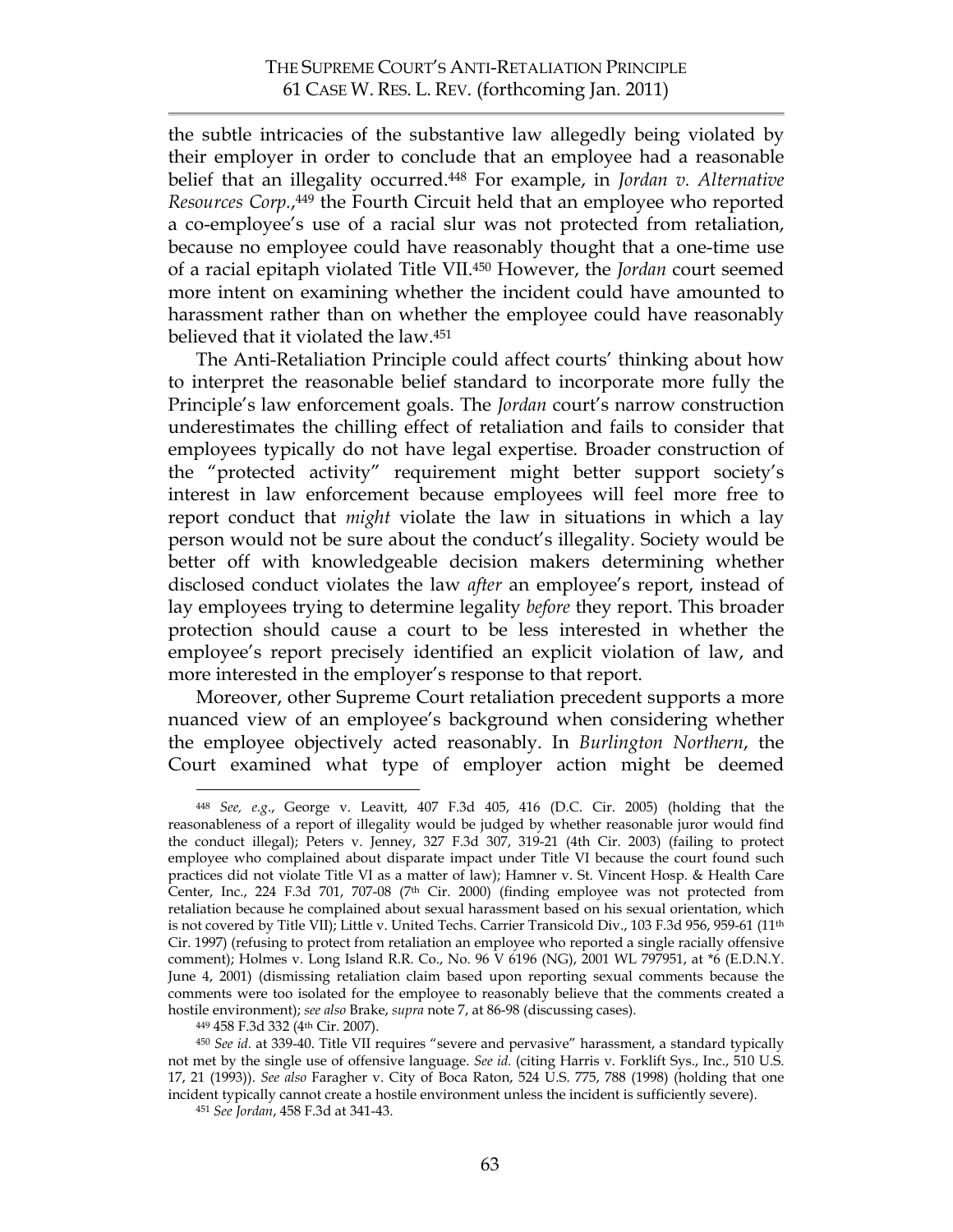sufficiently adverse to be "retaliation."452 As noted above, the Court concluded that retaliation occurred if the employer action "could well dissuade a reasonable worker from making or supporting a charge of discrimination."453 Later in the opinion, the Court stated that when courts consider the "reasonable employee," courts should take into account the specific employee's individual circumstances: "the significance of any given act of retaliation will often depend upon the particular circumstances. Context matters."454

In the same way, lower courts could fix the problems caused by narrow interpretations of the "reasonable belief" standard by explicating what the law expects from an employee when reporting misconduct. Retaliation law should protect only "reasonable" reports, but that standard should consider the education level and expertise of the employee making the report, as well as the employee's own employment experiences with the employer.<sup>455</sup> In-house counsel may be expected to know the intricate details of sexual harassment law, but perhaps a bluecollar worker with a high school education should not. <sup>456</sup> Accountants may be expected to understand whether the securities regulations have been violated, but should be given leeway when a law's language can lead to different reasonable interpretations. 457

<sup>454</sup> *Id.* at 69. As Professor Deborah Brake has pointed out, the Ninth Circuit in *Breeden* adopted a similarly nuanced standard that the Supreme Court ignored in its *Breeden* opinion:

[T]he Ninth Circuit's opinion in *Breeden* exhibited a more appropriate measure of caution, emphasizing the need to take into account 'the limited knowledge possessed by most Title VII plaintiffs about the factual and legal bases of their claims.'" The Ninth Circuit evaluated reasonableness form the perspective of a Title VII plaintiff. The Supreme Court's cursory discussion of reasonableness clouded the question of perspective and implicitly adopted the Court's own perspective, shaped by the limits of existing case law.

Brake, *supra* note 7, at 82-83 (citations omitted).

<sup>455</sup> *See* Reed v. A.W. Lawrence & Co., Inc., 95 F.3d 1170, 1178-79 (2nd Cir. 1996) (specifically noting that the employee's employment context and history, should be considered when examining whether the employee reasonably believed she was a victim of harassment and therefore engaged in protected conduct when she reported the alleged harassment) *Cf.* Brake, *supra* note 7, at 103 (suggesting that courts adopt a standard that asks "whether the plaintiff can make a reasoned case that the practices opposed interfere with the goals and objectives of discrimination law" and arguing that the "perspective from which reasonableness is measured should not be that of the judge reading and selecting the dominant legal precedents, but the reasonable employee, student, or person in the organization who wishes to further the goals of discrimination law: dismantling unjust privilege and promoting the conditions necessary for equal citizenship").

<sup>456</sup> *Compare* Nuskey v. Hochberg, 657 f. Supp.2d 47, 61 (D.D.C. 2009) ("If plaintiff relied on an EEO training to conclude that Title VII had been violated, her belief was in good faith and was not unreasonable-even if her conclusion ultimately proved to be incorrect.") *with* Henderson v. Waffle House, Inc., 238 Fed. Appx. 499 (11<sup>th</sup> Cir. 2007) (finding that waitress's claim of sexual harassment based on isolated jokes and comments were not sufficient for objectively reasonable basis for retaliation)

<sup>457</sup> *Cf.* Allen v. Stewart Enterp., No. 06-081, at 14 (ARB July 27, 2006) (finding that a "reasonable belief" that a statute has been violated means a high certainty that the law has been broken). In *Allen*, the employee alleged that she examined "internal consolidated financial statements" and

 <sup>452</sup> *See Burlington N.*, 548 U.S. at 57.

<sup>453</sup> *Id.*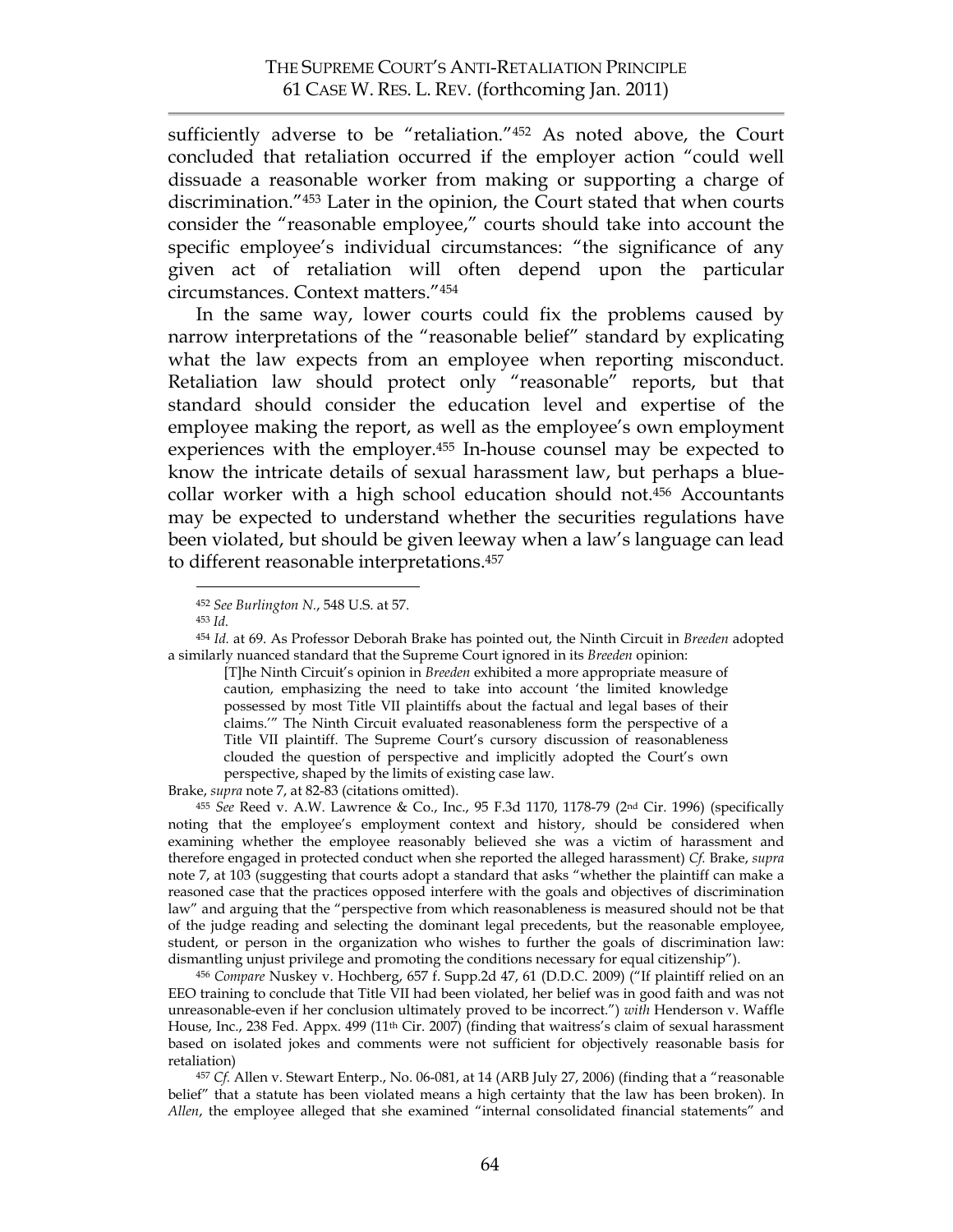Lower courts can best support the Anti-Retaliation Principle by recognizing that employees typically are not lawyers and therefore should not be required to evaluate numerous legal nuances before reporting misconduct. Law enforcement experts and supervisors should be charged with determining whether the law is being violated, not employees. The law should simply encourage employees to come forward with information that a reasonable person with their knowledge and educational experience would believe to be a violation of the law. The easiest way to encourage that process is to protect a broad range of activity and then closely evaluate the employer's response. In other words, the Anti-Retaliation Principle best protects society's interest when the scrutiny in retaliation cases is directed towards the employer's response to whistleblowing, rather than the employee's actions when blowing the whistle. Lower courts would help achieve this result by loosening the "reasonable belief" standard to permit the protection of more reports of potentially illegal conduct.

## **Conclusion**

In Supreme Court retaliation cases, despite the Court's employerfriendly outlook and conservative judicial philosophy, it has protected employees who act to enforce society's laws. The lesson from the Court's use of the Anti-Retaliation Principle over the last fifty years and, in particular, during the last five years, is that the Court rightly values retaliation protection. Protecting employees from retaliation when they disclose an employer's illegal behavior advances society's goal of strong law enforcement. The Supreme Court and lower courts should work to further the Anti-Retaliation Principle by strengthening the protections available to whistleblowers who report illegal corporate behavior.

Although this Article has detailed the ways the Anti-Retaliation Principle can provide lessons to courts in retaliation cases, Congress could learn from the Principle as well. In a subsequent article, I will detail how Congress can better utilize employees for law enforcement purposes. For example, at a minimum, Congress could update older statutes to explicitly provide employees strong anti-retaliation protection, which would relieve the Supreme Court of having to perform substantial jurisprudential

that these statements indicated that the company violated an SEC rule. *See id.* The ARB, however, found that her disclosure of this potential SEC rule violation was not protected because these internal reports did not have to be filed with the SEC, and therefore could not have violated the rule. *See id.* Based on this nuance, the ARB found that the employee could not have "reasonably believed" that a violation of the rule occurred. *See id.; see also* Jason M. Zuckerman, *SOX's Whistleblower Provision: Promise Unfulfilled*, 4 SECURITIES LIT. REPORTER 14, 16–17 (July/Aug. 2007); *cf.* Gorod, *supra* note 446, at 1484–96 (criticizing the "reasonable belief" standard because courts may use it to improperly reject retaliation claims under the opposition clause of Title VII).